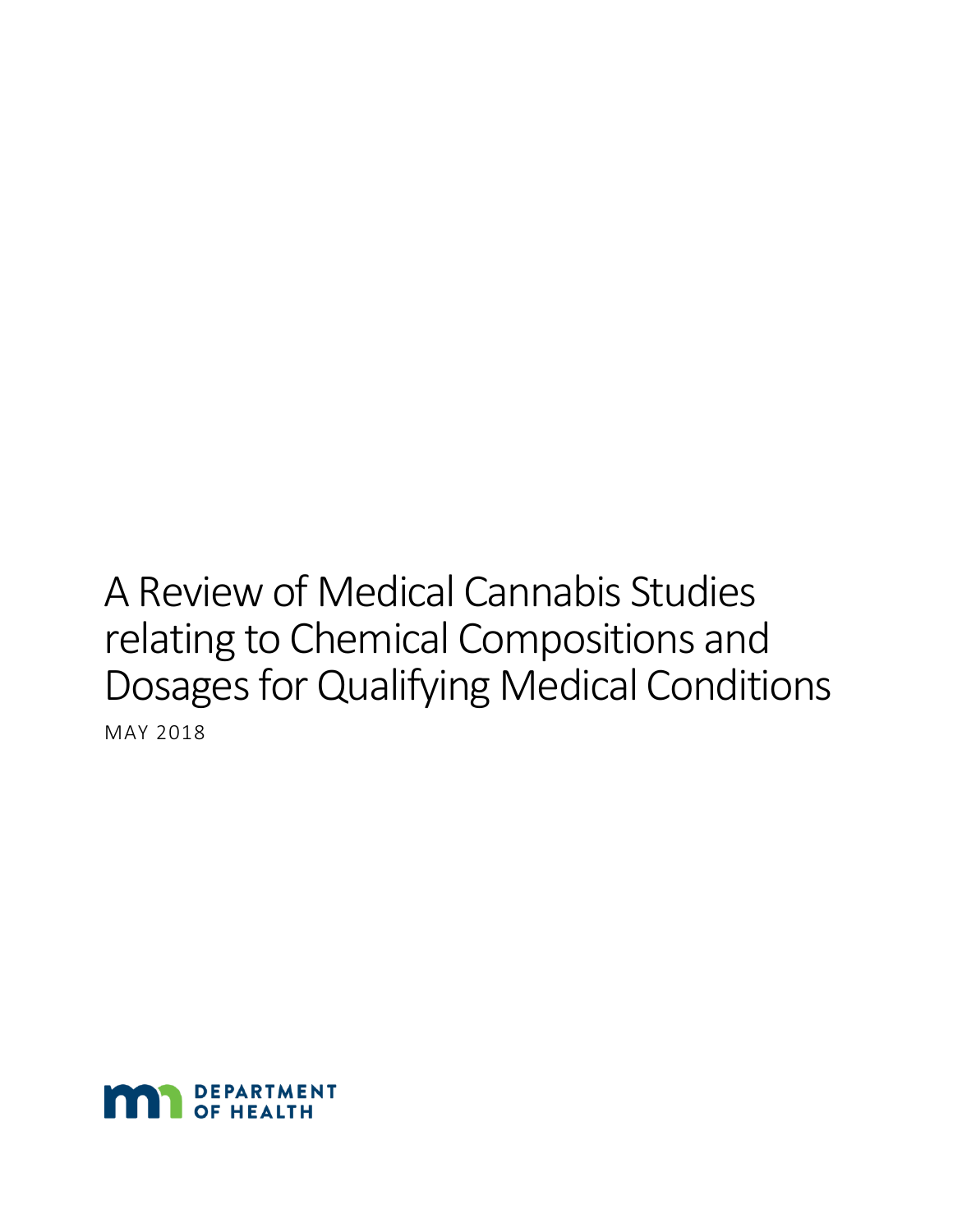A REVIEW OF MEDICAL CANNABIS STUDIES RELATING TO CHEMICAL COMPOSITIONS AND DOS AGES FOR QUALIFYING MEDICAL CONDITIONS

#### **A Review of Medical Cannabis Studies relating to Chemical Compositions and Dosages for Qualifying Medical Conditions**

Minnesota Department of Health Office of Medical Cannabis PO Box 64882 St. Paul, MN 55164-0882 651-201-5598 [health.cannabis@state.mn.us](mailto:health.cannabis@state.mn.us) [www.health.state.mn.us](http://www.health.state.mn.us/)

As requested by Minnesota Statute 3.197: This report cost approximately \$7,000 to prepare, including staff time, printing and mailing expenses.

*Upon request, this material will be made available in an alternative format such as large print, Braille or audio recording. Printed on recycled paper.*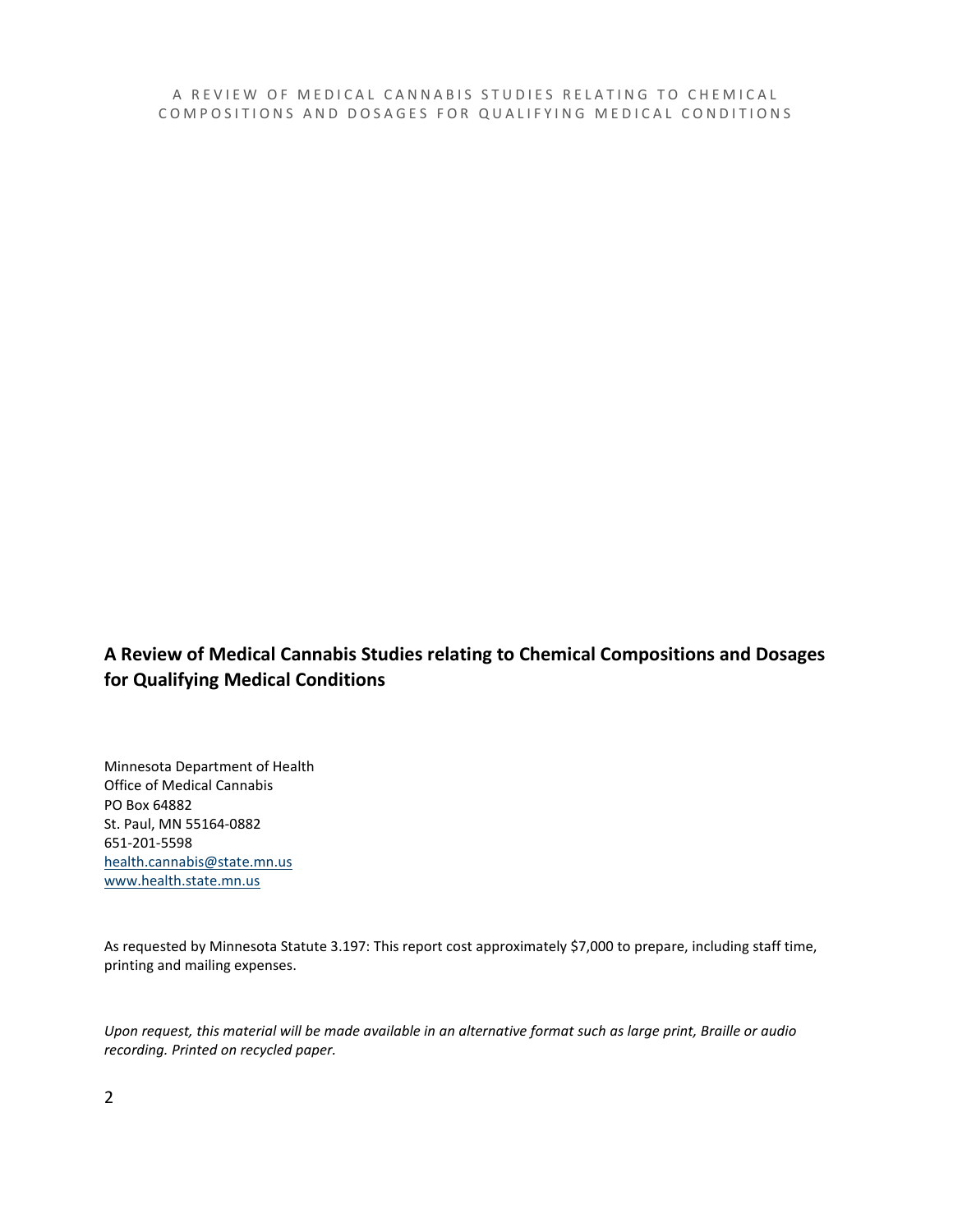#### A REVIEW OF MEDICAL CANNABIS STUDIES RELATING TO CHEMICAL COMPOSITIONS AND DOSAGES FOR QUALIFYING MEDICAL CONDITIONS

## Contents

| Human Immunodeficiency Virus or Acquired Immune Deficiency Syndrome 27                        |
|-----------------------------------------------------------------------------------------------|
|                                                                                               |
|                                                                                               |
|                                                                                               |
| Severe and persistent muscle spasms, including those characteristic of multiple sclerosis  42 |
|                                                                                               |
|                                                                                               |
|                                                                                               |
|                                                                                               |
|                                                                                               |
|                                                                                               |
|                                                                                               |
|                                                                                               |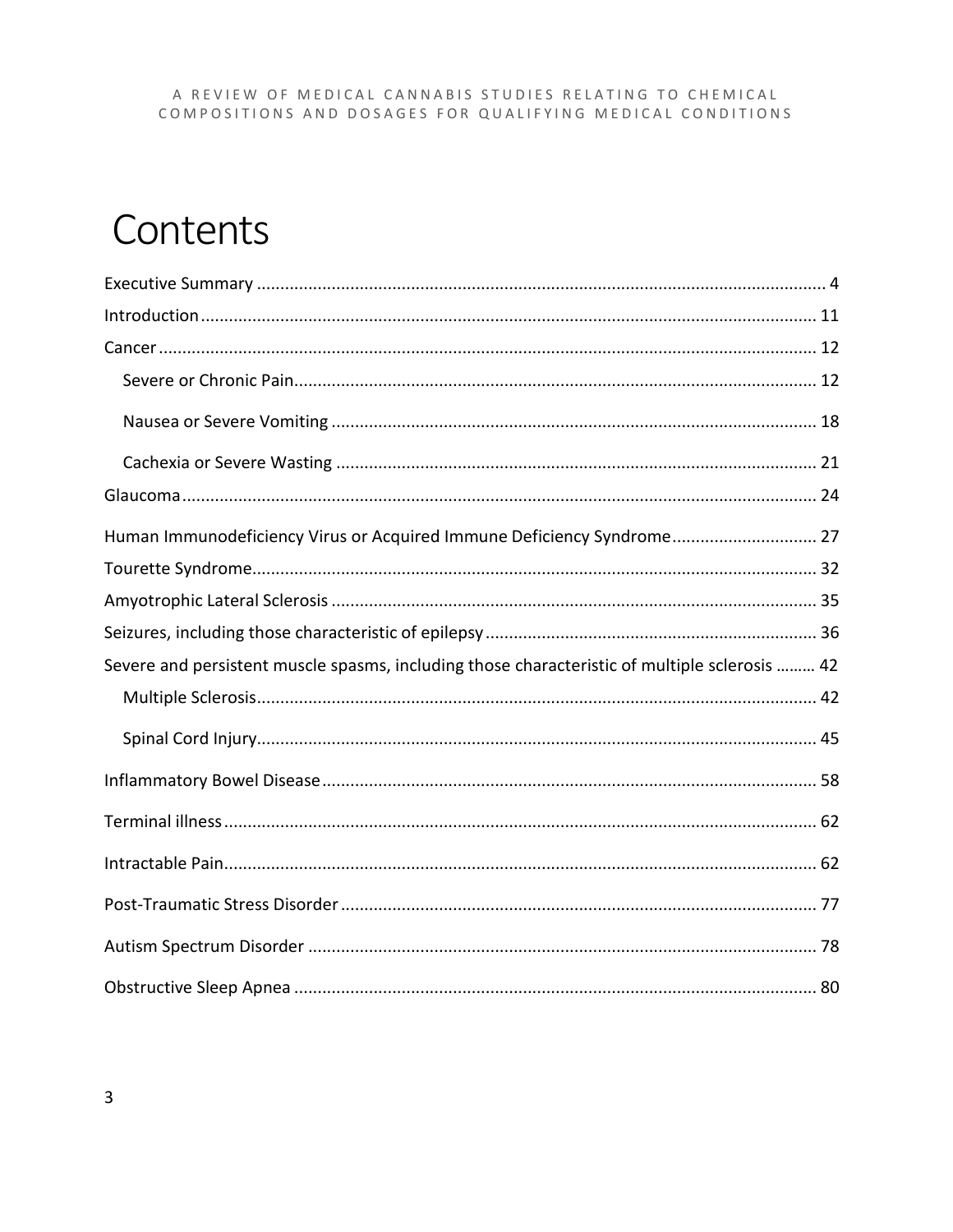A REVIEW OF MEDICAL CANNABIS STUDIES RELATING TO CHEMICAL COMPOSITIONS AND DOSAGES FOR QUALIFYING MEDICAL CONDITIONS

## Executive Summary

On May 29, 2014 the Governor of Minnesota signed the medical cannabis therapeutic use law: 2014 Minnesota Laws chapter 311. This Act is designed to enable truly sick patients to engage in the therapeutic use of cannabis while preventing it from being misused or diverted from its medical purpose.

This report summarizes clinical trials and prospective observational studies in humans, published in peer reviewed journals, which focus on medical cannabis formulations consistent with Minnesota's medical cannabis program. It is produced in fulfillment of Minnesota Statutes Section 152.25, subdivision 2. The report was first produced in December, 2014, and it is updated annually.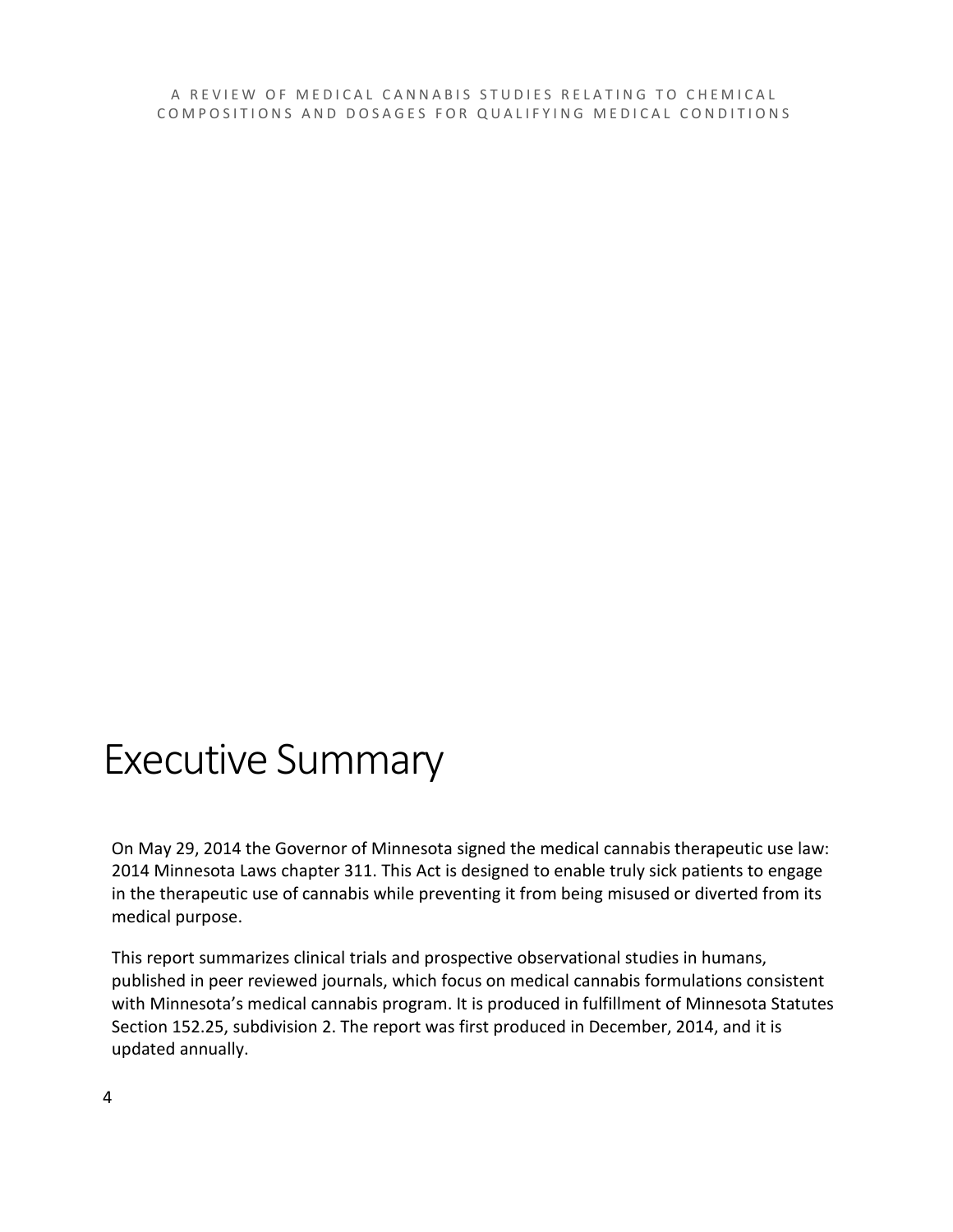A REVIEW OF MEDICAL CANNABIS STUDIES RELATING TO CHEMICAL COMPOSITIONS AND DOSAGES FOR QUALIFYING MEDICAL CONDITIONS

Medical conditions included in each update of this report are a combination of qualifying conditions named in the statute establishing the program and qualifying conditions that have been added since then. The medical conditions identified in the statute for inclusion in Minnesota's medical cannabis program are:

- 1 Cancer, if the underlying condition or treatment produces one or more of thefollowing:
	- a. Severe or chronic pain;
	- b. Nausea or severe vomiting; or
	- c. Cachexia or severe wasting
- 2 Glaucoma
- 3 Human immunodeficiency virus or acquired immune deficiency syndrome
- 4 Tourette's syndrome
- 5 Amyotrophic lateral sclerosis
- 6 Seizures, including those characteristic of epilepsy
- 7 Severe and persistent muscle spasms, including those characteristic of multiplesclerosis
- 8 Crohn's disease (expanded to Inflammatory Bowel Disease in 2016)
- 9 Terminal illness, with a probable life expectancy of under one year, if the illness or its treatment produces one or more of the following:
	- a. Severe or chronic pain;
	- b. Nausea or severe vomiting; or
	- c. Cachexia or severe wasting

On December 2, 2015 the Commissioner announced his decision to add intractable pain to the list of the program's qualifying medical conditions, effective August 1, 2016. Similarly, post-traumatic stress disorder (PTSD) was added, effective August 1, 2017, and autism spectrum disorder and obstructive sleep apnea were added, effective August 1, 2018.

There are relatively few clinical trials, especially large clinical trials that can produce the most definitive results. In recent years the number of trials has increased to some degree, perhaps reflecting the commercialization of medical cannabis products around the world over the past few decades. Following are summary observations for each section.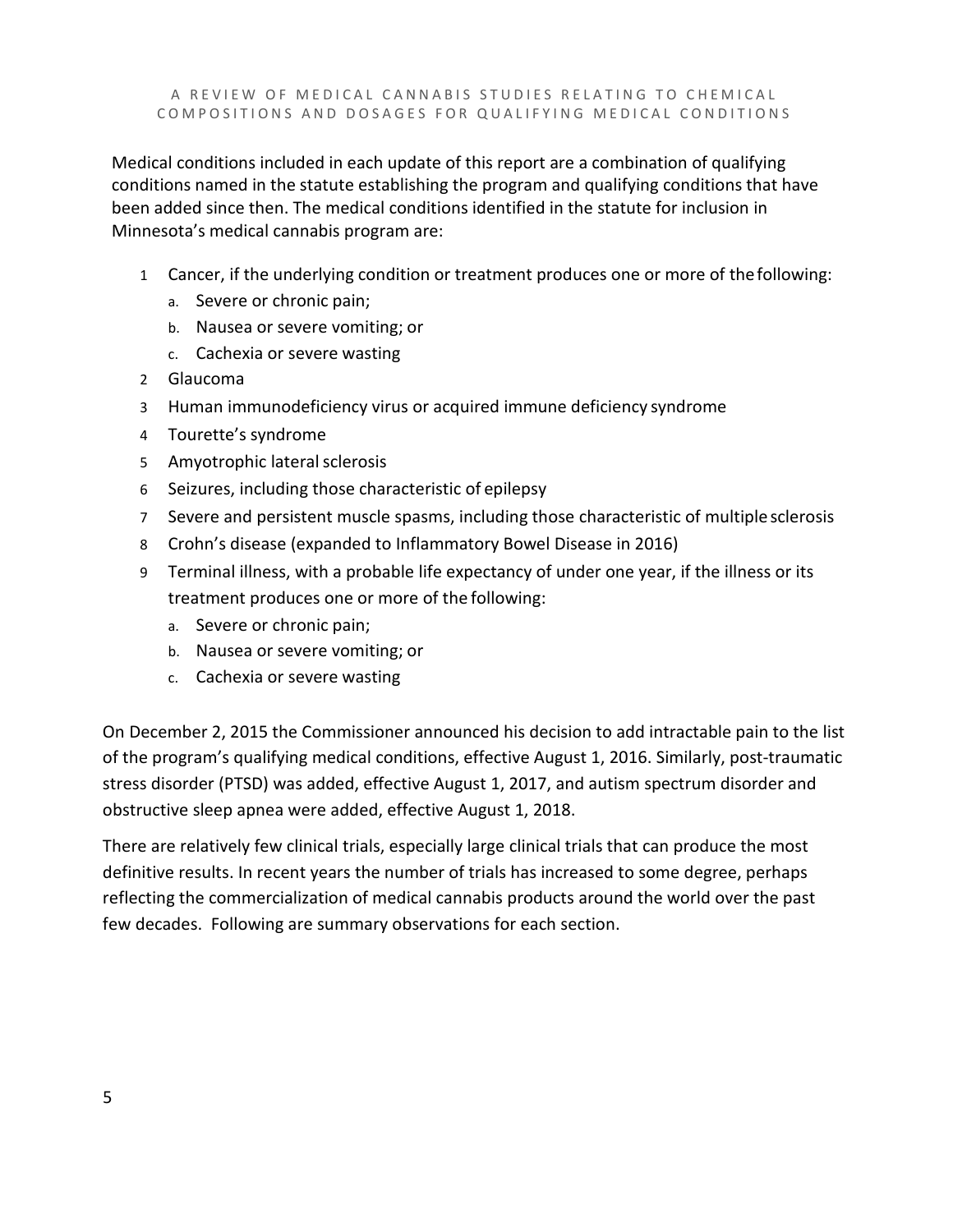## **Cancer: pain**

Trial results suggest a combination of THC and CBD might be more effective than THC alone and that doses of THC higher than approximately 25 mg, even when divided over the course of a day, might be poorly tolerated by a substantial number of patients. The recently completed international trials of approximately 1:1 THC:CBD oromucosal spray (nabiximols, brand name Sativex) failed to meet their primary endpoints. However, a pre-specified pooled analysis of patients from U. S. Centers, from 2 of the 3 trials, showed better pain control with Sativex than with placebo. The maximum daily dosage allowed was 10 sprays per day, providing 27 mg THC and 25 mg CBD per day. However, patients in the Sativex arms of these trials self-titrated to an average of 6.3 or 6.4 sprays per day, providing approximately 17 mg THC and 16 mg CBD per day.

#### **Cancer: nausea and vomiting**

Several studies of plant-derived THC for chemotherapy-induced nausea and vomiting (CINV) from the late 1970s used 10 to 18 mg THC starting an hour or two before chemotherapy initiation, then repeating the dose every 2 to 4 hours for an additional 2 to 4 doses over 12 to 24 hours. Clinical trials of dronabinol, synthetic delta-9-THC, have used daily doses similar to the trials of plant-derived THC from the 1970s: 30 to 80 mg/day in divided doses. Not everyone can tolerate these doses, and the FDA recommends a lower dronabinol dose for CINV, stating most patients respond to 5 mg three or four times daily.

### **Cancer: cachexia/wasting**

Some small early trials showed effectiveness with doses of plant-derived THC 10 to 15 mg three to four times daily on days of chemotherapy infusion. Later trials with dronabinol, mostly in cancer patients not receiving chemotherapy, are less encouraging. Using doses of 5.0 to 7.5 mg daily in divided doses there was either modest effectiveness compared to placebo or inferior effectiveness compared to a standard appetite enhancing drug, and a substantial number of patients could not tolerate these doses. A large trial with cannabis extract treatment arms of relatively small doses of THC only (2.5 mg twice daily) or THC + CBD (2.5 mg THC/1.0 mg CBD twice daily) was stopped early for lack of effectiveness, yet dose reductions were necessary in a third of both groups.

#### **Glaucoma**

CBD does not appear to be effective at lowering intraocular pressure (IOP) and might even increase it. There is some evidence that even relatively low (5 mg) single doses of THC significantly reduces IOP for 4 to 5 hours before it returns to baseline, but this isn't a consistent finding across studies. Larger single doses (20 and 25 mg) appear to reduce IOP longer (10 hours), but with a high occurrence of intolerable side effects.

### **HIV/AIDS**

Each of the studies identified used dronabinol and assessed effect on appetite and weight. Most used 5.0 to 7.5 mg daily in

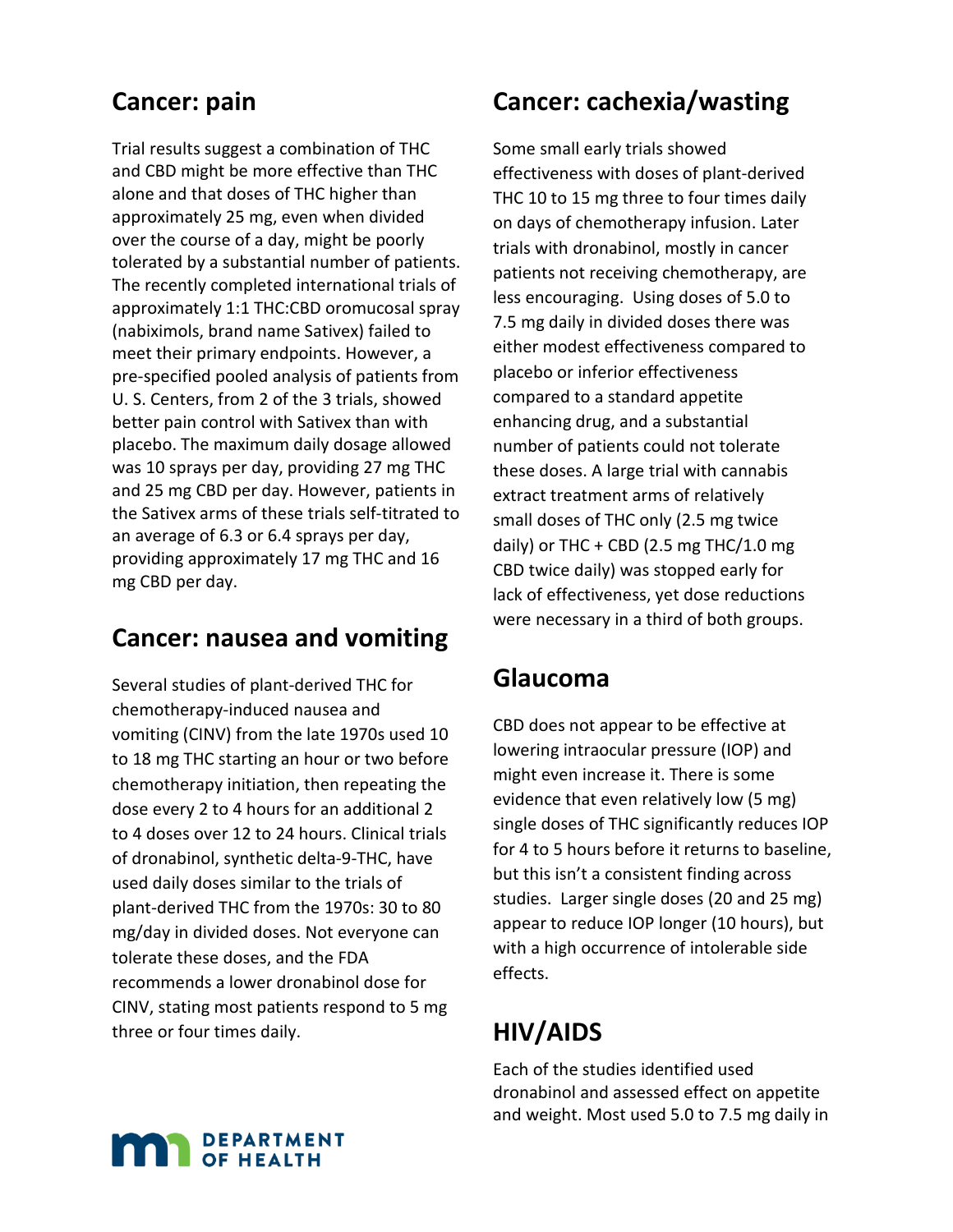2 or 3 divided doses, consistent with FDA label recommendations. Though most patients tolerated this dose well, a substantial minority could only tolerate 2.5 mg daily. Results from three trials that enrolled current marijuana users suggest current marijuana users can tolerate higher doses, in the range of 20 to 40 mg daily in divided doses.

## **Tourette syndrome**

Two small studies of oral, plant-derived THC (source not specified) in adult TS patients used single daily doses of 2.5 mg to 10 mg. About a third of the patients needed to decrease dose because of unacceptable side effects. Together, these studies provide modest evidence of effectiveness at reducing tic severity.

Three additional clinical trials are being organized. One will use nabiximols spray (approximately equal amounts of THC and CBD), one will use dronabinol (synthetic THC) and palmitoylethanolamide, and one will use vaporized cannabis flower with different THC:CBD ratios.

## **Amyotrophic Lateral Sclerosis**

The two small trials in ALS patients that were identified used dronabinol. One was reported in an abstract with few details, but started patients on 2.5 mg daily and titrated up to a maximum daily dose of 10 mg. The second used 10 mg daily in two divided doses. Both studies indicated patients tolerated the dronabinol doses well, but with little clear evidence of effectiveness. A third trial with no published results yet used nabiximols spray (approximately equal amounts of THC and CBD).

## **Seizures**

Recent studies mostly focusing on children have used 99% CBD extract in olive oil oral solution as an adjunct to current antiepileptic drug therapy, starting at a dose of 2 to 5 mg/kg/day, titrating up over 2 to 4 weeks to a goal of 10, 20, 25, or 50 mg/kg/day (most frequently used = 20 mg/kg/day).

Results of some of these trials and a safety study show the importance of monitoring liver enzymes when a patient is using CBD – especially when valproate is used at the same time. In addition, there is growing evidence of interaction between CBD and standard anti-epileptic drugs – especially clobazam.

## **Muscle spasms**

Results of numerous trials focusing on spasticity and muscle spasm have been published, mostly with multiple sclerosis patients, but also some with spinal cord injury patients. Whether in combination with CBD in various ratios or as a single agent (dronabinol), THC has been used in average dosages of 20 to 25 mg/day in divided doses. Dosages are usually started fairly low and then titrated up to achieve a balance between symptom reduction and appearance of side effects. From the trial experience, it appears that doing this titration over weeks, rather than over days, helps to reduce incidence and severity of side effects. There is some indication that THC is more effective in reducing spasticity and spasm at higher doses and that higher doses are better tolerated when given in conjunction with CBD in a THC:CBD ratio of 1:1 (versus 2:1 or 3:1). But some patients cannot tolerate even quite low doses of THC. Treatment appears to be effective in only a subset of patients,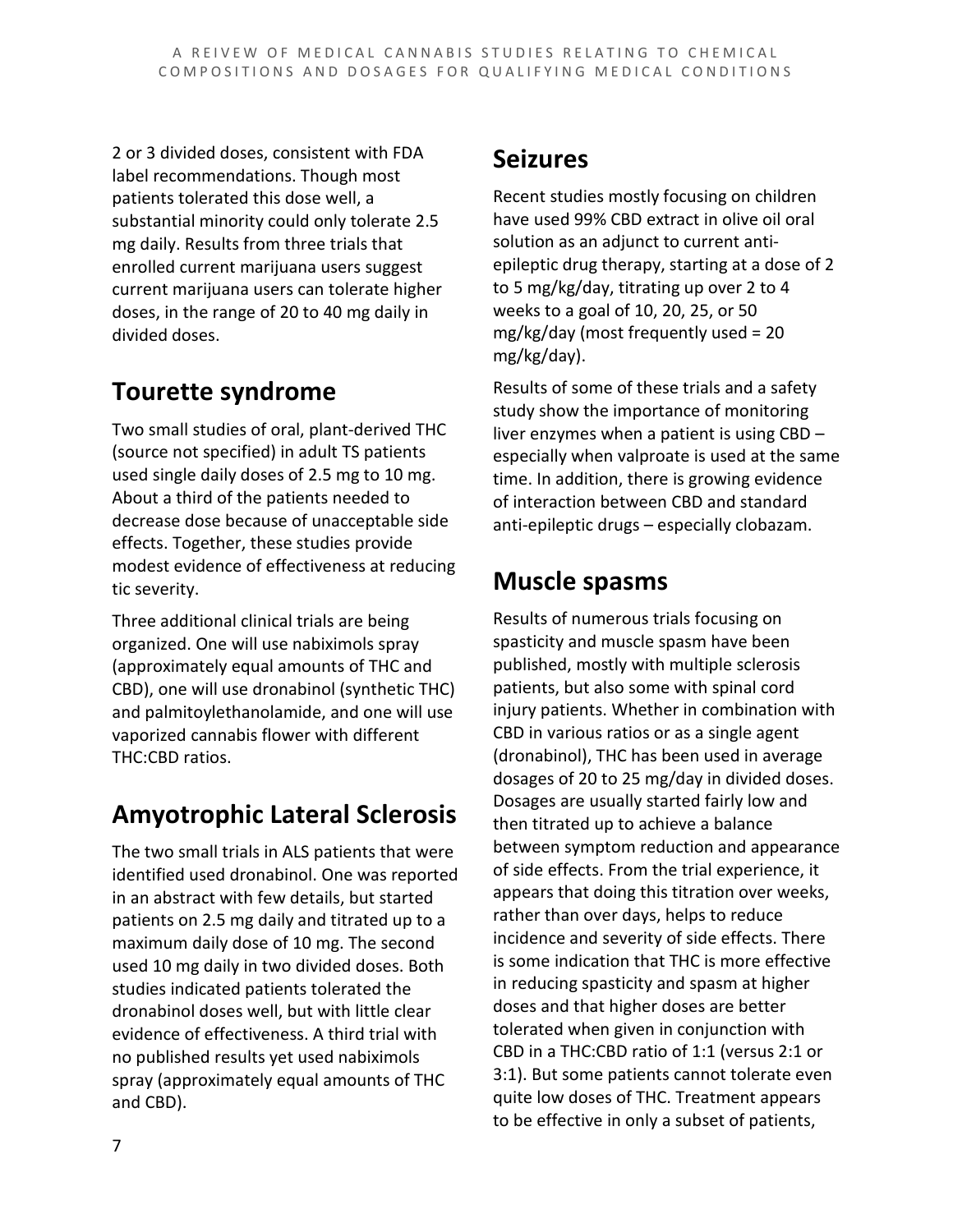perhaps around half, and whether or not treatment will be effective can generally be determined within a few weeks.

## **Inflammatory bowel disease**

At this point there is little guidance from clinical trials on composition or dosing, though there is an evident interest in products that are at least relatively high in CBD. The three clinical trials published to date are small. One used 99.5% pure CBD purified from cannabis extraction at a dose of 5 mg sublingually twice a day (Naftali 2017). The second used smoked cannabis with a THC=CBD ratio of approximately 50:1 (Naftali 2013). The third used a "CBDrich cannabis extract" (Irving 2018). The trial now in the planning stage will use CBD capsules.

## **Terminal illness**

Relevant studies can be found in other sections of this report, particularly the cancer sections. No published medical cannabis trials were found that specifically targeted patients with short life expectancy, cutting across medical conditions.

## **Intractable pain**

For the Minnesota medical cannabis program intractable pain is defined as pain whose cause cannot be removed and, according to generally accepted medical practice, the full range of pain management modalities appropriate for the patient has been used without adequate result or with intolerable side effects. Trials of cannabis for pain in the literature generally follow this definition in that their inclusion criteria specify patients

with pain inadequately controlled with standard pain medications. The trials uniformly had the participants continue taking their routine pain medications, so they assess the value of cannabis treatment as an adjunct to other pain medications.

The quality of most of the studies summarized in this section is formally assessed in a report by the MN Evidencebased Practice Center called, ["Medical](http://www.health.state.mn.us/topics/cannabis/intractble/medicalcannabisreport.pdf)  [Cannabis for Non-Cancer Pain: A Systematic](http://www.health.state.mn.us/topics/cannabis/intractble/medicalcannabisreport.pdf)  [Review"](http://www.health.state.mn.us/topics/cannabis/intractble/medicalcannabisreport.pdf) 

(http://www.health.state.mn.us/topics/cann abis/intractble/medicalcannabisreport.pdf)

Six of the studies assessed in that report are not summarized here because they used the synthetic cannabinoid nabilone, which is similar to – but distinct from – THC.

Most of the 16 trials summarized here are relatively small (seven have >100 participants) and short (only 3 of the controlled trials are longer than 5 weeks) and they are spread across multiple types of pain. These are important limitations to their value in giving understanding of the potential for cannabis products in pain management.

Eleven of the 16 trials studied an approximately 1:1 ratio of THC: CBD oromucosal spray (in most cases nabiximols, brand name Sativex) vs. placebo. Average dose in the clinical trials, after the titration period, of the 1:1 THC: CBD spray were around 6 to 10 sprays per day, representing a daily dose of approximately 15 to 27 mg THC and CBD per day.

Two of the articles report studies of longterm use of nabiximols. Results showed no evidence of tolerance developing with dosages a bit lower than during the underlying clinical trials lasting a month or two.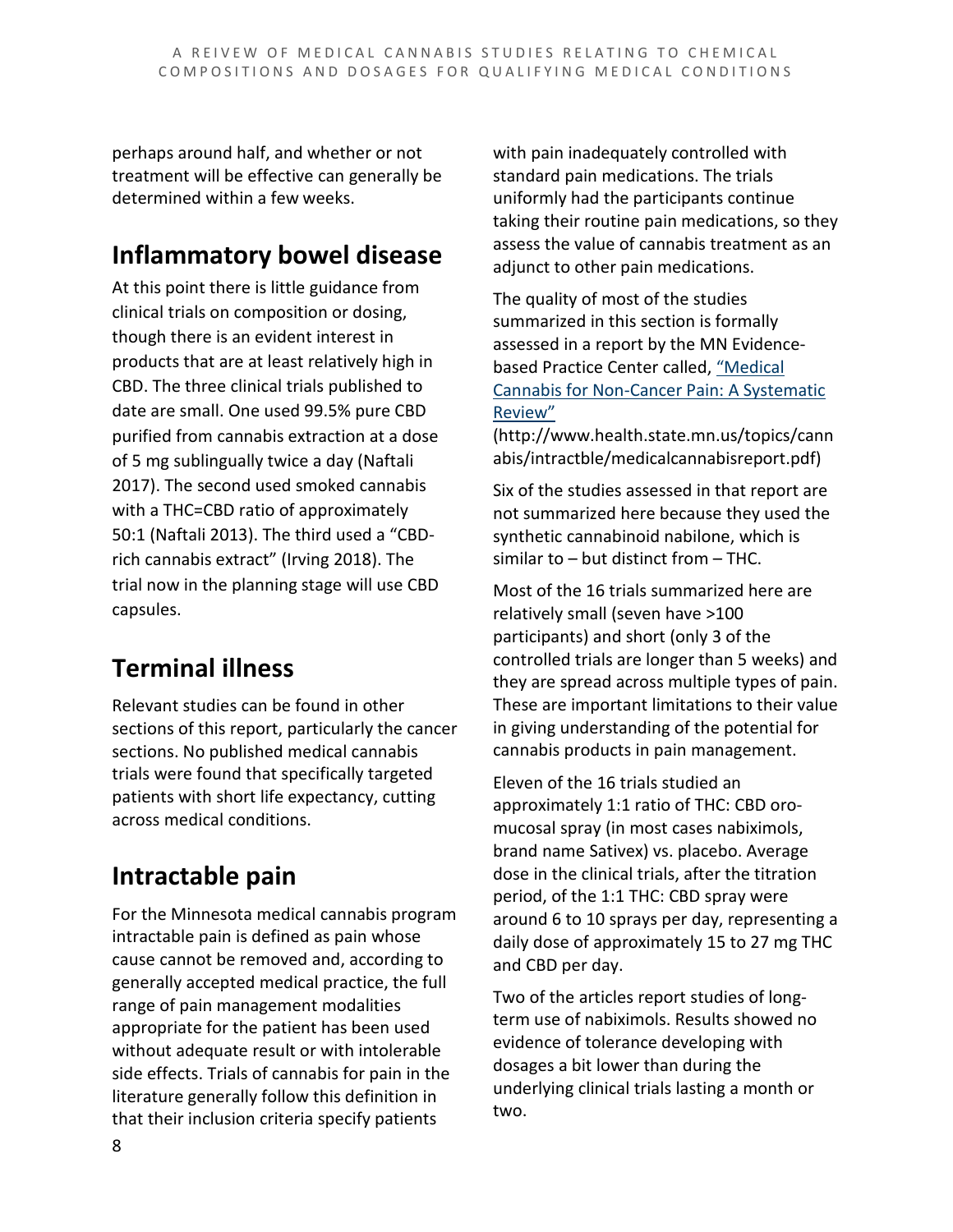Three trials studied oral dronabinol, synthetic THC, vs. placebo. Two of them reported dosage after titration, ranging from 5 to 12.7 mg/day.

## **Post-traumatic stress disorder**

No randomized, controlled clinical trials have been completed for cannabis product therapy in PTSD patients. Two such trials are now recruiting patients; their expected completion dates are 2019 and 2020. In one, three types of smoked cannabis (more THC than CBD; more CBD than THC; and equal amounts of THC and CBD) are compared with each other and to placebo in alleviating symptoms and in occurrence of adverse events among 76 U.S. veterans with treatmentresistant PTSD. Participants may smoke up to 1.8 grams cannabis per day. The second trial compares three types of vaporized dried cannabis (high THC/low CBD; high THC/high CBD; low THC/low CBD) with each other and with placebo in alleviating symptoms and in occurrence of adverse events among 42 patients with treatment-resistant PTSD. Participants are allowed to vaporize up to 2 grams of plant material per day as needed.

A small short-term, open-label (no control group) study assessed the safety and benefit of THC administered under the tongue. Ten patients with PTSD received 5 mg THC dissolved in olive oil twice daily for three weeks. Statistically significant improvement between baseline and end of study was seen for PTSD hyperarousal component score, Clinical Global Impression-Severity scale, Clinical Global Impression – Improvement scale, sleep quality, nightmare frequency, and nightmare effects. Mild side effects were reported by four participants, with none dropping out due to side effects.

### **Autism Spectrum Disorder**

No randomized, controlled clinical trials have been completed for cannabis or cannabinoids as therapy for ASD. However, two have been registered on [www.clinicaltrials.gov](http://www.clinicaltrials.gov/) and are now under way. In addition, an abstract presented as a poster at the American Academy of Neurology Annual Meeting in April, 2018 was recently published. One of the planned trials and the retrospective case review presented at the AAN use a high CBD oral product (20:1 CBD:THC). In both, the maximal allowed dose of CBD is 10 mg/kg/day. The second planned trial uses cannabidivarin (CBDV).

## **Obstructive Sleep Apnea**

Obstructive sleep apnea (OSA) is a sleep disorder characterized by repetitive episodes of complete (apnea) or partial (hypopnea) collapse of the upper airway (mainly the oropharyngeal tract) during sleep, with a consequent cessation/reduction of airflow. The obstructive events cause a progressive asphyxia that increasingly stimulates breathing efforts against the collapsed airway, typically until the person is awakened. These episodes cause acute physiological disruptions including fragmented sleep, intermittent hypoxia, and exaggerated fluctuations in heart rhythm, blood pressure, and intrathoracic pressure. Over time, the acute disruptions lead to chronic conditions such as hypertension and heart disease, reduced cognitive function, depression, and impaired performance at work and while driving, as well as premature death.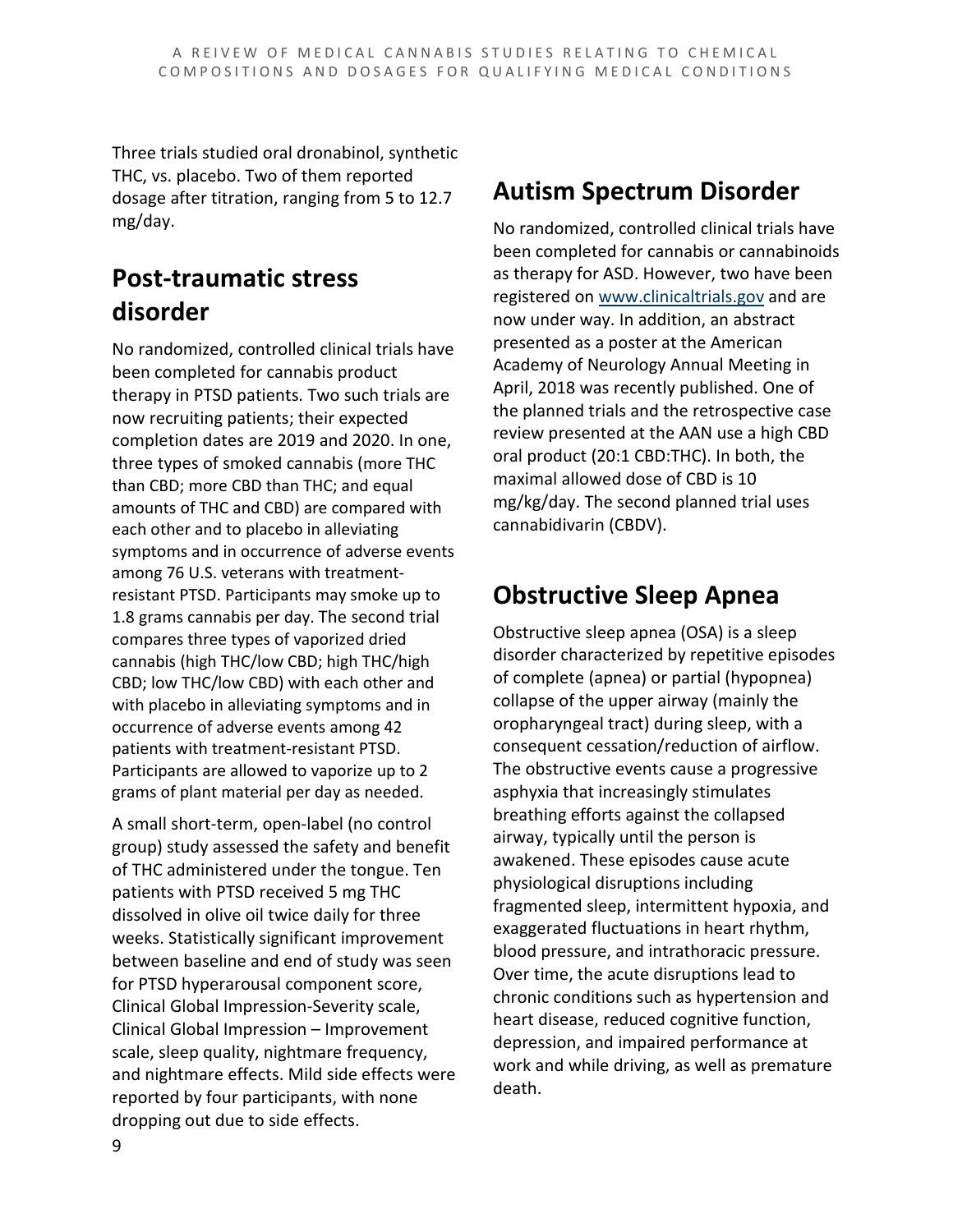One randomized, placebo-controlled clinical trial of cannabis or a cannabinoid product has been published (Carley 2018). This six week trial of dronabinol (synthetic THC) at doses of 2.5 mg and 10 mg daily, taken at bedtime, found a modest treatment benefit from dronabinol with substantial variation among patients in degree of response. The authors' responder analysis suggests only a portion – likely a rather small portion – of OSA patients receive a clinically meaningful reduction in AHI from the therapy used in this trial.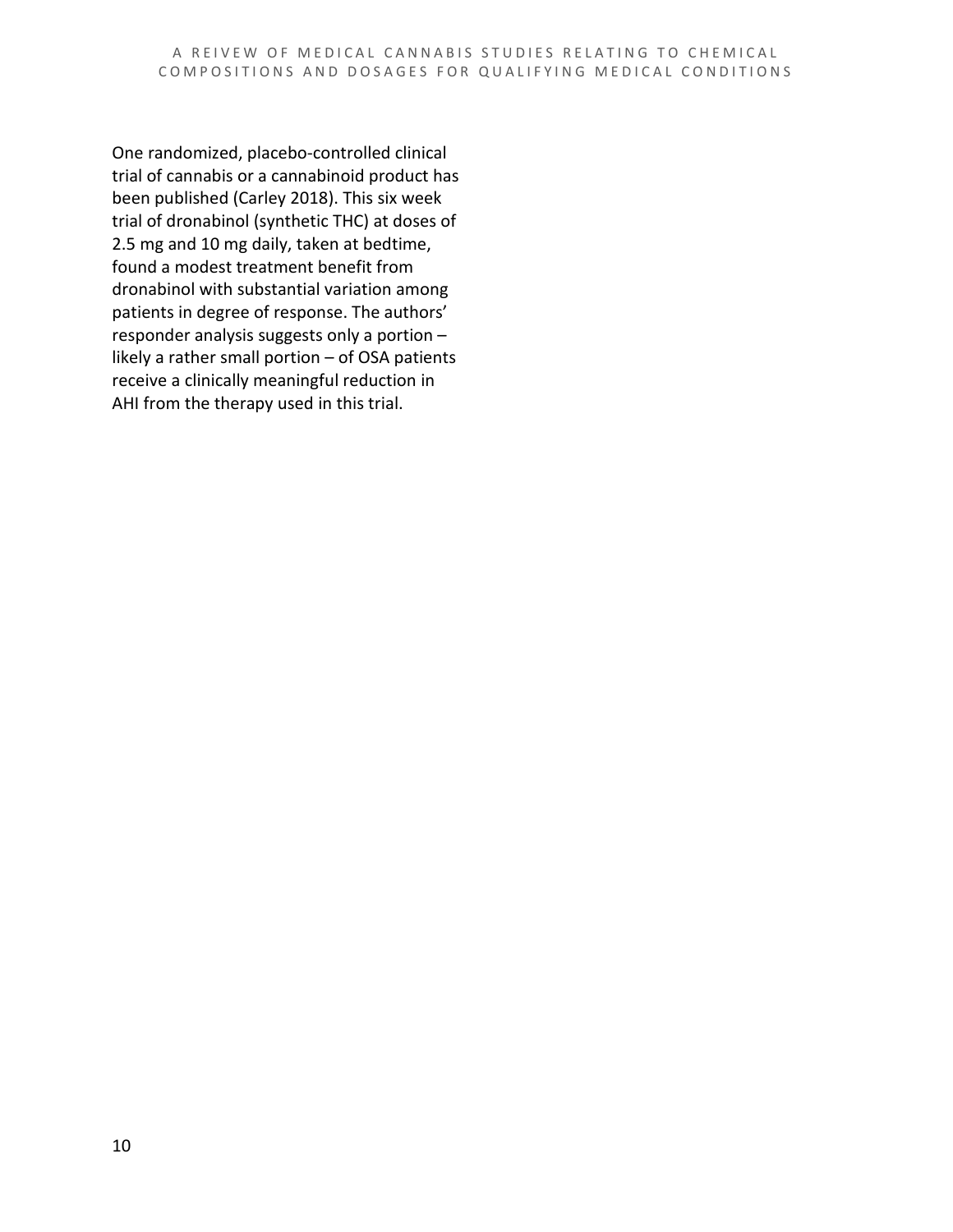## Introduction

On May 29, 2014 the Governor of Minnesota signed the medical cannabis therapeutic use law: 2014 Minnesota Laws chapter 311. This Act is designed to enable truly sick patients to engage in the therapeutic use of cannabis while preventing it from being misused or diverted from its medical purpose.

This report summarizes clinical trials and prospective observational studies in humans, published in peer-reviewed journals, that focus on medical cannabis formulations consistent with Minnesota's medical cannabis program. It was produced in fulfillment of Minnesota Statutes Section 152.25, Subdivision 2. The report is updated annually.

Medical conditions included in each update of this report are a combination of qualifying conditions named in the statute establishing the program and qualifying conditions that have been added since then. The medical conditions identified in the statute for inclusion in Minnesota's medical cannabis program are:

- 1 Cancer, if the underlying condition or treatment produces one or more of thefollowing:
	- a. Severe or chronic pain;
	- b. Nausea or severe vomiting; or
	- c. Cachexia or severe wasting
- 2 Glaucoma
- 3 Human immunodeficiency virus or acquired immune deficiency syndrome
- 4 Tourette's syndrome
- 5 Amyotrophic lateral sclerosis
- 6 Seizures, including those characteristic of epilepsy
- 7 Severe and persistent muscle spasms, including those characteristic of multiplesclerosis
- 8 Crohn's disease (expanded to Inflammatory Bowel Disease in 2016)
- 9 Terminal illness, with a probable life expectancy of under one year, if the illness or its treatment produces one or more of the following:
	- d. Severe or chronic pain;
	- e. Nausea or severe vomiting; or
	- f. Cachexia or severe wasting

On December 2, 2015 the Commissioner announced his decision to add intractable pain to the list of the program's qualifying medical conditions, effective August 1, 2016. Similarly, post-traumatic stress disorder (PTSD) was added, effective August 1, 2017, and autism spectrum disorder and obstructive sleep apnea were added, effective August 1, 2018.

To accomplish this review, the National Library of Medicine's MEDLINE database was searched using key words appropriate for each qualifying medical condition in the Minnesota medical cannabis program statute. Articles that appeared to be results of clinical trials or reviews of clinical trials were accessed through the MDH library for examination. References in such articles were studied to identify additional articles that were not found on the initial search. This continued in an iterative fashion until no additional relevant articles were found.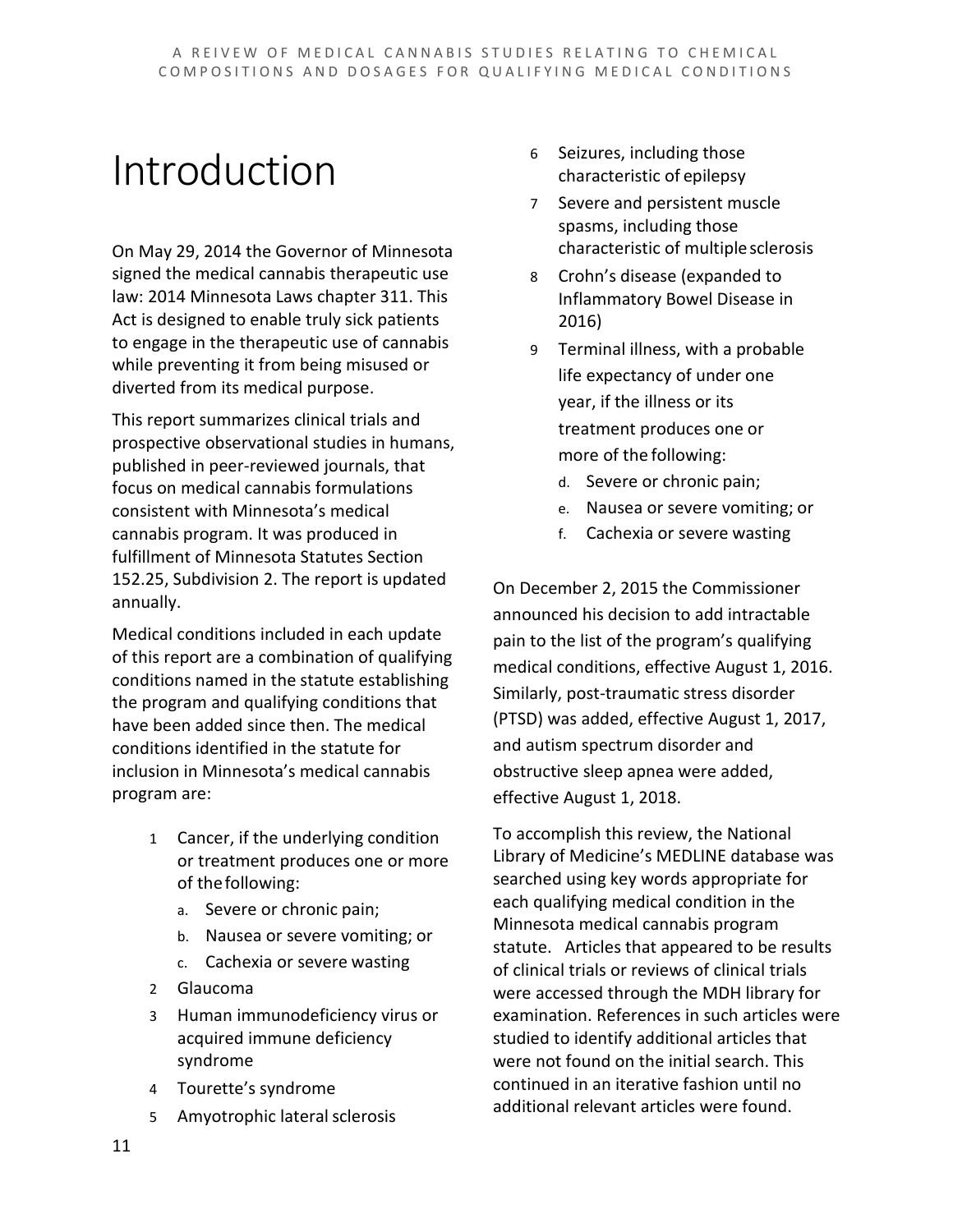Finally, the government maintained web site of registered clinical trials, clinicaltrials.gov, was searched to learn about trials currently under way or under development and to check whether additional articles on completed trials could be found.

The body of this report contains a section for each of the 13 qualifying medical conditions. At the beginning of each section (or subsection, in the case of cancer) there are comments providing an overview of the scientific articles that follow. Below the citation for each article is a condensed description of the study and its results.

Trials involving non-smokeable medical cannabis usually use either extractions of cannabis, sometimes with processing that enriches specific components of the plant's constituent parts, or synthetic cannabinoids. Cannabinoids are a class of oxygencontaining aromatic hydrocarbons found distinctively in plants from the genus Cannabis.

The two cannabinoids typically found in greatest quantity in cannabis plants are delta-9-tetrahydrocannibinol (typically referred to as THC) and cannabidiol (CBD). THC is the cannabinoid usually present in greatest quantity and it is psychoactive, acting as a prominent cause of the euphoria - and sometimes dysphoria, - perceptions of time distortion, and so forth that are well known from recreational use of marijuana. Both THC and CBD have been studied extensively in pre-clinical research, both in basic laboratory studies and in animal models. Both have attributes and effects in animal models that suggest beneficial effects with medical use in humans. CBD is not psychoactive and might attenuate the psychoactive effects of THC in some patients. There are relatively few clinical

trials, especially large clinical trials that can produce the most definitive results. In recent years the number of such trials has increased to some degree, perhaps reflecting the commercialization of medical cannabis products around the world over the past few decades.

## Cancer

If the underlying condition or treatment produces one or more of the following: severe or chronic pain, nausea or severe vomiting, or cachexia or severe wasting (three separate sections presented below)

## **Severe or Chronic Pain**

Two early trials studied delta-9-THC sourced from the U.S. government (Noyes J Clin Pharmacol 1975; Noyes Clin Pharmacol Ther 1975) and gave single oral administrations of 5, 10, 15, and 20 mg THC to adult cancer patients. Oral administration of 20 mg was not well- tolerated. Studies where similar daily doses of THC, or larger, divided into smaller dose administrations over the course of the day, would be helpful. But such studies were not found in the published literature and do not appear to be in the planning phases on clinicaltrials.gov.

Later, larger trials have studied nabiximols, the US Adopted Name for Sativex. Nabiximols is an oromucosal spray produced through extraction and processing of a strain of *Cannabis sativa* that results in high and stable concentrations of delta-9-THC and CBD and minor amounts of other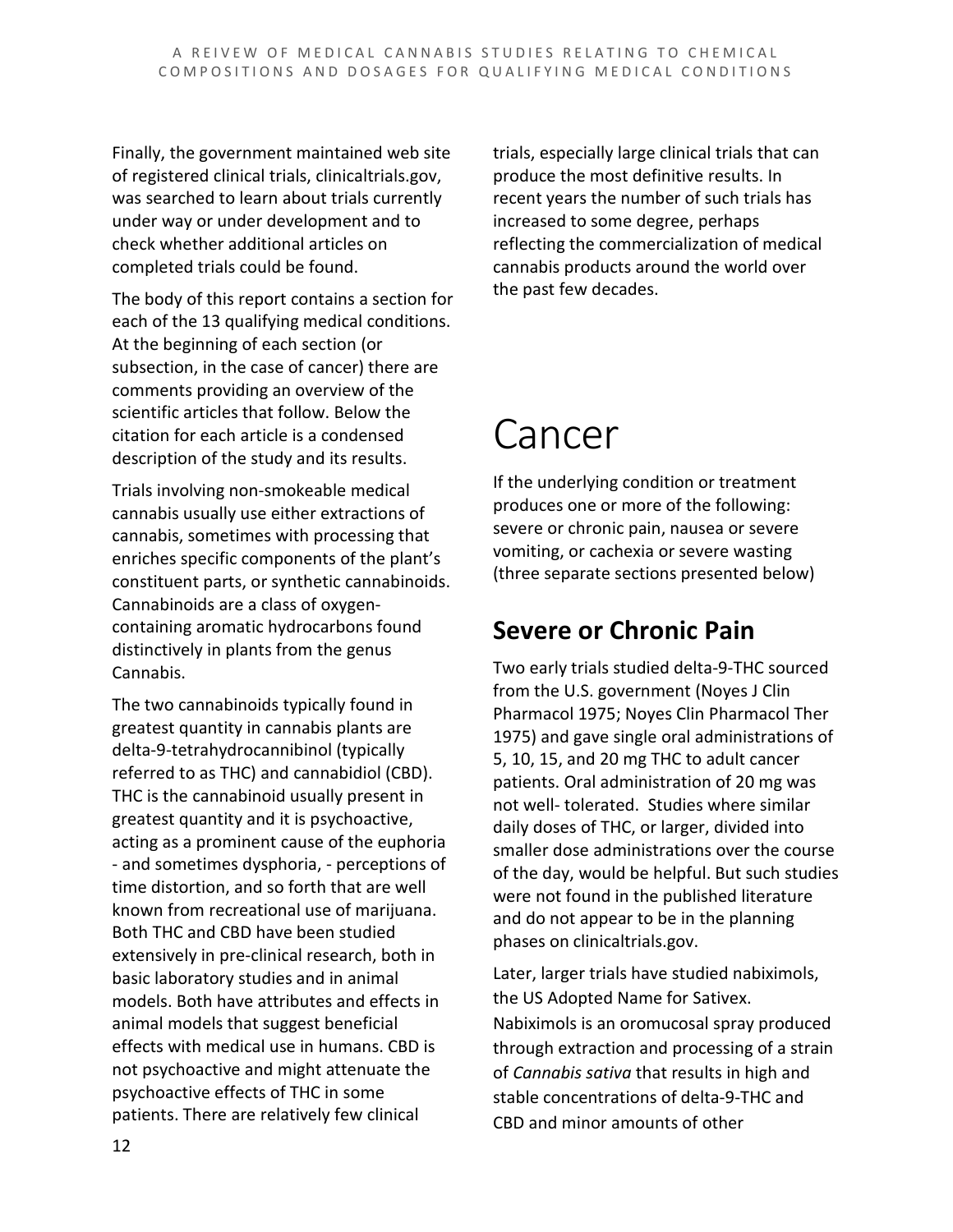cannabinoids and terpenes. Each 100 microliter actualization (spray) contains 2.7 mg THC and 2.5 mg CBD. The high dose group in Portenoy 2012, at least 11 sprays per day (3 in the AM, 8 in the PM), was not well tolerated. 11 sprays delivers 29.7 mg THC (8.7 mg in the AM, 21.6 mg in the PM) and 25 mg CBD. Patients in Johnson 2010 selftitrated to an average of 8.75 sprays (23.6 mg THC, 21.9 mg CBD), delivered over the course of a day. Patients taking nabiximols in the Johnson 2010 study tolerated it fairly well. The Johnson 2010 study also had a group taking a cannabis extract that had only THC. Patients in this group self-titrated to 8.34 sprays over the course of a day (22.5 mg THC), tolerating it fairly well, with a side effect profile similar to the THC/CBD group. Patients in the Lynch 2014 study self-titrated to a mean of 8 sprays (21.6 mg THC and 20.0 mg CBD) spread throughout the day, with no study withdrawals due to treatment side effects. In the large study reported in Lichtman 2017 patients self-titrated to 6.4 sprays per day (17.3 mg THC and 16.0 mg CBD). Results in Fallon 2017 were very similar. These studies, as a group, suggest the wisdom of dividing a day's total dose of a balanced THC/CBD product, with total THC and CBD in the range of 15 to 25 mg (each) per day over multiple different administrations to mitigate side effects. The Johnson 2012 extension study lacked large numbers of patients followed long-term on nabiximols, but nevertheless it does provide some evidence of effectiveness over many months with no evidence of need for dose escalation over time.

**Fallon MT, Lux EA, McQuade R, Rossetti S, Sanchez R, et al. Sativex oromucosal spray as adjunctive therapy in advanced cancer patients with chronic pain unalleviated by optimized opioid therapy: two double-blind, randomized, placeo-controlled phase 3 studies.** *Br J Pain* **2017;11:119-133.**

This paper describes two clinical trials. Trial #1 methodology, number and location of study centers, and number of patients randomized to Sativex and placebo are very similar, but not quite the same, as the study described in Lichtman 2017. Drug exposure also very similar. Primary outcome was the biggest difference, with Sativex group showing 7.2% improvement from baseline in pain NRS score and the placebo group showing a 9.5% reduction (difference between groups not statistically significant). Trial #2 required ≥15% reduction in NRS pain score at end of two week titration in order to move on to the three week treatment period. The average number of sprays during the two-week titration period was 6.4 (i.e. very similar to what is reported in Trial #1 [6.3 sprays/day in Sativex arm] and in Lichtman 2017 [6.4 sprays/day]). This paper also describes how, in pre-specified subanalyses of US participants in Trial #1 and in Lichtman 2017 had a primary efficacy outcome that favored Sativex – especially for participants ≥65.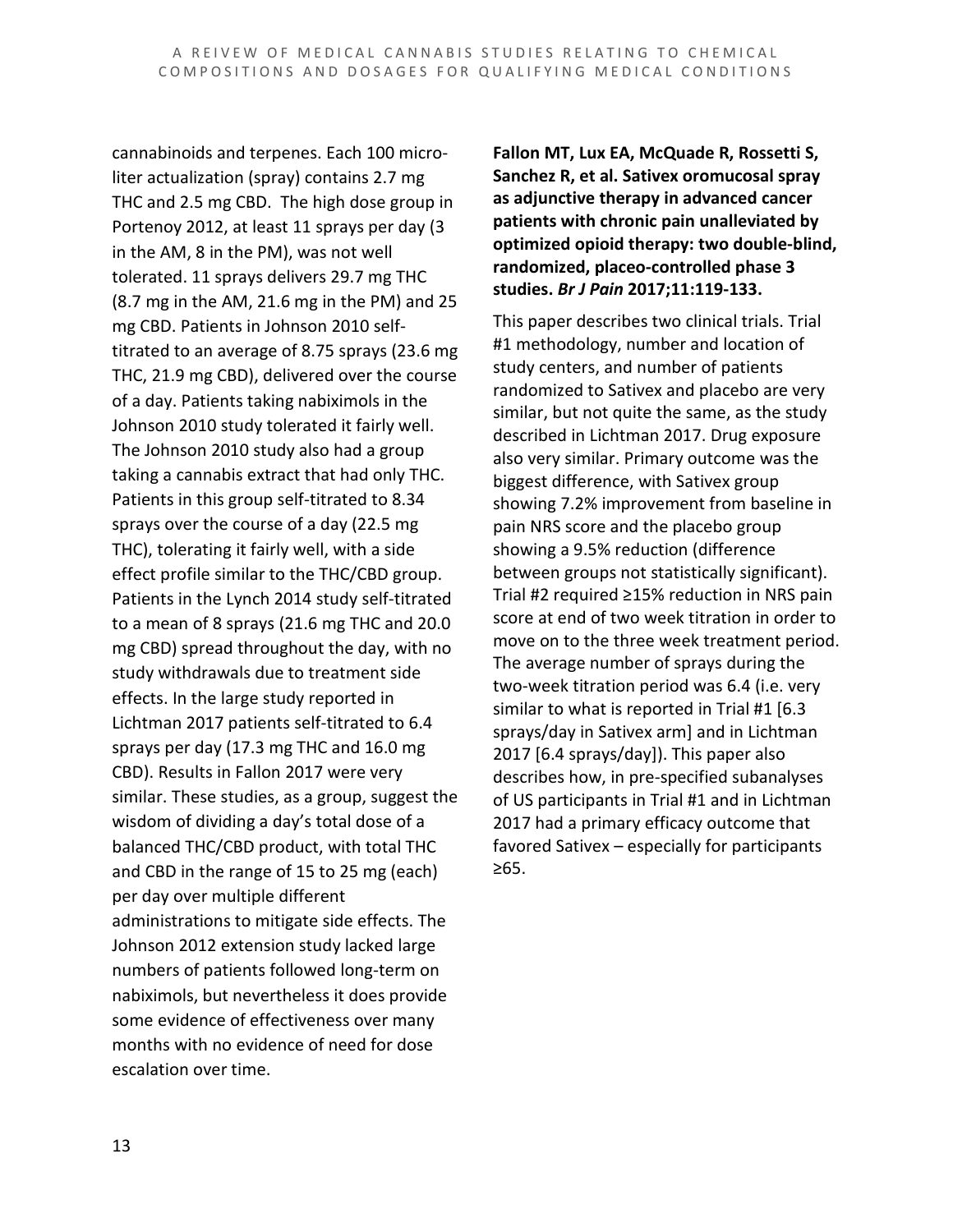**Johnson JR, Burnell-Nugent M, Lossignol D, Ganac-Motan ED, et al. Multicenter, double-blind, randomized, placebocontrolled, parallel-group study of the efficacy, safety, and tolerability of THC: CBD extract and THC extract in patients with intractable cancer-related pain.** *J Pain Symptom Manage* **2010; 39:167- 179.**

The effect of two weeks of treatment with nabiximols, THC extract, or placebo was studied in this double-blind, randomized, placebo-controlled, parallel group study involving 177 adult cancer patients from 28 European centers. The patients were required to have advanced cancer with pain not adequately controlled despite optimized opioid management. Patients with chemotherapy within the preceding two weeks were excluded. Patients were randomized to nabiximols, to a cannabis extract containing only THC (2.7 mg per 100 micro-liter spray), or placebo spray. Patients self-titrated with the instruction of increasing the number of sprays each day by a maximum of 50% until they either had satisfactory relief of their symptoms or developed unwanted side effects. Sprays were to be spread throughout the day, with at least 15 minutes between sprays. Maximum number of sprays allowed within a 3 hour period was 8 and maximum within a 24 hour period was 48. The mean number of sprays in the nabiximols group was 8.75 (23.6 mg THC, 21.9 mg CBD) and the average number of sprays in the THC group was 8.34 (22.5 mg THC). The co- primary end-point was reduction in pain score between baseline and end of study. 43% of patients in the THC/CBD group achieved a 30% or greater reduction in their pain score, twice the

number of patients who achieved this response in the THC and placebo groups. A higher percentage of patients experienced somnolence (13%), dizziness (12%), and confusion (7%) in the nabiximols group than in placebo. Incidence of these side effects was similar in the THC/CBD and THC groups. However, 3 episodes of hypotension were seen in the nabiximols group and none was observed in the THC or placebo groups. Side effects leading to study withdrawal occurred in 17%, 12%, and 3%, respectively, for nabiximols, THC extract, and placebo.

**Johnson JR, Lossignol D, Burnell-Nugent M, and Fallon MT. An open-label extension study to investigate the longterm safety and tolerability of THC/CBD oromucosal sprays and oromucosal THC spray in patients with terminal cancerrelated pain refractory to strong opioid analgesics.** *J Pain Symptom Manage*  **2013; 46:207-218.**

This open-label extension to the parent study reported in Johnson 2010 enrolled 43 patients: 13 had received nabiximols (THC/CBD) in the parent study, 11 had received THC spray and 19 had received placebo. 39 received nabiximols in the extension study and 4 received THC spray. Though it was conceived as a long-term follow-up study, because of staggered enrollment in the parent study (creating shorter follow-up for more recentlyenrolled patients before end of the extension study) and patients who dropped out of the study, median follow-up time for patients receiving nabiximols was 25 days (range 2 to 579 days) and for the four patients receiving THC spray median follow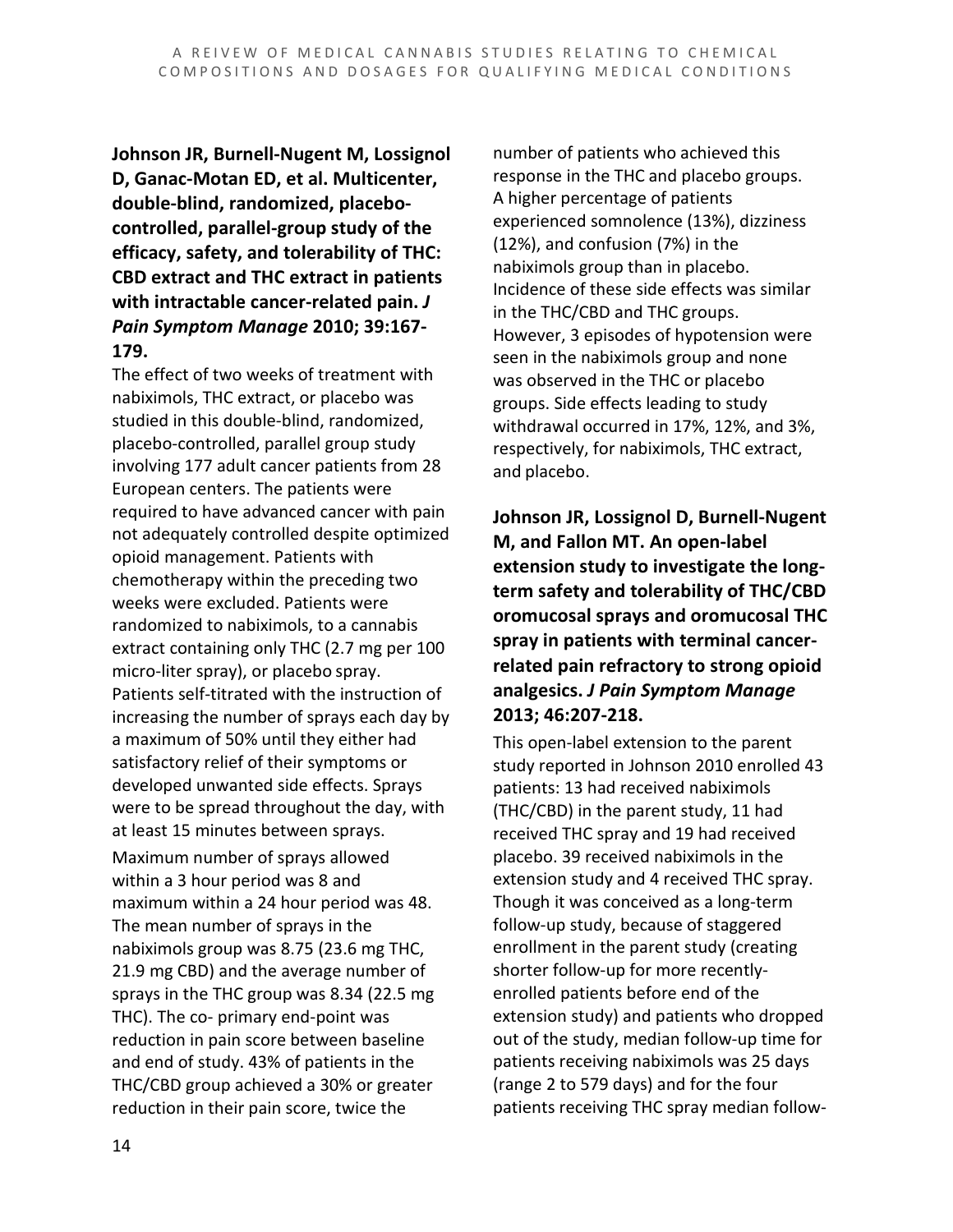up was 152 days (range 4 to 657 days). Patients were instructed to self-titrate dose to reach a balance between effectiveness and side effects and to not exceed 8 sprays in a three hour period or 48 sprays per 24 hours. Actual dose experience of the patients was not reported, except that the authors noted study medication was taken for more than six months by 10% of patients and for more than one year by 5% without resulting in dose escalation. Effectiveness analyses were limited to 5 weeks of observation time, over which a trend of improvement in pain control was noted. A total of 23 patients (59%) receiving nabiximols and one of the 4 receiving THC spray withdrew because of side effects. Of these, 12 patients taking nabiximols had been in the placebo group during the parent study. Improvements over time were observed for insomnia and fatigue and worsening of nausea and vomiting was observed over time.

**Lichtman AH, Lux EA, McQuade R, Rossetti S, et al. Results of a double-blind, randomized, placebo-controlled study of nabiximols oromucosal spray as adjunctive therapy in advanced cancer patients with chronic uncontrolled pain.** *J Pain Symptom Manage* **2018;55:179-188.**

This double-blind, randomized, placebocontrolled trial involved patients with advanced cancer and average pain score of 4 to 8 on a 0-10 scale despite optimized opioid therapy. Patients were randomized to nabiximols (n=199), a cannabis extract for oromucosal administration containing 2.7 mg THC and 2.5 mg CBD per spray, or placebo (n=198). The patients came from 114 study centers in 12 countries, including the United States. During a two-week titration period

patients started with one spray per day and then gradually increased by one additional spray per day according to a titration schedule until reaching unacceptable side effects or acceptable pain relief, up to a maximum of 10 sprays per day. Patients remained at the dose achieved at the end of the titration period for an additional three weeks for a total of five weeks on therapy. Primary outcome was change in 0-10 numerical rating scale (NRS) score between baseline and end of the five weeks on therapy. At the end of titration period, the average number of sprays in the nabiximols group was 6.4. Median improvement was 10.7% in the nabiximols group and 4.5% in the placebo group, with the difference between the groups not achieving statistical significance. Three patients experienced serious adverse events considered treatment related: two in the nabiximols group (one each, disorientation and visual hallucination) and one in the placebo group (vomiting).

**Lynch ME, Cesar-Rittenberg P, Hohmann AG. A double-blind, placebo-controlled, crossover pilot trial with extension using an oral mucosal cannabinoid extract for treatment of chemotherapy-induced neuropathic pain.** *J Pain and Symptom Manage* **2014; 47:166-173.**

Randomized, placebo-controlled crossover pilot study of nabiximols vs placebo in 16 patients with chemotherapy-induced neuropathic pain. Inclusion criteria included neuropathic pain persisting for three months after completing chemotherapy with paclitaxel, vincristine, or cisplatin, average seven day intensity of pain ≥4 on an 11-point scale, and concurrent analgesics stable for 14 days before entry into the trial.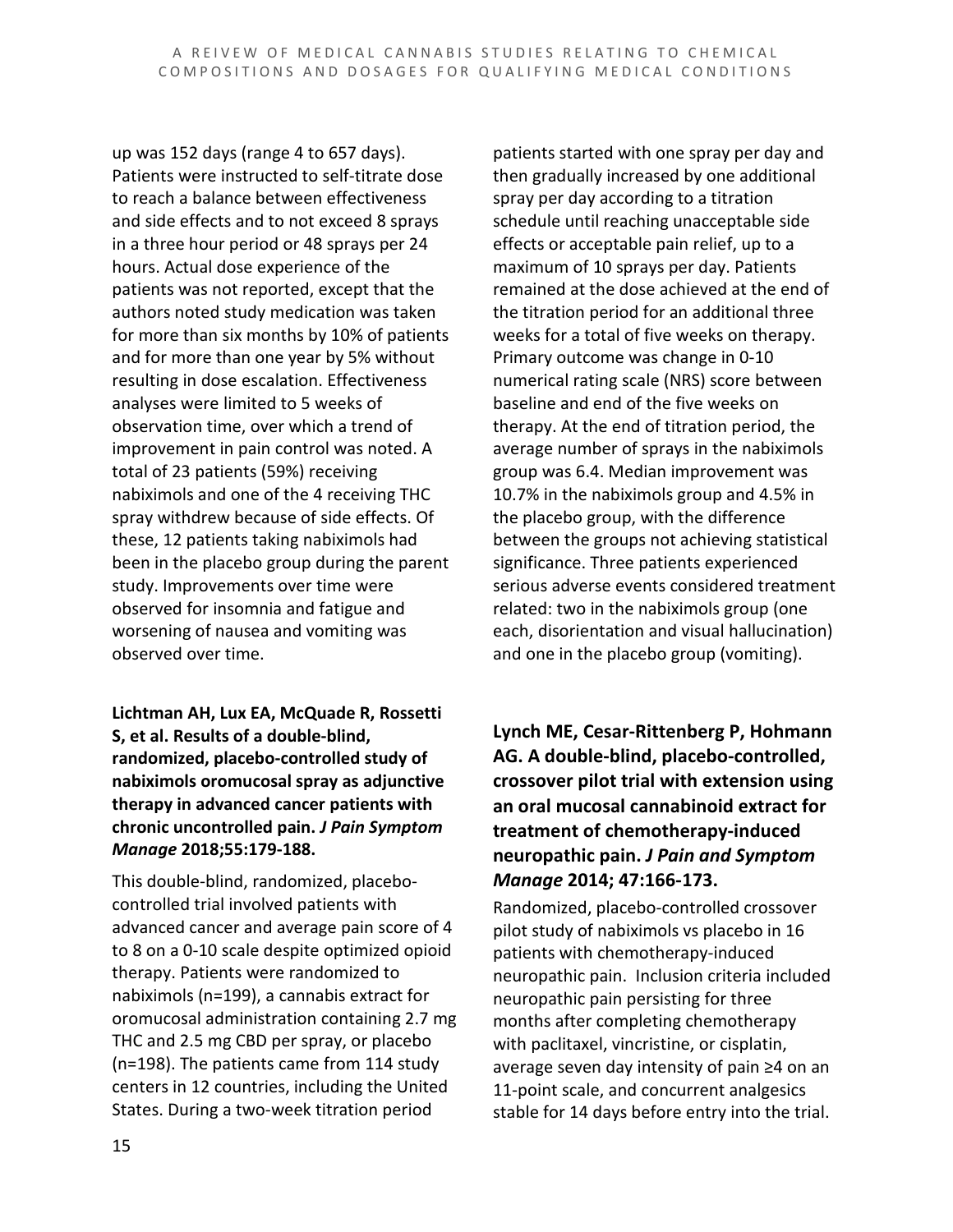Participants had a wide variety of cancers. Average chemotherapy cycle number when pain started was 2.8; average duration of pain was 17 months. The trial started with a one-week baseline pain assessment period, then up to two weeks of titration of medication upwards, four weeks at stable medication dose, up to two week period titrating dose down, then a two week washout period before a second round using the other agent. Dosing started with one spray and participants were instructed to increase the study medication by one to two sprays per day until they reached a dose that helped their pain, up to a maximum of 12 sprays per day, stopping increases if unacceptable side effects developed. The primary outcome was change in 11-point rating scale of pain over the past seven days. Secondary measures included SF-36 quality of life survey and QST sensory testing. 18 patients started the study and two dropped out for unspecified reasons. Mean dose used during active treatment was 8 sprays per day (range 3-12) and 11 sprays during placebo treatment. Mean baseline NRS score was 6.75. During active treatment, participants experienced 11.1% reduction in NRS score at week 4; during placebo treatment the reduction was 5.2% (difference not statistically significant). Five participants were reported as having a two point or greater decrease in NRS score during active treatment. Among these 5, called "responders," the mean baseline NRS scores were 6.0. During active treatment, these participants experienced 43.3% reduction in NRS score; during placebo treatment the reduction was 10.0% (difference statistically significant). Most patients reported side effects during active treatment and only two reported side effects during placebo treatment. Most

common side effects during active treatment were fatigue (n=7), dizziness (6), nausea (6), and dry mouth (5). Authors report there were no serious medicationrelated adverse events and that no patient discontinued medication or withdrew from the study because of side effects.

#### **Noyes R Jr, Brunk SF, Baram DA, and Canter A. Analgesic effect of delta-9 tetracannabinol.** *J Clin Pharmacol* **1975; 15:139-143.**

Ten adults with advanced cancer and continuous moderate pain were recruited for a double-blind trial testing the effect of single administrations of delta-9-THC at different dosages. The THC was sourced from the U.S. government and oral dosages tested were 5 mg, 10 mg, 15 mg, and 20 mg. Over 5 days patients received each of these dosages or placebo in random order. The patients remained on their usual pain medications (none on "large doses of narcotics") until 4 AM each day and the study medication was administered at 8:30 AM and pain assessments done before administration and hourly thereafter for six hours. Measures of pain reduction and pain relief increased with larger doses. Analgesic effect increased over time, peaking at 3 hours for the lower doses and at 5 hours for the 20 mg dose. Interestingly, in all groups a secondary peak can be seen at 5 hours – perhaps the result of THC's mobilization from the gall bladder and reabsorption following food ingestion. The most prominent side effect was dosedependent drowsiness and slurred speech.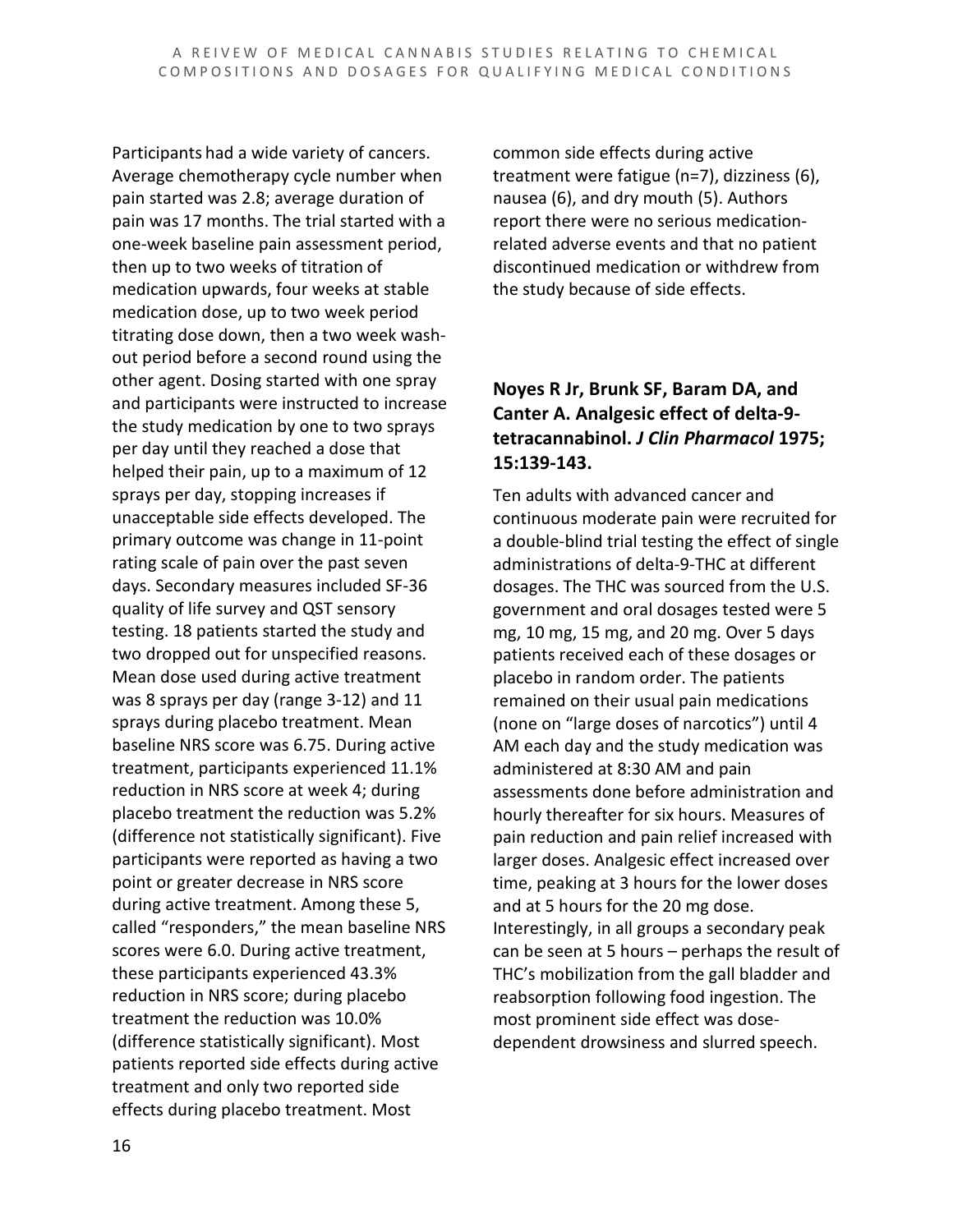#### **Noyes R Jr, Brunk SF, Avery DA, and Canter AC. The analgesic properties of delta- 9tetrahydrocannibinol and codeine.** *Clin Pharmacol Ther* **1975; 18:84-89.**

This randomized, double-blinded trial followed the preliminary trial reported in Noyes J Clin Pharmacol 1975. It randomized 36 advanced cancer patients with continuous moderate pain to a morning administration of either placebo, 10 mg THC (sourced from the U.S. government), 60 mg codeine, 20 mg THC, or 120 mg codeine, in random order, on five successive days. Their usual analgesic medications ("none were receiving large doses of narcotics") were continued until 4 AM and study medication administered at 8:30 AM. Information on pain and other symptoms was collected just before medication administration and hourly for seven hours thereafter. 10 mg THC showed improved pain control compared with placebo over 7 hours, but the difference was not statistically significant. The larger reduction in pain with 20 mg THC was a statistically significant difference from placebo but caused substantial cognitive impairments and drowsiness. Side effects were much milder and shorter lasting with 10 mg THC. The authors noted that evaluating pain relief was especially difficult in patients after receiving THC because in many instances the patients appeared exceptionally peaceful while reporting little pain relief. And, in other instances, they claimed that though the pain was unchanged, it bothered them less.

#### **Portenoy RK, Ganae-Motan ED, Allende S, Yanagihara R, et al. Nabiximols for opioid- treated cancer patients with poorly- controlled chronic pain: a randomized, placebo-controlled, graded dose trial.** *J Pain* **2012; 13:438-449.**

This was a randomized, placebo-controlled graded dose study of patients with advanced cancer and pain despite optimized opioid therapy from 84 centers in North America, Europe, South America and South Africa. Patients who had received or planned to receive chemotherapy or other treatments expected to change pain were excluded. Baseline pain had to be between 4 and 8 on an 11-point scale at baseline and stable for three consecutive days during a qualifying period when opioid management was optimized. Study treatment was nabiximols. Patients were randomized to one of three dose titration regimens and then half of each group was randomized to nabiximols and half to placebo. Patients randomized to the Low Dose group were instructed to titrate the study medication to between 1 and 4 sprays per day. Those assigned to Medium Dose group titrated the number of sprays to between 6 and 10 sprays per day, and those assigned to the High Dose group titrated to between 11 and 16 sprays per day. Daily dosage was split between morning and evening administration. All three groups were given a titration schedule that increased total dose over 7 days (3 days for the low dose group). Patients were told to increase to the maximum dose for their group unless intolerable side effects prevented further dose escalation. After the week of dose titration patients continued on stable dosing for four weeks. Daily assessments included average pain, worst pain, and sleep disruption. There were also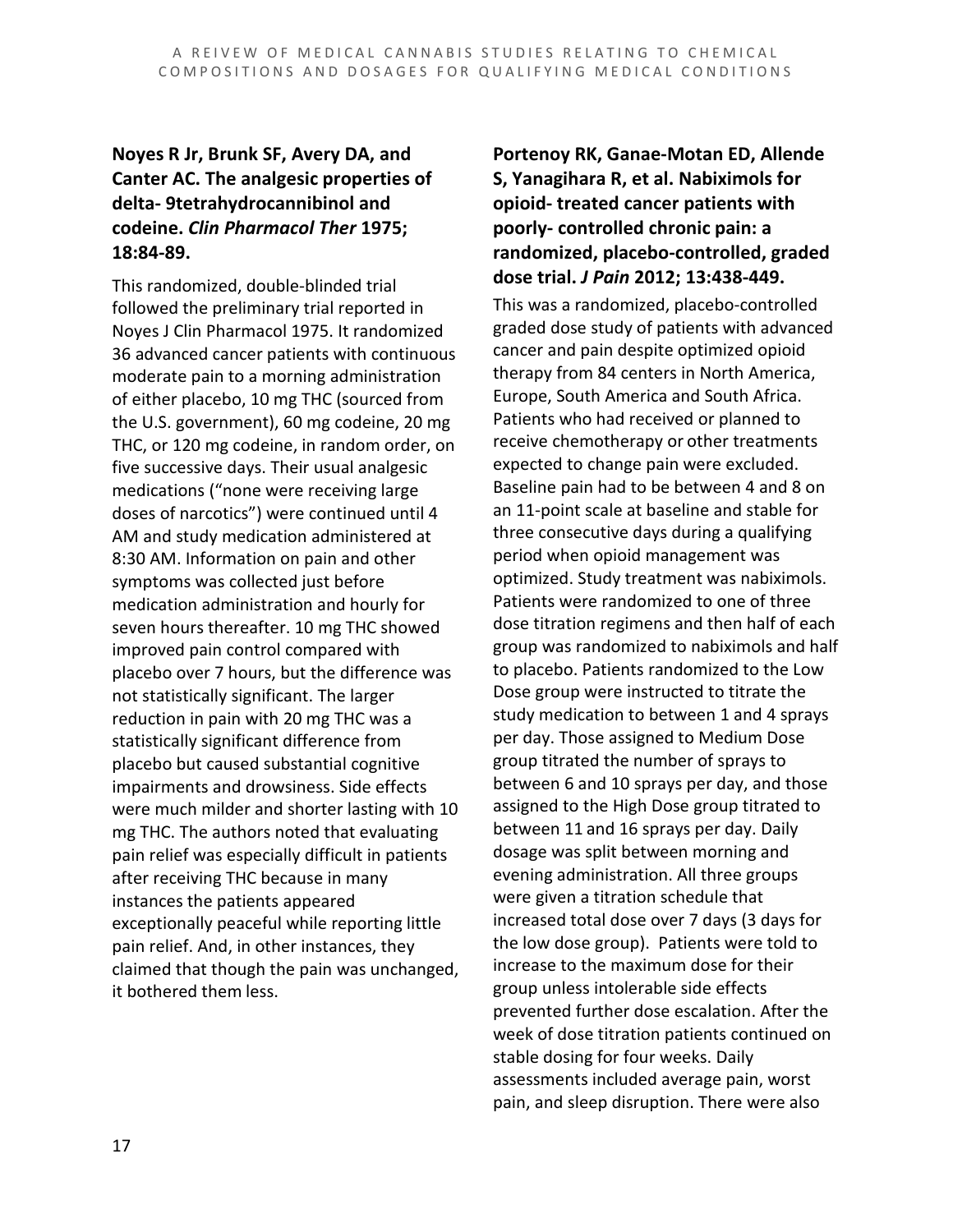baseline and study-end pain questionnaires and quality of life surveys. The primary endpoint was 30% or greater reduction of pain from baseline. Results showed no statistically significant difference among treatment groups, compared to placebo. However, when the full distribution of percentage of pain relief is compared among the groups, the two lower dose groups showed an improvement in pain relief, compared to placebo, which was statistically significant. Similar results were seen when "worst pain" and "disrupted sleep" scores were analyzed, where the largest improvement over placebo – and the only statistically significant differences – were seen in the group that administered 1 to 4 sprays per day. Neither the use of regularly scheduled opioids nor the number of opioid doses taken as needed for breakthrough pain varied significantly between treatment groups. Not only did the high dose group not show effectiveness in pain relief, but the high doses were not well tolerated. Only 66% could continue at the lowest dose (11 sprays) to the end of the study.

### **Nausea or Severe Vomiting**

18 Nausea and vomiting are common side effects of cancer and – especially - its treatment. There are multiple drug therapies for nausea and vomiting, but not all are effective for all patients and some patients cannot tolerate the side effects. There has been substantial study of cannabinoids for treatment of chemotherapy-induced nausea and vomiting (CINV). Most published trials have studied three synthetic versions of THC or THC analogs: dronabinol, nabilone, and levonantradol. Dronabinol, a synthetically

produced delta-9-THC, and nabilone, a synthetic derivative of delta-9-THC, are both approved by the FDA for treatment of nausea and vomiting associated with cancer chemotherapy in patients who have failed to respond to conventional antiemetic therapy. Levonantradol is a synthetic analog of dronabinol that is much more potent than THC and remains an investigational drug. Of these three drugs, dronabinol is the one directly relevant to the Minnesota medical cannabis program. A systematic review and meta-analysis of trials of dronabinol, nabilone and levonantradol for CINV, some comparing them to placebo and some comparing them to other antiemetic drugs, covered 30 studies (Machado Rocha 2008). Limitations of sample sizes and study designs prevented firm conclusions, but the authors' general conclusion was there was evidence that dronabinol had better acute anti-emetic efficiency than the conventional anti-emetic drug comparitors. Doses of dronabinol ranged generally from 30mg/day to 80 mg/day in divided doses. The FDA label for dronabinol emphasizes the need for dosage individualization, but for use as an antiemetic, notes that most patients respond to 5 mg three or four times daily and that use of dronabinol with phenothiazines has resulted in improved efficacy as compared to either drug alone, without additional toxicity.

Two early trials of oral THC (with, in some cases, the addition of smoked marijuana) for reduction of chemotherapy-induced nausea and vomiting had mixed results. In both trials, the majority of patients were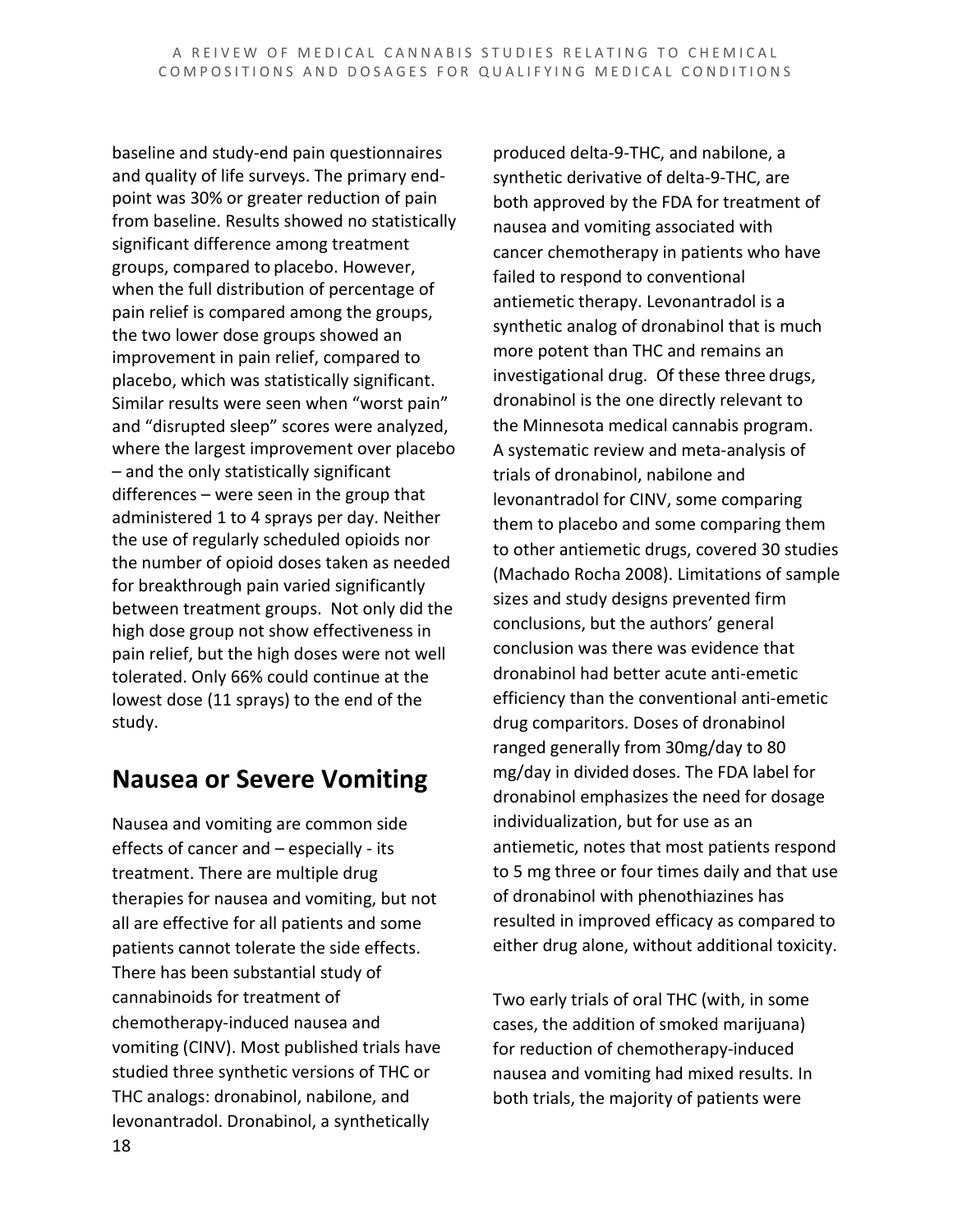experienced marijuana smokers. The same protocol was used in both trials, administering five oral doses of approximately 18 mg delta-9-THC from one hour prior to 11 hours after time of chemotherapy infusion. Significant reduction in nausea and vomiting occurred during the trial with methotrexate therapy (Chang 1979), but no difference from placebo was observed in the trial with Adriamycin and Cytoxan chemotherapy (Chang 1981). Two additional trials of THC for CINV from the same late-1970s era used similar dosing: 10 to 15 mg five times over 24 hours (Ekert 1979) and 10 to 15 mg 3 times over 12 hours (Sallan 1980).

A small randomized, double-blind trial studied nabiximols treatment as an adjunct to standard anti-emitic therapy for chemotherapy-induced nausea and vomiting (Duran 2010). On the day of chemotherapy treatment three sprays of nabiximols were delivered and the patient was instructed to increase the number of sprays throughout the day, up to a limit of 8 sprays within any 4 hour period. The mean number of daily sprays taken during the four days after chemotherapy was 4.8 in the active treatment group (range 2.7- 5.0), representing a daily THC dose of 13.0 mg of THC per day (range 7.3 mg to 13.5 mg). One patient withdrew from active treatment because of adverse effects. A higher proportion of patients in the active treatment group (5/7) had complete response, compared to the placebo group (2/9). Complete response was defined by no vomiting and a specified score on a selfassessed nausea rating scale.

**Chang AE, Shiling DJ, Stillman RC, Goldberg NH, Seipp CA, Barofsky I, Simon RM, Rosenberg SA. Delta-9 tetrahydrocannabinol as an antiemetic in cancer patients receiving high-dose methotrexate. A prospective, randomized evaluation.** *Ann Intern Med* **1970; 91:819-824.**

Fifteen patients, age 15 to 49, with osteogenic sarcoma and receiving high dose methotrexate chemotherapy were studied. Eleven of the 15 were experienced users of marijuana. In this randomized, double- blind, placebo-controlled trial patients served as their own control. One hour prior to each instance of chemotherapy infusion the patient received a capsule containing either 10 mg/m<sup>2</sup> THC or placebo, with additional doses every three hours for a total of five doses. Based on a body surface area of 1.75  $m<sup>2</sup>$ , the oral THC dose was 17.5 mg every 3 hours for five doses. If vomiting occurred during the treatment, patients received a marijuana cigarette instead of a capsule for the remaining doses. Results showed THC was significantly more effective than placebo in reducing the number of vomiting and retching episodes, degree of nausea, duration of nausea and volume of emesis.

**Chang AE, Shling DJ, Stillman RC, Goldberg NH, Seipp CA, Barofsky I, Rosenberg S. A prospective evaluation of delta-9- tetrahydrocannabinol as an antiemetic in patients receiving Adriamycin and Cytoxan chemotherapy.**  *Cancer* **1981; 47:1746-1751.**

Eight patients, age 17 to 58, with soft tissue sarcomas and receiving Adriamycin and Cytoxan chemotherapy were studied. Seven of the eight were experienced users of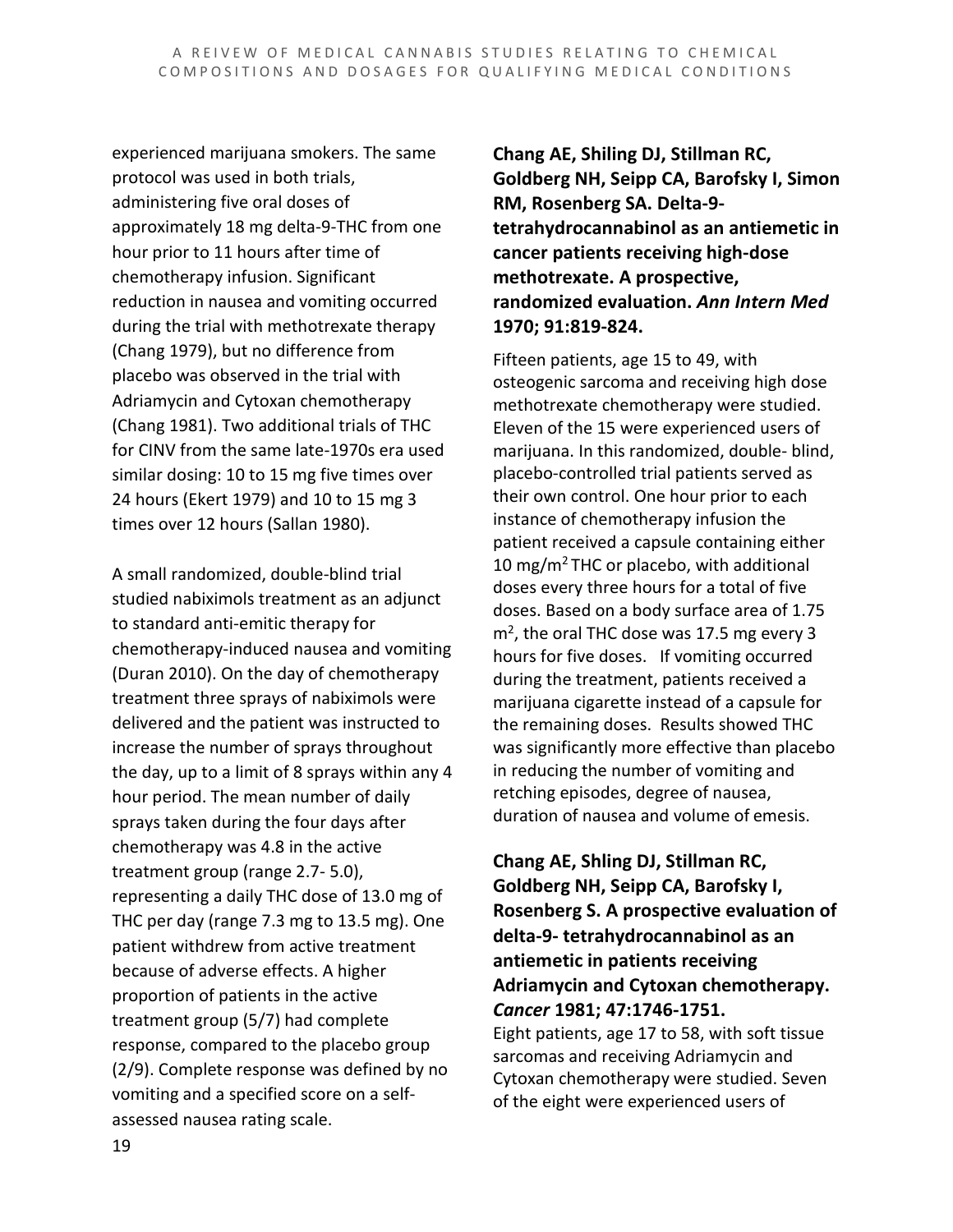marijuana. In this randomized, double- blind, placebo-controlled trial patients served as their own control. One hour prior to each instance of chemotherapy infusion the patient received a capsule containing either 10 mg/m2 THC or placebo, with additional doses every three hours for a total of five doses. Based on a body surface area of 1.75  $m<sup>2</sup>$ , the oral THC dose was 17.5 mg every 3 hours for five doses. If vomiting occurred during the treatment, patients received a marijuana cigarette instead of a capsule for the remaining doses. Results showed no effect of THC on nausea or vomiting in these chemotherapy patients.

#### **Ekert H, Waters KD, Jurk IH, Mobilia J, et al. Amelioration of cancer chemotherapy- induced nausea and vomiting by delta-9tetrahydrocannabinol. Med J Aust 1979; 2:657-659.**

This short article reports on two studies – or perhaps three. It is somewhat confusing. One study was a double-blind test of delta- 9-THC and meloclopramide on children with cancer requiring chemotherapy. Source of the THC is not described. An oral dose of 10 mg/m2 (with maximum of 15 mg) was administered four hours before chemotherapy and at 4, 8, 16, and 24 hours after the first dose. Incidence of nausea, vomiting, and anorexia was less than half in the patients taking THC, compared to those taking meloclopramide, with the differences achieving statistical significance. The side effect reported, drowsiness, was not common and was similar in both groups.

#### **Duran M, Preliminary efficacy and safety of an oromucosal standardized cannabis extract in chemotherapy-induced nausea and vomiting.** *Br J Clin Pharmacol*  **2010;70(4):656-663.**

Small randomized, double-blind trial of nabiximols treatment as an adjunct to standard anti-emitic therapy for chemotherapy-induced nausea and vomiting. 16 patients suffering from CINV despite prophylaxis with standard antiemetic treatment were randomized to placebo (n=9) or nabiximols (n=7), to be taken in conjunction with standard antiemetic treatment. Nabiximols (Sativex) is an oromucosal cannabis extract spray developed by GW Pharmaceuticals. The whole plant extract is highly standardized, produced from cloned cannabis chemovars grown under controlled conditions. Each 100 µliter actuation (spray) yields 2.7 mg delta-9-THC and 2.5 mg of CBD with these two cannabinoids constituting at least 90% of cannabinoid content. On the day of chemotherapy treatment three sprays of nabiximols were delivered and the patient was instructed to increase home-dose for four days, up to 8 sprays within any 4 hour period. The mean number of daily sprays taken during the four days after chemotherapy was 4.8 in the active treatment group (range 2.7-5.0), representing a daily THC dose of 13.0 mg of THC per day (range 7.3 mg to 13.5 mg).

One patient withdrew from active treatment because of adverse effects. A higher proportion of patients in the active treatment group (5/7) had complete response, compared to the placebo group (2/9). Complete response was defined by no vomiting and a specified score on a selfassessed nausea rating scale.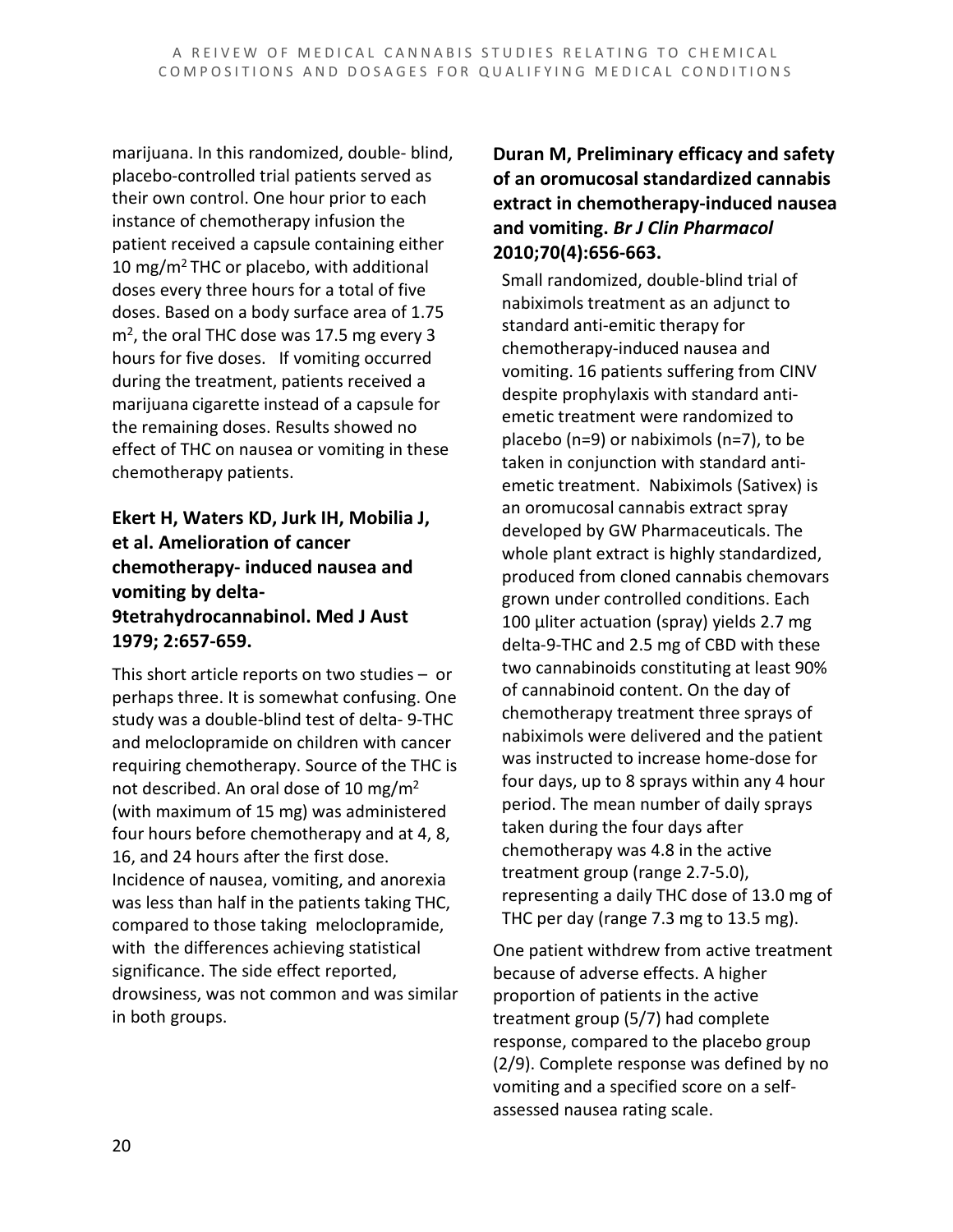**Machado Rocha FC, Stefano SC, DeCassia HR, Rosa Oliveira LM, et al. Therapeutic use of Cannabis sativa on chemotherapyinduced nausea and vomiting among cancer patients: systematic review and meta-analysis.** *Eur J Cancer Care (Engl)* **2008;17:431-443.**

A systematic review and meta-analysis of trials of dronabinol and nabilone for chemotherapyinduced nausea and vomiting, some comparing them to placebo and some comparing them to other antiemetic drugs.

#### **Sallan SE, Cronin C, Zelen M, and Zinberg NE. Antiemetics in patients receiving chemotherapy for cancer: a randomized comparison of delta-9tetrahydrocannibinol and**

### **prochlorperazine.** *N Engl J Med* **1980;302:135-138.**

This was a study of delta-9-THC and prochlorperazine as antiemetics in cancer patients receiving chemotherapy resulting in nausea and vomiting inadequately controlled by conventional antiemetics, including phenothiazines. It was carried out in the late 1970s using delta-9-THC sourced from the National Institute on Drug Abuse. 84 patients were randomized to receive three double-blind single-day courses of drug on days of chemotherapy. The trial was structured so patients received different orderings of two kinds of one drug and one kind of the other (to address potential order effect). When the course was THC, the patient received 15 mg THC (or, in a few cases of small persons, 10 mg) an hour before start of chemotherapy and the same dose 4 and 8 hours later. "Complete response" was defined as no nausea or vomiting after chemotherapy.

Regardless of the emetic activity of the chemotherapeutic agents, there were more complete responses to THC courses (36 of 79 courses) than to prochlorperazine (16 of 78 courses). Increased food intake occurred more frequently with THC. Side effects were not recorded, other than comments on proportions of patients who "got high." Of 36 THC courses resulting in complete response, 32 were associated with a high.

## **Cachexia or Severe Wasting**

Results of trials on effectiveness of cannabis formulations for increasing appetite in cancer patients are mixed and not particularly encouraging. Two early trials that used delta-9-THC derived from cannabis plants reported positive results in patients receiving chemotherapy. Maximum daily dose in the trial with plant- derived THC was up to 75 mg in five divided doses in children (Ekert 1979) and 30 to 45 mg in 3 divided doses in adults (Sallan 1980).

Three more recent trials used dronabinol, synthetic delta-9-THC. In one study with positive results cancer patients (not necessarily on chemotherapy) took 5 mg or 7.5 mg daily in divided doses with minimal side effects (Brisbois 2011). Another trial with modestly positive results used 7.5 mg/day in three divided doses, resulting in intolerable side effects for 20% of patients (Nelson 1994). A large trial that compared dronabinol and megestrol used 5 mg dronabinol daily in two divided doses. The modest improvement in weight seen with dronabinol was inferior to that seen with megestrol; patients tolerated the dronabinol well (Jatoi 2002).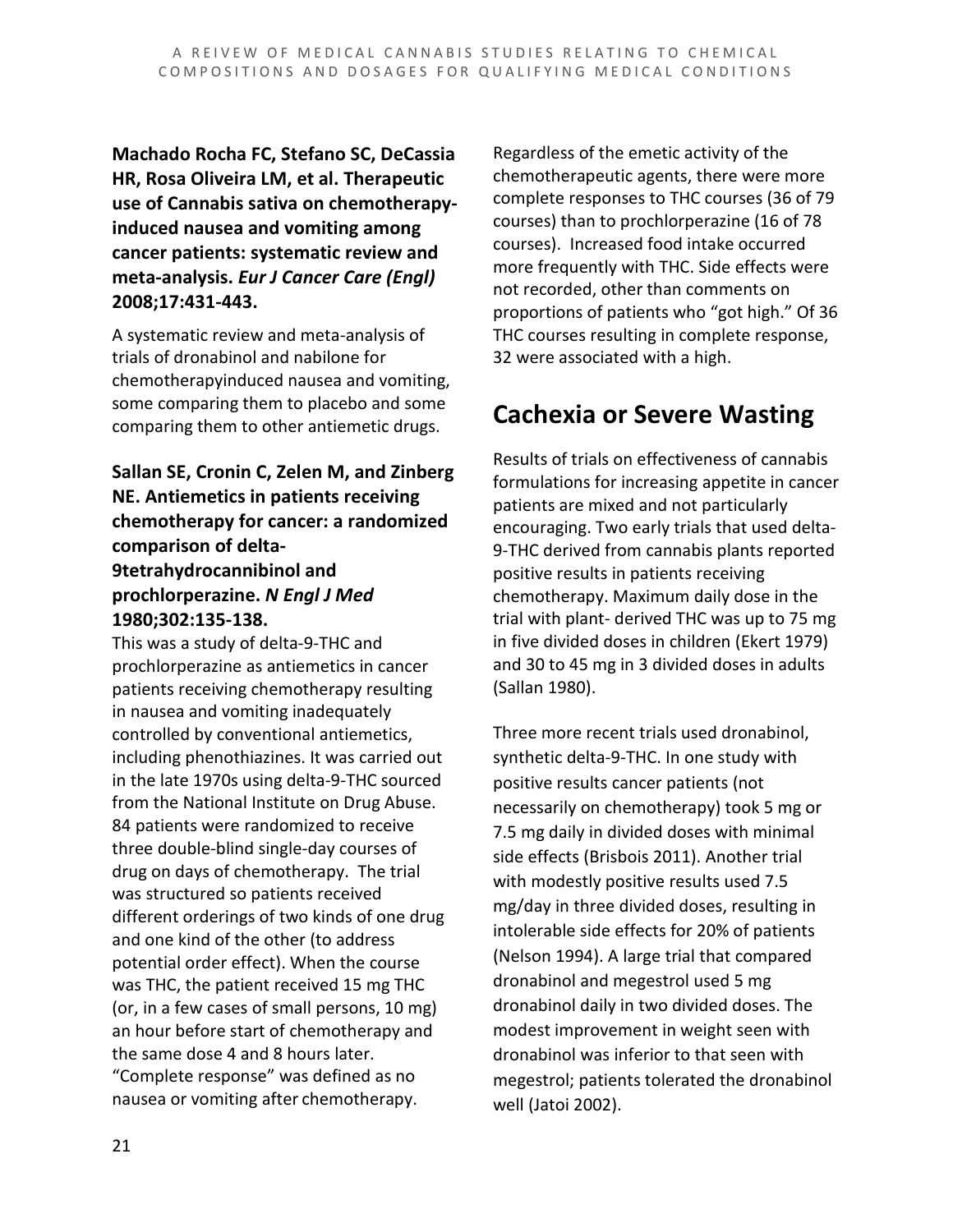A large clinical trial comparing THC:CBD extract, THC-only extract and placebo was stopped early because of lack of effectiveness (Strasser 2006). Patients in the THC:CBD arm received 5.0 mg THC and 2.0 mg CBD daily in two divided doses; patients in the THC-only arm received 5.0 mg THC daily in two divided doses. Temporary or permanent dose reductions were necessary in approximately a third of both groups.

**Brisbois TD, de Kock IH, Watanabe SM, Mirhosseini M, et al. Delta-9tetrahydrocannabinol may palliate altered chemosensory perception in cancer patients: results of a randomized, double-blind, placebocontrolled pilot trial.** *Ann Oncol* **2011;2086-2093.**

This was a randomized, double-blind placebo controlled pilot study of effectiveness of dronabinol (synthetic delta- 9-THC) in improving taste and smell (chemosensory) perception as well as appetite, weight, and quality of life in cancer patients with chemosensory alterations. 46 adult cancer patients with poor appetite and chemosensory alterations were recruited from two Canadian centers and randomized to dronabinol or placebo for 18 days. A third of the patients were receiving chemotherapy at the time of data collection, but all patients had previously been on multiple rounds of chemotherapy. Patients were started on one capsule (2.5 mg dronabinol) daily for three days then increased to two capsules daily (5 mg dronabinol/day). Patients had the option of increasing dose to a maximum of 8

capsules (20 mg dronabinol/day). 21 patients completed the study: 11 on dronabinol and 10 on placebo. Eight of the dronabinol patients took two capsules per day (5 mg/day in 2 divided doses) and 3 patients increased dose to 3 capsules (7.5 mg/day in 3 divided doses). Most patients receiving dronabinol had increased appetite at the end of the study (7), 3 had no change and one had incomplete data. Among patients receiving placebo half had decreased appetite (5) and two showed no change (status of the remaining 3 not reported, but could be either increased appetite or incomplete data). Compared with placebo, dronabinol-treated patients increased their protein intake as a proportion of total energy and reported better sleep. Increase in caloric intake and in quality of life scores was similar in the two groups. No differences in number of adverse events or serious adverse events between active treatment and placebo groups were reported.

#### **Ekert H, Waters KD, Jurk IH, Mobilia J, et al. Amelioration of cancer chemotherapy- induced nausea and vomiting by delta-9tetrahydrocannabinol.** *Med J Aust* **1979;2:657659.**

This short article reports on two studies – or perhaps three. It is somewhat confusing. One study was a double-blind test of delta- 9-THC and meloclopramide on children with cancer requiring chemotherapy. Source of the THC is not described. An oral dose of 10 mg/m<sup>2</sup> (with maximum of 15 mg) was administered four hours before chemotherapy and at 4, 8, 16, and 24 hours after the first dose. Incidence of nausea, vomiting, and anorexia was less than half in the patients taking THC, compared to those taking meloclopramide,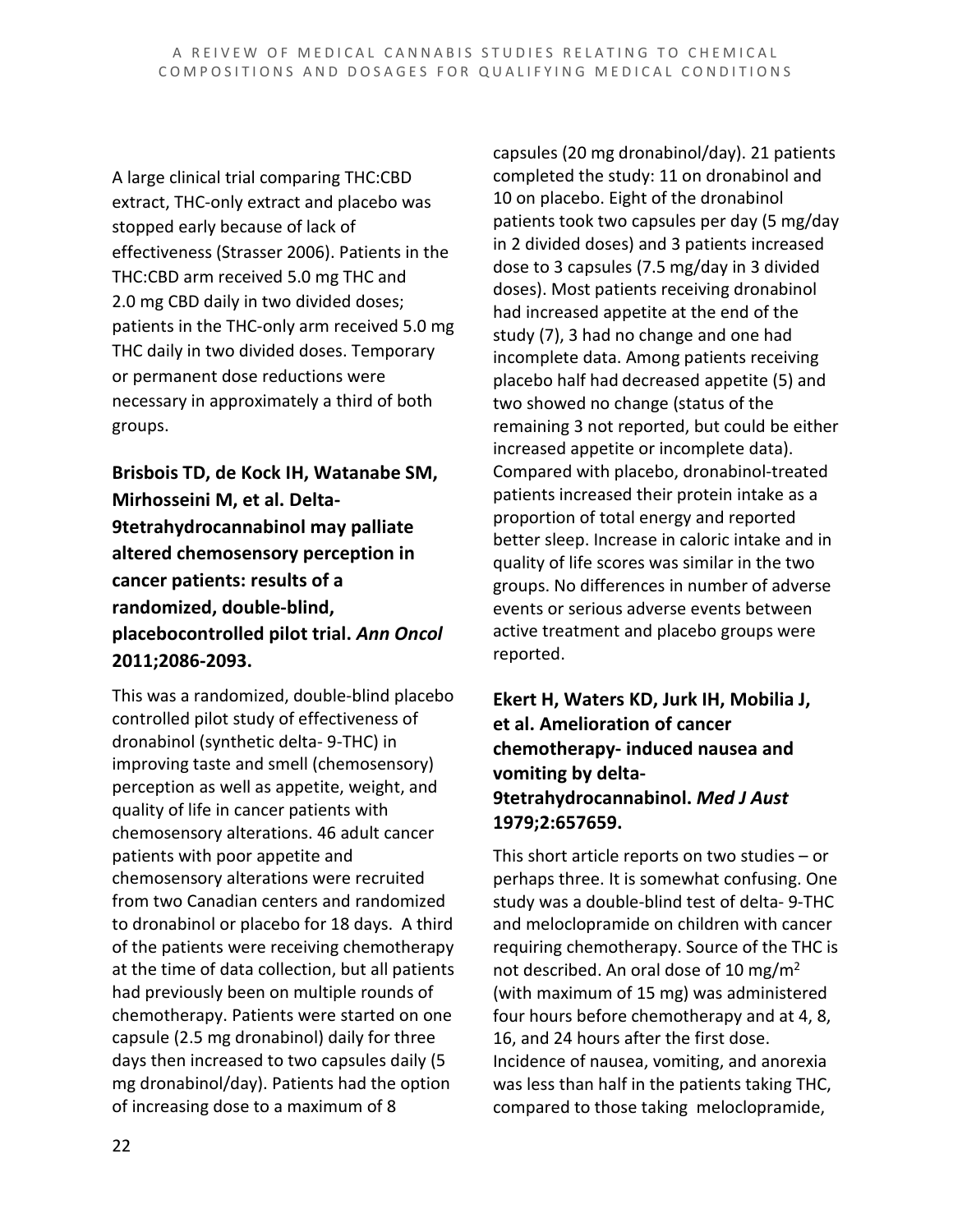with the differences achieving statistical significance. The side effect reported, drowsiness, was not common and was similar in both groups.

#### **Jatoi A, Windschitl HE, Loprinzi CL, Sloan JA, et al. Dronabinol versus megestrol acetate versus combination therapy for cancer-associated anorexia: a North Central Cancer Treatment Group study.** *J Clin Oncol*  **2002;20:567-573.**

Jatoi et al studied the effect of megestrol acetate, dronabinol (synthetic delta-9-THC) and combination therapy on 469 patients with uncurable cancer on no appetite stimulating drugs. All patients reported loss of 5 pounds or more over two months or caloric intake of less than 20 calories/kg of body weight. Patients were randomized to (1) megestrol acetate liquid suspension 800 mg orally daily plus capsule placebo; (2) dronabinol capsules 2.5 mg orally twice a day plus liquid placebo; or (3) both medications. Patients were continued on treatment for as long as the health care provider thought it beneficial or until toxic side effects prompted study withdrawal. The North Central Cancer Treatment Group questionnaires for appetite and weight were used at baseline, weekly for a month, and monthly thereafter. Duration of observation was similar among the groups (megestrol=80 days, dronabinol=57 days, combination=74 days). A greater proportion of patients taking megestrol (11%) gained more than 10% of baseline weight, by home weight measurements, than patients taking dronabinol (3%) or both drugs (8%). And a greater percentage of patients taking megestrol reported improved appetite (75%), than patients taking dronabinol (49%) or both drugs (66%). Side effects were similar across the treatment groups, except for impotence, which was reported by 18 men taking megestrol, 4 men taking dronabinol, and 14 men taking both.

#### **Nelson K, Walsh D, Deeter P, and Sheehan F. A phase II study of delta-9 tetrahydrocannibinol for appetite stimulation in cancer-associated anorexia.** *J Palliat Care* **1994;10:14-18.**

Nineteen adult patients with advanced cancer were recruited into an open-label (unmasked) four week trial of dronabinol (synthetic delta-9-THC) on appetite. Some patients were receiving chemotherapy and some were not. Patients were excluded if they were taking other drugs known to affect appetite. Each was started on 2.5 mg dronabinol three times per day (patients over the age of 65 were started on 2.5 mg twice /day for three days and then increased to three times/day). Four patients reported side effects and three dropped out because of them: one for slurred speech and two for nausea. A fourth patient experienced severe nausea but continued in the study. At four weeks 13 of 18 reported their appetite was at least slightly improved, compared with baseline (10 "slight improvement" and 3 "major improvement").

#### **Sallan SE, Cronin C, Zelen M, and Zinberg NE. Antiemetics in patients receiving chemotherapy for cancer: a randomized comparison of delta-9tetrahydrocannibinol and prochlorperazine.** *N Engl J Med* **1980;302:135-138.**

This was a study of delta-9-THC and prochlorperazine as antiemetics in cancer patients receiving chemotherapy resulting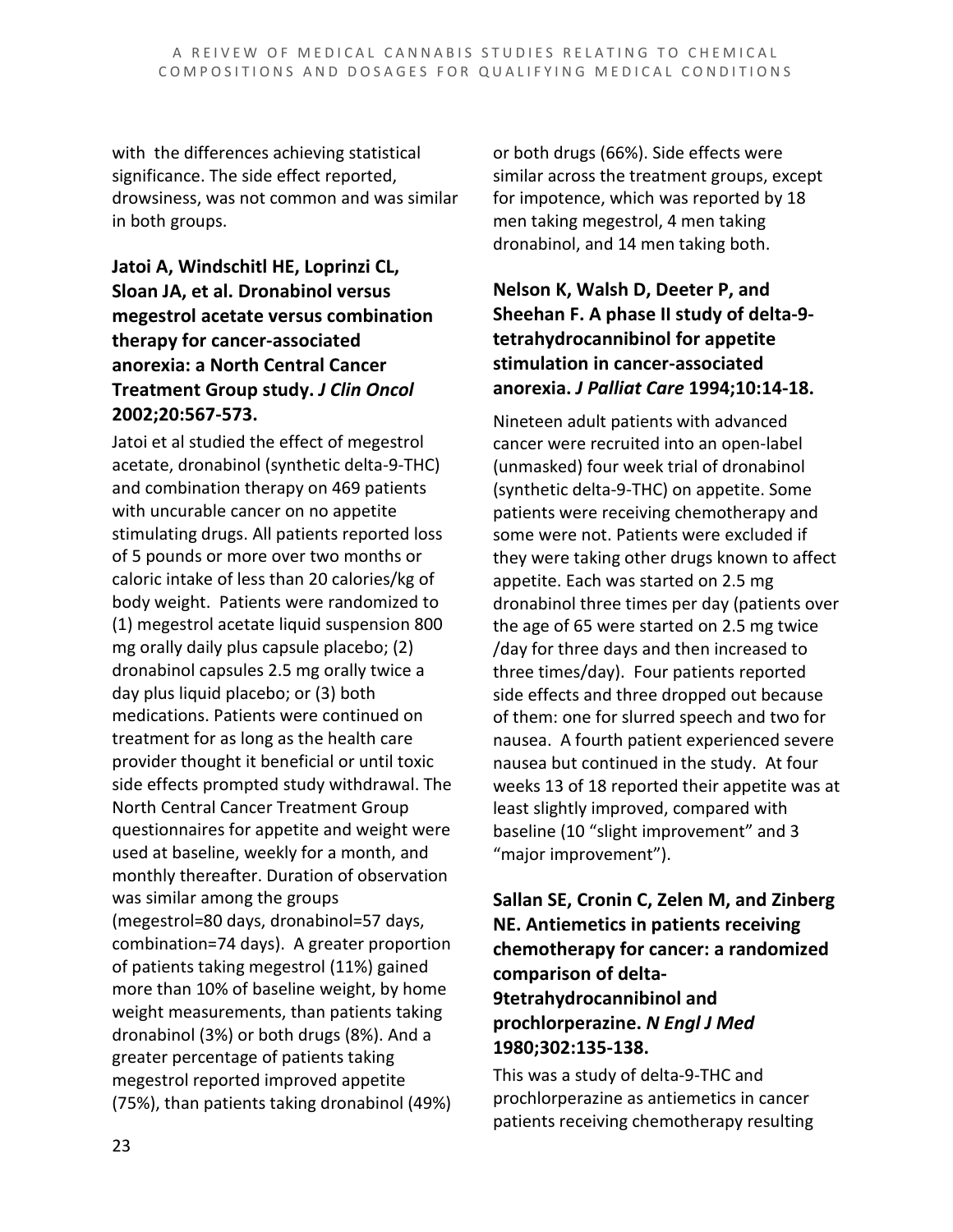in nausea and vomiting inadequately controlled by conventional antiemetics, including phenothiazines. It was carried out in the late 1970s using delta-9-THC sourced from the National Institute on Drug Abuse. 84 patients were randomized to receive three double-blind single-day courses of drug on days of chemotherapy. The trial was structured so patients received different orderings of two kinds of one drug and one kind of the other (to address potential order effect). When the course was THC, the patient received 15 mg THC (or, in a few cases of small persons, 10 mg) an hour before start of chemotherapy and the same dose 4 and 8 hours later. "Complete response" was defined as no nausea or vomiting after chemotherapy. Regardless of the emetic activity of the chemotherapeutic agents, there were more complete responses to THC courses (36 of 79 courses) than to prochlorperazine (16 of 78 courses). Increased food intake occurred more frequently with THC. Side effects were not recorded, other than comments on proportions of patients who "got high." Of 36 THC courses resulting in complete response, 32 were associated with a high.

**Strasser F, Luftner D, Possinger K, Ernst G, et al. Comparison of orally administered cannabis extract and delta-9- tetrahydrocannbinol in treating patients with cancer-related anorexiacachexia syndrome: a multicenter, phase III, randomized, double-blind, placebo- controlled clinical trial from the Cannabis- in-Cachexia-StudyGroup.** *J Clin Oncol* **2006;24:3394-3400.**

A trial comparing effectiveness of cannabis

extract capsules containing 2.5 mg THC and 1.0 mg CBD twice daily, cannabis extract capsules containing only 2.5 mg THC twice daily and placebo on increasing appetite and quality of life in terminal cancer patients was stopped early because of lack of effectiveness. Before the study was stopped 243 patients with at least 5% weight loss over the past 6 months, from 30 European centers, were randomly assigned to the three treatment arms for six weeks of treatment. Many patients dropped out of the study – most because they withdrew consent and 164 completed the study (CBD/THC: 66/95, THC: 65/100, placebo:33/48) Primary outcome was improvement of appetite as measured by visual analog scale. Secondary outcome measures included a cancer-specific quality of life survey. After 6 weeks THC/CBD and placebo patients showed similar improvement in appetite; THC patients showed little improvement. Mean quality of life measures showed no significant change in any of the three groups. Side effects were common, with temporary or permanent dose reductions necessary in 78 patients (CBD/THC=34, THC=30, placebo=14). Side effects that appeared to be more common in the active treatment groups included nausea, fatigue, pain, diarrhea, and obstipation.

## Glaucoma

Glaucoma is a multi-factorial disease characterized by the progressive degeneration of the optic nerve and the death of retinal ganglion cells, ultimately leading to irreversible blindness. Increased intraocular pressure (IOP) has been implicated in the pathophysiology of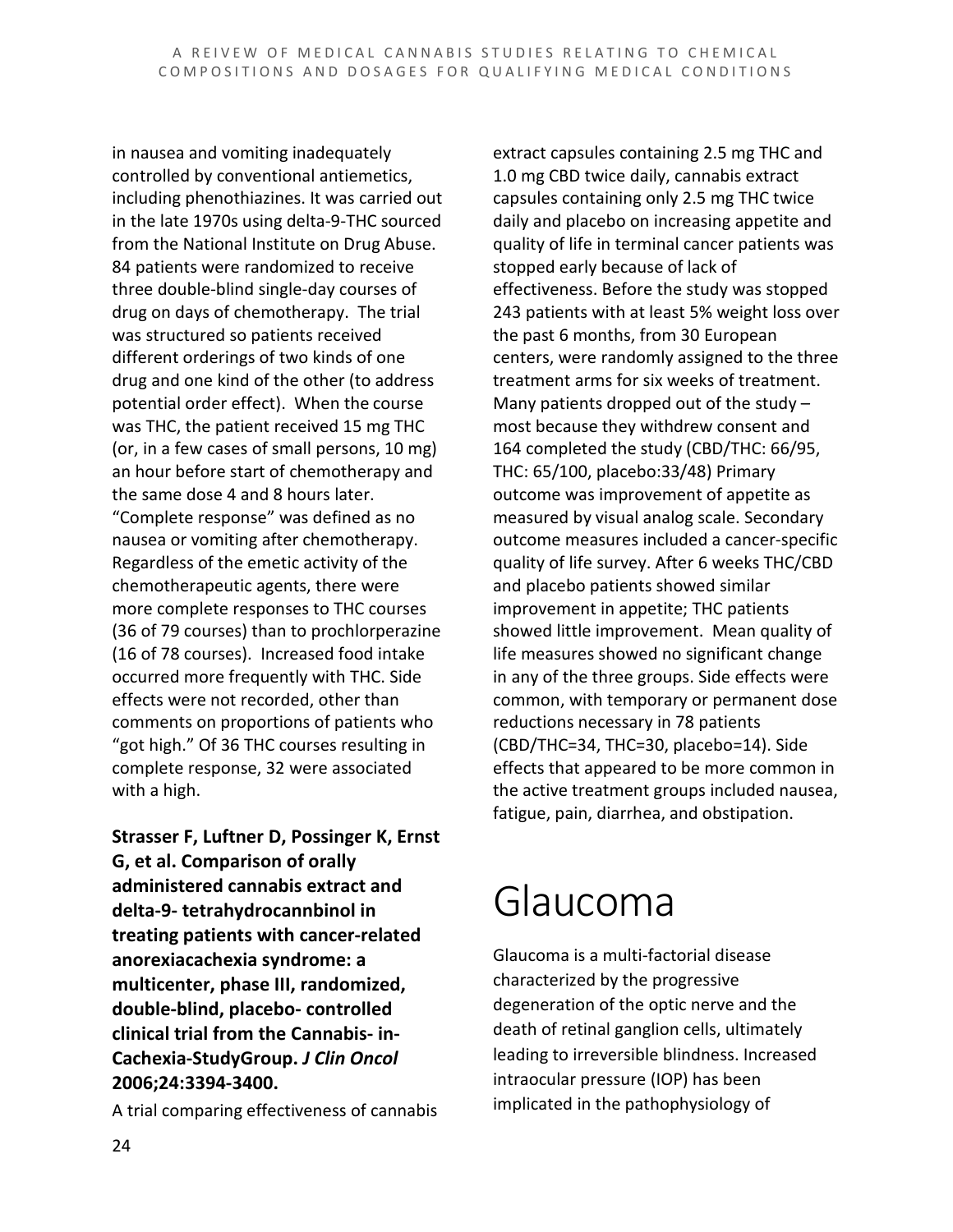glaucoma; however, inadequate blood supply to the optic nerve, oxidative damage, and apoptosis (programmed death) of the retinal ganglion cells are also thought to play a role in the disease. Aside from lowering IOP, cannabinoids such as delta-9-THC and CBD may also have neuroprotective effects which could be useful in the management of glaucoma. Published trails to date have focused on reduction of IOP. The few published clinical trials of medical cannabis for glaucoma are quite small with mixed evidence of temporary reduction in IOC. An early open-label (uncontrolled) trial of singledose administrations of dronabinol (synthetic delta-9-THC) found 20 mg and 25 mg were equally effective in reducing IOP for at least 10 hours, but side effects at these dosages were intolerable (Merritt 1980). In a second, small, double- blinded study reported in the same article, effects of single administrations of 5 mg and 10 mg synthetic delta-9-THC were compared with placebo. No difference in IOP reduction was seen between active drug and placebo patients.

In a small prospective observational study patients were started on 2.5 mg THC four times per day and instructed to titrate dose up, balancing effectiveness of IOP reduction with appearance of side effects. During the course of the trial 2 patients received a maximum dose of 7.5 mg 4x/day, 3 pts 5.0 mg 4x/day, and 3 did not increase from 2.5 mg 4x/day. Side effects were common and severe enough in four patients to cause withdrawal from the study. This occurred at a wide range of doses. IOP reduction was inconsistent across patient weekly assessments, with only two of nine

participants having reduced IOP during the majority of assessments (Flach 2002).

A well-controlled pilot study of six patients with ocular hypertension or early primary open-angle glaucoma reported that single sub-lingual doses of 5 mg delta-9-THC (applied by means of an oromucosal spray) significantly but temporarily reduced IOP 2 hours after administration. After the four hour measurement IOP had returned to normal (Tomida 2006). A single sub-lingual dose of 20 mg cannabidiol (CBD) (containing around 1 mg delta-9-THC) had no effect while a single sub-lingual dose 40 mg of CBD (containing around 2 mg of delta-9-THC) caused a significant transient increase in IOP 4 hours after administration. There were no serious or severe adverse events and all but 2 (nausea and hypertension after administration of 5 mg delta-9-THC, rated moderate) were rated mild.

#### **Flach AJ. Delta-9-tetrahydrocannabinol (THC) in the treatment of end-stage open- angle glaucoma.** *Trans Am Ophthalmol Soc* **2002;100:215-224.**

Nonrandomized, uncontrolled prospective observational study of nine California adults with primary open angle glaucoma on maximally tolerated medical therapy available in the mid1980s. Oral capsules with 2.5 mg or 5 mg THC dissolved in sesame oil were used in the study. Initial dosage for each patient was 2.5 mg or 5 mg given each 4 hours (four times daily) while awake. The dose was increased or decreased by 2.5 mg increments as needed to obtain a greater effect or less toxicity with a maximum permitted dose of 20 mg four times daily. After initiation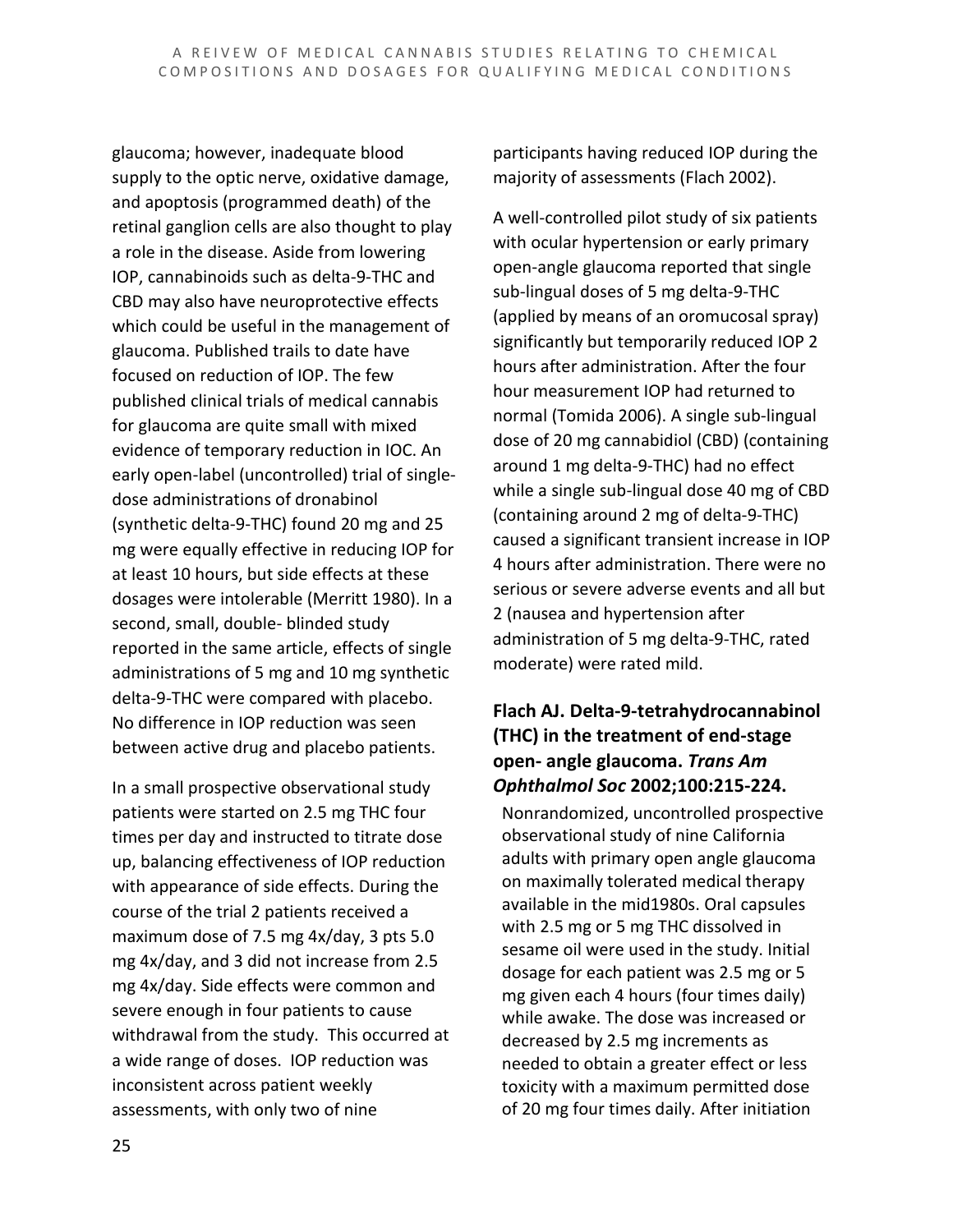of THC, IOP was measured weekly until satisfactory control of IOP was achieved for 2 consecutive weeks with examinations monthly thereafter. Maximum allowed dose was 15 mg THC four times daily (60 mg daily). During the course of the trial 2 patients received a maximum dose of 7.5 mg 4x/day (30 mg daily), 3 pts 5.0 mg 4x/day (20 mg daily), and 3 did not increase from 2.5 mg 4x/day (10 mg daily). All patients withdrew from the study, for a variety of reasons, between months 1 and 9. Four withdrew because of side effects (3 weeks – taking 2.5 mg 4x/day, 8 weeks – 7.5 mg 4x/day, 20 weeks – 5 mg/day, 20 weeks – 15 mg/day, ) such as distortion of perception, confusion, anxiety, depression, and severe dizziness. The dizziness and lightheadedness reported by subjects in the study were never associated with systemic hypotension. All patients were observed to have at least an initial improvement in IOP. An improvement was noted during more than 50% of the office visits in two of the nine subjects. One subject was considered improved on all visits during a 36 month treatment period (withdrew from study because of cataract surgery).

#### **Merritt, JC, McKinnon S, Armstrong JR, Hatem G, Reid LA. Oral delta 9- Tetrahydrocannabinol in Heterogenous Glaucomas.** *Ann Opthalmol* **1980;12:947- 950.**

The study report contains results from two small observational trials of different designs at different US institutions. Group A was seven glaucoma patients treated with 20 mg or 25 mg synthetic delta-9-THC capsules obtained from the National Institute on Drug Abuse. The dose was given in the morning. IOP was decreased

7.8 +/- 1.7 mm Hg at 5 hours. Doses of 20 mg and 25 mg were found equally effective in lowering IOP for at least 10 hours. But adverse effects (depersonalization, acute panic reactions, and paranoia) occurred with such frequency, in the opinion of the authors (frequency not reported) as to preclude further testing at these dosages. Accordingly, Group B was administered 5 mg or 10 mg synthetic delta-9-THC or placebo in a randomized, double-masked study with 10 subjects. Gradual decreases in IOP occurred with both cannabinoid and placebo therapies for up to 5 hours. But cannabinoid therapy produced no greater IOP reduction than placebo. One subject who took 5 mg delta 9-THC experienced tachycardia, severe postural hypotension and severe anxiety and depersonalization reactions.

#### **Tomida I, Azuara-Blanco A, House H, Flint M, Pertwee R, Robson P. Effect of sublingual application of cannabinoids on intraocular pressure: a pilot study.** *J Glaucoma* **2006;15(5):349-353.**

A randomized, double-masked, placebocontrolled, 4 way crossover study at a single institution. Six subjects with either ocular hypertension or primary open-angle glaucoma discontinued their topical glaucoma medication (three had none) for 4 to 6 weeks before receiving the test medication. Subjects were administered oromucosal spray preparations under the tongue. The preparations delivered 5 mg delta-9-THC, 20 mg CBD, 40 mg CBD, or placebo. The CBD preparations contained a small amount of delta-9-THC: 1 mg delta-9- THC for every 21 mg CBD. Intraocular pressure was measured at hours 0, 1, 2, 3, 4, 6, and 12. Two hours after sublingual administration of 5 mg delta 9-THC, the IOP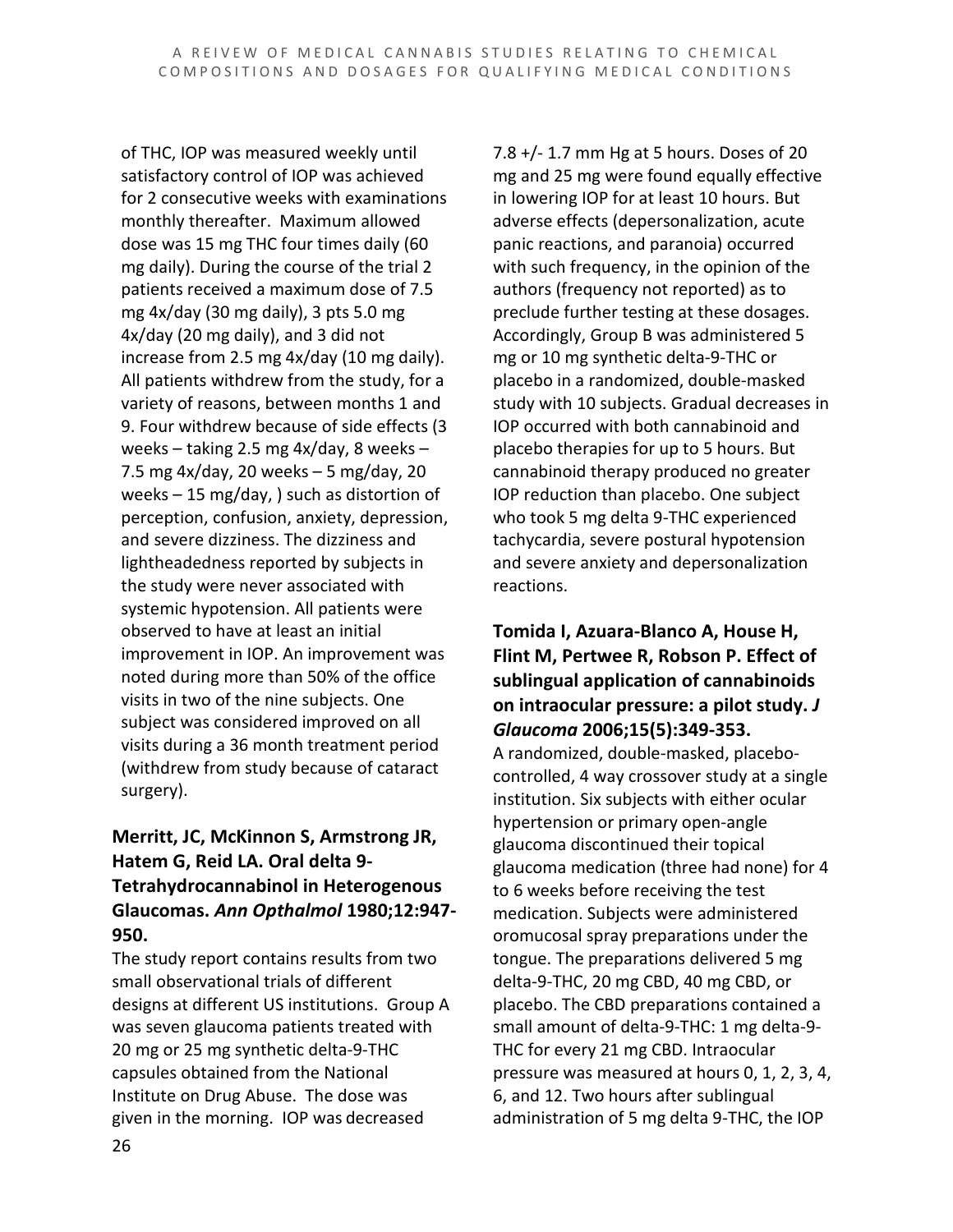was significantly lower than with placebo (23.5 mm Hg vs. 27.3 mm Hg, P=0.026). The IOP returned to baseline level after the 4 hour IOP measurement. CBD administration did not reduce the IOP at any time. However, the higher dose of CBD (40 mg) produced a transient elevation of IOP at 4 hours after administration, from 23.2 to 25.9 mm Hg (P=0.028). One patient experienced a transient and mild panic-like reaction after delta 9-THC administration.

# Human Immunodeficiency Virus or Acquired Immune **Deficiency** Syndrome

Each of the relevant published trials identified used dronabinol, synthetic delta- 9- THC, and most studied its effectiveness on improving appetite and increasing weight in HIV-positive patients. Dronabinol is approved by the FDA for anorexia associated with weight loss in patients with AIDS (and for nausea and vomiting associated with cancer chemotherapy in patients who have failed to respond adequately to conventional antiemetic treatments). The FDA label acknowledges the wide range of dosages of dronabinol used in clinical trials and that the pharmacologic effects of the drug have wide inter-individual variability. For appetite

stimulation, the label recommends, for adults, to start with 2.5 mg before lunch and 2.5 mg before supper. It goes on to recommend when adverse events are absent or minimal and further therapeutic effect is desired, to increase the dose to 2.5 mg before lunch and 5 mg before supper or 5 and 5 mg. It notes that 10 mg twice daily has been tolerated in about half of the patients in appetite stimulation studies. Those recommendations are broadly consistent with the findings of the studies below (Abrams 2003, Beal 1995, Beal 1997), with the exception of trials that recruited regular marijuana users. In this patient group it appears that larger doses of dronabinol are well tolerated (Bedi 2010, Haney 2005, Haney 2007). But even at these relatively high dosages of dronabinol, its effectiveness at improving appetite and weight gain are mixed. A study of the effect of dronabinol and smoked marijuana on viral load in HIVinfected patients taking antiretroviral protease inhibitor drugs gives some assurance that THC treatment in this patient group is not unsafe (Abrams 2003).

Two clinical trials are now being organized. The first will compare effects of three kinds of vaporized cannabis on HIV neuropathic pain (3.74% THC/0.49% CBD; 3.49% THC/4.17% CBD; 3.11% THC/15.76% CBD). An estimated 120 adults will be enrolled in California for this study and followed for six months with daily reporting of pain intensity. It is not yet open for enrollment and has a completion date of December, 2020. ["Effects](https://clinicaltrials.gov/ct2/show/NCT03099005?term=NCT03099005&rank=1)  [of Cannabis and Endocannabinoids on HIV](https://clinicaltrials.gov/ct2/show/NCT03099005?term=NCT03099005&rank=1)  [Neuropathic Pain"](https://clinicaltrials.gov/ct2/show/NCT03099005?term=NCT03099005&rank=1)

https://clinicaltrials.gov/ct2/show/NCT03099 005?term=NCT03099005&rank=1

The second plans to enroll and follow for 18 months a cohort of 250 HIV+ and HIV- adults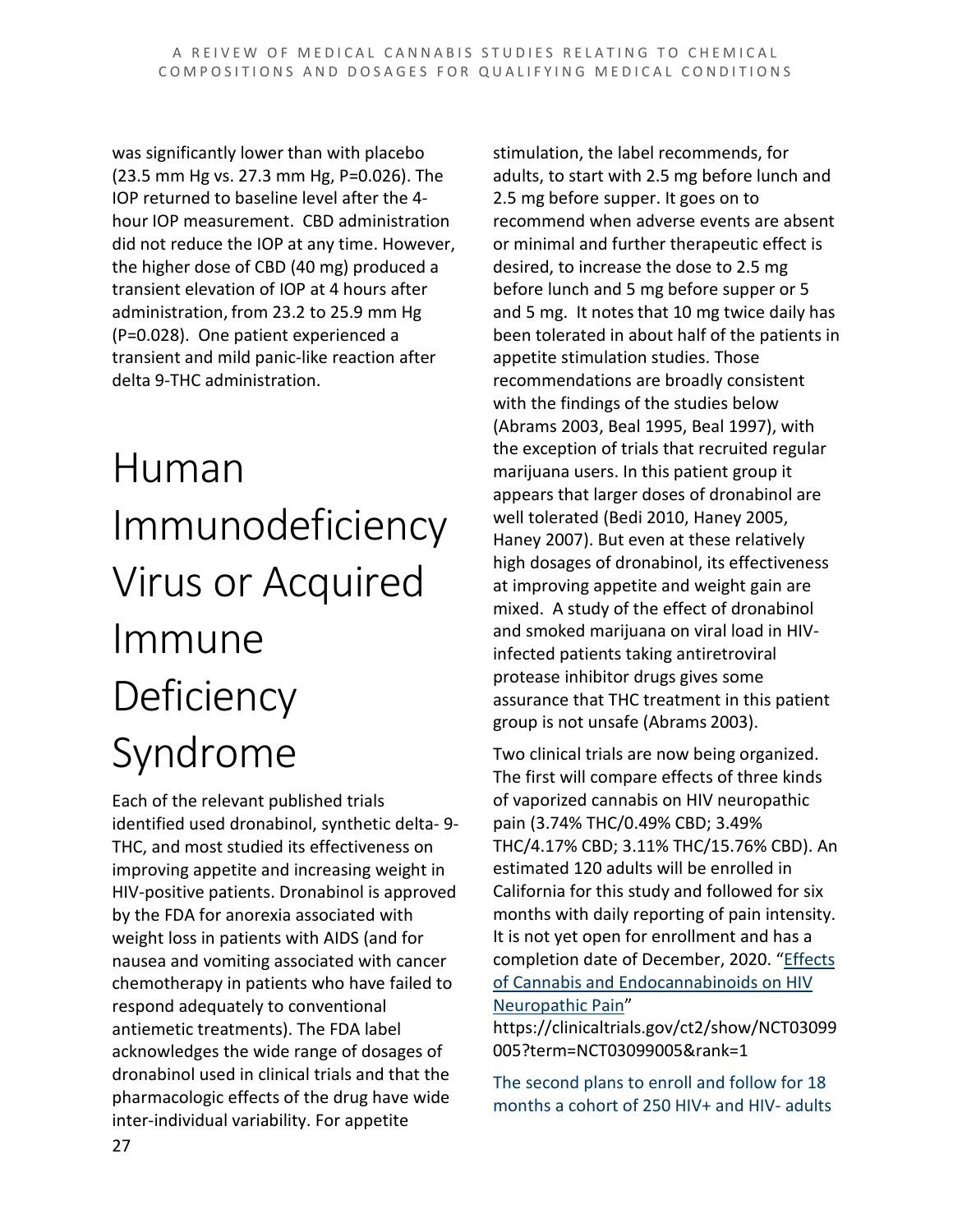in New York with (a) severe or chronic pain, (b) opioid analgesic use, and (c) new certification for medical cannabis. The primary exposure measure will be number of days of medical cannabis use in each twoweek period during the 18-month timeframe (type of cannabis product not specified in the trial summary). The goal of the study is to understand how medical cannabis use affects opioid analgesic use over time, with particular attention to THC/CBD content, HIV outcomes, and adverse events. Not yet recruiting; estimated study completion date: June, 2022.

https://www.clinicaltrials.gov/ct2/show/NCT 03268551?cond=NCT03268551&rank=1

#### **Abrams DI, Hilton JF, Leiser RJ, Shade SB, Elbeik TA, et al. Short-term effects of cannabinoids in patients with HIV-1 infection.** *Ann Intern Med* **2003;139:258- 266.**

28 A total of 67 HIV-positive patients participated in this randomized, placebocontrolled trial over 25 days (4 days lead-in and 21 days inpatient treatment) whose primary objective was to determine the short-term effect of cannabis on the viral load in HIV-infected patients. Participants were at least 18 years old, experienced marijuana users, and were on stable antiretroviral protease inhibitor regimens with indinavir or nelinavir. None of them smoked marijuana or ingested cannabinoids within 30 days of enrollment. Patients taking nefinavir and indinavir were stratified and allocated into 3 different groups: marijuana, dronabinol, and placebo. The marijuana group ( $n = 22$ ) smoked up to three 3.95% THC marijuana cigarettes 1 hour before meals daily, as tolerated. Dronabinol ( $n = 20$ ) and placebo (n = 20) groups received either 2.5 mg

dronabinol or placebo capsules 3 times daily before meals. HIV RNA level was monitored at baseline, days 2, 5, 8, 11, 14, 17, 19, and 21. CD4+ and CD8+ cell counts were collected at baseline and every 7 days. Five patients left the study prior to day 14 and 14 completed the trial. Results showed no significant impact from cannabinoids on HIV RNA level. Both cannabinoid groups had increased CD4+ and CD8+ cell counts, compared with placebo group, indicating benefit rather than harm. Pharmacokinetics of both protease inhibitors were also unaffected by cannabinoid exposures. Significant increases in weight gain occurred in both the dronabinol (median = 3.2 kg; range -1.4 to 7.6 kg) and marijuana (median =  $3.0$  kg; range -0.75 to 8.6 kg) groups.

#### **Beal JE, Olson R, Laubenstein L, Morales JO, et al. Dronabinol as a treatment for anorexia associated with weight loss in patients with AIDS. J** *Pain Symptom Manage* **1995;10:89-97.**

139 patients at advanced stages of HIV with AIDS-related anorexia were included in this multi-center, randomized, double-blind, placebo-controlled, parallel-group trial over 6 weeks. All participants were marijuana free for at least 30 days before the trial. The trial had two treatment arms: dronabinol and placebo. Patients were randomized to each group and received capsules with either placebo or 2.5 mg dronabinol and received instruction to take one capsule twice a day. The dose was reduced to one capsule per day if intolerable side effects developed (n = 17 in dronabinol group). At baseline and three times weekly patients used a 100-mm visual analog scale (VAS) to rate their mood, appetite, and nausea on a scale from 0 to 100 with 0 being no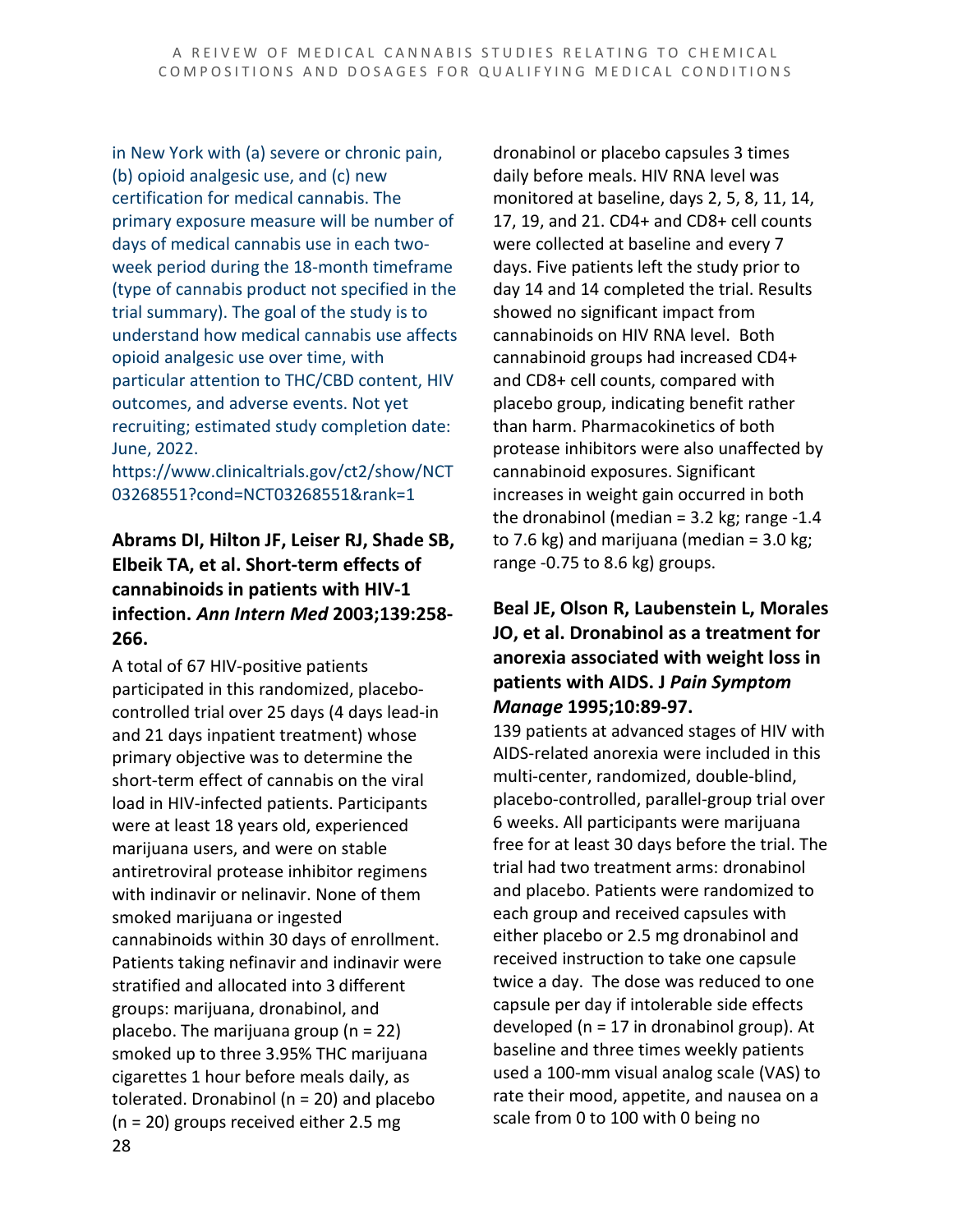appetite, no nausea, and terrible mood, and 100 representing respective opposites. Subjects were also evaluated biweekly on weight, physical exam and Karnofsky score – a performance assessment with a score of 100 representing normal activity, 50 as need for frequent assistance and medical care, and 0 representing death. Of the 139 patients, 51 were not evaluable due to protocol violation or noncompletion of study treatment. Evaluable patients' outcomes showed statistically significant improvements in appetite, mood, decreased nausea, and stabilized weight from dronabinol use compared with placebo. No significant difference was seen in the Karnofsky score between the two groups. Overall, dronabinol was well tolerated, with central nervous system disturbances such as dizziness, euphoria, thinking abnormalities, and somnolence being the most commonly reported treatment-related side effects. Only l6 patients (8.3%) receiving dronabinol and 3 (4.5%) receiving placebo discontinued treatment due to side effects. No significant interaction occurred between dronabinol and opioid analgesics or benzodiazepines in terms of adverse events. This trial was an important part of the evidence that led the FDA to approve dronabinol as a treatment for anorexia associated with weight loss in patients with AIDS.

#### **Beal JE, Olson R, Lefkowitz L, Laubenstein L, et al. Long-term efficacy and safety of dronabinol for acquired immunodeficiency syndrome-associated anorexia.** *J Pain Symptom Manage*  **1997;14:7-14.**

29 This was a follow-up study on participants from the Dronabinol as a Treatment of

Anorexia Associated with Weight Loss in Patients with AIDS trial (Beal 1995) with a duration of 12 months. Ninety-four latestage AIDS patients from the parent trial enrolled in this multi-center, open-label study. Of these, 46 received dronabinol and 48 received placebo during the parent trial. Treatment initiated at 2.5 mg dronabinol twice daily for 90% and 2.5 g daily for 10% (patients who could tolerate only 2.5 mg daily in the parent trial). Dose titration and adjustments were made according to each patient's response and side effects. Dose increases were limited to 5 mg/day every 2 weeks. Dose was decreased to 2.5 mg/day in 19% of patients and increased to 7.5 mg/day or higher (2 patients 10 mg/day, 1 patient 20 mg/day) in 19%. Only 22 patients (24%) completed the 12 month study. Side effects were the reason for discontinuation for 14 patients. The most common reason for drop-outs was intercurrent illness (n = 25). Patients treated with dronabinol in the parent trial continued to show improvements in appetite. Patients treated with placebo in the parent trial showed substantial improvement in appetite, especially during the first 4 months of dronabinol therapy. Patient weight tended to remain stable for the first 5 months and then showed modest decline. Treatmentrelated adverse events were reported in 44% of patients, with 2% having an adverse event considered severe (nature of events not specified). The most common side effects were anxiety, confusion, depersonalization, dizziness, euphoria, somnolence, and abnormal thinking.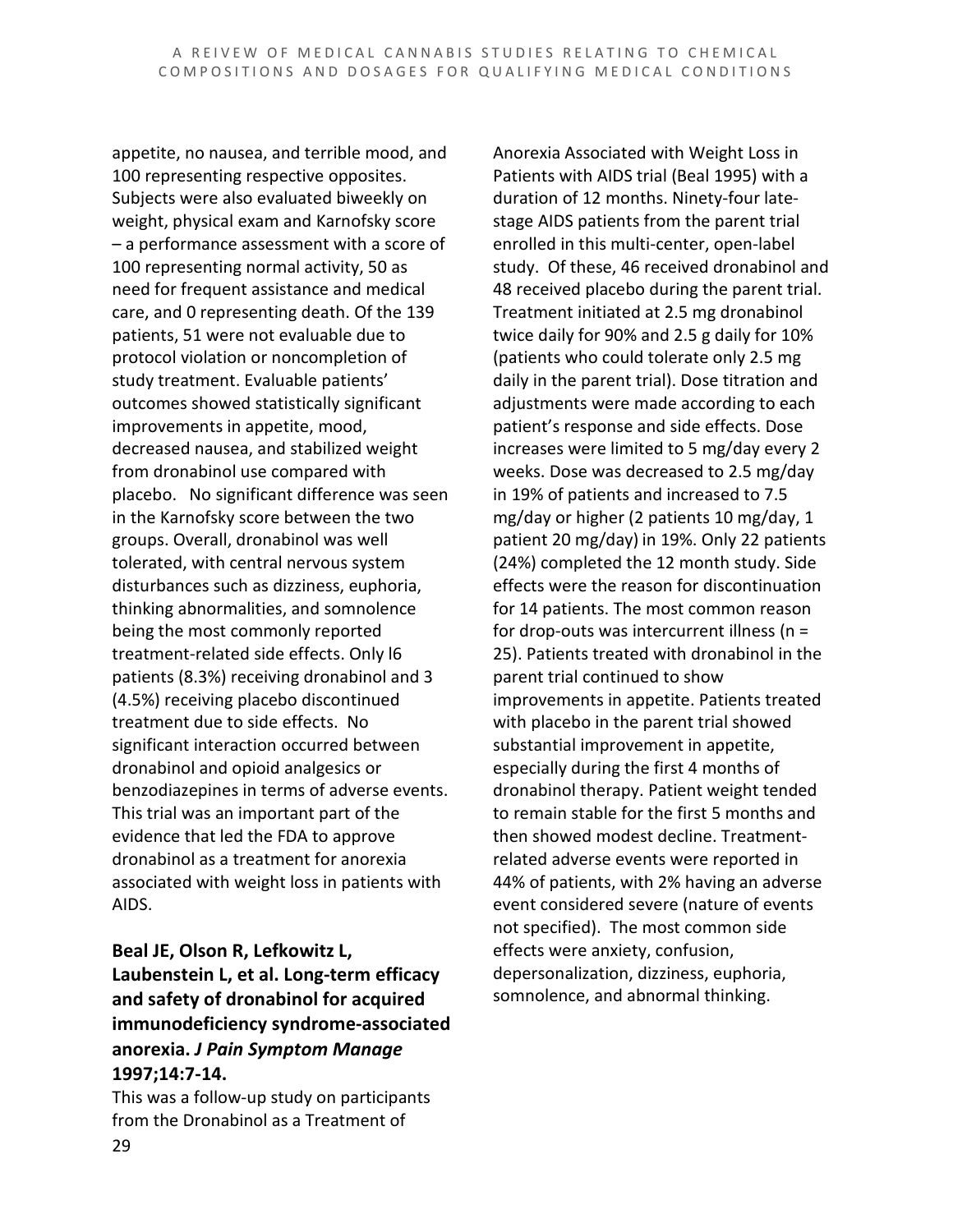#### **Bedi G, Foltin RW, Gunderson EW, Rabkin J, Hart CL, Comer SD, Vosburg SK, Haney M. Efficacy and tolerability of high-dose dronabinol maintenance in HIV-positive marijuana smokers: A controlled laboratory study.**  *Psychopharmacol (Berl)* **2010;212:675- 686.**

Seven HIV-positive adults age 21-50 on at least two antiretroviral medications and who use marijuana at least twice per week were recruited for this within-subjects, double-blind, placebo-controlled study. During one of two 16-day inpatient stays subjects received 10 mg dronabinol (synthetic delta-9-THC) 4 times per day; during the other 16 day stay they received placebo capsules. The two stays were separated by a 5 to 15 day outpatient period for study of medication clearance. Despite sustained increases in self-reported food cravings, dronabinol only increased caloric intake in the initial eight days of dosing. During the initial eight days there was an average weight gain of 1 kg (not statistically significant) and no weight gain in the second eight days of dronabinol treatment. Similarly, sleep quality was improved only during the first 8 days of dosing. Mood was enhanced for the duration of dronabinol use. These relatively high dronabinol doses in habitual marijuana users were well tolerated with few negative subjective effects. There were minor effects of dronabinol on aspects of cognitive testing performance.

#### **Haney M, Rabkin J, Gunderson E, and Foltin RW. Dronabinol and marijuana in HIV(+) marijuana smokers: acute effects on caloric intake and mood.** *Psychopharmacology (Berl)* **2005;181:170178**

Thirty HIV-positive marijuana-using patients were recruited; 15 with and 15 without clinically significant muscle wasting, for testing the effect of single administrations of dronabinol and marijuana. At eight 7 hour testing sessions spread out over 4 weeks, participants took capsules and then one hour afterward took three puffs of a marijuana cigarette. The capsules contained 0, 10, 20, or 30 mg of dronabinol and the cigarettes were 0.0, 1.8, 2.8, or 3.9% THC. In any one session only one dose form was active. Mood, physical symptoms, food intake, cardiovascular data, and cognitive task performance were measured before and repeatedly during each session. Caloric intake was significantly increased for the patients with muscle wasting with each of the dose forms, but not for patients without muscle wasting (who had a higher baseline caloric intake). The 10 mg and 20 mg of dronabinol were well tolerated in this study's cohort of marijuana users. The 30 mg dronabinol administration produced at least one adverse event (headache, vomiting, and "uncomfortable level of intoxication") in 20% of participants. Drug effects on cognitive performance were minor.

#### **Haney M, Gunderson E, Rabkin J, Hart C>, et al. Dronabinol and marijuana in HIV- positive marijuana smokers. Caloric intake, mood, and sleep.** *J Acquir Immune Defic Syndr* **2007;45:545554.**

Ten HIV-positive experienced marijuana smokers with an average age of 40 years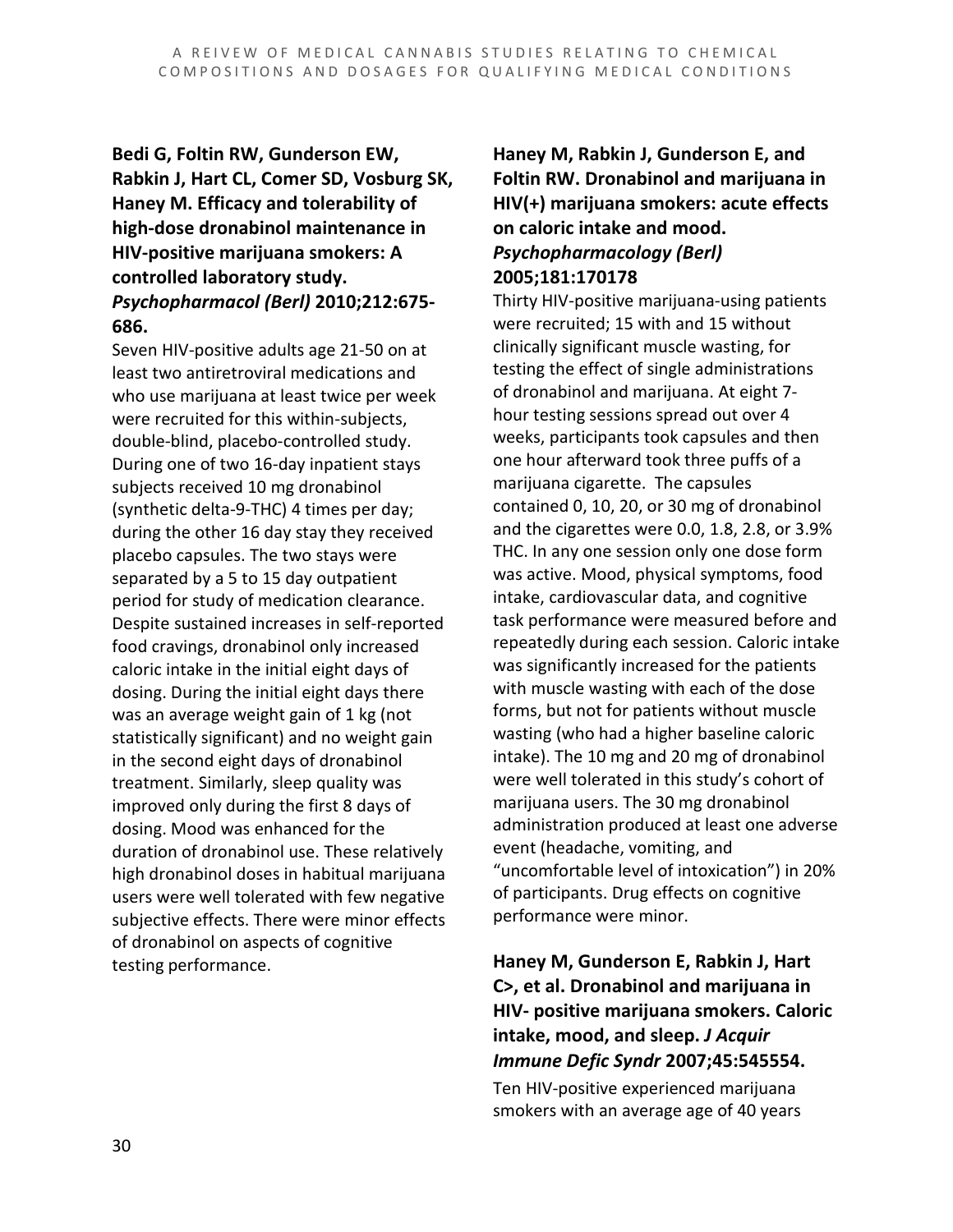were included in this research. Subjects took capsules and smoked marijuana cigarettes four times per day over sequential four day periods, with each four day period separated by a four day wash- out period. Two dosages of capsules were used, dronabinol 5 mg and 10 mg and marijuana cigarettes with two strengths of delta-9-THC were used, 2.0% and 3.6%. During any given four day treatment period, only one dose form was active. The courses of treatment were done in an inpatient setting with extensive patient assessments and testing, including a cognitive testing battery, hunger-satiety questionnaire, food intake, and subjective experience surveys. Results showed that dronabinol and smoked marijuana had similar dose- dependent improvements in total daily caloric intake and frequency of eating as compared to placebo. The higher doses of both also resulted in significant increase in weight within 4 days. Compared with placebo, neither dronabinol nor smoked marijuana significantly altered performance on any of the cognitive performance tests (e.g. measures of learning, memory, vigilance, psychomotor ability). This study suggests that higher doses of dronabinol (40 mg per day in 4 divided doses; 8 times the standard dosing) could be used safely and effectively in HIV-positive marijuana smokers.

**Timpone JG, Wright DJ, Li N, Egorin MJ, et al. The safety and pharmacokinetics of single-agent and combination therapy with megestrol acetate and dronabinol for the treatment of HIV wasting syndrome. The DATRI 004 Study Group. Division of AIDS Treatment Research Initiative.** *AIDS Res Hum Retroviruses*  **1997;13:305-315.**

A total of 52 patients with HIV wasting syndrome were enrolled into this multicenter, randomized, open-label 12-week trial. The average age was 39 years. Marijuana use in the past month was an exclusion criterion. Patients were randomized into 4 treatment arms: dronabinol 2.5 mg twice daily (D;  $n = 12$ ); megestrol acetate 750 mg daily (M750; n  $= 12$ ); megestrol acetate 750 mg daily + dronabinol 2.5 mg twice daily (M750 +D; n = 13); and megestrol acetate 250 mg/day; dronabinol 2.5 mg twice daily (M250+D; n = 13). The study was performed in an outpatient setting over 12 weeks. Dronabinol doses were taken 1 hour before meals at lunch and dinner. Megestrol was taken 1 hour before lunch. Subjects completed 4 different self-reported questionnaires for this study: visual analog scale for hunger (VASH) was taken 3 times daily before meals; visual analog scale for nausea (VASN), and visual analog for mood (VASM) were both taken at noon; and functional assessment for HIV (FAHI) questionnaire was completed in clinic. VASH scale ranged from 0 (extremely hungry) to 330 (not hungry at all). No information was provided on VASN and VASM's scoring methods. All VAS's were taken at baseline and throughout the outpatient phase on 2 weekdays and 1 weekend day. FAHI, a questionnaire with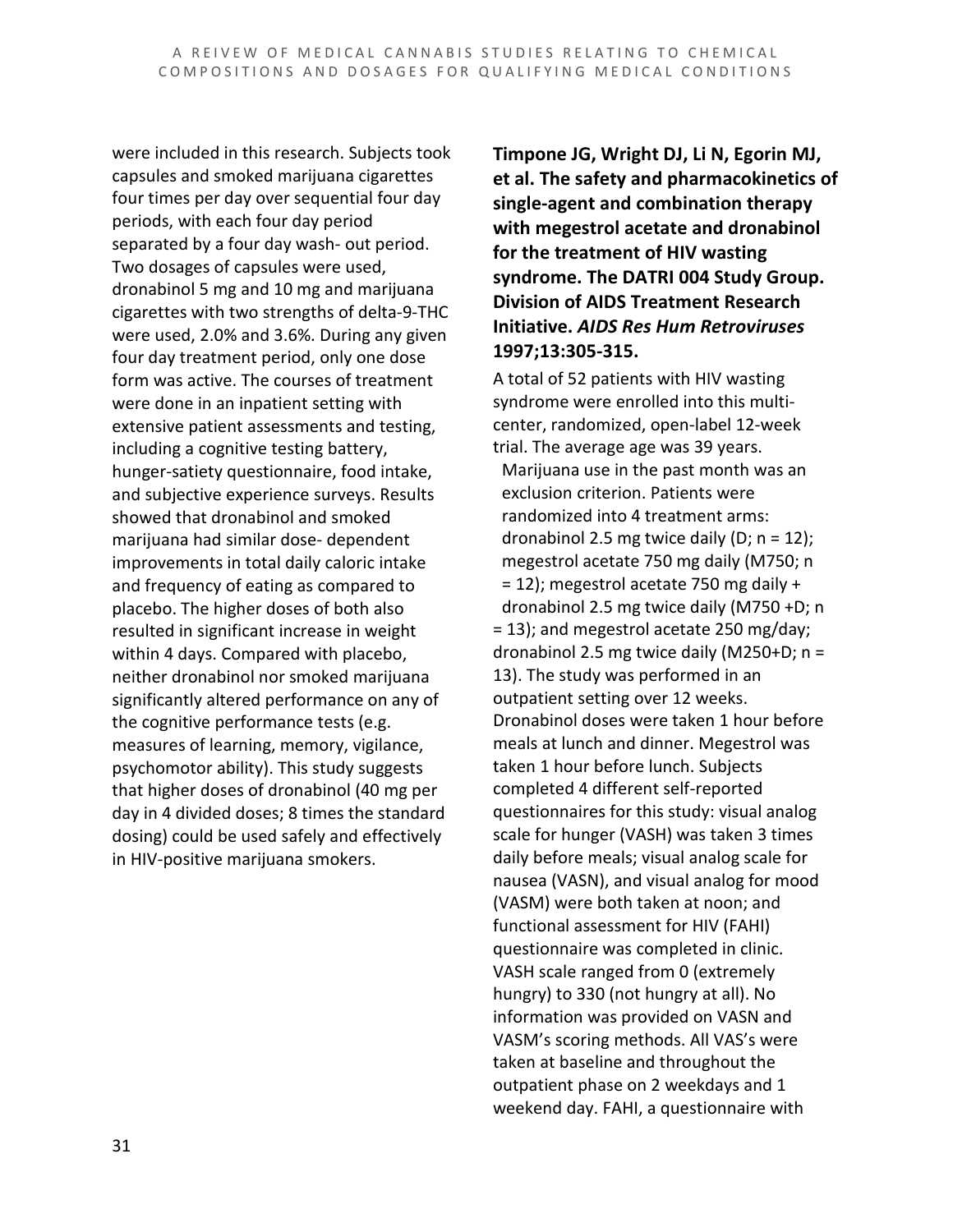subscale and perception scores in 6 categories (physical wellbeing, social/family well-being, relationship with doctor, emotional well-being, fulfillment/contentment, and additional concerns), was also completed at baseline and every 4 weeks along with chemistry profile, physical examination, CD4+ cell count. One patient from the M750 arm was erroneously switched into M250 + D during the study. An average weight gain of 11% from baseline was seen in both M750 and M750 + D arms, and was most rapid during the first 6 weeks.

No weight gain was seen in D and M250 + D arms. Data from Karnofsky score, FAHI, and VAS questionnaire revealed no statistically significant change from the baseline or difference among treatment arms. No significant changes or differences were seen in CD4+ cell counts from baseline among all. Pharmacokinetics profiles of M750 and M750+D showed no statistically significant differences, suggesting that dronabinol has no impact on the metabolism or exposure to megestrol acetate.

Regarding adverse events, no statistically significant differences were observed among the treatment arms for nausea, vomiting, diarrhea, headache, total neurological events, and total adverse events. For central nervous system side effects, D arm reported confusion and emotional lability, hallucinations and somnolence; M750 arm had psychosis; M250 had euphoria; and M750+D had seizure, and amblyopia. Megestrol was also associated with hypertension, deep vein thrombosis (DVT), dyspnea, and edema.

# Tourette Syndrome

Tourette syndrome is a complex neurobehavioral disorder characterized by motor and vocal tics that typically has its onset during childhood. In addition to behavioral interventions, antipsychotics and other classes of drugs are used to attempt control of TS symptoms, but they are not uniformly effective and many have undesirable side effects. There are two clinical trials of medical cannabis in Tourette Syndrome patients – both small and 8 of 12 participants from the first were recruited into the second, raising some concerns about the validity of the results. Both used single daily dosages of delta-9- THC, ranging from 2.5 mg to 10 mg. The first tested the effect of single doses of delta-9-THC (Muller-Vahl 2002). The THC dose differed based on gender, age, and prior cannabis experience, ranging from 5.0 mg to 10.0 mg. Five of the 12 subjects experienced mild side effects after THC administration and the results suggested effectiveness of THC at reducing tic severity. The second was a randomized double-blinded six week trial of delta-9-THC on 24 subjects (Muller-Vahl *J Clin Psychiatry* 2003). The daily dose started at 2.5 mg/day and was increased by 2.5 mg/day every four days to a maximum of 10 mg/day or less if intolerable side effects developed. One of the patients receiving THC dropped out because of side effects, six ended the study taking the daily maximum of 10.0 mg/day, two were taking 7.5 mg/day and one could only tolerate 2.5 mg/day.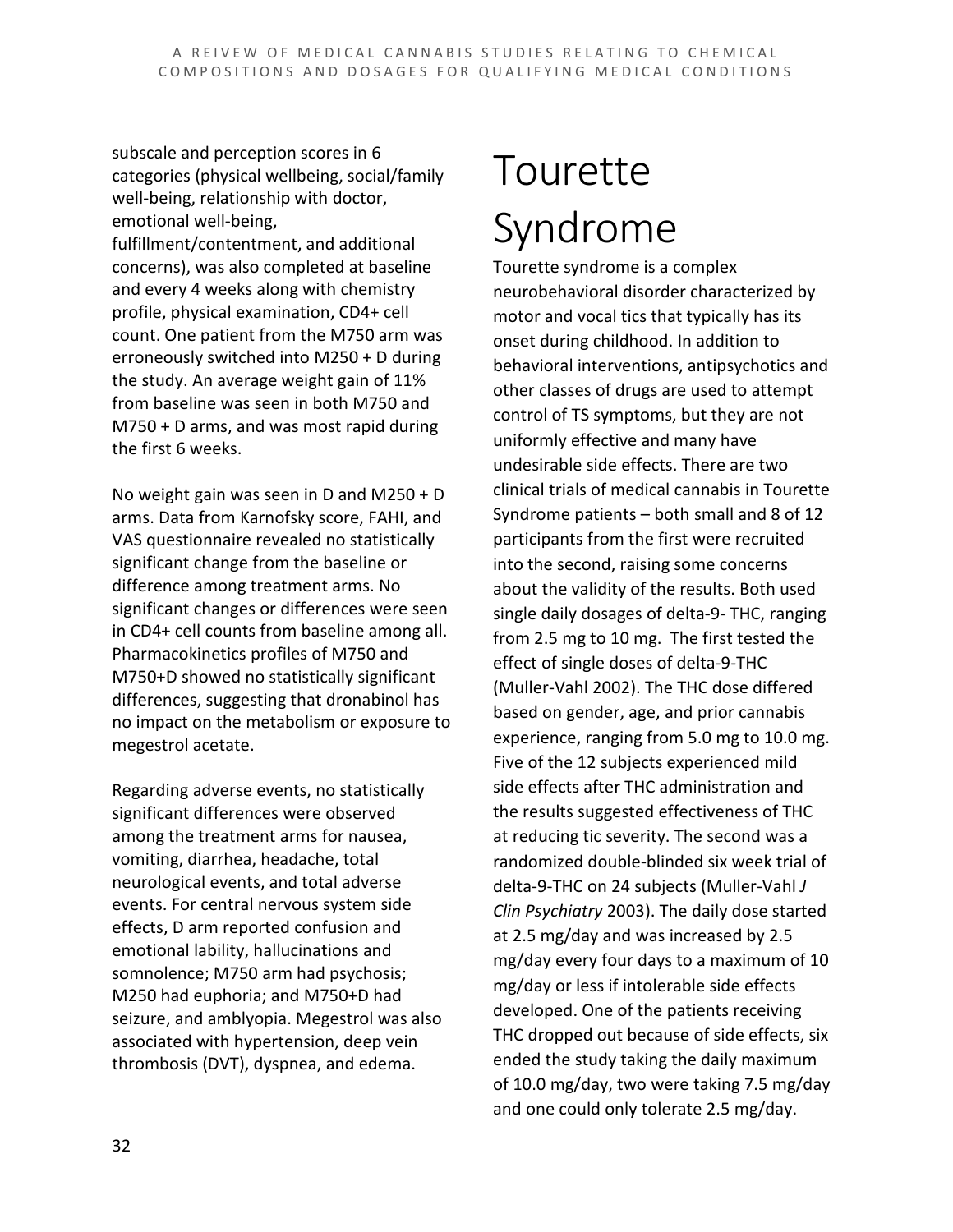Results suggested some reduction in tic severity. A companion paper reported on measurement of cognitive function during the trial (Muller-Vahl

*Neuropsychopharmacology* 2003). It found no differences in cognitive testing results between the active treatment and placebo groups.

There are three additional clinical trials now under way that give insight into cannabis products and doses that are being studied. Each is now recruiting patients. The first is being conducted in Germany comparing nabiximols (a standardized cannabis extraction product delivering 2.7 mg THC and 2.5 mg CBD per spray – for oromucosal absoprtion) versus placebo for control of TS symptoms in adults. Patients (n=96, recruited in Germany) will start at one spray/day and increase to a maximum of 12 sprays/day. Treatment duration is 13 weeks; estimated completion is May 2019. ["CANNAbinoids in the Treatment of TICS](https://clinicaltrials.gov/ct2/show/NCT03087201?term=NCT03087201&rank=1)  [\(CANNA-TICS\)"](https://clinicaltrials.gov/ct2/show/NCT03087201?term=NCT03087201&rank=1)

https://clinicaltrials.gov/ct2/show/NCT0308 7201?term=NCT03087201&rank=1.

The second trial is being conducted at the Yale Child Study Center in New Haven, CT. Approximately 18 persons age 18-60 will be enrolled into this investigator-initiated proof of concept study to examine the safety, tolerability and feasibility of dronabinol (synthetic THC) and the dietary supplement palmitoylethanolamide (PEA) for the treatment of adults with Tourette syndrome. The twelve week treatment periods starts with titration of dronabinol starting at 2.5 mg for 3 days, then 5 mg for

4 days, then 10 mg for the remainder of the study. All participants will receive two 400 mg tablets of PEA daily for the same 12 weeks they receive dronabinol. The estimated completion date is January 2019. ["Efficacy of a Therapeutic Combination of](https://clinicaltrials.gov/ct2/show/NCT03066193?term=NCT03066193&rank=1)  [Dronabinol and PEA for Tourette Syndrome"](https://clinicaltrials.gov/ct2/show/NCT03066193?term=NCT03066193&rank=1) https://clinicaltrials.gov/ct2/show/NCT0306 6193?term=NCT03066193&rank=1

The third study will compare with each other and against placebo effects of single vaporized administrations of three different strains of cannabis: THC 10%/CBD<0.5%, THC8.6%/CBD 8.6%, THC 0.6%/CBD 14%. Estimated completion date is September, 2018. "Safety and Efficacy of Cannabis in Tourette Syndrome" https://www.clinicaltrials.gov/ct2/show/NC T03247244?cond=tourette+cannabis&rank= 1

**Muller-Vahl KR, Schneider U, Koblenz A, Jodges M. Treatment of Tourette's syndrome with Delta 9 tetrahdrocannabinol (THC): a randomized crossover trial.**  *Pharmacopsychiatry* **2002;35(2):57-61.** A small randomized, double-blind, cross- over study of the effect of a single dose of delta-9- THC on adult patients with Tourette Syndrome. The THC dose differed based on gender, age, and prior cannabis experience. Females without prior use of marijuana and

body weight <=60 kg or age >= 50 years received 5.0 mg, otherwise 7.5 mg; men without prior use of marijuana and body weight <=70 kg or age >=50 years received 5.0 mg; men who used marijuana regularly, body weight > 70 kg and age < 50 years received 10 mg.; all other men received 7.5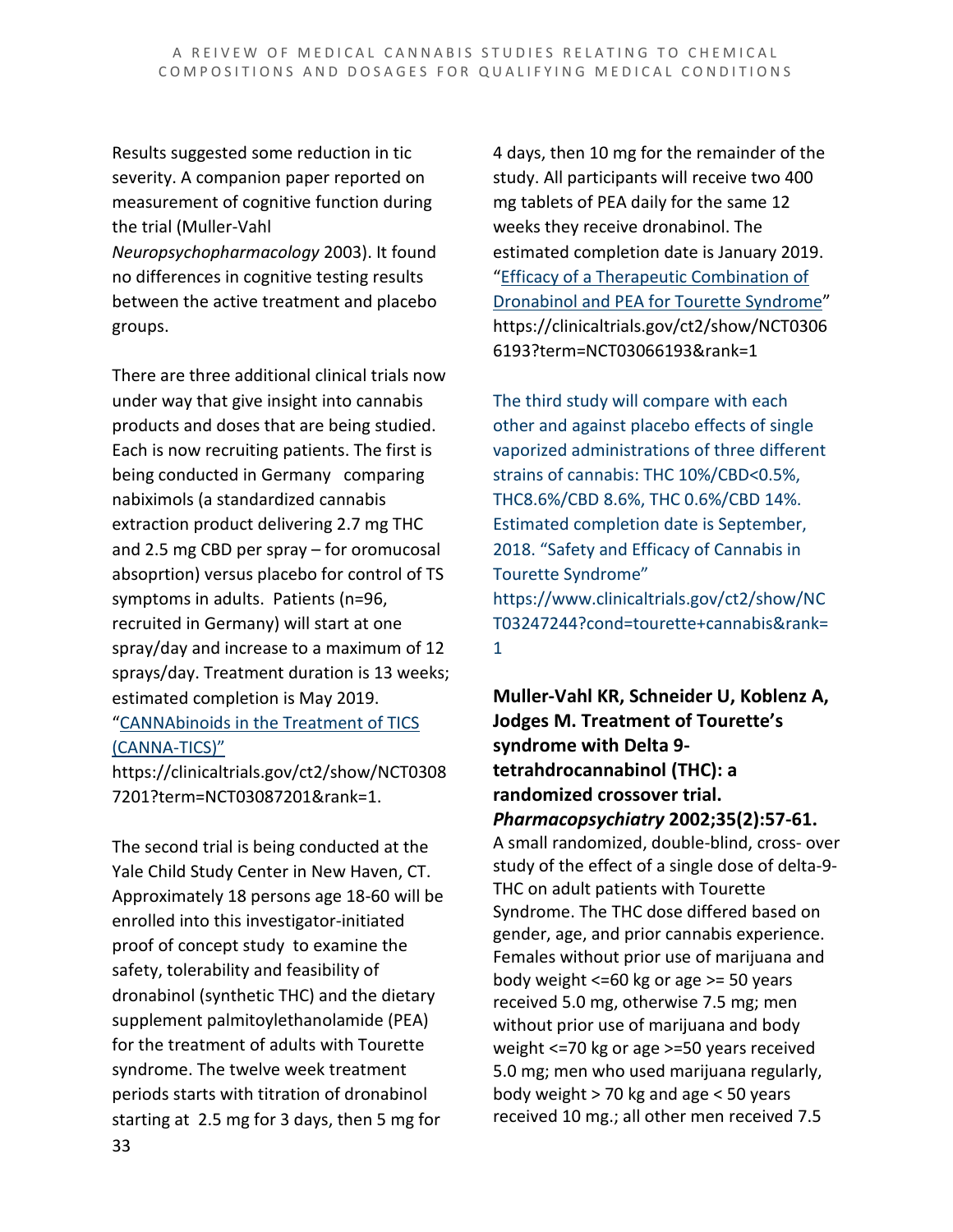mg. Source of the delta-9-THC was not specified. Multiple measures of TS symptoms were done just before and 3 to 4 hours after administration. After a four week washout period subjects who received placebo at the outset received active treatment and viceversa. Statistically significant improvements in tic severity were observed following THC treatment, as well as small benefits in some, but not all, additional measures of TS symptoms. After statistical adjustment for multiple comparisons, beneficial effects were no longer significant. No serious adverse effects occurred. Five patients experienced mild transient adverse reactions lasting between 1 and 6 hours.

#### **Muller-Vahl KR, Schneider U, Prevedel H. Delta 9tetrahydrocannabinol (THC) is effective in the treatment of tics in Tourette syndrome: a 6-week randomized trial.** *J Clin Psychiatry* **2003;64:459-465.**

A small randomized, double-blind, placebo controlled six-week trial of the effectiveness of delta-9-THC at controlling TS symptoms. The 24 subjects had an average age of 33 (range=18-68 years). Fifteen patients were unmedicated for at least 6 months prior to the study and 9 were taking medications for the treatment of TS. Half the patients were randomly assigned to the THC group and half to placebo. THC was administered in gelatin capsules with a starting dose of 2.5 mg/day. Source of THC was not specified. Dose was titrated up by increasing dose 2.5 mg/day every four days. Target maximum dose was 10 mg/day. Patients were instructed to take the pills once a day with breakfast. If a subject could not tolerate the maximum dose, an adjustment could

be made by decreasing study medications up to 5.0 mg until a tolerated dose was achieved. The same dosing schedule was used to reduce medication at the end of the treatment period. Patients were examined at baseline and days 9, 20-22, 30-31, one or two days after medication stopped, and 6 weeks after medication stopped. At each visit tic severity was measured using multiple clinician-rated measurement tools. The authors report seven patients dropped out of the study or had to be excluded afterward. One patient receiving THC dropped out because of side effects (anxiety and restlessness). A companion paper for this study (Muller-Vahl *Neuropsychopharmacology* 2003) notes THC dose at end of study was 10.0 mg/day for 6 patients, 7.5 mg/day for 2 patients, and 2.5 mg/day for one. Most rating scales demonstrated marked tic reduction at visits 2, 3, and 4. However, statistical adjustment for multiple measures eliminated the statistically significant observations, except for those at visit 4. No serious adverse reactions occurred. Five of the patients in the THC group reported mild side effects (tiredness, dry mouth, dizziness), however none of these patients reduced study medication below 7.5 mg due to these side effects because none felt seriously impaired.

#### **Muller-Vahl K. Treatment of Tourette syndrome with delata-9 tetrahudrocannabinol (delta 9THC): no influence on neuropsychological performance.**

#### *Neuropsychopharmacology* **2003;28:384- 388.**

This article reports on study of cognitive function during the placebo-controlled trial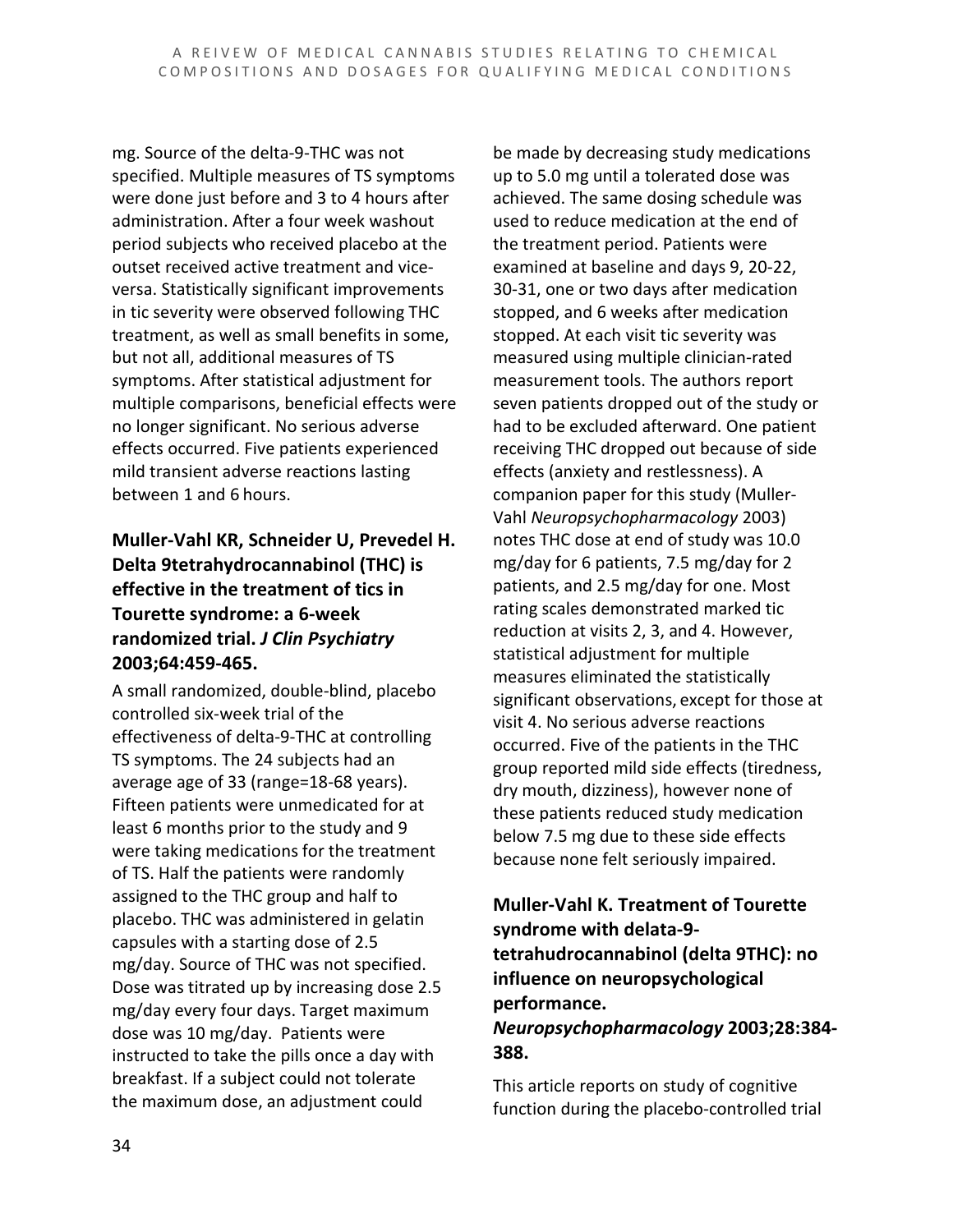described above (Muller-Vahl *J Clin Psychiatry* 2003). Five tests of cognitive function were done. No significant differences in cognitive function between the two groups were seen. Though the target dose was 10.0 mg/day, only 6 of the 9 in the placebo group titrated their dose up to that level. The reason why is not stated, but presumably it was due to unpleasant side effects. THC dose at end of study was 10.0 mg/day for 6 patients, 7.5 mg/day for two patients and 2.5 mg/day for one. One patient receiving THC dropped out of the study because of side effects (restlessness and anxiety). No serious adverse events occurred.

# Amyotrophic Lateral Sclerosis

Only two published clinical trials of cannabis for the treatment of symptoms associated with ALS were found, both using dronabinol (synthetic delta-9THC). The effectiveness results of the studies are mixed, but both agree dronabinol, in the tested doses, is well tolerated with few side effects (dizziness). In one open-label crossover pilot study of 20 ALS patients, escalating doses starting at 2.5 mg/day (max 10 mg/day) of dronabinol for 3 months were associated with improvement in sleep, appetite, and spasticity, but few details are provided (Gelinas 2002). In contrast, a small crossover study using a shorter two-week treatment period reported no improvement in cramp intensity, number of cramps, fasciculation intensity, sleep, appetite, depression, or quality of life measure (Weber 2010). This study used 5 mg dronabinal (in sesame oil drops) twice daily.

A third study is reported as completed in clinicaltrials.gov, but results have not yet been published. This study, conducted in Italy, intended to recruit 60 adults with ALS. Participants were randomized to either Sativex (providing 2.7 mg THC and 2.5 mg CBD per spray) or placebo spray for six weeks of treatment. Information on starting dose, dose escalation, and maximum dose not provided. Primary outcome is clinicianassessed spasticity. (clinicaltrials.gov Identifier #NCT01776970: https://www.clinicaltrials.gov/ct2/show/NCT 01776970?cond=als+cannabis&rank=1).

#### **Gelinas, D. F, Miller, R. G, and Abood, M. (2002). Pilot study of safety and tolerability of delta 9-THC (Marinol) treatment for ALS.** *Amyotroph Lateral Scler Other Motor Neuron Disord* **3: 23- 24 (an abstract)**

In this open-label (uncontrolled) cross-over study 20 patients with ALS were recruited for a study of the effects of dronabinol (synthetic delta-9-THC) therapy. Subjects were split into two groups, with the first group receiving dronabinol for three months, followed by a month of drug wash- out and then three months of no treatment. The other group was treated with dronabinol in months 5 to 7. The dronabinol dose was started at 2.5 mg/day and then increased to a maximum of 10 mg/day. Details were not provided on achieved dose or pace of escalation. Dronabinol at these doses was reported as tolerated well with no treatment-related adverse events. Symptomatic benefits were reported to have been seen in the areas of insomnia, appetite, and spasticity (no further details provided).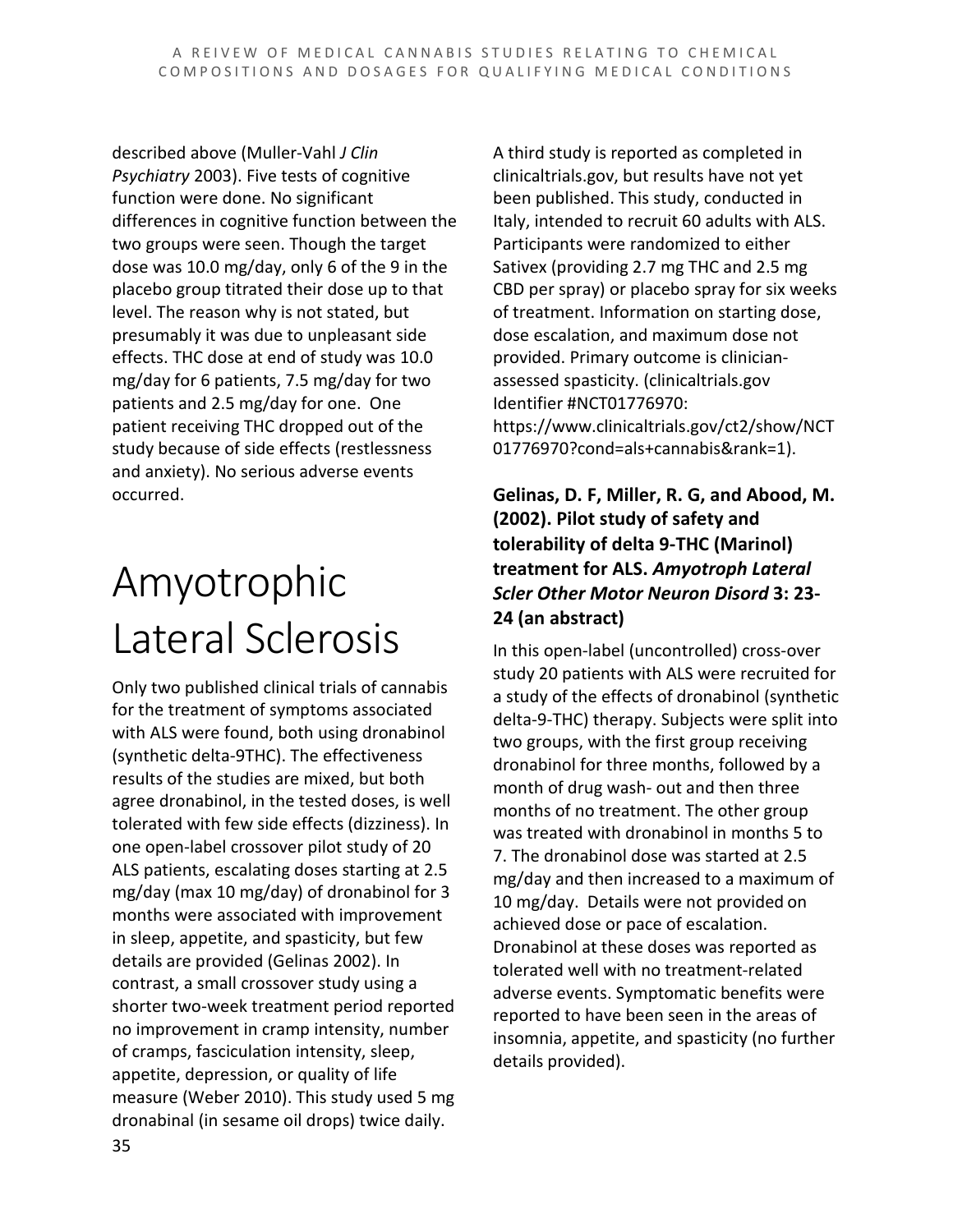#### **Weber, M., Goldman, B., and Truniger. Tetrahydrocannabinol (THC) for cramps in amyotrophic lateral sclerosis: a randomized, double-blind crossover trial.**  *J Neurol Neurosurg Psychiatry* **2010;81:1135-1140.**

This trial compared 10 mg dronabinol (synthetic delta-9-THC) in two divided doses to placebo as treatment for moderate to severe daily cramps in ALS patients. The 27 patients were allowed to take any medications for ALS or its symptoms but were asked not to change this medication during the study period. Cramp intensity was rated daily by the patient using a visual analog scale. In this randomized, doubleblinded, placebo-controlled crossover trial patients received dronabinol in either the first two or last two weeks of the five week study period, with week 3 serving as the runin/wash-out period. Complete data were available from 22 patients. There were no treatment-related serious adverse effects and the only side effect was mild dizziness experienced by one patient during dronabinol treatment. There was no evidence for a treatment effect on cramp intensity, number of cramps, fasciculation intensity or any of the other secondary outcome measures.

Seizures, including those characteristic of epilepsy

Until three years ago only a few small studies of cannabinoids as therapy for seizures had been published over three decades – mostly using cannabidiol (CBD). Several larger trials have been published recently. Geffrey 2015 describes a trial designed to assess interaction between CBD and the antiepileptic drug clobazam, but it also describes CBD dosing and seizure outcomes. CBD was started at 5 mg/kg/day and increased weekly by 5 mg/kg/day until 25 mg/kg/day was reached. CBD was found to cause increase in an active metabolite of clobazam. Another study also demonstrated clinically relevant interaction between CBD and clobazam as well as some degree of interaction between CBD and additional anti-epileptic drugs (Gaston 2017).

Devinski 2016 reports on a set of open-label Expanded Access Program studies of an oral 98% CBD extract oral solution produced by GW Pharmaceuticals (brand name Epidiolex) carried out in cohorts of approximately 25 patients age one to 30 by multiple U.S. physician investigators. The studies started patients on 2-5 mg/kg/day divided in twicedaily dosing and then titrated up by 2-5 mg/kg once a week until intolerance or to a maximum dose of 25 mg/kg or 50 mg/kg (depending on study site).

Devinsky 2017 presents results from a randomized, double-blind trial of 98% CBD oral solution (Epidiolex) vs. placebo as adjunctive treatment for children and young adults with Dravet syndrome. Participants were titrated up from a lower dose (details not given) over a two week period to a dose goal of 20 mg/kg/day. Reduction in seizure frequency during the 14 week study period was greater in the CBD group (38.9%) than in the placebo group (13.3%).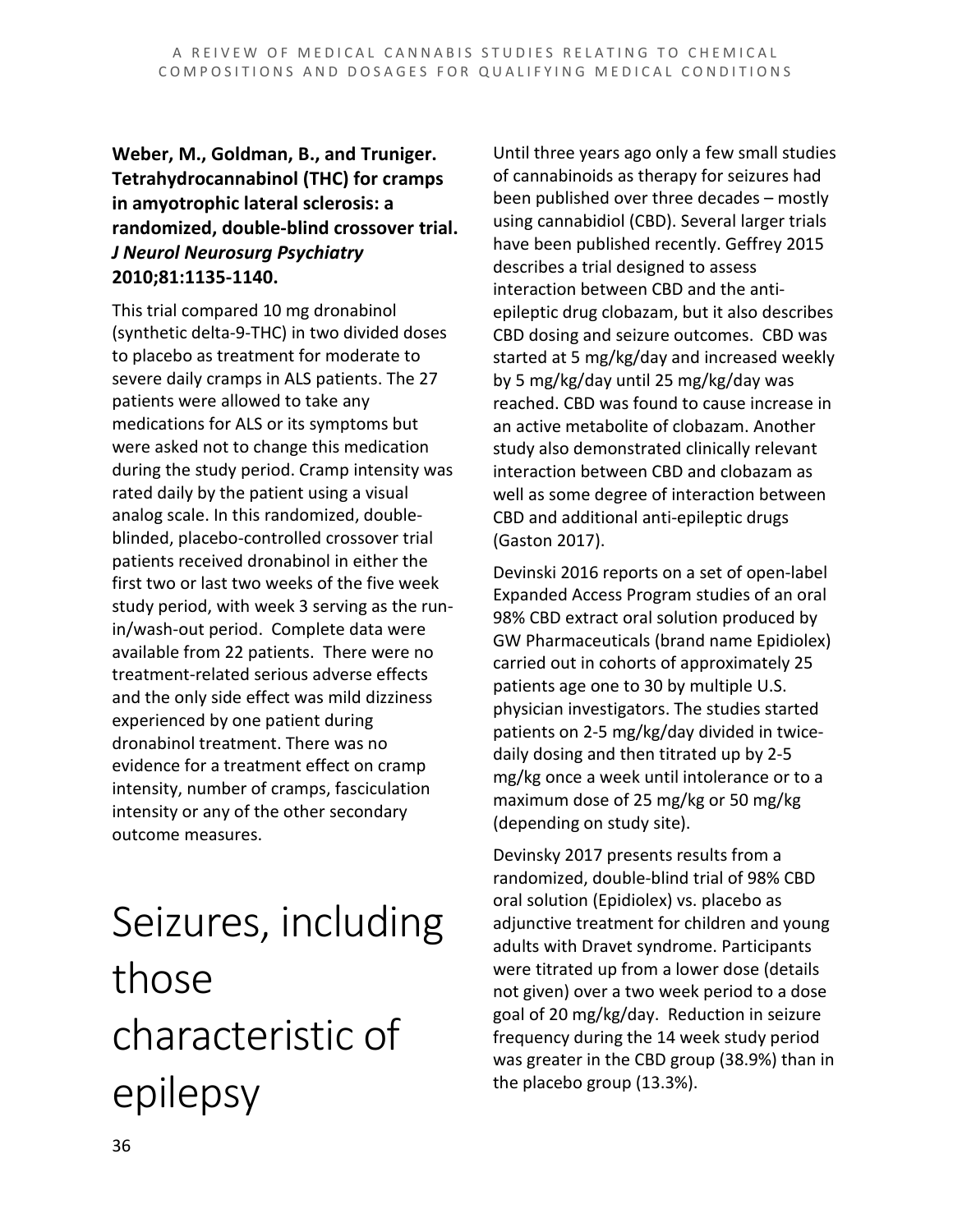Two randomized, double-blind trials used the 98% CBD oral solution (Epidiolex) vs placebo as adjunctive treatment for drop seizures in patients with Lennox-Gastaut syndrome (Thiele 2018 and Devinski 2018 *NEJM*). In the Thiele study dose was titrated up over two weeks from a starting dose of 2.5 mg/kg/day (in two divided doses) to a target dose of 20 mg/kg/day. Over 14 weeks reduction in monthly frequency of drop seizures was greater in the CBD group (median 42.9%) than in the placebo group (median 21.8%). Adverse events led to study withdrawal of 14% of CBD patients – half of them due to increase in liver enzymes – and 1% in the placebo group. In the Devinski 2018 *NEJM* study there were three arms: 20 mg/kg/day CBD, 10 mg/kg/day CBD and placebo, each delivered equally split in two daily administrations. Over the 14 week treatment period drop seizures decreased by 41.9%, 37.2% and 17.2% in the 20 mg/kg/day CBD, 10 mg/kg/day CBD and placebo groups, respectively. Six patients in the 20 mg/kg/day CBD group and one in the 10 mg/kg/day CBD group discontinued the trial because of adverse events. Fourteen patients who received CBD (9%) had elevated liver aminotransferase concentrations.

A CBD safety study builds on the results of Thiele 2018 and Devinski 2018 *NEJM*, demonstrating the importance of monitoring liver enzymes when a patient is using CBD – especially when valproate is used at the same time (Devinski 2018 *Neurology*).

A retrospective case review found no clinical benefit from a CBD dose higher than 8 mg/kg/day and appearance of adverse effects at doses ≥20 mg/kg/day (Neubauer 2018).

The U of Colorado has completed a study that analyzed genetic differences between patients with Dravet syndrome (ages one to 50 years) who do and those who do not have a complete response (seizure free 3 months) to a proprietary CBD extract that is 98% CBD and has no THC. Results have not yet been published (clinicaltrials.com Identifier number: NCT02229032).

[https://clinicaltrials.gov/ct2/show/NCT02229](https://clinicaltrials.gov/ct2/show/NCT02229032?term=NCT02229032&rank=1) [032?term=NCT02229032&rank=1.](https://clinicaltrials.gov/ct2/show/NCT02229032?term=NCT02229032&rank=1)

Finally, as this is being written the FDA is deciding whether to approve use of a 98% CBD oral solution (produced through cannabis extraction by GW Pharmaceuticals) for treatment of seizure disorders in patients with Dravet Syndrome and Lennox-Gastaut syndrome. A decision is anticipated during the summer of 2018.

#### **Devinsky O, Marsh E, Friedman D, Thiele, E, et al. Cannabidiol in patients with treatment-resistant epilepsy: an openlabel interventional trial.** *Lancet Neurology* **2016;15:270-278.**

Results of an open-label trial composed of physician-sponsored, expanded-access programs at 11 institutions. Methodology at each center was similar, but with some variation since each was governed by sitespecific protocols. The primary endpoint was description of safety and tolerability. The primary efficacy outcome was median percentage change in the mean monthly frequency of motor seizures at 12 weeks – comparing frequency during the initial four week observation period and during the 12 week treatment period. Patients at all sites were aged 1-30 years, had intractable childhood-onset epilepsy, had four or more countable seizures with a motor component per 4 week period, and were receiving stable doses of antiepileptic drugs for at least 4 weeks before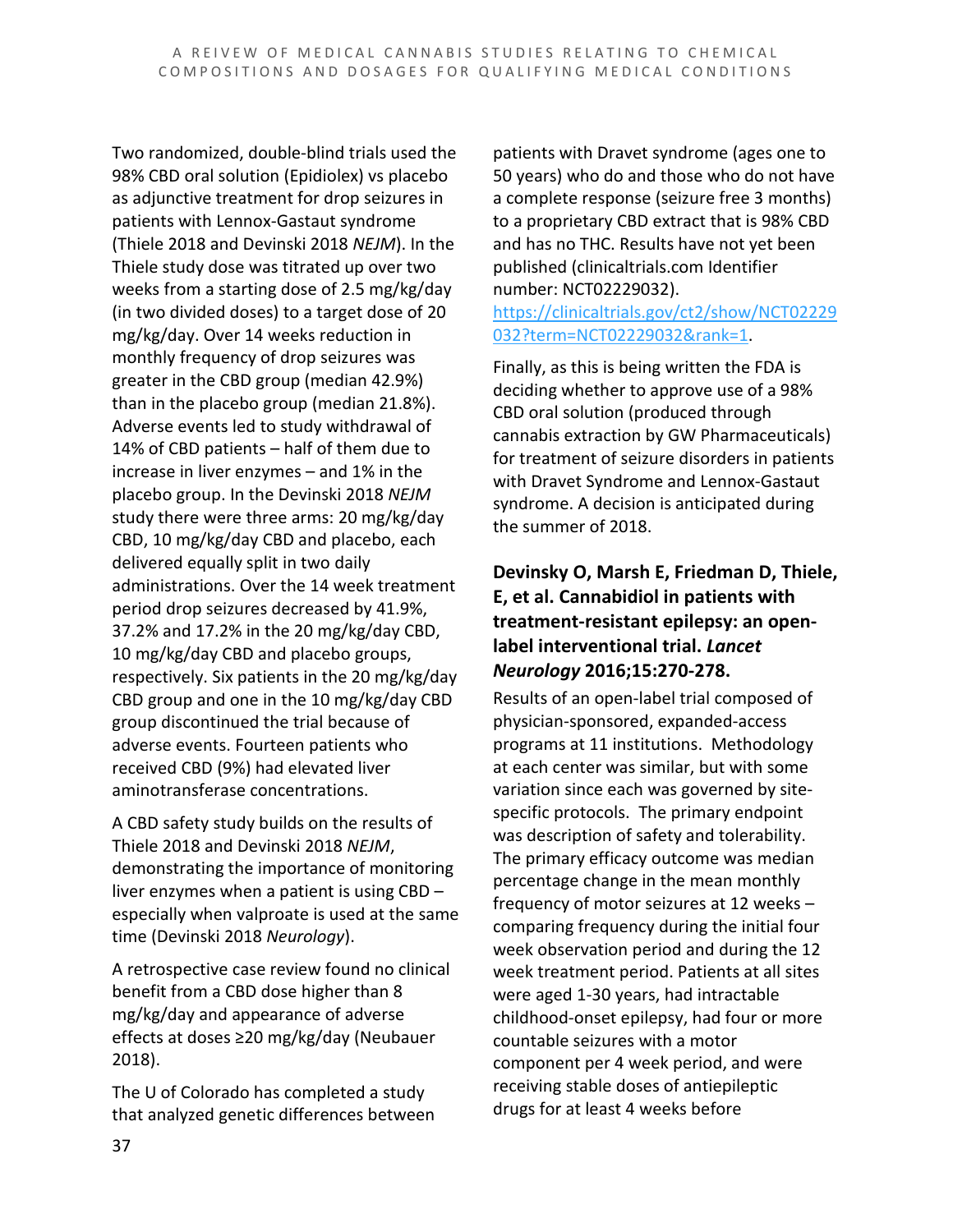enrollment. Between January, 2014 and January, 2015, 214 patients were enrolled for a 4 week baseline observation period and a 12 week treatment period. 52 enrolled patients did not have 12 weeks of follow-up after first dose of cannabidiol and were excluded from both the safety analysis cohort (n=162) and the intentionto-treat efficacy analysis (n=137). The article does not further characterize these 52 patients. An additional 25 patients were included in the safety analysis cohort but excluded from the efficacy analysis cohort, 23 because of "no motor seizures" (this appears to mean no motor seizures during the initial four week observation period). In the safety cohort 20% of patients had Dravet syndrome and 19% had Lennox-Gastaut syndrome. The remaining patients had intractable epilepsies of a variety of causes and types. Patients were started on 99% CBD in sesame oil oral solution (Epidiolex (GW Pharma) at 2-5 mg/kg/day in two divided doses in addition to their current anti-epilepsy drugs. Median number of concomitant antiepileptic drugs was 3. The dose was increased by 2-5 mg/kg once a week to a maximum dose of 25 mg/kg/day at some centers and 50 mg/kg/day at others. The mean CBD dose at 12 weeks in the safety group was 22.9 mg/kg/day and in the efficacy group 22.7 mg/kg/day. Adverse events were reported in 79% of the safety group – mostly mild or moderate and transient. Events reported in >5% were somnolence, decreased appetite, diarrhea, fatigue, convulsions, appetite changes, status epilepticus, lethargy , changes in concentration of concomitant antiepileptic drugs, gait disturbance, and sedation. Serious adverse events were reported in 20 of the patients in the safety group (12%).

The one death –"a sudden unexpected death in epilepsy" was regarded as unrelated to study drug. Among the serious adverse events, nine patients (6%) experienced status epilepticus, 3 (2%) experienced diarrhea, 2 (1%) experienced weight decrease and one patient each experienced a variety of other events. Since there was no control group, it is difficult to determine the extent to which any of the serious adverse events were caused by CBD. The authors suggest diarrhea and weight loss are likely to be related to CBD. CBD dose at 12 weeks was not related to total number of adverse events. There was no additional information on dose at which adverse events appeared. The median change in motor seizures, comparing the four week baseline and the 12 week treatment period, was 36.5% reduction. This varied greatly, however, among patients. A figure indicates approximately a third had an increase in seizures during the treatment period. And 39% of patients had a reduction of 50% or more. 51% of the patients in the efficacy group were on the aniti-epileptic drug clobazam and 51% of those patients had a reduction of 50% or more, compared to 27% among patients not receiving clobazam. It is recognized that CBD increases concentration of an active metabolite of clobazam through CBD's inhibition of specific isozymes of the cytochrome P-450 system. The authors acknowledge that some of the observed decrease in motor seizures, as well as higher rates of somnolence and fatigue, could be due to increased blood levels of the clobazam metabolite.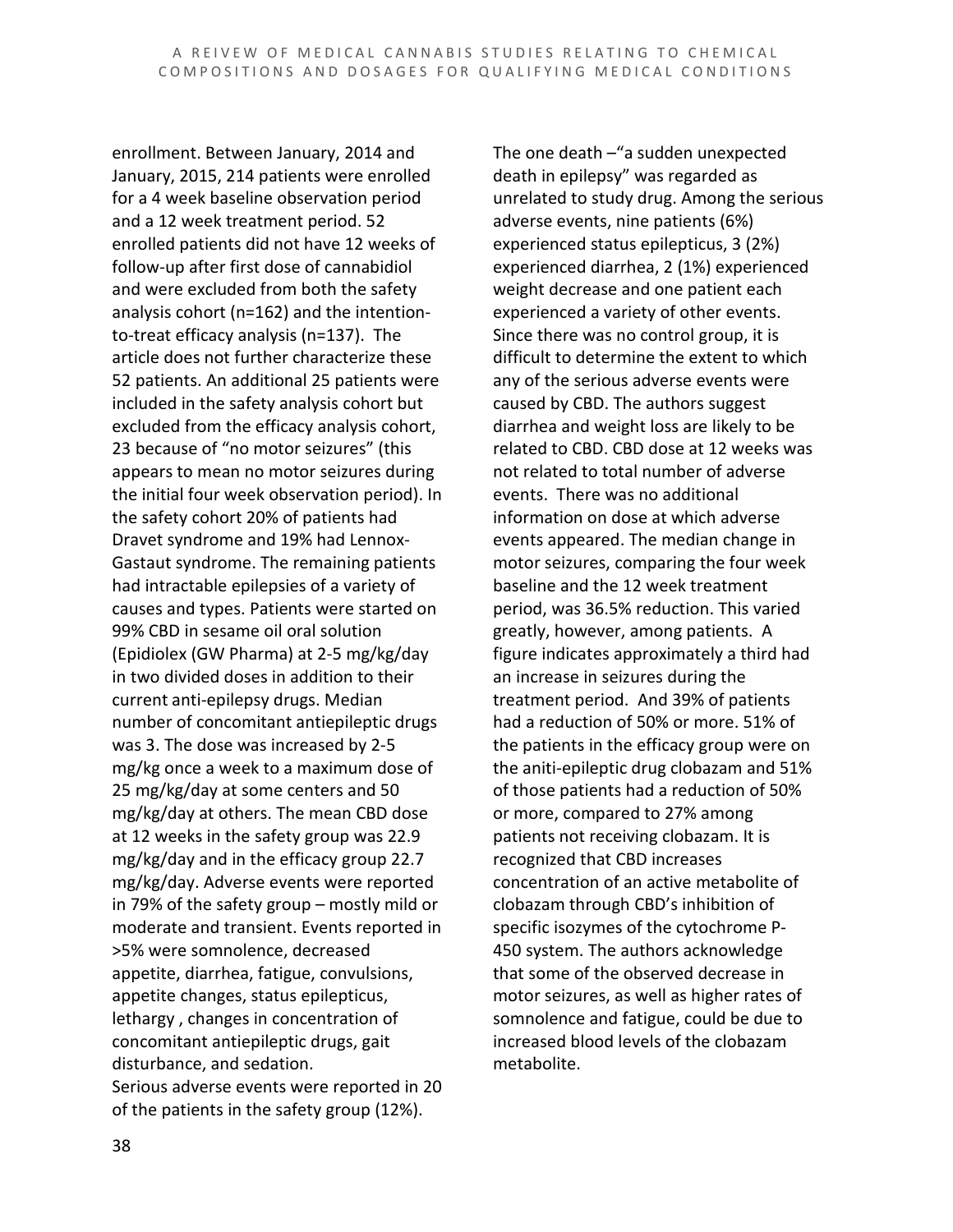#### **Devinsky O, Cross JH, Laux L, Marsh E, et al for the Cannabidiol in Dravet Syndrome Study Group. Trial of cannabidiol for drug-resistant seizures in the Dravet syndrome.** *N Engl J Med* **2017;376:2011-2020.**

Double-blind, placebo-controlled trial of cannabidiol (CBD) as therapy for children and young adults with the Dravet syndrome and drug resistant seizures. 120 patients aged 2- 18 from 23 centers in the United States and Europe met inclusion criteria and were randomly assigned in a 1:1 ratio 100mg/ml CBD oral solution or placebo oral solution. Patients were required to have a confirmed diagnosis of the Dravet syndrome, to be taking one or more antiepileptic drugs, and to have had four or more convulsive seizures during the 28 day baseline period. A stable therapeutic regimen was required at baseline and was maintained during the trial. The trial comprised a 4-week baseline period, a 14 week treatment period (2 weeks of dose escalation and 12 weeks for dose maintenance), a 10-day taper period, and a 4-week safety follow-up period. A total of 12 patients (10%) withdrew from the trial before completion (9 in the CBD group and 3 in the placebo group). Dose goal was 20 mg/kg/day, but starting dose, escalation protocol, and achieved dose during maintenance period were not described in the article. Patients had previously tried a median of 4 antiepileptic drugs (range, 0 to 26) and were taking a median of 3 (range, 1 to 5). The most common were clobazam (65%), valproates (all forms, 59%), stiripentol (42%), levetiracetam (28%), and topiramate (26%). The most common type of convulsive seizure was generalized tonic-clonic, in 94 patients (78%), with secondarily generalized tonicclonic seizures in 25 patients (21%).

Nonconvulsive seizures were reported in 37 patients in the CBD group (61%) and 41 patients in the placebo group (69%). In the CBD group, the primary end point of convulsive-seizure frequency decreased from a median of 12.4 seizures per month (range, 3.9 to 1717) at baseline to 5.9 (range, 0.0 to 2159) over the entire treatment period, representing a median change of -38.9%. In the placebo group, the median monthly convulsive-seizure frequency decreased from 14.9 (range, 3.7 to 718) to 14.1 (range, 0.9 to 709), representing a median change of - 13.3%. The adjusted median difference in convulsive seizures between the CBD group and the placebo group was -22.8 percentage points (95% CI, -41.1 to -5.4, P=0.01). The difference in favor of CBD was seen in the first month of the maintenance period. There was no significant difference between the groups in non-convulsive seizures. Adverse events during the treatment period were reported by 93% of the patients in the CBD group (84% mild or moderate) and 75% of the patients in the placebo group (95% mild or moderate). Serious adverse events were reported in 10 patients in the CBD group and 3 in the placebo group (status epilepticus was reported in 3 patients in each group). None of these events led to withdrawal from the trial and none were deemed to be related to the trial agent.

**Devinsky O, Patel AD, Thiele EA, Wong MH, Appleton R, et al. Randomized, dose-ranging safety trial of cannabidiol in Dravet syndrome.** *Neurology* **2018 Apr 3;90(14):e1204-e1211. doi: 10.1212WNL.0000000000005254.**

For this dose-ranging safety study, children aged 4-10 years with Dravet syndrome were randomized to CBD (5 (n=10), 10 (n=8), or 20 (n=9) mg/kg/day or placebo (n=7), taken in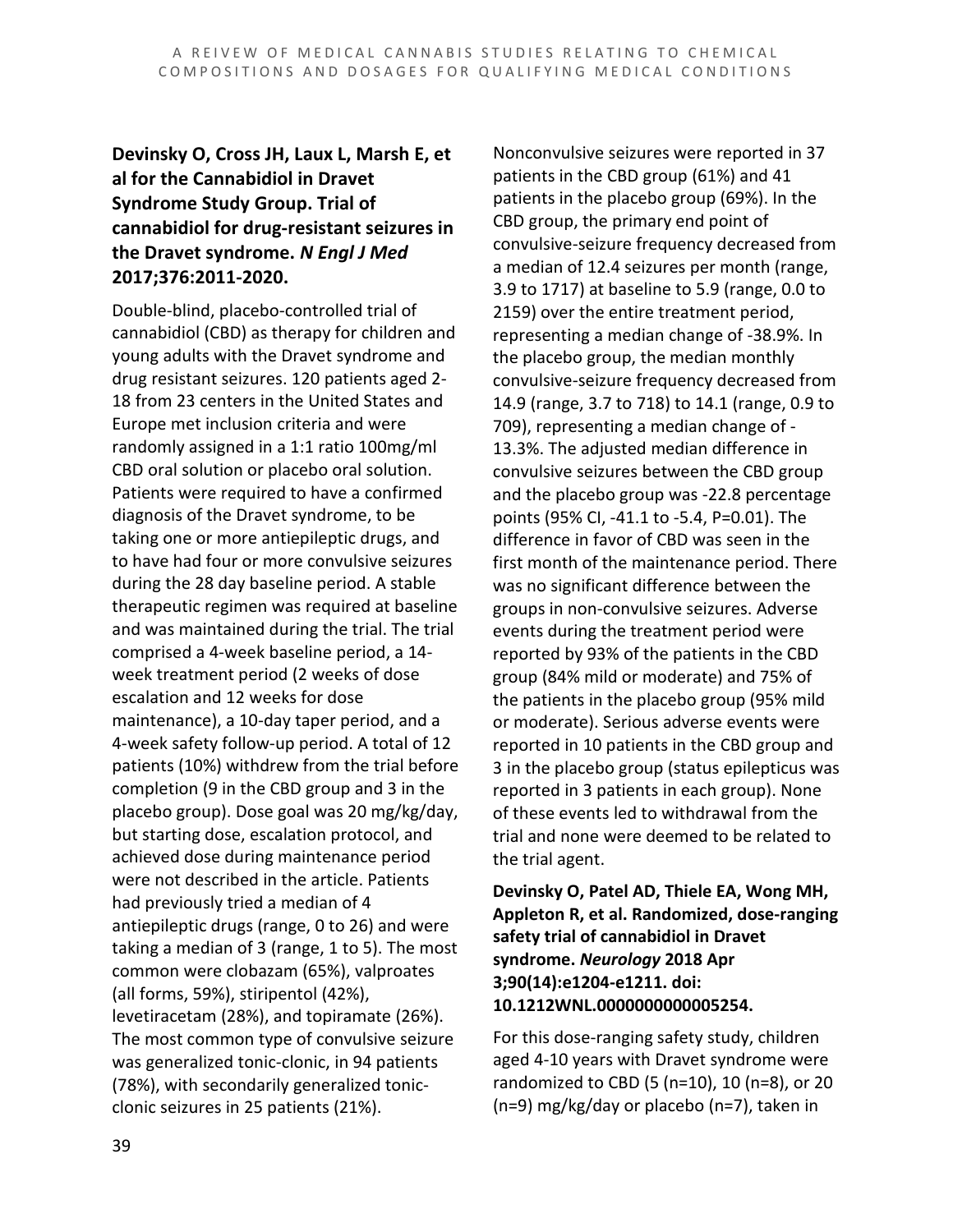two divided oral solution doses daily. The patients were from 8 sites in the United States and 3 in the United Kingdom. The study medication was taken in addition to the child's stable anti-epileptic drug regimen, starting at 2.5 mg/kg/day and increased by 2.5 to 5.0 mg/kg/day every other day to randomized dose. Treatment-emergent adverse events were reported by a similar proportion of patients in each group (from 63% in 5 mg/kg/day CBD group to 86% in placebo group). Two patients discontinued because of adverse events: one in the 10 mg/kg/day CBD group (pyrexia and maculopapular rash) and 1 in the 20 mg/kg/day CBD group (elevated transaminases). Six patients experienced a rash: 5 in CBD groups and 1 in the placebo group. Six patients taking CBD (22%) had elevated liver enzymes, though none met the definition of liver injury. These elevations were most common in the 20 mg/kg/day CBD group (4/6 patients). All 6 patients were taking concomitant valproate and 4 of the 6 had concomitant viral/bacterial infections.

#### **Devinsky O, Patel AD, Cross JH, Villaneuva V, Wirrell EC, et al for the GWPCARE3 Study Group. Effect of cannabidiol on drop seizures in the Lennox-Gastaut Syndrome.**  *NEJM* **2018;378:1888-1897.**

A total of 225 patients with Lennox-Gastaut syndrome (age range 2 to 55 years) were enrolled in this double-blind, placebocontrolled trial of plant-derived, purified cannabidiol (CBD): 76 assigned to 20 mg/kg/day CBD, 73 to 10 mg/kg/day CBD, and 76 to placebo. Patients were required to have stable pharmacologic and nonpharmacologic therapy regimens for four weeks before screening and throughout the study. Study medication was delivered in two daily divided doses for the 14 week treatment period. Medication was started at 2.5 mg/kg/day and then increased by 2.5 to 5.0 mg/kg/day every other day until the target dose was reached. The median percent reduction from baseline in the frequency of drop seizures per 28 days (primary outcome) was 41.9%, 37.2% and 17.2% in the 20 mg/kg/day CBD, 10 mg/kg/day CBD, and placebo groups, respectively. Adverse events were reported in 94%, 84%, and 72% of patients in the 20 mg/kg/day CBD, 10 mg/kg/day CBD, and placebo groups, respectively. Overall, 89% of adverse events were judged mild or moderate in severity. A total of 8 patients discontinued CBD or placebo because of adverse events: 6 in the 20 mg/kg/day CBD group, one in the 10 mg/kg/day CBD group, and one in the placebo group. Seven patients receiving CBD had serious adverse events considered related to the CBD treatment: elevated aspartate aminotransferase concentration (2 patients) elevated alanine aminotransferase concentration (1 patient), elevated γ-glutamyltransferase concentration (1 patient), somnolence (1 patient), increased seizures during weaning (1 patient), nonconvulsive status epilepticus (1 patient), lethargy (1 patient), constipation (1 patient), and worsening chronic cholecystitis (1 patient). Increases in serum aminotransferase concentrations greater than 3 times the upper limit of the normal range occurred in 14 of the 149 patients (9%) who received cannabidiol (11 patients in the 20 mg/kg/day group and 3 in the 10 mg/kg/day group; none in the placebo group). Of these 14 patients, 11 (79%; 9 in the 20 mg/kg/day group and 2 in the 10 mg/kg/day group) were receiving valproic acid concomitantly.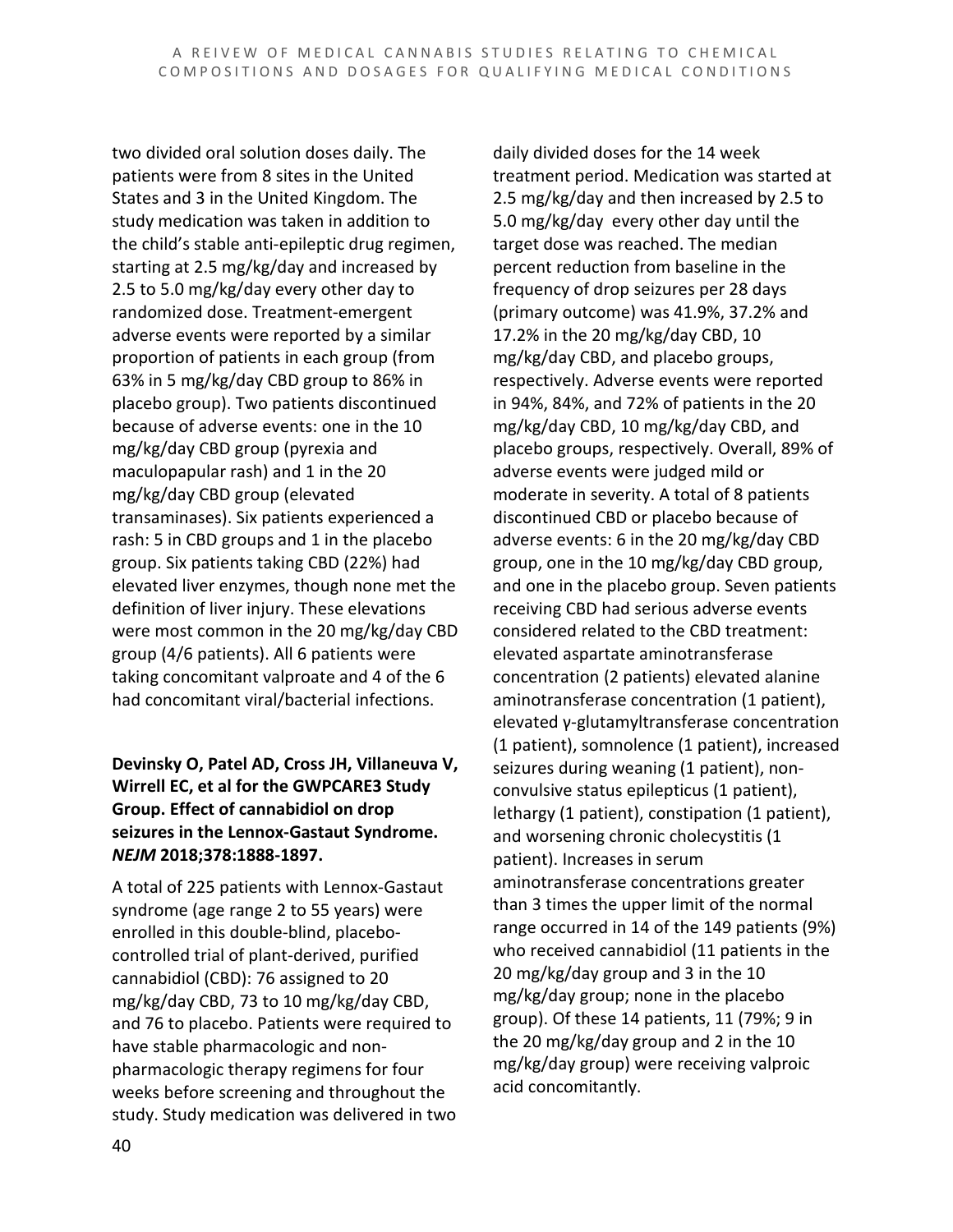#### **Gaston T, Bebin EM, Cutter G, Liu Y, Szaflarski J. Drug interactions between cannabidiol and commonly used antiepileptic drugs.** *Epilepsia* **2017;58:1586- 1592.**

Treatment-resistant epilepsy patients (39 adults and 42 children) enrolled in the State of Alabama CBD open-label safety study were studied with frequent monitoring of serum AAED levels. A flexible CBD dose adjustment schedule was used, starting at 5 mg/kg/day and increasing to tolerability and seizure control every two weeks by 5 mg/kg/day up to a maximum of 50 mg/kg/day. Sufficient data points were gathered to analyze potential interactions between CBD and 19 AEDs. Increase in serum levels of topiramate, rufinamide, and desmethylclobazam (active metabolite of clobazam) and decrease in levels of clobazam with increasing CBD dose was seen in combined pediatric and adult arms. In addition, a significant increase in serum levels of zonisamide and eslicarbazepine with increasing CBD dose was seen in the adult arm only. There were no significant interactions seen between CBD and the other AEDs investigated. Except for clobazam and desmethylclobazam, all noted mean level changes were within the accepted therapeutic range.

**Geffrey, A.L., Pollack, S.F., Bruno, P.L., & Thiele, E.A. Drug-drug interaction between clobazam and cannabidiol in children with refractory epilepsy. Epilepsia 2015; 56: 1246-1251.** Study's main purpose was to look for a drug-

drug interaction between clobazam (CLB) and CBD (Epidiolex), but the study also included data on any changes in seizure

frequency experienced by study participants with refractory epilepsy (ages 4-19). This was an open-label, single-center study where participants (n=13) taking CLB took CBD as an adjuvant therapy for an 8- week trial. Note that participants were also taking other antiepilepsy drugs (AEDs) concurrently with CLB at the time of the study—study investigators note this and mention a larger analysis presumably forthcoming in a future publication. The article includes info on what these other AEDs were; most participants were on 1-2 other AEDs besides CLB. Participants started on 5 mg/kg/day of CBD and increased weekly by 5 mg/kg/day until they reached 25 mg/kg/day (reached 25 mg/kg/day at Week 5). Conclusion: roughly 70% of subjects (9 out of 13) experienced greater than 50% reduction in seizures compared to their baseline levels. Two participants showed an increase in seizure frequency over their baseline levels. Study also concluded that CBD intake was primarily affecting nCLB (norclobazam; an active metabolite of CLB) metabolism – specifically that CBD inhibited nCLB metabolism (investigators found increased concentrations of nCLB in blood levels during CBD trial).

**Neubauer D, Benedik MP, Osredkar D. Cannabidiol for treatment of refractory childhood epilepsies: Experience from a single epilepsy center in Slovenia.** *Epilepsy Behav* **2018 Apr,81:79-85. Doi: 10.1016/j.yebeh.2018.02.009.**

Retrospective chart review of 66 children (age 0.5 to 23.0 years; median 8 years) with refractory epilepsy who were started on synthetic CBD as an adjunct to current therapy with antiepileptic drugs (1 to 4; median=2) or vagus nerve stimulator (n=4).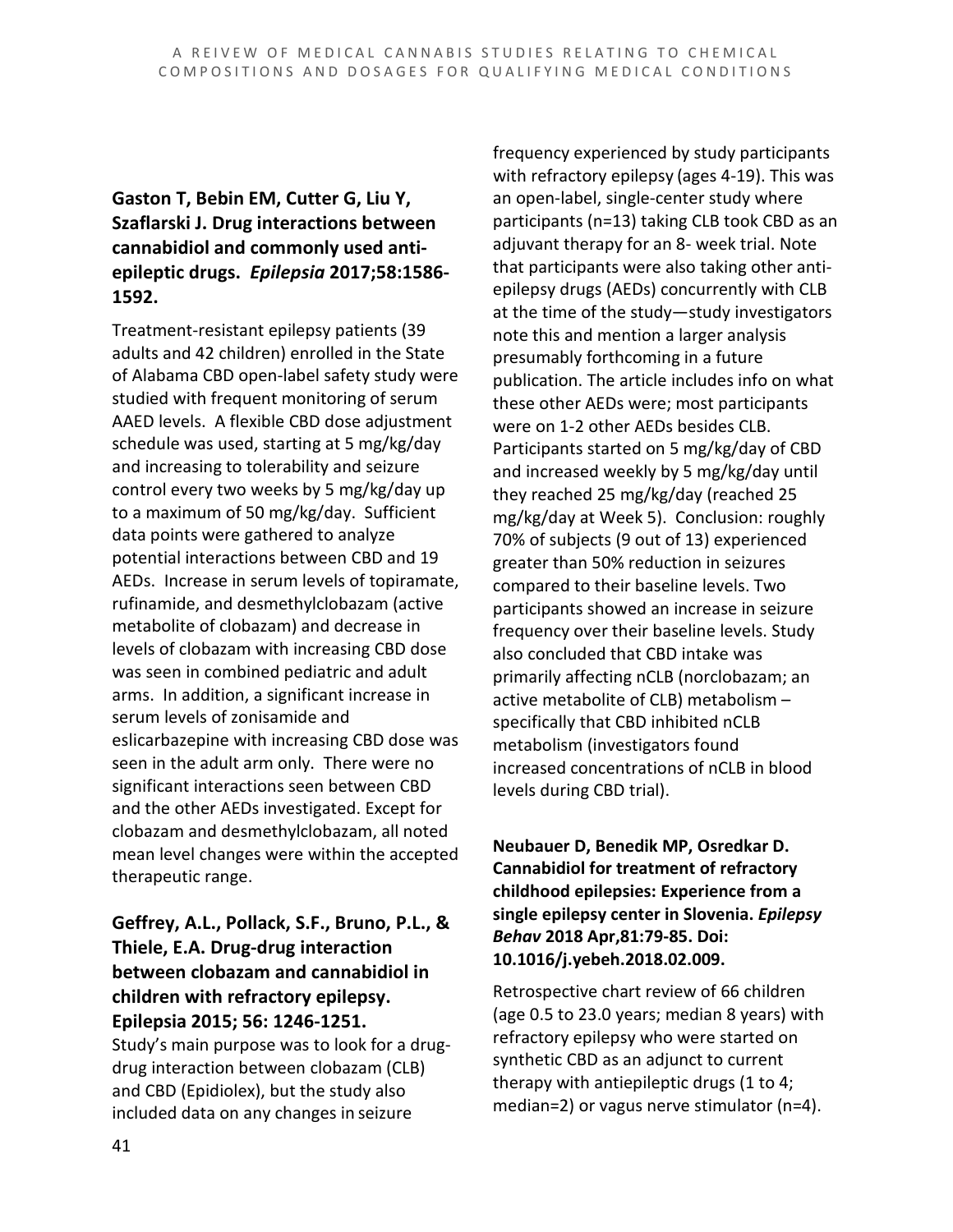The starting dosage of CBD was 1-3 mg/kg/day, gradually raised each week up to a dosage that controlled the seizures or to a maximum of 16 mg/kg/day. The daily total was divided into two daily dosages (three for infants below 2 years of age). Patients provided follow-up information at least twice during the first six months of CBD therapy. Of all 66 patients, 32 (48.5%) had a 50% improvement or higher, 14 of whom (21.2%) became seizure free. The median therapeutic dosage was 8.3 mg/kg/day (range: 3.0-22.0). The authors report they did not find any benefit in increasing the dosage above 8 mg/kg/day and that with dosages  $\geq 20$ mg/kg/day adverse effects appeared.

**Thiele EA, Marsh ED, French JA, Mazurkiewicz-Beldzinska M, Benbadis SR, et al. Cannabidiol in patients with seizures associated with Lennox-Gastaut syndrome (GWPCARE4): A randomized, double-blind, placebo-controlled phase 3 trial.** *Lancet* **2018 Mar 17;391(10125):1085-1096. doi: 10.1016/S0140-6736(18)30136-3.**

Randomized, double-blind, placebocontrolled trial of cannabidiol (CBD) as addon therapy for drop seizures in patients with Lennox-Gastaut syndrome. A total of 171 patients were randomized to CBD oral solution (n=86) or placebo (n=85) from 24 clinical sites in the USA, the Netherlands , and Poland (mean age = 15.4 years). The trial was 14 weeks including a two-week dose escalation period. Dose started at 2.5 mg/kg/day divided into two daily doses; target dose was 20 mg/kg/day. The primary outcome was percentage change from baseline in monthly frequency of drop seizures. At baseline patients had previously tried, and stopped taking, a median of six antiepileptic drugs and took a median of

three concomitant antiepileptic drugs during the trial. The most common were clobazam, valproate, and lamotrigine. In the CBD group, the monthly frequency of drop seizures decreased by a median of 42.9%; in the placebo group the median decrease was 21.8%. The estimated median difference between the two groups was -17.2 (p=0.014). In the CBD group, 62% of patients had treatment-related adverse events compared with 34% in the placebo group. Adverse events led to study withdrawal in 12 (14%) of patients in the CBD group and one (1%) in the placebo group. Six patients in the CBD group withdrew because of adverse events associated with increases in liver enzymes (alanine or aspartate aminotransferase concentrations). A seventh patient met criteria for withdrawal due to elevated alanine aminotransferase but was discontinued for non-compliance. All elevations of alanine or aspartate aminotransferases resolved either spontaneously during treatment (eight patients in CBD group vs one in the placebo group), after a reduction in comcomitant valproate dose (three patients in the CBD group), after tapering or cessation of CBD (six patients in the CBD group) or after entry in the open-label extension trial (three patients in the CBD group). A total of 20 patients (23%) in the CBD group had elevation of liver enzymes and of those patients 16 were also taking valproate. None of the elevations suggested lasting liver damage (no concomitant increases in bilirubin concentration observed). Two patients in the CBD group had serious adverse events that were ongoing at the end of the trial: one patient died due to acute respiratory distress syndrome and one patient had ongoing sleep apnea (considered treatment related) and status epilepticus (not considered treatment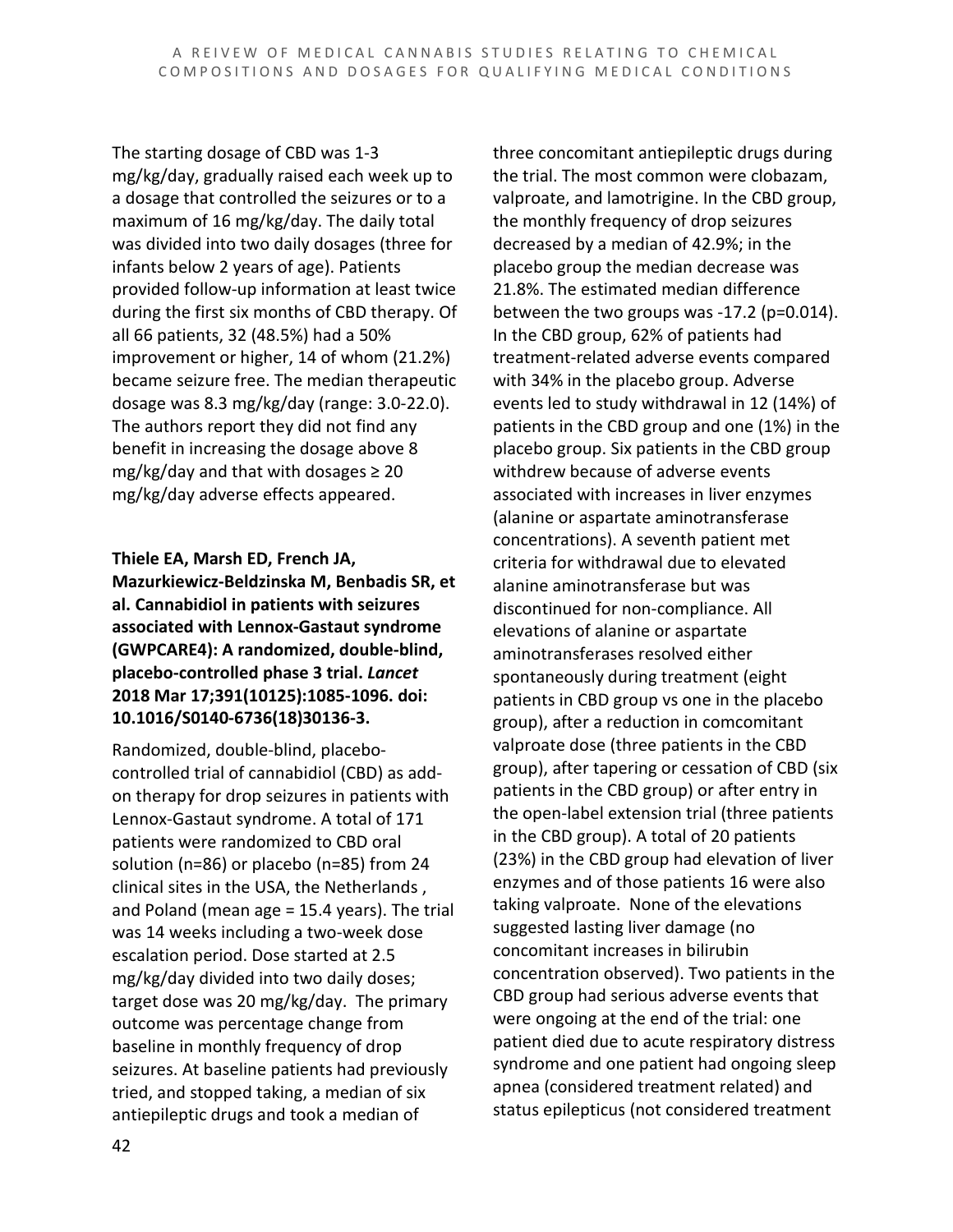related). Concomitant antiepileptic drug doses were adjusted during the trial for 23% of patients in the CBD group and 9% of patients in the placebo group. Of the patients on clobazam during the trial, clobazam dose was reduced in 11 (27%) of 41 patients in the CBD group and four (9%) of patients in the placebo group.

# Severe and persistent muscle spasms, including those characteristic of multiple sclerosis

Muscle spasm is a consequence of the underlying condition of spasticity seen often in patients with multiple sclerosis, spinal cord injury, amyotrophic lateral sclerosis (ALS), and other neurological diseases. Spasticity is an abnormal increase in muscle tone, resulting in stiffness, muscle spasm, and pain. Most studies of medical cannabis that included evaluation of muscle spasm have been in patients with multiple sclerosis. Two small trials involving spinal cord injury patients are at the end of this section. See the ALS section for additional studies.

### **Multiple Sclerosis**

Most clinical trials involving multiple sclerosis patients have used cannabis whole plant extractions and a few have used dronabinol, synthetic delta-9-THC. The whole plant extracts in the trials have varied in THC:CBD ratio. The paragraphs below comment briefly on dosages for each of the ratios – 1:1, 2:1, and 3:1. The final paragraph addresses trials that used dronabinol.

Nabiximols (brand name Sativex, GW Pharmaceuticals) is a highly standardized oromucosal spray produced from cloned cannabis chemovars grown in controlled conditions. Each 100 µliter actuation (spray) yields 2.7 mg delta-9THC and 2.5 mg CBD. An early trial (Wade 2003) demonstrates the need to limit the number of sprays taken within a few hours of each other to avoid undesirable side effects. The typical maximum set in clinical trials is 8 sprays within any 3 hour period (Collin 2010) and 12 (Novotna 2011, Freidel 2015, Leocani 2015) or 24 (Collin 2010) within a 24 hour period. However, when the trials were carried out, patients typically came to an average daily dose of approximately 7 to 15 sprays per day (Wade 2004, Collin 2007, Collin 2010, Novotna 2011, Tomassini 2015, Leocani 2015). Most nabiximols trials in MS patients have lasted 3 months or less, but an extension to the trial reported in Wade 2004 studied participants for variable amounts of time up to more than two years (Wade 2006). Results from this trial suggest patients who continue to derive benefit from nabiximols therapy (i.e. the ones who choose to continue using it) do so at the same or somewhat lower dosing than they were using at six weeks.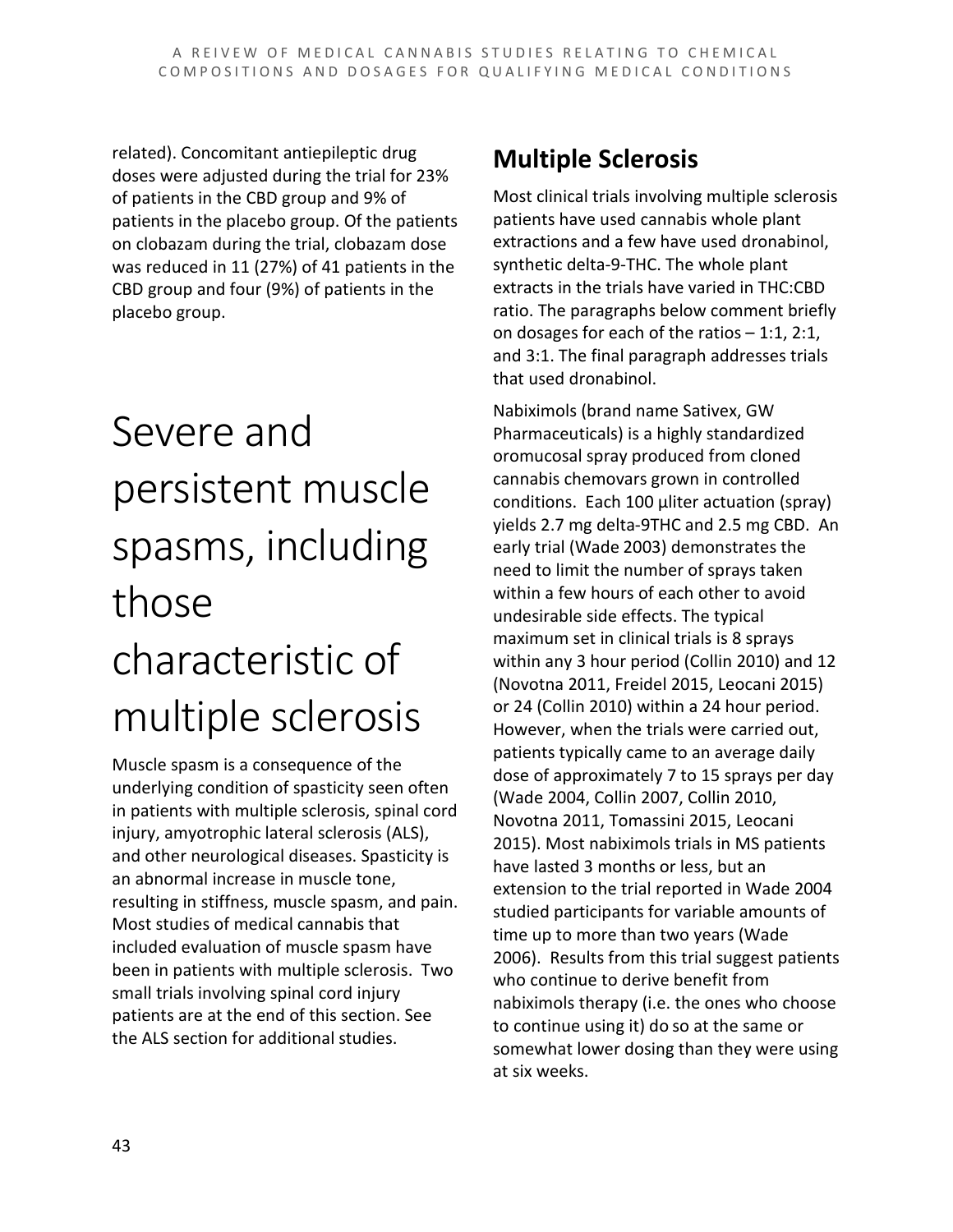Observational studies of Sativex use patterns, benefit, and safety in routine clinical practice have been organized in several European countries since regulatory authorties in these countries granted approval of the product for patients with moderate to severe multiple sclerosis spasticity resistant to other medications (depending on country, this occurred between 2010 and 2013). Fernandez 2016, Patti 2016, Vermesch 2016, and Flachenecker 2014 report on studies of this kind. Differences in methodologies and reporting make summarization across these studies a challenge, but here is an attempt at some summary observations. Though over half continued use of the product at three months, only around 20% achieved ≥30% reduction in spasticity by 3 months. Reason for discontinuation was fairly evenly split between lack of effectiveness and side effects. Dose after several months of use varied greatly, but mean dose across the studies was 5.4 to 6.6 sprays per day – lower than the doses seen in clinical trials. Less than 20% reported side effects, with serious and severe side effects rare.

Three large trials used a commercially produced and distributed cannabis whole plant extract with 0.8 to 1.8 mg CBD for each 2.5 mg delta-9-THC (Cannador - a TBD:CBD ratio of approximately 2:1) (Cannador). Both the CAMS study (Zajicek 2003) and the MUSEC study (Zajicek 2012) started patients on 5 mg THC/day in two divided doses, then increased dose to a maximum of 25 mg THC/day in divided doses. Dose escalation was more rapid in the MUSEC trial (dose increased every 3 days vs. weekly), and patients experienced more numerous and more severe side effects than in the CAMS trial. At the end of the MUSEC trial's titration period only 47% of patients were taking 25 mg THC daily. The CAMS trial's

maximum was weight dependent with the maximum for the lightest adults 10 mg THC/day; the paper does not describe achieved dosages. Both studies found evidence of effectiveness for patientreported improvements in muscle spasm and spasticity. The CAMS trial found no treatment effect for clinician-assessed spasticity, but the validity of the tool used for that assessment (Ashworth scale) is now suspect.

One trial used a cannabis extract with a THC:CBD ratio of approximately 3:1 (Vaney 2004). This trial started patients at a dose containing 15 mg THC and increased the dose 5 mg THC/day each day to a maximum of 30 mg THC/day. However, half of the 50 patients could tolerate a dose no larger than the starting dose of 15 mg THC/day and only about a third achieved a dose of 25 mg THC/day or more. During this cross- over study side effects were reported as being only slightly more frequent and more severe during active treatment than during placebo treatment. Results showed no effectiveness for Ashworth scale spasticity score and a trend toward effectiveness for improvement in patient-assessed spasm frequency that became statistically significant when analysis was limited to the 37 patients who took at least 90% of their prescribed doses during the 2-week treatment maintenance phase. The study suggested a correlation between tolerated dose and body weight and increased effectiveness at higher doses.

Finally, two trials used dronabinol, synthetic delta9-THC. In one arm of the CAMS trial (Zajicek 2003) dronabinol was started at 2.5 mg twice daily (5 mg/day) and titrated up at weekly intervals by 5 mg/day to a weightdependent maximum of 10 mg to 25 mg per day in split doses. Dizziness or lightheadedness, dry mouth, and diarrhea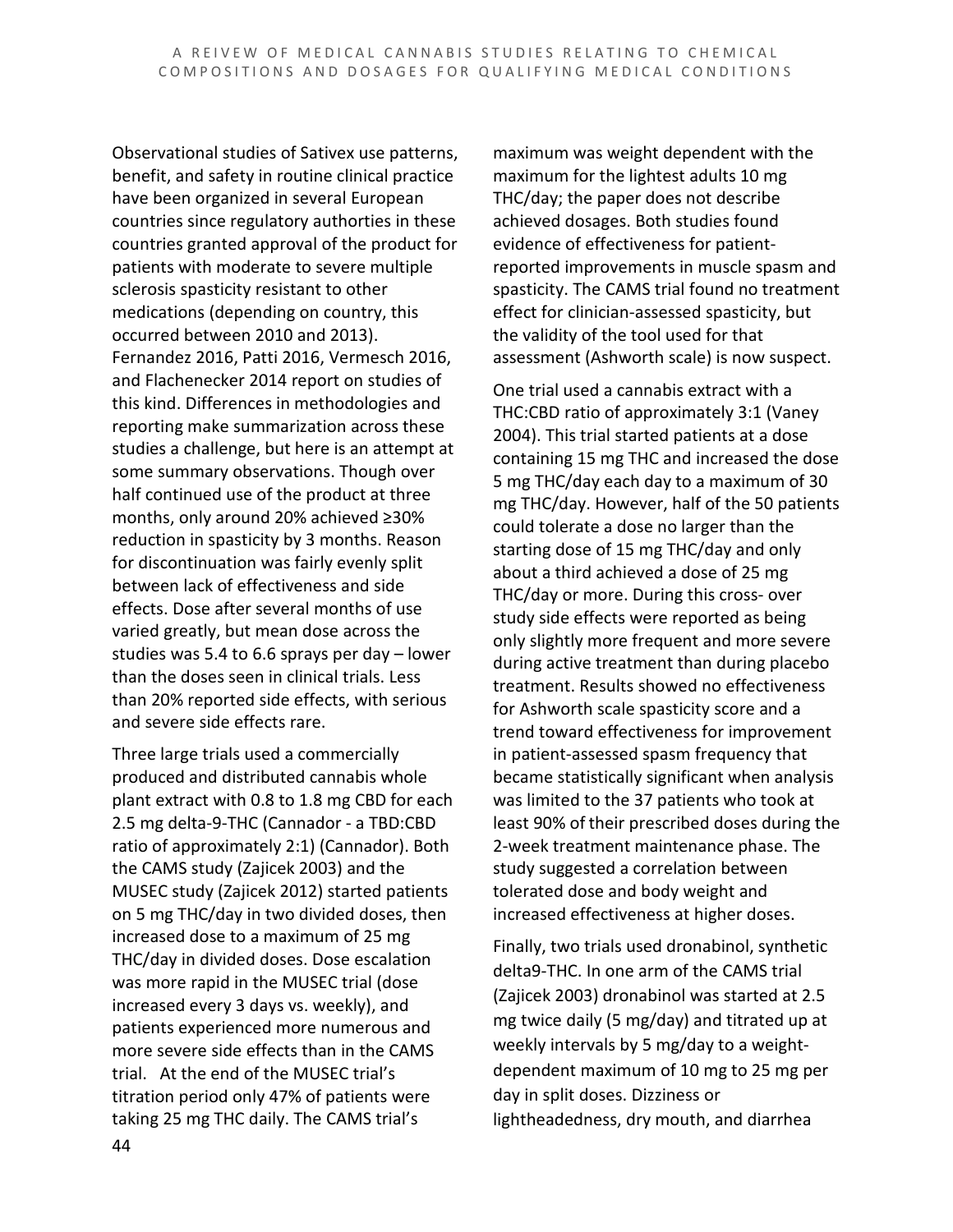were more common in the dronabinol group than in the placebo group and similar in frequency to the patients taking 2:1 THC:CBD capsules. The large 3year CUPID trial (Zajicek 2013) used the same starting dose and titration schedule but slightly different weight-based targets of 14 mg to 28 mg daily in split doses. Results showed no effect of dronabinol on disease progression. Adverse events more common in the dronabinol group than in the placebo group were dizziness and lightheadedness (32%) and dissociative thinking or perception disorders (30%).

### **Spinal Cord Injury**

An early trial involving only one patient gives some information on dosing and effectiveness of delta-9THC (Maurer 1990). The investigators concluded 5 mg oral delta-9-THC and 50 mg oral codeine were equally effective, and more effective than placebo, for pain reduction. Only THC had a significant beneficial effect on spasticity. No altered consciousness occurred with the 5 mg THC.

Three small trials involving spinal cord injury patients were found. One used dronabinol, synthetic delta-9-THC (Hagenbach 2007). The second used nabilone, a synthetic derivative of THC. Since the action of nabilone is different from THC it is not directly relevant to Minnesota's medical cannabis program and is not described here. The third used nabiximols (whole plant cannabis extract with THC:CBD ratio of approximately 1:1) in a group with a variety of neurological conditions including SCI (Wade 2003). Though results for SCI

patients were not broken out, the study is included here for completeness.

The dronabinol trial is a small doubleblinded, placebo-controlled six week trial preceded by a dose-setting six week study in the same patients, conducted at a Swiss center (Hagenbach 2007). In the dosesetting study 25 adults with spinal cord injury (11 paraplegic, 14 tetraplegic) had their antispasticity drugs discontinued for three half-lives and were then started on dronabinol with a single 10 mg dose the first day. Titration was individualized without set protocol, with the goal of balancing maximal effectiveness with side effects. Outcomes studied at days 1, 8, and 43 included clinician-assessed Ashworth spasticity score, patient-reported numerical rating scales of spasticity, pain, attention, mood, and side effects, and more. 15 patients completed the six weeks: four dropped out because of increased pain and the other 6 because of anxiety and other side effects. Mean dose achieved was 31 mg/day in divided doses (range: 15 mg to 60 mg). Patients perceived a significant reduction in pain at day 1 compared to baseline. A second dosesetting study using rectally administered dronabinol had to be curtailed at 7 patients because of supply problems, but the daily dose achieved after dosing adjustment for those 7 patients was 43 mg (range 20-60 mg). Methodological issues make interpretation of effectiveness results problematic, but there is suggestion of early effectiveness in reduction of pain and spasticity that diminishes over weeks of treatment.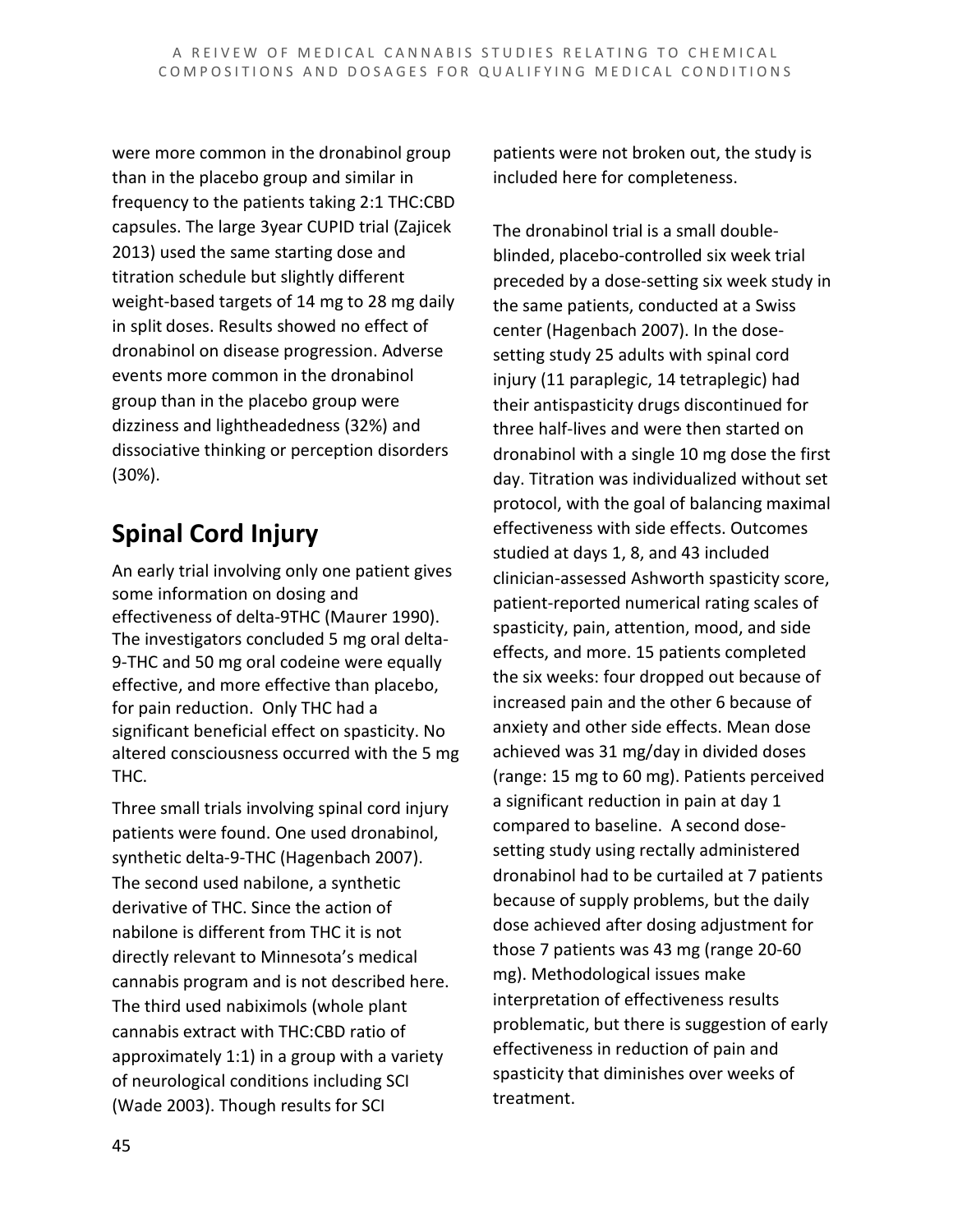Wade and colleagues (Wade 2003) carried out a small placebo-controlled crossover trial of nabiximols (Sativex) on patients with neurological disorders and troublesome symptoms (Wade 2003) that indicates the need to set a maximum dose within specified time periods. Twenty-four patients with a variety of neurologic disorders, including 4 with SCI, enrolled and 20 completed the study. Patients first had a two week open-label trial with nabiximols with instructions to increase frequency of sprays, balancing symptom relief with side effects up to a maximum of 8 sprays within 70 minutes. Because of side effects this was changed to four sprays over 2 hours and changed again to two sprays over two hours. After the two week open-label trial the patient entered an eight week doubleblind study phase with four two-week stages using nabiximols, or CBD alone or THC alone or placebo. Across all 20 patients, spasticity severity had a statistically significant reduction on nabiximols, CBD alone, and THC alone, compared with placebo. Spasm frequency saw statistically significant reduction while on nabiximols and THC alone, but not while on CBD alone, compared with placebo. Occurrence of side effects was similar across the four treatment conditions during the placebo-controlled phase and substantially higher during the initial open- label nabiximols treatment phase.

#### **Collin C, Davies P, Mutiboko IK, et al. Randomized controlled trial of cannabisbased medicine in spasticity caused by multiple sclerosis.** *Eur J Neurol* **2007;14:290-6.**

This was a randomized, double-blind, placebo-controlled trial involving patients with multiple sclerosis whose symptoms were not adequately controlled on standard drugs. 189 adult patients from 8 centers in UK and 4 in Romania were randomized in a 2:1 ratio to nabiximols or placebo for a total of 6 weeks. Nabiximols (Sativex) is a highly standardized oromucosal spray developed by GW Pharmaceuticals. It is extracted from whole cloned cannabis chemovars grown under controlled conditions. Each 100 µliter actuation yields 2.7 mg delta-9- THC and 2.5 mg of CBD. Patients were instructed to titrate their daily dose steadily as required over 2 weeks, to a maximum dose of 48 sprays per day (130 mg THC, 120 mg CBD). Total treatment time was six weeks.

Primary outcome measure was the change from baseline in the severity of spasticity based on daily diary assessments by the subject on a 0-10 numerical rating scale (NRS). Secondary outcome measures included the Ashworth scale, Motricity Index, mean daily spasm scores (five point spasm frequency score) and the patients' global impression of change in their disease (7 point scale from very much improved to very much worse). Mean and median number of sprays per day were 14.7 (40 mg THC/37 mg CBD) and 13 (35 mg THC/33 mg CBD), respectively. Results showed reduction in spasticity scores for both active treatment and placebo groups, but the larger decrease in the active treatment group was statistically significant. The difference in the proportion of active treatment patients who achieved ≥30%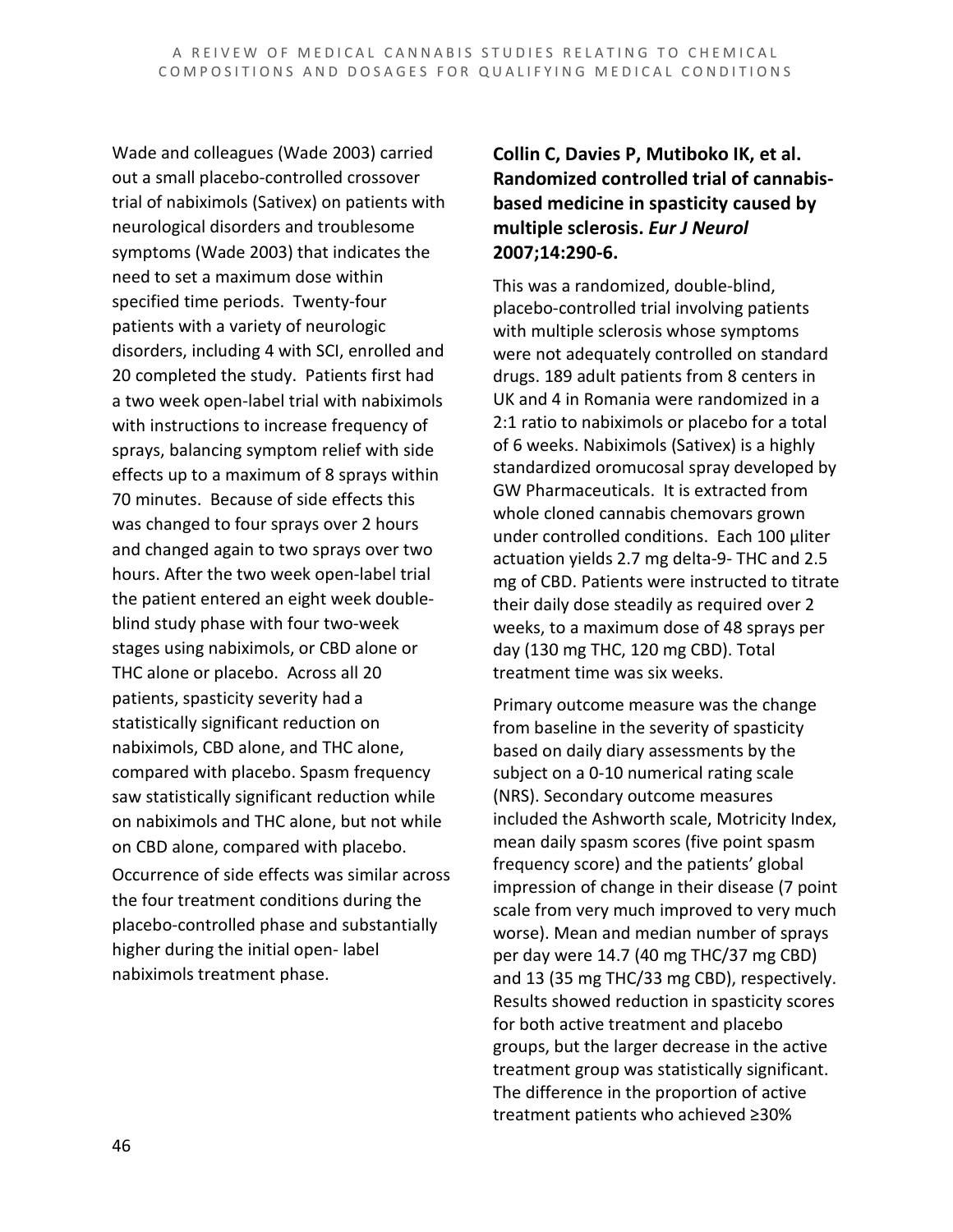improvement (40.0%), compared with controls (21.9%), was also statistically significant. There was a trend of greater reduction in spasm frequency in the active treatment group, but the difference lacked statistical significance. Serious adverse effects were equally common in the two groups. Mild and moderate CNS effects (dizziness, impaired balance, disturbance in attention and blurred vision) were more common in the active treatment group, with 32% experiencing dizziness. Eight patients withdrew because of side effects, 6 from the active treatment group and 2 from the placebo group.

#### **Collin C, Ehler E, Waberzinek G, et al. A doubleblind, randomized, placebocontrolled, parallelgroup study of Sativex, in subjects with symptoms of spasticity due to multiple sclerosis.**  *Neurol Res* **2010;32:451-459.**

In this multicenter, randomized, doubleblinded, parallel group trial 337 MS patients with spasticity not fully relieved with current anti-spasticity medication were randomized to either nabiximols or placebo for 14 weeks. Subjects self-titrated to a maximum dose of 24 sprays daily (with a max of 8 in a 3 hour period). The mean number of daily sprays taken by the active treatment group was 8.5 (range 1-22). Nine active treatment subjects (5%) and 5 on placebo (3%) withdrew because of adverse events. The most commonly reported treatment-related adverse events which showed a higher incidence in the active treatment group compared with placebo were dizziness (32% versus 10%), fatigue (23% versus 16%), somnolence (14% versus 4%), nausea (14% versus 5%), asthenia (13% versus 6%), and vertigo (11% versus 4%).

The primary outcome measured was change in 11point patient-reported spasticity scale. The estimated treatment difference in decreased mean spasticity scores, though favoring the active treatment group, did not reach statistical significance. When analysis was limited to the 79% of participants who fully followed the study protocol, the difference was statistically significant. Among the active treatment patients who achieved reduction in spasticity score of at least 30% at any time, 98, 94, and 73% reported improvements of 10, 20, and 30% respectively within the first 4 weeks.

#### **Fernandez O. THC\_CBD in daily practice: Available data from UK, Germany and Spain.** *Eur Neurol* **2016;75(suppl 1):1-3.**

Brief review of a retrospective registry study (UK, Germany, and Switzerland) and a prospective safety study (Spain) of Sativex in routine clinical use for patients with moderate to severe multiple sclerosis spasticity resistant to other medications. Each spay of oromucosal Sativex delivers 2.7 mg THC and 2.5 mg CBD. All prescribers of Sativex in the UK and those from about 30 selected MS centers in Germany and Switzerland were requested to voluntarily complete a 6-monthly case report form about patients' use of Sativex and adverse events . Targeted questions were asked regarding addiction potential, abuse/misuse, long-term psychiatric effects, memory impairment, driving ability and fall events requiring medical attention. Data was received for 941 patients (761 from the UK, 178 from Germany, 2 from Switzerland) up to February 2015. Reported patients in the UK represented 22% of the 3493 patients who had been prescribed Sativex in that country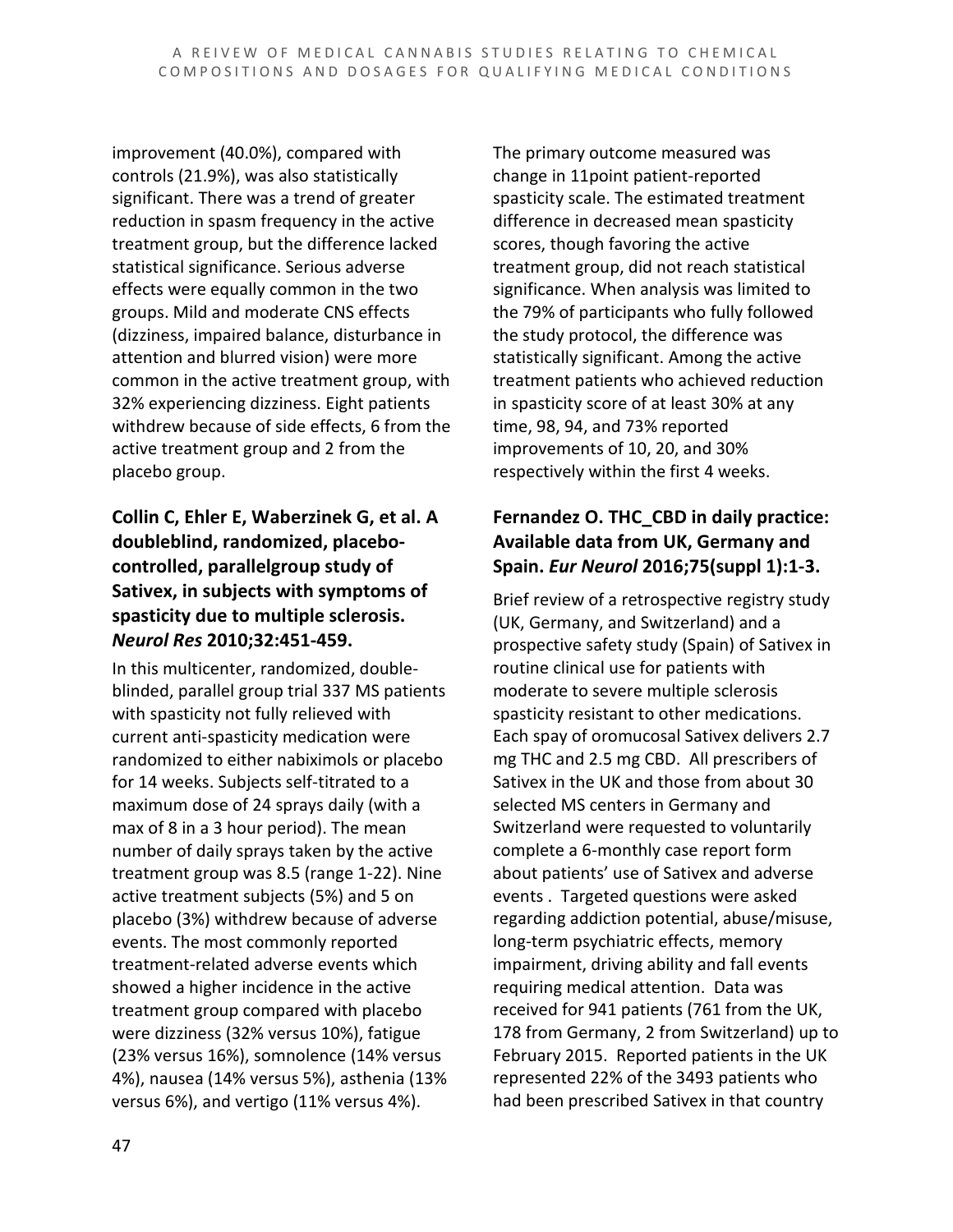since June 2010. After a mean follow-up time of about a year, 68% of the patients were continuing to take Sativex with a mean dose of 5.4 ( $\pm$ 4.9) sprays/day. Among patients who had discontinued treatment, about one-third cited lack of effectiveness and about one-quarter cited lack of tolerability/adverse events. Most common adverse events were psychiatric (6%), falls (6%), dizziness (3%), fatigue (2%), and suicidality (2%). There was no evidence of addiction, abuse/misuse or memory impairment. The proportion of drivers reporting improvement in driving ability exceed that reporting impairment (7% vs 2%), perhaps reflecting the symptomatic improvement in spasticity. The Spanish safety study involved 204 patients who were followed prospectively after being prescribed Sativex between July 2011 and December 2012. Data were collected at 6 and 12 months. After 6 months, treating physicians considered that 143 patients (70%) were deriving sufficient benefit to continue treatment. After 12 months the corresponding figure was 132 (65% of initial cohort). Mean dose of Sativex at both evaluation points was 6.6 sprays/day. Reason for discontinuation during the first six months was evenly split between lack of effectiveness and tolerability; most who quit during the second six months did so because of lack of tolerability. Altogether, 20% of patients experienced an adverse event, with most being mild to moderate in severity. Five patients experienced a psychiatric adverse event, one experienced a fall requiring medical attention, and none experienced suicidal thoughts.

**Flachenecker P, Henze T, Zettl UK. Nabiximols (THC/CBD oromucosal spray, Sativex) in clinical practice – results of a multicenter, non-interventional study (MOVE 2) in patients with multiple sclerosis spasticity.** *Eur Neurol* **2014;71(5-6):173-181.**

Prospective observational study of effectiveness and side effects of nabiximols (Sativex) carried out at 42 centers in Germany. The purpose was to observe the impact of nabiximols in typical clinical practice, as opposed to outcomes of a clinical trial. Participating centers agreed to use consistent timeframes for follow-up appointments and assessments, which included clinician-assessed Ashworth scale of spasticity, patient self-reported 0-10 numerical rating scale of spasticity, quality of life measures, and more. Use of nabiximols was reported as being according to standard product recommendation; no dose information was included in the report. 300 adult patients with multiple sclerosis spasticity despite medical treatment initiated nabiximols therapy, with three-quarters of the group receiving concomitant antispasticity medication. At approximately four weeks (exact timing of follow-up visits could vary by two weeks) 76% continued therapy and at 3 months 55% were still on therapy. Reason for discontinuation: about 80% because of lack of effectiveness and 20% because of side effects. After one month 75% of patients had a reduction in spasticity according to clinical assessment and improvement of 20% or more in NRS spasticity score was achieved by 42%. Improvements achieved at one month were generally retained at 3 moths. Side effects were reported by 17% of patients with most common being dizziness (4.0%, fatigue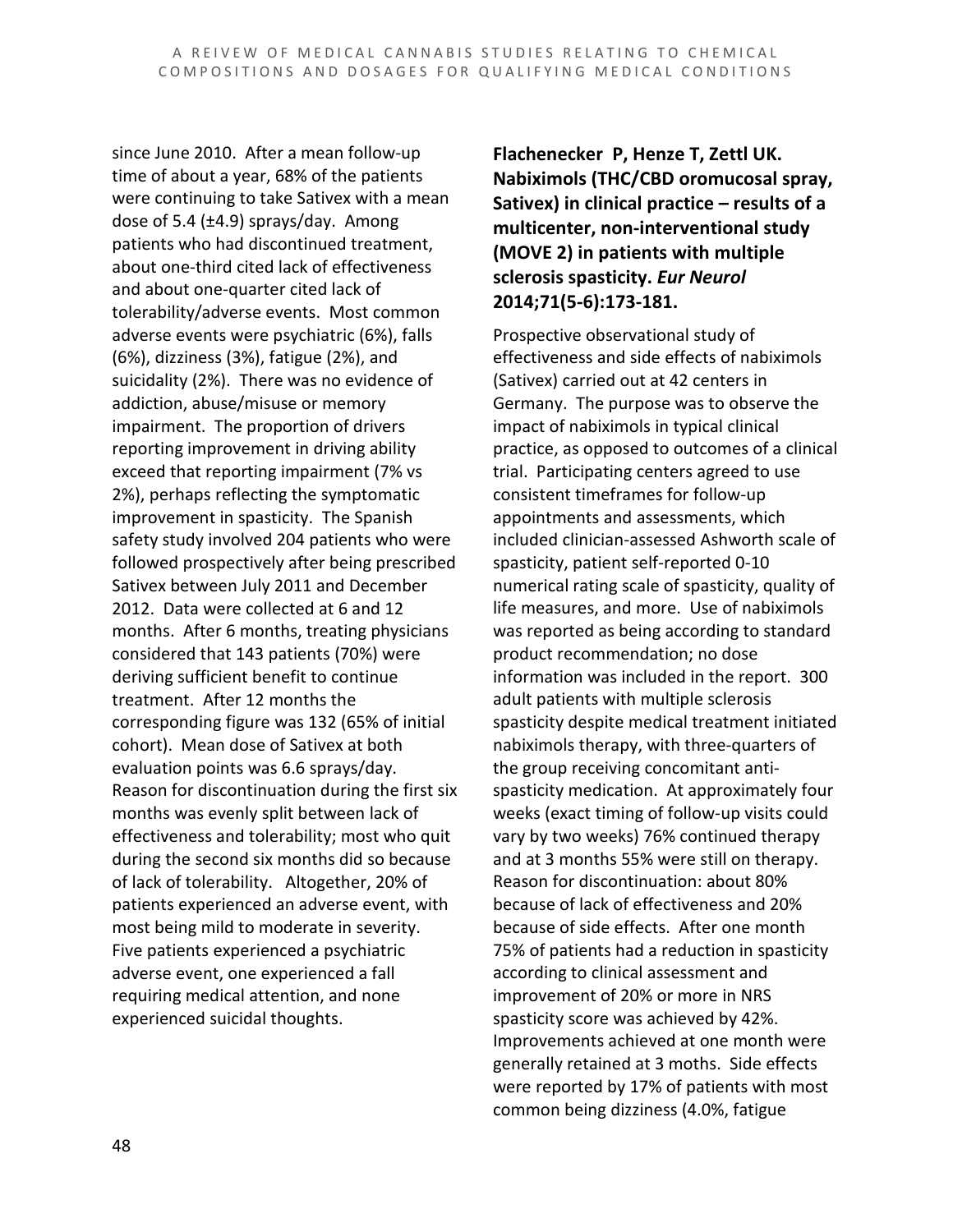(2.5%), drowsiness (1.9%), nausea (1.9%), and dry mouth (1.2%). Serious adverse events occurred in 8 patients with four considered related to nabiximols treatment.

#### **Freidel M, Tiel-Wilck K, Schreiber H, Prechtl A, Essner U, Lang M. Drugresistant MS spasticity treatment with Sativex add- on and driving ability.** *Acta Neurologica Scandinavica* **2015; 131: 9- 16.**

This prospective, multicenter (Germany) non-interventional, open-label pilot study investigated the effects of Sativex on 1) driving ability, 2) spasticity, and 3) adverse events (AEs). Thirty-three MS participants with treatment-resistant (moderate to severe) spasticity started on Sativex as an add-on therapy. Two dropped out due to mild to moderate AEs), leading to n=31 (33- 68 years old) completing this 4-6 week study. Patients started off with a two-week dose titration phase and were allowed to go up to 12 sprays per day. At baseline, the following were administered: 1) driving ability test battery (Schuhfried-Wiener Testsystem) consisting of 5 driving-related measures, and 2) MS spasticity measures (self-rated NRS of spasticity and physician rating of spasticity). While a strict 'fit to drive' criterion is when a participant scores above the  $16<sup>th</sup>$  percentile on all 5 driving measures, they also discussed Germany's more flexible approach to driving fitness that is occasionally applied to drivers. Specifically, if a participant scores below the  $16<sup>th</sup>$  percentile on a driving measure, they have to perform at 50% or higher to compensate for their low score on the other. At the final visit, the driving test battery and spasticity measures were performed again along with recording for

AEs that were experienced by patients from Sativex administration. Conclusions: on average, spasticity had been present for 6.7 years with 39.4% of them concurrently taking other spasticity treatment drugs. The mean dose of Sativex at the end of the study was 5.1 sprays (13.8 mg THC, 12.8 mg CBD). While a proportion of patients were considered unfit to drive at baseline, results showed that the proportion of those unfit to drive did not change at the end of the study. All of the driving ability measures in the test battery did not show a significant change from baseline to final visit except for the stress tolerance determination test (DT). There was increased performance on DT at final visit than at baseline (it measures "attention and individual reaction time in situations requiring continuous, swift and varying responses to rapidly changing visual and acoustic stimuli"; increase on this measure was not explained nor predicted a priori). Overall, the authors interpreted the driving results as indicating that Sativex does not contribute to any significant declines in driving ability. Furthermore, average spasticity NRS self-rating scores showed a significant decrease from baseline to final visit by 2.4 points (6.0 pts at baseline to 3.6 pts at final visit). In addition, there was a reported drop in patients categorized as suffering from 'severe spasticity' as reported by the patients' physicians (7 patients at baseline down to 1 at the final visit). Lastly, 13% of patients (4 out of 31 patients) experienced non-serious AEs (dizziness being the most commonly reported).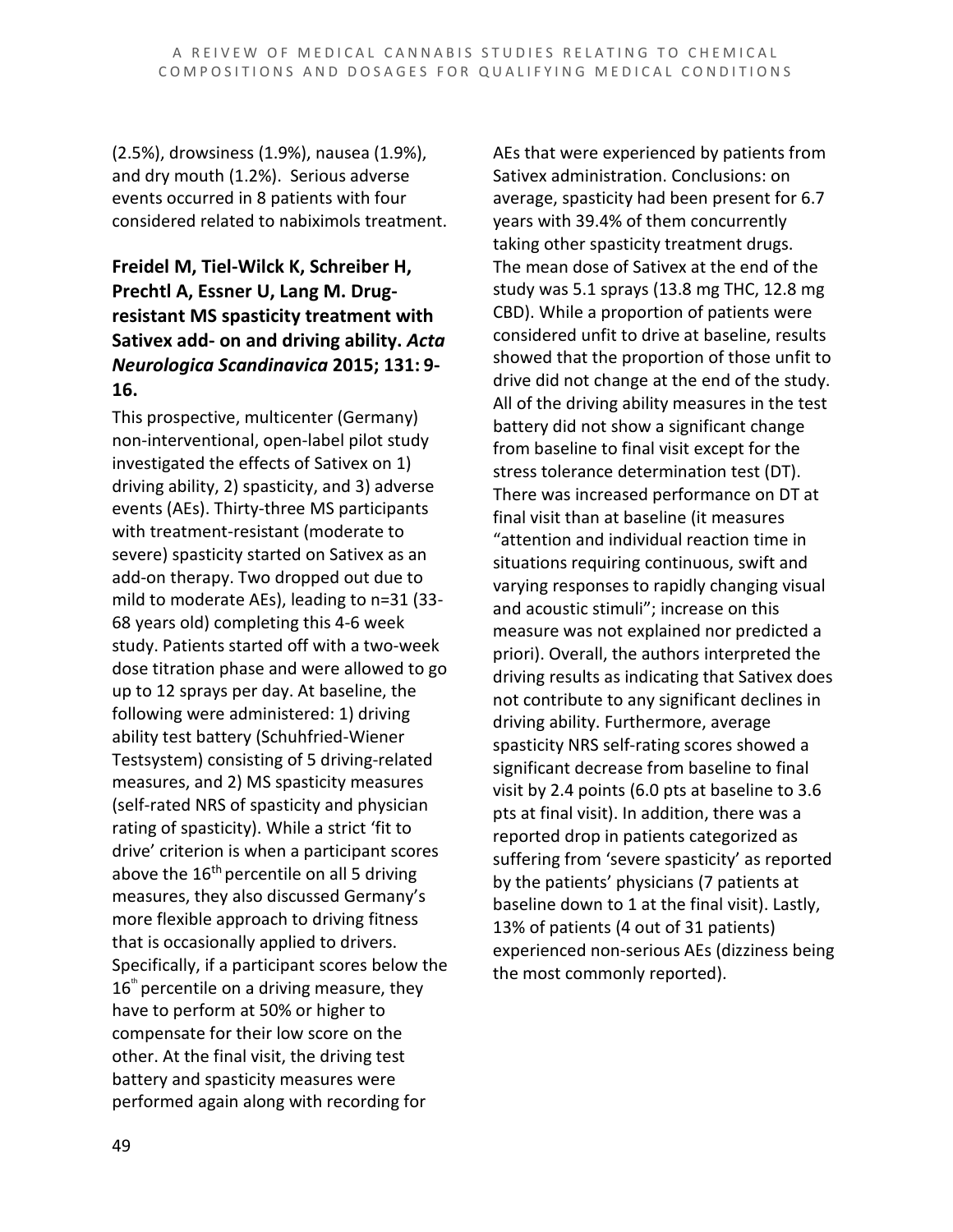#### **Garcia-Merino A. Endocannabinoid system modulator use in everyday clinical practice in the UK and Spain.**  *Expert Rev Neurother* **2013;13(3 suppl. 1):9-13.**

This article is a short description and report of interim analysis of the UK and Spanish Sativex registries to monitor safety and effectiveness. Interim analyses suggest benefits are maintained over long term use and no new safety signals were seen with long term use – beyond what has been seen in published clinical trials.

#### **Hagenbach U, Lux S, Ghafoor N, Berger JM et al. The treatment of spasticity with delta-9tetrahydrocannabinol in persons with spinal cord injury.** *Spinal Cord* **2007;45:551-562.**

A small double-blinded, placebo-controlled six week trial of dronabinol (synthetic delta-9-THC), preceded by a dose-setting six week study in the same patients, conducted at a Swiss center. In the dose-setting study 25 adults with spinal cord injury (11 paraplegic, 14 tetraplegic) had their anti-spasticity drugs discontinued for three half-lives and were then started on dronabinol with a single 10 mg dose the first day. Titration was individualized without set protocol, with the goal of balancing maximal effectiveness with side effects. Outcomes studied at days 1, 8, and 43 included clinician-assessed Ashworth spasticity score, patient-reported numerical rating scales of spasticity, pain, attention, mood, and side effects, and more. 15 patients completed the six weeks: four dropped out because of increased pain and the other 6 because of anxiety and other side effects. Mean dose achieved was 31 mg/day in divided doses (range: 15 mg to 60 mg). Patients perceived a significant reduction in

pain at day 1 compared to baseline. A second dose-setting study using rectally administered dronabinol had to be curtailed at 7 patients because of supply problems, but the daily dose achieved after dosing adjustment for those 7 patients was 43 mg (range 20-60 mg). The planned six-week placebo controlled trial was carried out, but because of a large difference in baseline spasticity scores in the active treatment and placebo groups, planned analyses of differences in results between these groups were not conducted. Instead, results for placebo patients from this trial were compared with results for patients from the dose-setting trial. Compared with placebo patients, there were large, statistically significant reductions in clinician assessed spasticity scores in the actively-treated (dose setting) patients throughout the six week period. Patient assessments of spasticity and pain showed significantly lower pain at day one for the actively treated patients, but the difference narrowed and became nonsignificant as the study period progressed.

#### **Koehler J, Feneberg W, Meier M, et al. Clinical experience with THC:CBD oromucosal spray in patients with multiple sclerosis-related spasticity.** *Int J Neurosci* **2014;124(9):652-656.**

Retrospective chart review of all multiple sclerosis patients at one German clinic who were started on nabiximols between September, 2011 and January, 2013.

Nabiximols is an oromucosal cannabis extract spray developed by GW Pharmaceuticals in Germany. The whole plant extract is highly standardized, produced from cloned cannabis chemovars grown under controlled conditions. Each 100 µliter actuation yields 2.7 mg delta- 9THC and 2.5 mg of CBD with these two cannabinoids constituting at least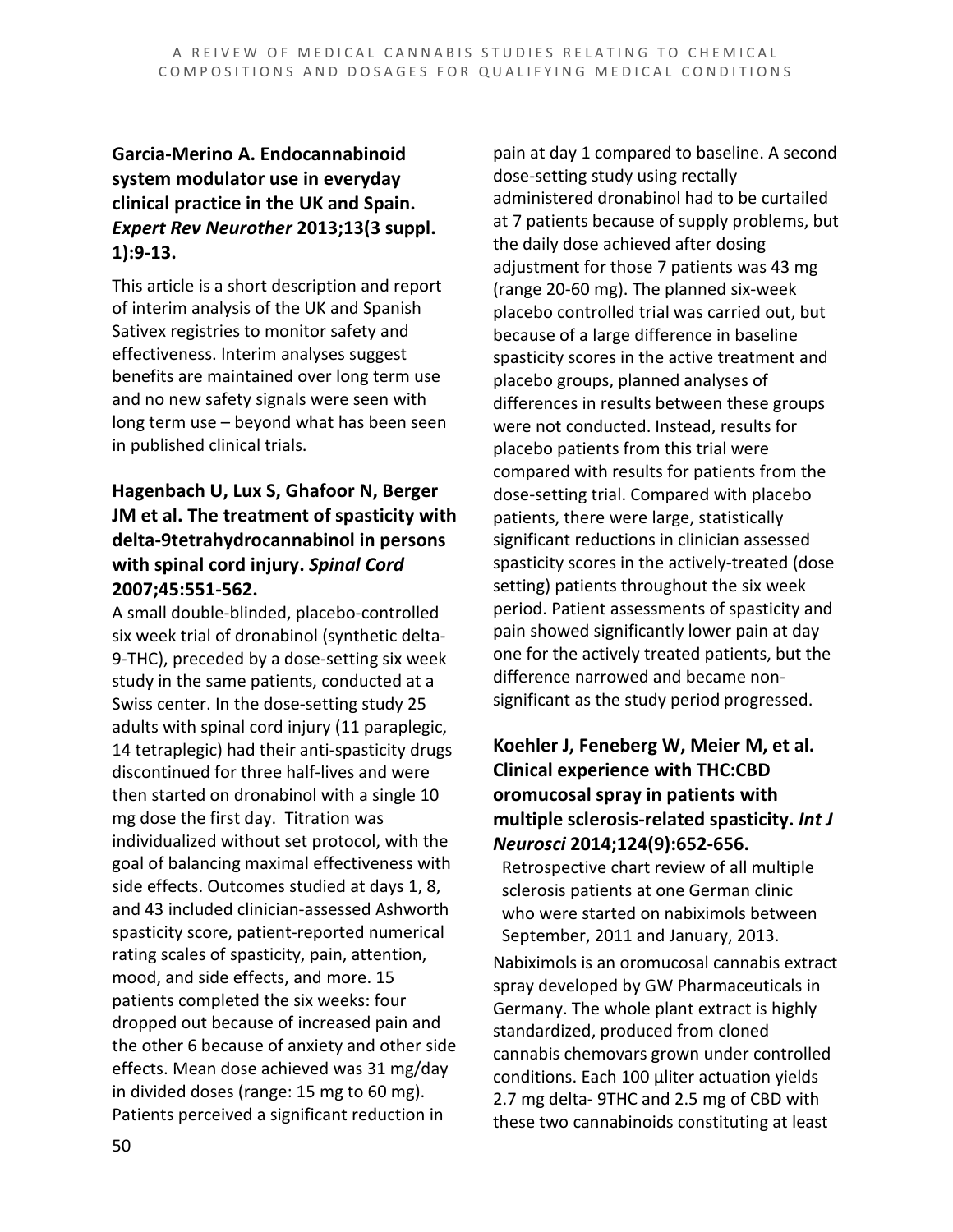90% of cannabinoid content. Of the 166 patients studied, 46 discontinued nabiximols therapy: 23 (13.9%) because of adverse effects (dizziness, fatigue, oral discomfort), 14 (8.4%) because of lack of efficacy, and 9 (5.4%) for other reasons. The 120 who continued therapy 95 received nabiximols in addition to other anti-spasticity medications and 25 received it as mono- therapy (prior antispasticity medications had not been tolerated or were ineffective and had been discontinued). The 120 patients achieved a 57% mean reduction in spasticity as measured on the 0-10 numerical rating scale. Response to the nabiximols usually occurred within 2 weeks, suggesting that treatment can be discontinued promptly in nonresponders. Mean dosage was 4 sprays per day with a range of 1 to 12 sprays per day, emphasizing the need to individualize therapy.

#### **Maurer M, Henn V, Dittrich A, and Hoffmann A. Delta-9 tetrahydrocannabinol shows anti-spastic and analgesic effects in a single case double-blind trial.** *Eur Arch Psychiatry*  **1990;240:1-4.**

Following a dosing study, one patient with spinal cord injury (paraplegia) and leg spasticity and pain despite routine medications, entered a trial to determine effect of delta-9-THC versus codeine versus placebo. At 18 times over 5 months he took by capsule, in randomized order, 5 mg THC (source not specified), 50 mg codeine, or placebo at the evening time when he regularly took codeine. Results showed THC and codeine both had an analgesic effect in comparison with placebo. Only THC showed a significant beneficial effect on spasticity. In

the dosage of THC used no altered consciousness occurred.

**Novotna A, Mares J, Ratcliffe S, et al. A randomized double blind placebocontrolled, parallel group, enriched design study of nabiximols (SATIVEX) as add-on therapy in subjects with refractory spasticity caused by multiple sclerosis.** *Eur J* **Neurol 2011;18:1122- 1131.**

Multi-center, double-blind randomized, placebo-controlled parallel group study in subjects with multiple sclerosis spasticity not fully relieved with current anti- spasticity therapy. Subjects were treated with nabiximols as add-on therapy in a single-blind manner for 4 weeks, after which those achieving an improvement in spasticity of 20% or more as measured by the selfreported 0-10 numerical rating scale progressed to a 12-week randomized phase. Of the 572 subjects enrolled 272 (48%) achieved >=20% improvement and were randomized for 12 weeks of treatment. Most subjects were taking anti spasticity medications. The purpose of this design was to determine efficacy and safety of nabiximols in a way that more closely reflects likely clinical practice by limiting exposure to those patients who appear to attain benefit during the first few weeks of treatment. Subjects self-titrated during the first ten treatment days according to a pre- defined escalation scheme (not further defined) to their optimum dose, balancing effectiveness and side effects, to a maximum of 12 sprays per 24 hour period. During the first 4-week phase mean number of daily sprays was 6.9. In the 12-week phase mean number of sprays was 8.3 for active treatment subjects. Mean change in NRS scale for all subjects during the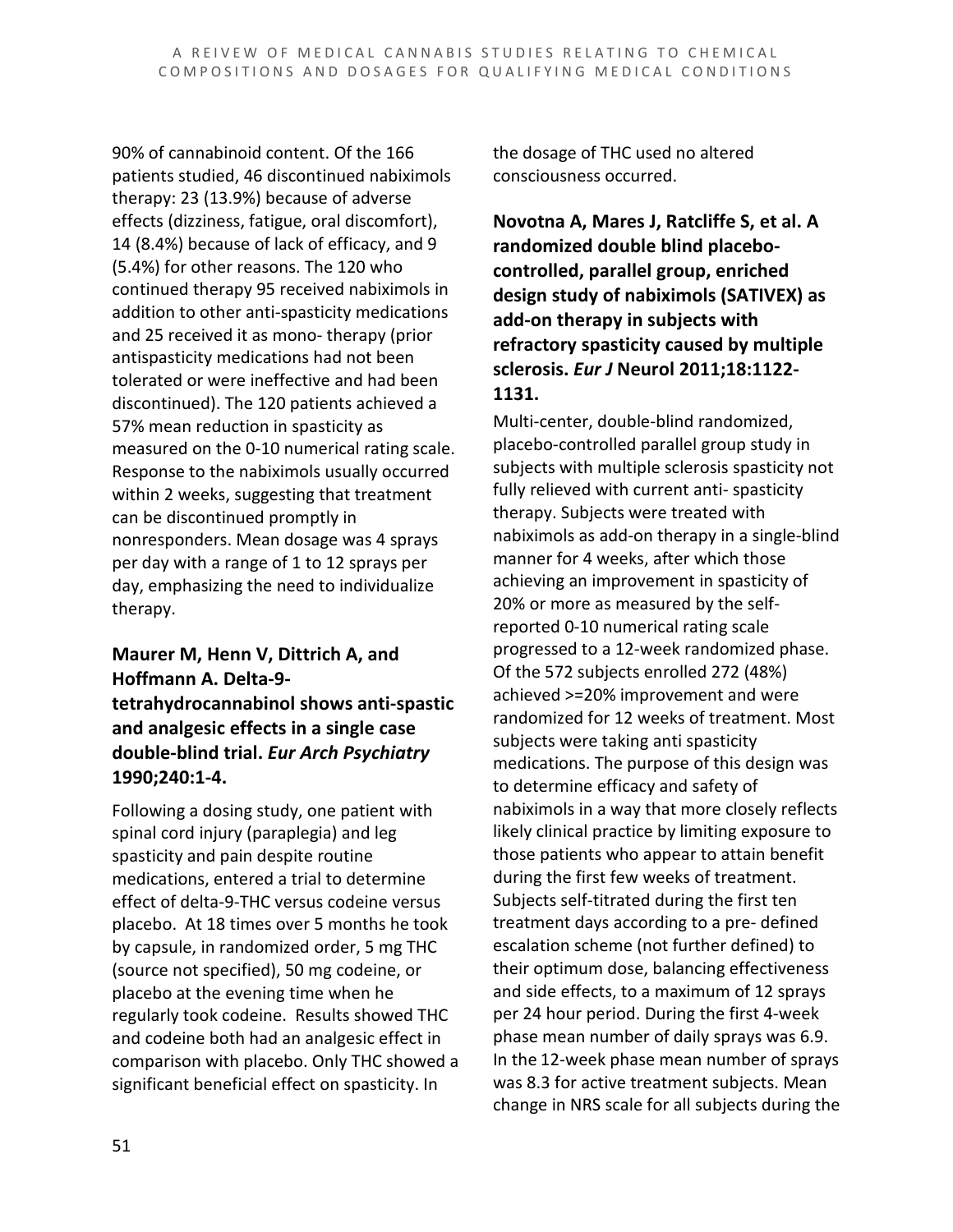first 4 week phase was decrease of 3.01 units (change from 6.91 to 3.9). Half of those not randomized had an improvement of <5%. Over the course of the 12 week second phase, mean spasticity score improved in the active treatment group by another 0.04 points from a baseline of 3.87. The placebo group worsened (increased) by 0.81 from a baseline of 3.92. The estimated treatment difference between the two groups in mean spasticity NRS was 0.84 points (CI: -1.29 to -  $0.40; P = 0.0002$ ). A secondary outcome measure during the second phase was spasm frequency, which saw a small decrease in the active treatment group and an increase in the placebo group. The difference between the two groups was reported as being statistically significant. Across both phases, 3 subjects withdrew because of side effects. Two serious treatment-related adverse events occurred and both resolved rapidly after treatment discontinuation. Adverse events that appeared to occur at higher rates in the active treatment group include vertigo, dry mouth, nausea, dizziness, somnolence, and urinary tract infection.

#### **Patti F, Messina S, Solaro C, Amato, MP, et al. Efficacy and safety of cannabinoid oromucosal spray for multiple sclerosis spasticity. J** *Neurol Neurosurg Psychiatry* **2016;87:944-951.**

Observational study of all patients seen at 30 Italian MS clinics and started on Sativex between January 2014 and February 2015. The article states the patients were initiated on Sativex "according to the approved label and expected standards of good clinical practice" which seems to mean the inclusion and exclusion criteria established by the AIFA (Italian Medicine Agency) Sativex registry inclusion criteria of >18 years, score ≥4 on 1-

10 numerical rating scale for spasticity, and not responding to common and ongoing antispasticity drugs. The 1615 patients that entered into the study were evaluated at baseline, one month, three months and six months. During the six month study period 631 patients (39.5%) discontinued treatment. The main reasons for discontinuation were lack of effectiveness (n=375, 26.2%) and/or adverse events (n=268, 18.7%). The adverse events causing discontinuation were mostly cognitive/psychiatric. The five serious adverse events observed were judged to be unrelated to Sativex use. Frequency of adverse events other than those that caused discontinuation and serious adverse events were not discussed. Among those still taking Sativex at one month (1432 patients), 70.5% reached 20% improvement and 28.2% reached 30% improvement (25% of initial study population). Mean dose (SD) was 6.8 (±2.6) sprays/day. Among those still taking Sativex at 3 months (n=889) 311 (35%) reached 30% improvement (19% of initial study population) and among those still taking Sativex at 6 months (n=593) 225 (42.5%) reached 30% improvement (14% of initial study population). Mean dose (SD) for those still taking Sativex at 6 months was 6.3  $(\pm 2.8)$  sprays/day.

#### **Serpell MD, Notcutt W, Collin C. Sativex long-term use: an open-label trial in patients with spasticity due to multiple sclerosis.** *J Neurol* **2013;260(1):285-295.**

This study is an extension of the study reported in Collin 2007. Its primary objective was to assess the safety and tolerance of long-term therapy with nabiximols. Its secondary objective was to determine whether there was evidence of tolerance with long-term nabiximols use by assessing ratings of effectiveness over time.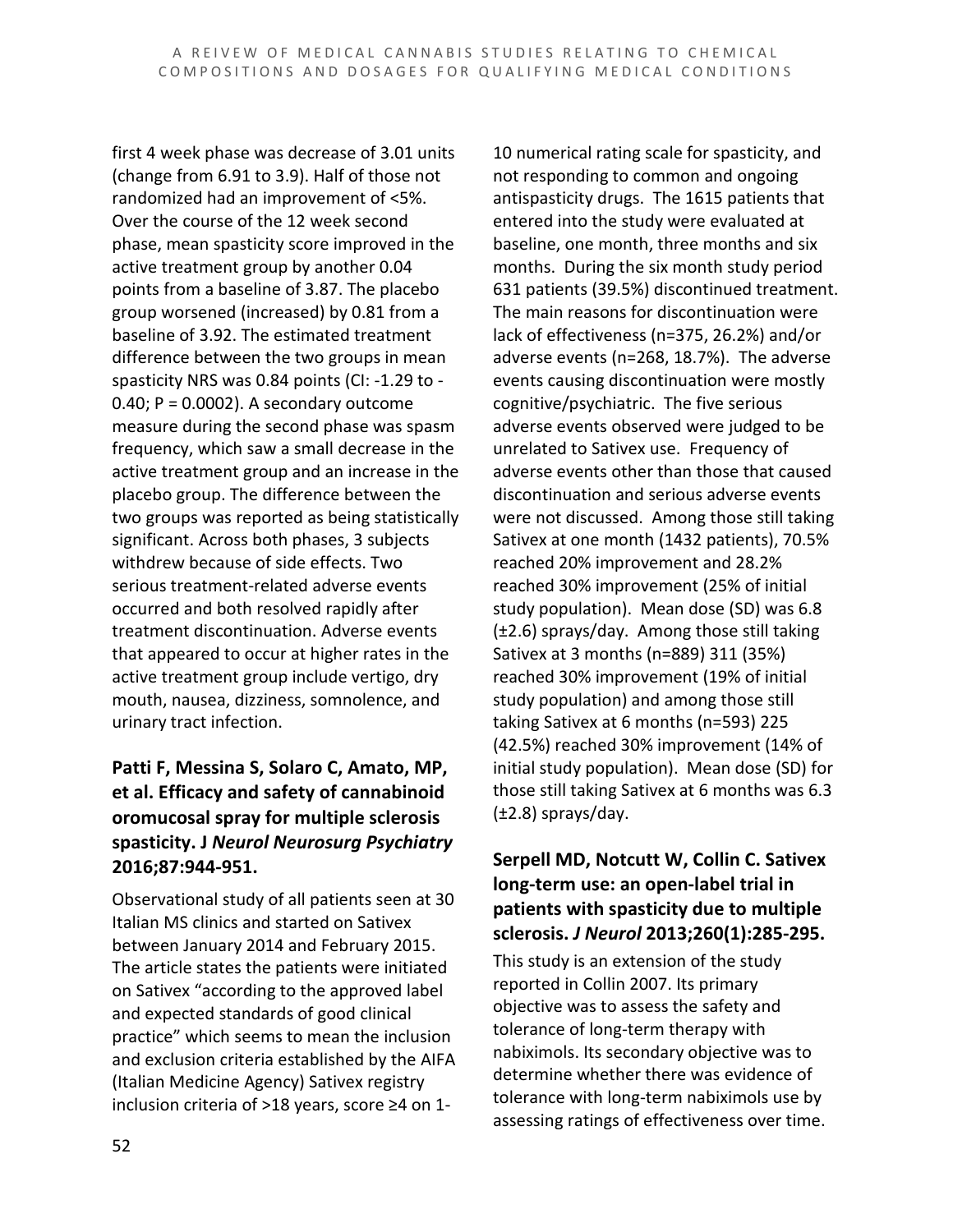The initial trial studied effectiveness of nabiximols in multiple sclerosis patients whose spasticity was not adequately controlled with standard drugs. Nabiximols is an oromucosal cannabis extract spray developed by GW Pharmaceuticals in Germany. The whole plant extract is highly standardized, produced from cloned cannabis chemovars grown under controlled conditions. Each 100 µliter actuation yields 2.7 mg delta-9THC and 2.5 mg of CBD with these two cannabinoids constituting at least 90% of cannabinoid content. Among the 146 patients who participated in the extension study 68% were taking additional antispasticity medications. Patients self-titrated nabiximols dose upward using a pre-defined scheme that limited increases to 50% of the previous day's dose with a maximum of 8 actualizations in any 3 hour period and 48 actualizations during a 24 hour period. The level of spasticity severity was rated each week with a 0-10 numerical rating scale. Within the first 12 months of observation 20 patients (14%) withdrew because of side effects. Another 3 patients, among those followed for more than a year, withdrew because of side effects. Serious adverse events that were considered treatmentrelated included two cases of 'pneumonia aspiration,' and one case each of 'liver function tests abnormal,' 'convulsions,' 'dizziness,' 'paresthesia, 'tremor,' 'nausea,' 'delusion perception,' and 'paranoia.' Minor and moderate side effects occurred among nearly all patients with dizziness and fatigue most common. Among 90% of patients some additional improvement in spasticity – beyond that observed in the original 6 week study – for approximately 8 weeks, with maintenance of the improved status for the duration of observation.

#### **Tomassini V, Onesti E, Tinelli E, Frasca V, Antonilli L, Aragona M, et al. Assessing the Neurophysiological Effects of Cannabinoids on Spasticity in Multiple Sclerosis.** *Journal of Neuroscience and Rehabilitation* **2014;1(2):1-13.**

Authors cited some research evidence suggesting that cannabinoids have actions on the brain that are not specifically tied to actual stimulation of cannabinoid receptors, specifically relating to changes in cortical excitability in motor areas. Therefore, if Sativex leads to decreases in MS-related spasticity, they decided to investigate for an associated change in cortical motor regions via fMRI and TMS. Twenty cannabis-naïve MS participants initially started out in this randomized, double-blind, placebocontrolled crossover study, with eighteen (n=18) eventually completing the study (10 week study). Baseline measures were: 1) EDSS, 2) Ashworth Scale, and 3) NRS of spasticity. Participants were randomly assigned to either a 3-week Sativex or placebo condition, during which time subjects were instructed to complete a symptom diary along with their daily usage (# of sprays) of treatment. After the 3-week treatment, the following were measured in participants 1) neurophysiological measures (fMRI and TMS), 2) clinical assessments, and 3) THC and CBD plasma measures. FMRI and TMS data were collected during drug steady state concentrations (generally within 3 hours of the last treatment intake). During the fMRI scan, participants engaged in a motor task. TMS was delivered in a region within left M1 (primary motor cortex) to optimally induce first dorsal interosseous muscle contractions. Following all these measures, there was a 2- week washout period after which time participants crossed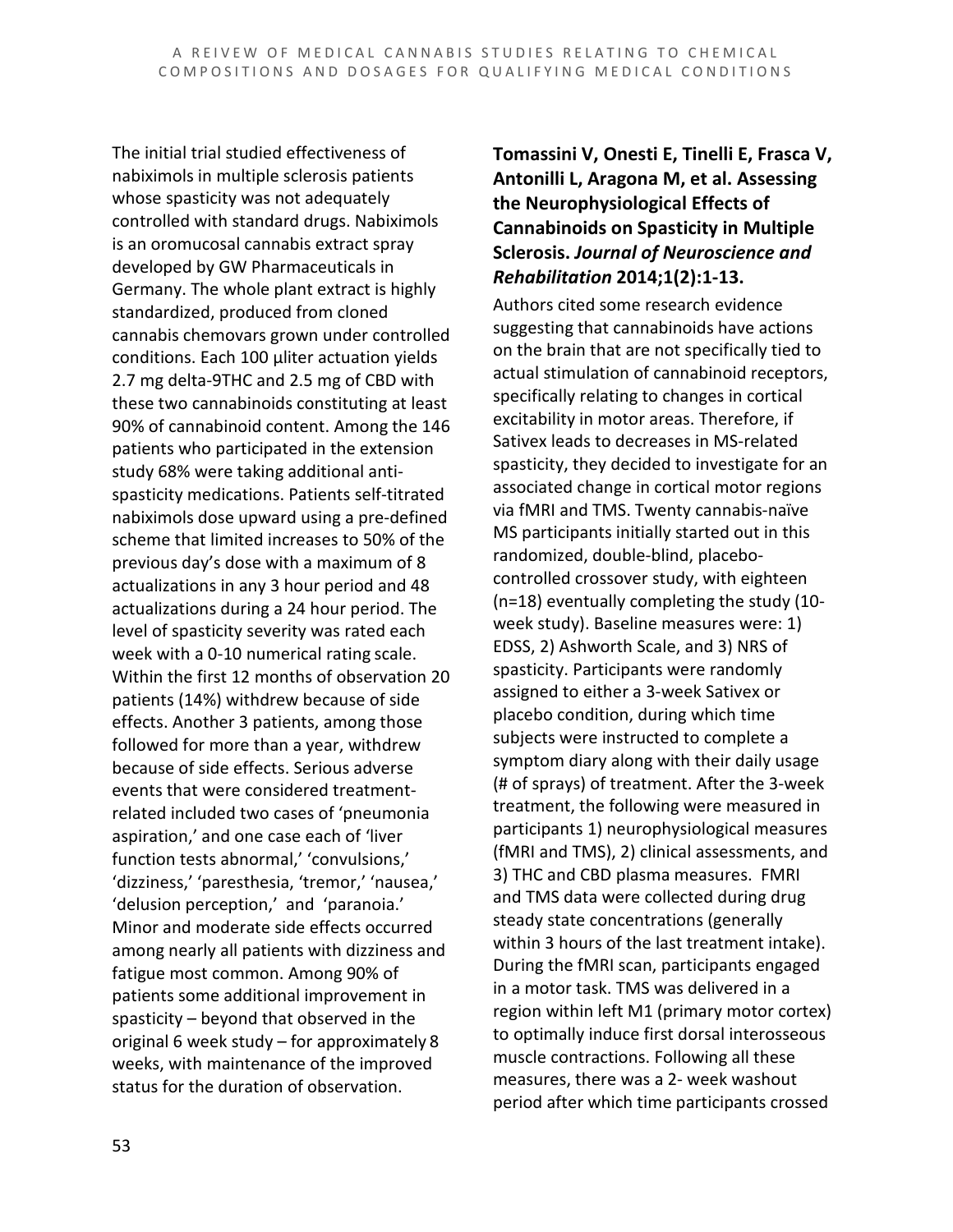over into the other condition for a 3-week period (same measures were collected again after this crossover treatment period, and it was followed by another 2-week washout period). Conclusions: the median number of daily sprays were 7.4 with Sativex (20 mg THC, 18.5 CBD) and 16.1 with placebo. Mean plasma concentrations for THC was 1.84 ng/ml and for CBD was 2.13 ng/ml at the end of the Sativex treatment condition (THC/CBD was not detected at the end of placebo treatment). Compared to placebo, Sativex treatment was not any better at improving spasticity symptoms. In addition, there was no difference in cortical motor activation (based on fMRI and TMS results) between Sativex and placebo. And there was no correlation between THC/CBD plasma levels and the neurophysiological measures. They suggest that the failure to find a neurophysiological correlate be indicative of cannabinoids not heavily influencing the motor system. Rather, they suggest that cannabinoids' actions might somehow modulate "the painful components of spasticity". Overall, while study results suggest Sativex's lack of effect on spasticity and modulation of motor regions, limitations in the study itself make their conclusions harder to interpret.

**Vaney C. Heinzel-Gutenbrunner M, Jobin P, et al. Efficacy, safety and tolerability of an orally administered cannabis extract in the treatment of spasticity in patients with multiple sclerosis: a randomized, double- blind, placebocontrolled, crossover study. Mult Scler 2004;10:417-24.**

Randomized, double-blind, placebocontrolled cross-over parallel group study of 50 Swiss multiple sclerosis patients.

Patients were randomized to early group or late group active treatment. Active treatment was a cannabis whole plant extract containing 2.5 mg THC and 0.9 mg CBD in a capsule. A five day dose titration phase increased starting dose of six active capsules daily (equivalent to 15 mg THC/day) by two capsules per day with the maximum daily dose of 12 active capsules daily (equivalent to 30 mg THC/day). After 14 days of active treatment patients were switched to placebo capsules without tapering the active dose. Patients received the same number of total capsules each day, but the ratio of active drug capsules to placebo capsules varied. Patients in the early active treatment group stayed on placebo 7 days before initiating active treatment. Outcome measures included daily self-report of spasm frequency and symptoms, clinician-assessed Ashworth Scale of muscle tone, Rivermead Mobility Index, and others. The daily selfreport of spasm frequency had the patient record spasm frequency five times per day, asking about the most recent four hours. Response categories were: 0=no spasms, 1= 1 to 3 spasms,  $2 = 4$  to 6 spasms,  $3 = 56$ spasms. The maximal tolerated dose was 15 mg THC or less for half the patients and there was a weak but significant correlation between mean dose during the 2 week dose maintenance phase and body weight. Results showed no effect on Ashworth Scale measurement and a non-significant trend for spasm frequency. When analysis was limited to the 37 patients who received at least 90% of their prescribed doses ("as treated" set), the observed treatment in spasm frequency was statistically significant. Spasm frequency reduction was greater for early active treatment group patients who tolerated a significantly higher THC dose (mean 15 mg/day versus 10 mg/day). No serious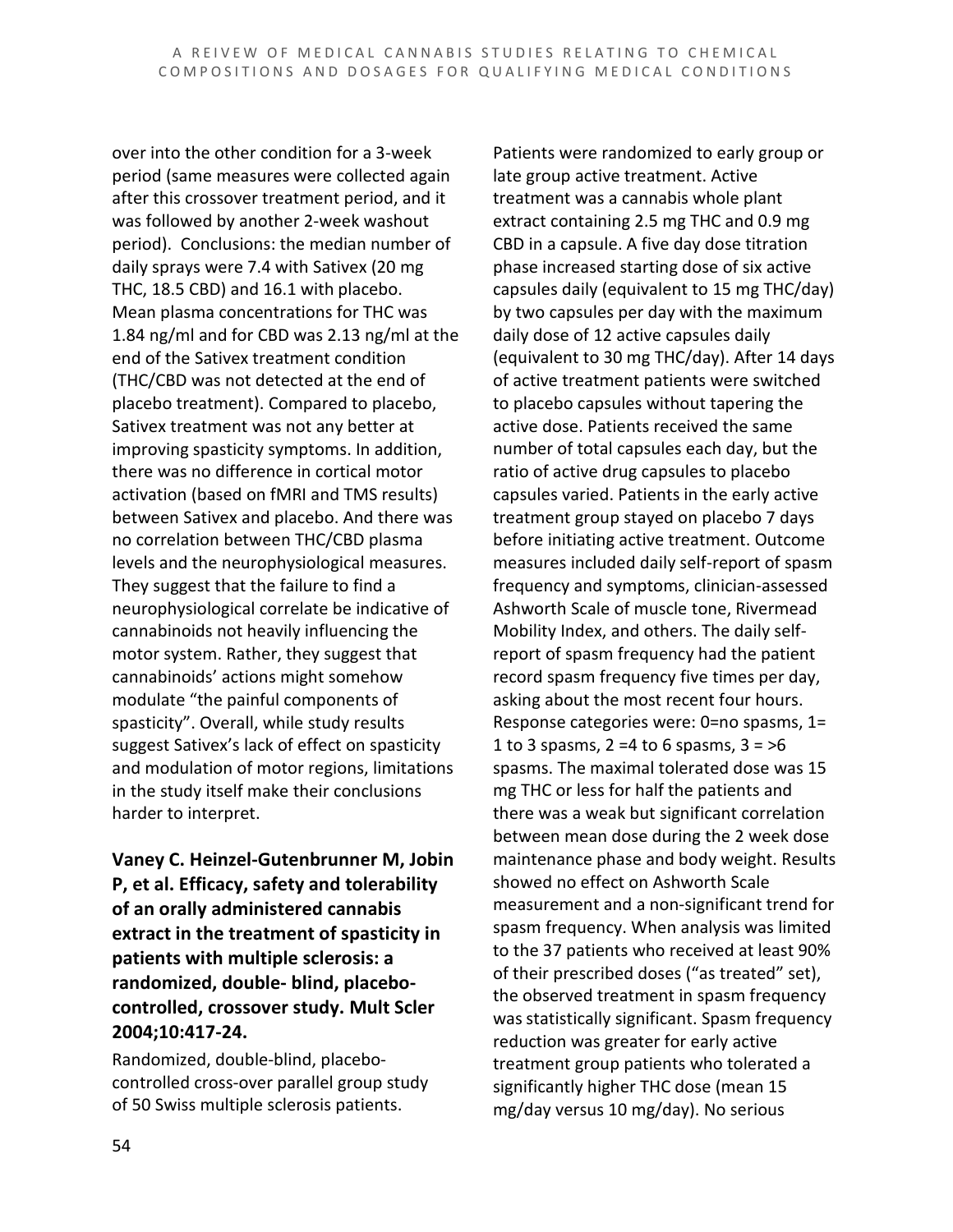adverse events were observed, but three patients dropped out of the early treatment group because of side effects. Adverse events were only slightly more common and more severe during active treatment.

#### **Vermersch P, Trojano M. Tetrahydrocannabinol:cannabidiol oromucosal spray for multiple sclerosisrelated resistant spasticity in daily practice.** *Eur Neurol* **2016;76:216-226.**

MOVE-2 EU is a prospective, observational study of Sativex (THC:CBD oromucosal spray; each spray delivers 2.7 mg THC and 2.5 mg CBD) in routine clinical use as adjunct therapy for moderate-to-severe multiple sclerosisrelated drug-resistant spasticity, according to its approved use label in Europe. This article summarizes the experience of patients in Italy, Norway, and Denmark; an article with the experience of German patients has been published previously. 433 patients were recruited (98% from 34 centers in Italy) for the planned 3 months of data collection. At one month only the 349 patients (81%) that had achieved ≥20% reduction in 0-10 numerical rating scale of spasticity continued on with the study. A total of 281 patients completed the 3 months of follow-up, with 86 achieving ≥30% spasticity reduction (20% of the initial cohort). Mean dose was similar among those who made it to the end of the 3 month study, whether they achieved the ≥30% spasticity reduction (5.8 sprays/day) or not (6.0 sprays per day). Adverse events, none of which were severe or serious, were reported by 10.4% of patients. The most common adverse events were dizziness, confusion, tremor, nausea, asthenia, and fatigue.

**Wade DT, Robson P, House H, et al. A preliminary controlled study to determine whether whole-plant cannabis extracts can improve intractable neurogenic symptoms.** *Clin Rehabil* **2003;17:21-29.**

A small placebo-controlled crossover trial of nabiximols (Sativex) on patients with neurological disorders and troublesome symptoms. Twenty four patients with a variety of neurologic disorders enrolled and 20 completed the study (14 with multiple sclerosis, 4 with spinal cord injury, and one each with brachial plexus lesion with neuropathy and an amputated leg with phantom limb pain). The symptoms varied; 16 had muscle spasm as a symptom.

Patients first had a two week open-label trial with nabiximols with instructions to increase frequency of sprays, balancing symptom relief with side effects up to a maximum of 8 sprays within 70 minutes. Because of side effects this was changed to four sprays over 2 hours and changed again to two sprays over two hours. After the two week openlabel trial the patient entered an eight week double-blind study phase with four twoweek stages using nabiximols, or CBD alone or THC alone or placebo. Results were not reported broken out by neurologic condition. Across all 20 patients, spasticity severity had a statistically significant reduction on nabiximols, CBD alone, and THC alone, compared with placebo. Spasm frequency saw statistically significant reduction while on nabiximols and THC alone, but not while on CBD alone, compared with placebo. Occurrence of side effects was similar across the four treatment conditions during the placebo-controlled phase and substantially higher during the initial open- label nabiximols treatment phase.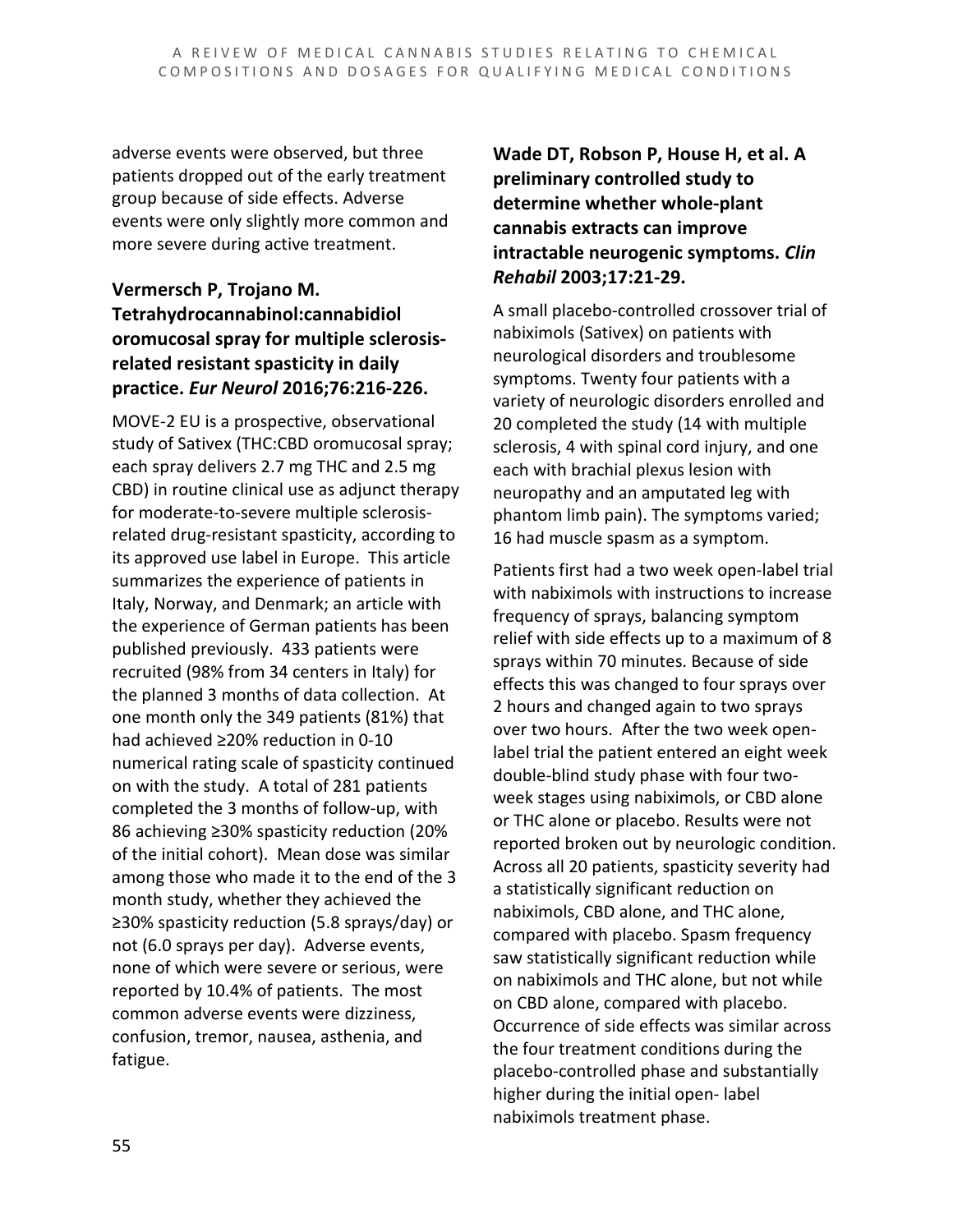**Wade T. et al. Do cannabis-based medicinal extracts have general or specific effects on symptoms in multiple sclerosis? A double-blind, randomized placebo- controlled study on 160 patients.** *Mult Scler* **2004; 10:434-441.** A randomized, double-blind, placebocontrolled, parallel group trial of nabiximols (Sativex) for patients with multiple sclerosis. 160 patients from 3 UK centers were enrolled and indicated whether their primary symptom was spasticity, spasms, bladder problems, tremor, or pain not obviously musculoskeletal. Intensity of each symptom was self-rated on a 100 mm visual analog scale throughout the study. Patients were randomized to nabiximols or placebo for the initial six week double-blind trial and told to titrate slowly during home dosing, aiming for optimal balance between symptom relief and side effects, but not to exceed 120 mg THC (44 sprays) per day or 20 mg THC (7 sprays) within a 3 hour period. Average number of sprays per day in the active treatment group increased steadily over three weeks and then plateaued at 14 to 16 sprays per day (38 to 43 mg/day THC; 35-40 mg/day CBD). Subjects receiving nabiximols showed improvement in subjective (VAS), but not objective (Ashworth scale) measures of spasticity, compared to the placebo group. No significant difference in symptom scores between groups was found for spasms, pain, tremor, bladder control, or a composite symptom score. Side effects that occurred more often in the active treatment group included dizziness, disturbance in attention, fatigue, somnolence, disorientation, vertigo, diarrhea, and mouth ulceration.

**Wade DT, Makela PM, House H, et al. Long-term use of a cannabis-based medicine in the treatment of spasticity and other symptoms in multiple sclerosis.** *Mult Scler* **2006;12(5):639-645.**

Patients who completed the study reported in Wade 2004 and reported receiving benefits from the 10 weeks of active treatment were offered the opportunity to participate in a long-term follow-up study. The purpose of the study was to assess whether symptom reduction achieved at 10 weeks of treatment was maintained over the long term and to further assess adverse events. 137 choose to participate. The mean duration of study participation in subjects who entered the follow-up study was 434 days (range: 21-814 days). The average number of daily doses taken by the subjects remained constant or was slightly reduced over time. The average number of daily doses of nabiximols was 11 (30 mg THC/28 mg CBD) per day. Results indicated patients with MS who derived symptom relief within 10 weeks of nabiximols treatment generally sustained that symptom relief over an extended period without increase in dose. Side effects were generally minor, but 17 patients withdrew because of side effects.

#### **Zajicek J, Fox P, Sanders H, et al. Cannabinoids for treatment of spasticity and other symptoms related to multiple sclerosis (CAMS study): multicentre randomized placebo-controlled trial.** *Lancet* **2003;362:1517-26.**

Randomized, placebo-controlled clinical trial involving 630 adult patients with all forms of multiple sclerosis from 33 UK medical centers. Subjects were randomized to cannabis extract (n=211), dronabinol (synthetic delta-9-THC; n=206) or placebo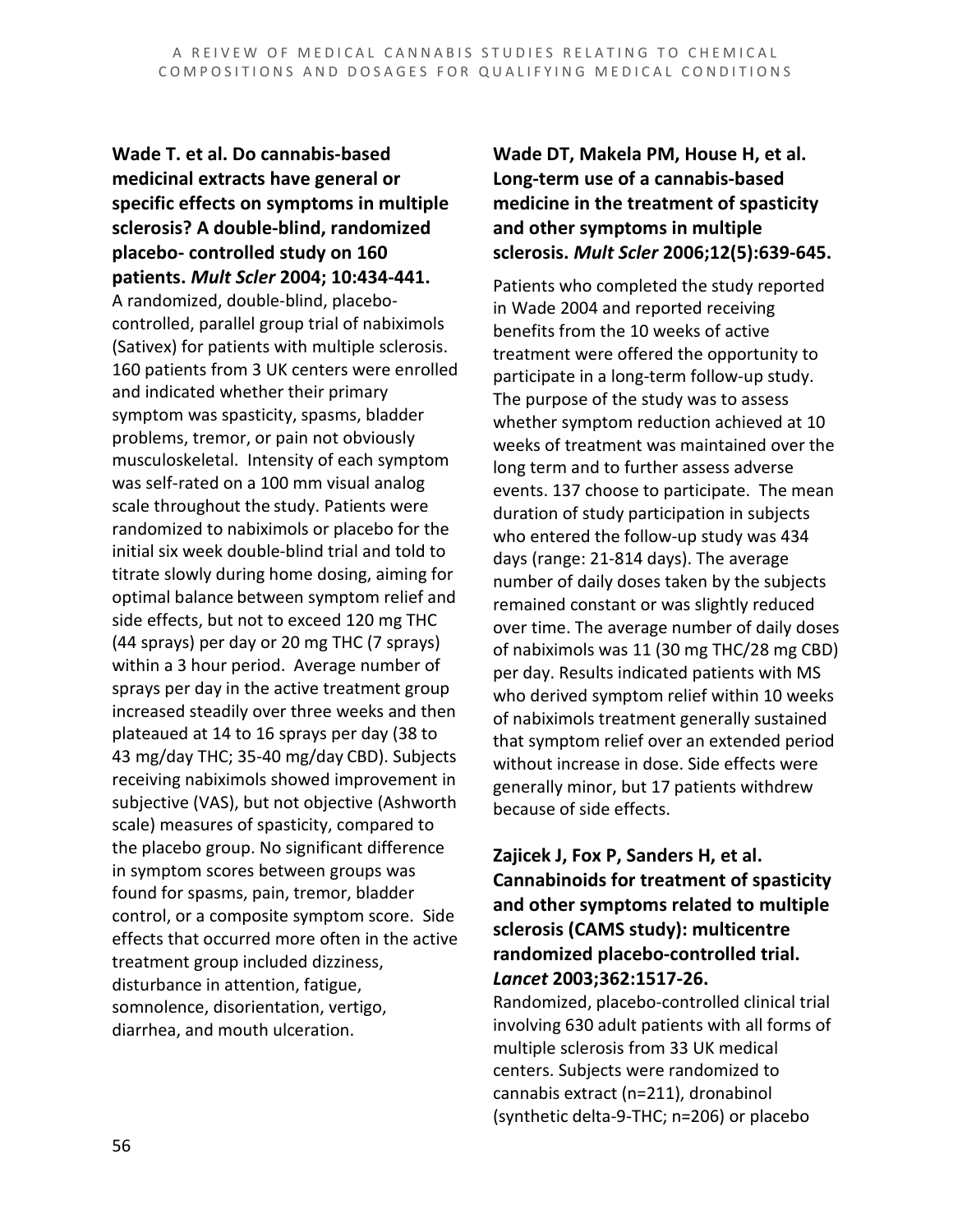(n=213). The cannabis abstract was Cannador – registered trademark – manufactured to contain 2.5 mg of delta-9- THC and approximately 1.25 mg CBD and less than 5% other cannabinoids in each capsule. The dronabinol capsules contained 2.5 mg delta-9-THC. The trial included a five week titration phase, 8 weeks of maintenance treatment and weaning off treatment over several days. Subjects started with one capsule twice daily and were instructed to increase the dose by one capsule twice daily at weekly intervals. If side effects developed subjects were advised to not increase the dose and if the side effects were considered intolerable the dose was reduced. Target daily dose varied with patient weight: 4 capsules (10 mg THC) for 30-49 kg, 6 capsules (15 mg THC) for 50-69 kg, 8 capsules (20 mg THC) for 70-89 kg, and 10 capsules (25 mg THC) for >89 kg. Achieved dosages were not described. Primary outcome measure was change in spasticity as measured by the clinician-assessed Ashworth scale. Secondary measures included the Rivermead mobility index (a timed walk) the UK neurological disability score (UKNDS), the Barthel index (an index score related to activities of daily living) and a series of nine category-rating scales – each given at the end of the study to patients with those symptoms at the beginning of the study. The patients were asked to compare their symptoms over the past week with how they were just before the study started. Symptoms surveyed included: irritability, depression, tiredness, muscle stiffness, tremor, pain, sleep, muscle spasm, and amount of energy. Results showed no treatment effect on the primary outcome. Compared to the placebo group, the active treatment groups showed significant improvement in pain, sleep quality, spasm,

and spasticity, though no effect was noted with respect to irritability, depression, tiredness, tremor, or energy. Improvement in these categories was similar among patients taking cannabis extract and those taking dronabinol, with approximately half reporting improvement in each of these categories. Numbers of serious adverse events were similar across the three treatment groups, with slightly more events in the placebo group. Dizziness or lightheadedness, dry mouth and diarrhea were more common among both active treatment groups. Constipation was more common in the cannabis extract group.

#### **Zajicek JP, Sander HP, Wright P, et al. Cannabinoids in multiple sclerosis (CAMS) study: safety and efficacy data for 12 months follow up. J Neurol Neurosurg Psychiatry 2005;76:1664- 1669.**

At the end of the 13 week CAMS study, subjects were given the option of continuing treatment, at their previously determined dose, for a total of 52 weeks. Participation was as follows: cannabis extract group – 138, dronabinol – 125, placebo – 120. Results showed a small treatment effect on the change in Ashworth score (spasticity). Responses to category response scales, comparing symptoms at 52 weeks to those symptoms before treatment began showed significant improvement in active treatment groups, compared to placebo, in pain, shaking, spasms, spasticity, sleep, energy, and tiredness, but not in depression or irritability. All hospital admissions were classified as serious adverse events and similar numbers occurred across the three treatment groups.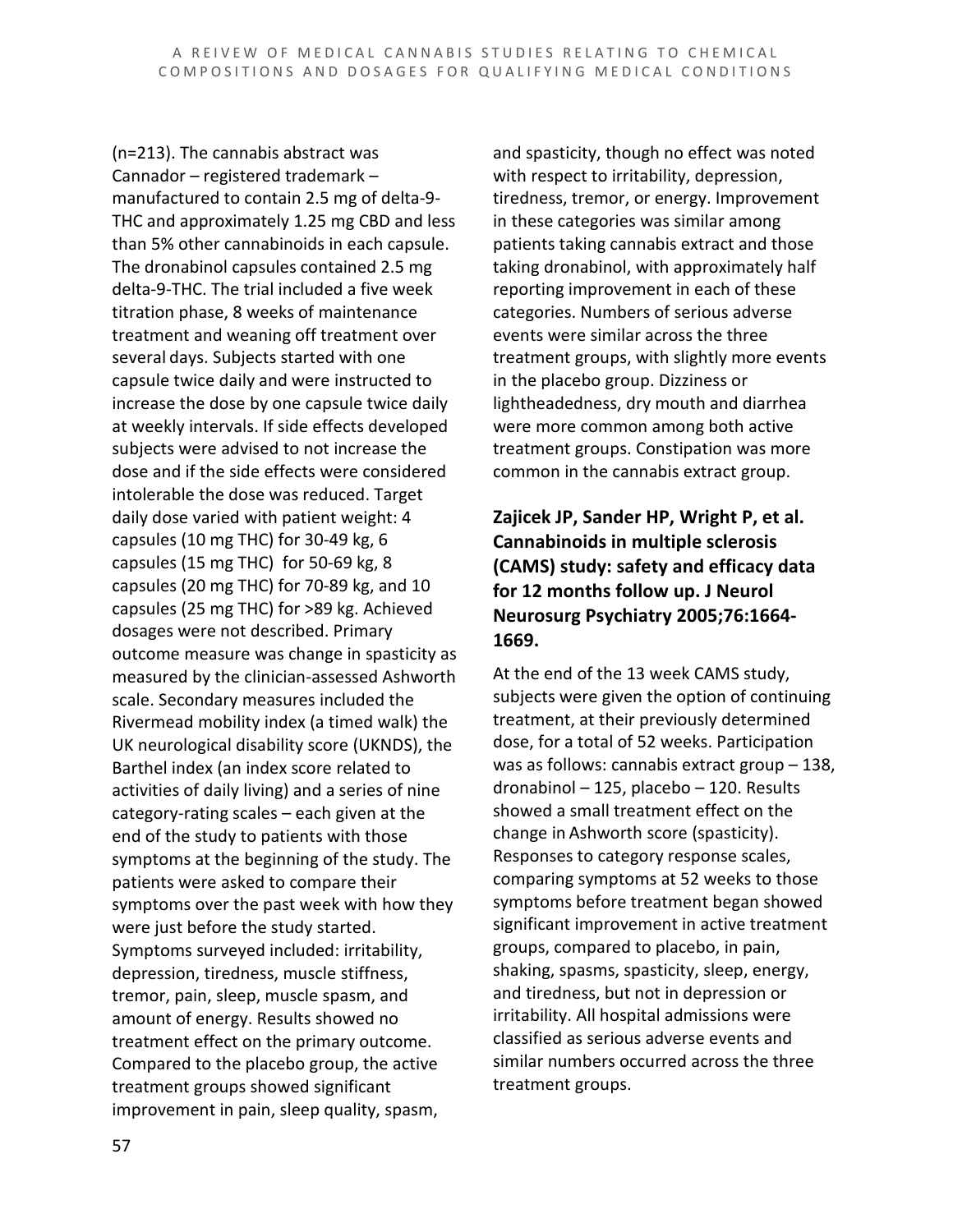#### **Zajicek JP, Hobart JC, Slade A, Barnes D, Pattison PG, on behalf of the MUSEC Research Group. Multiple Sclerosis and Extract of Cannabis: results of the MUSEC trial.** *J Neurol Neurosurg*  **Psychiatry 2012;83:1125-1132.**

Double-blind placebo controlled study of 279 patients age 18-64 with MS by McDonald criteria, stable disease for the last 6 months and troublesome and ongoing muscle stiffness for at least 3 months before enrollment (as shown by a current disability score of at least 4 on an 11 point category rating scale (CRS) at 22 UK centers). Treatment = 144, placebo = 135. Physiotherapy regimens or medications likely to affect spasticity were adjusted where necessary and then not altered in the 30 days before study start. Patients with active sources of infection or taking immunomodulatory drugs that might affect spasticity (e.g. Beta-interferon, but not azathioprine) were excluded. Active treatment was an extract of *Cannabis sativa L* (extraction ethanol 96%) in soft gelatin capsules, standardized on cannabidiol (range 0.8-1.8 mg) and containing 2.5 mg delta-9 THC as the main cannabinoid (CANNADOR). The study consisted of a screening period of 1-2 weeks, 2 week dose titration phase and a 10 week maintenance phase. Total treatment duration was 12 weeks. Participants were assessed at 2, 4, 8, and 12 weeks after start of treatment. Starting dose was 2.5 mg THC (one capsule) twice daily. Subsequent doses were individually titrated upwards by 5 mg THC/day every 3 days for up to 12 days to optimize the balance between therapeutic effect and side effects. Maximum total allowable daily dose was 25 mg THC. In the

event of intolerable side effects, the daily dose was reduced by one capsule until the side effect(s) resolved. After resolution, one re-challenge with a further dose escalation was required. If the side effect(s) returned, the dose was reduced again, with no further re-challenge allowed. The primary outcome measure was perceived change in muscle stiffness after 12 weeks of treatment compared with the premedication phase. At the final visit, participants answered the following question on a symptom questionnaire: "Compared with before the study started, my muscle stiffness over the last week has been …" providing a rating on an 11 point numerical scale where 0=very much better, 5= no difference and 10=very much worse. Categories 0-3 of the rating scale were classified as 'relief of muscle stiffness' – that is, as a clinically relevant response.

Secondary measures included relief from body pain, muscle spasms and sleep disturbance using 11 point scales. Also, the validated disease specific multi-item rating scales measuring aspects of spasticity in MS (MS Spasticity Scale (MSSS-88), and other scales including Expanded Disability Status Scale (EDSS). Main result: proportion with self-reported relief from stiffness was higher by a statistically significant amount compared to the placebo group (29.4% vs. 15.7%; OR= $2.6$  95%, CI =  $1.24 - 4.13$ ).

Proportion of patients with relief of body pain (0-3 on 11 point scale) was higher by a statistically significant amount at each time of measurement (44% vs. 18% at week 12). At the end of the titration period approximately 87% of participants in the placebo group were taking the maximum daily dose of 25.0 mg. In contrast, only 47% of participants in the active treatment group had titrated up to a maximum daily dose of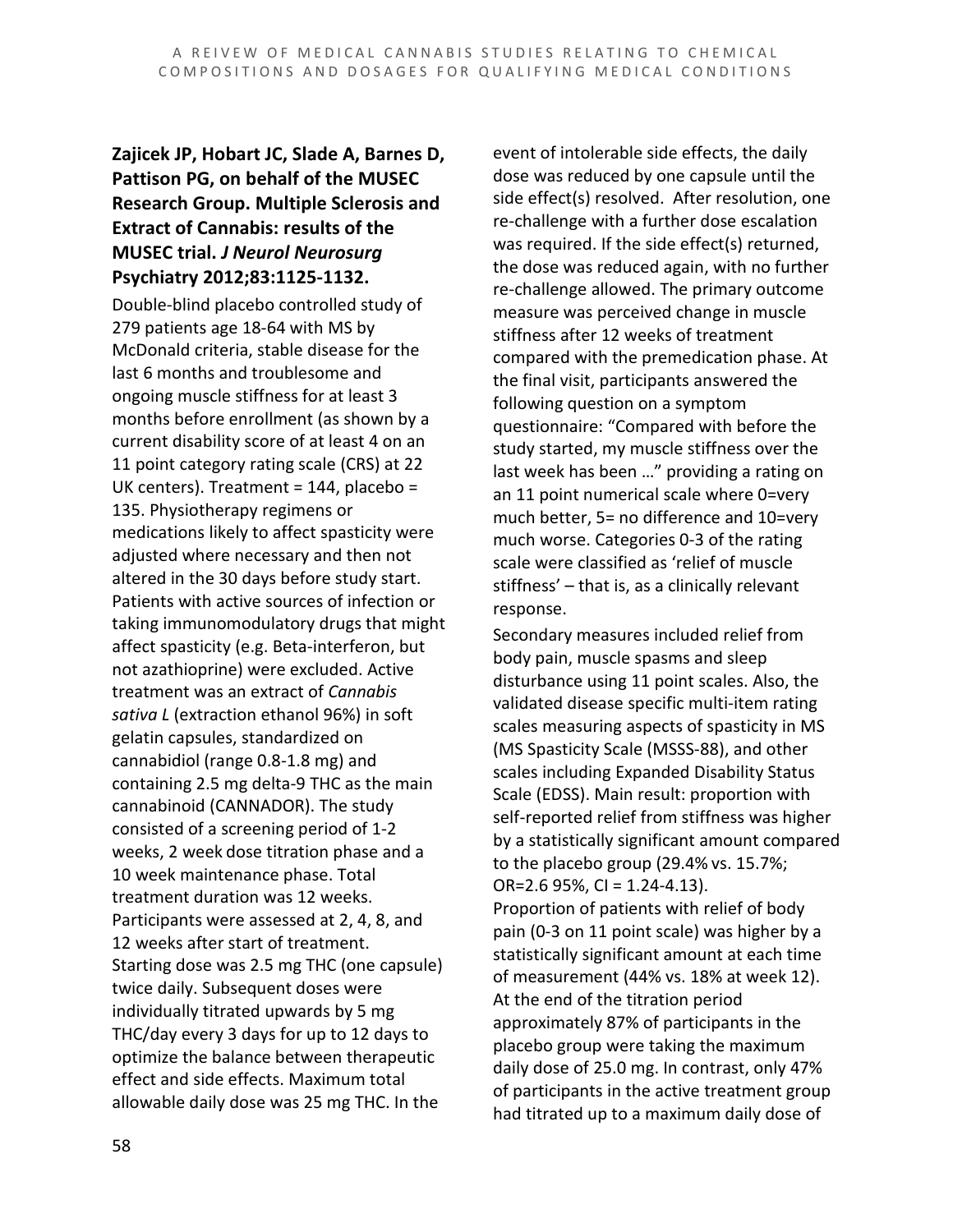25.0 mg. Of the active treatment patients who did not achieve the maximum daily dose, most were taking daily doses of 10.0 to 15.0 mg. Sixteen participants in the active treatment group discontinued study medication during titration, compared with four in the placebo group. At the end of the study, only 24.5% of the active treatment group was taking the 25.0 mg dose. By the end of the study, 84% of all patients experienced at last one treatment emergent adverse events: 98% in active treatment group and 74.6% in the placebo group. 23.8% in the active treatment group and 14.9% % in placebo group were withdrawn from the study or discontinued study medication due to adverse events. In the active treatment group adverse events were highest during titration and decreased continuously over the course of the study. Adverse events that occurred at clearly higher rates in the active treatment group than in the placebo group were dizziness, disturbance in attention, balance disorder, somnolence, dry mouth, nausea, diarrhea, fatigue, asthenia, feeling abnormal, urinary tract infection, disorientation, confusional state, and fall. The relatively rapid titration was done for technical study reasons – in clinical practice it is not likely to be done so rapidly. Results in this study confirm results in the CAMS study, which was larger, and are similar to two other studies that showed significant reduction in spasticity using an 11 point rating scale (Novotna 2011; Colin 2007).

**Zajicek J, Ball S, Wright D, Vickery J, et al. Effect of dronabinol on progression in progressive multiple sclerosis (CUPID): a randomized, placebocontrolled trial.** *Lancet Neurol* **2013;12(9):857-865.** Multi-center (UK), randomized, doubleblind, placebo-controlled three year study of the effect of dronabinol (synthetic delta-9-THC) on MS disease progression. 493 subjects age 18-65 with primary or secondary progressive multiple sclerosis. Dronabinol was initiated at a starting dose of one capsule (3.5 mg THC) twice daily. Participants were instructed to increase their twice-daily dose by one capsule twice daily (i.e. first increase = 7.0 mg twice daily) at weekly intervals. If adverse effects appeared, participants were advised to not increase the dose; if unwanted side-effects were intolerable, dose was reduced.

Maximum daily dose varied by weight: < 60 kg = 14 mg/day, 60-80 kg = 21 mg/day, >90 kg = 28 mg/day. Primary outcomes were time to disease progression as measured by the expanded disability status scale (EDSS) and change from baseline to end of study in the physical impact subscale of the patientreported 29-item MS impact scale (MSIS). Secondary measures outcomes included adverse events, MS functional composite (MSFC) Z score change from baseline to final visit, MS walking scale (MSWS-12) and Rivermead Motility Index. Subjects were reviewed after 2 weeks and 4 weeks from when they began taking the study drug for adverse event screening and drug monitoring and dose adjustment. Assessment visits were held at 3 months, 6 months, and then every 6 months to 36 months. Results showed no overall treatment effect on clinical disease course. And results showed little evidence of an effect of treatment on MSFC, MSWS-12 or RMI. Serious adverse events (life threatening event, hospitalization, death) were common, with no significant difference between treatment (35%) and placebo (28%) groups. Moderate adverse effects were common in both groups. Those that occurred in the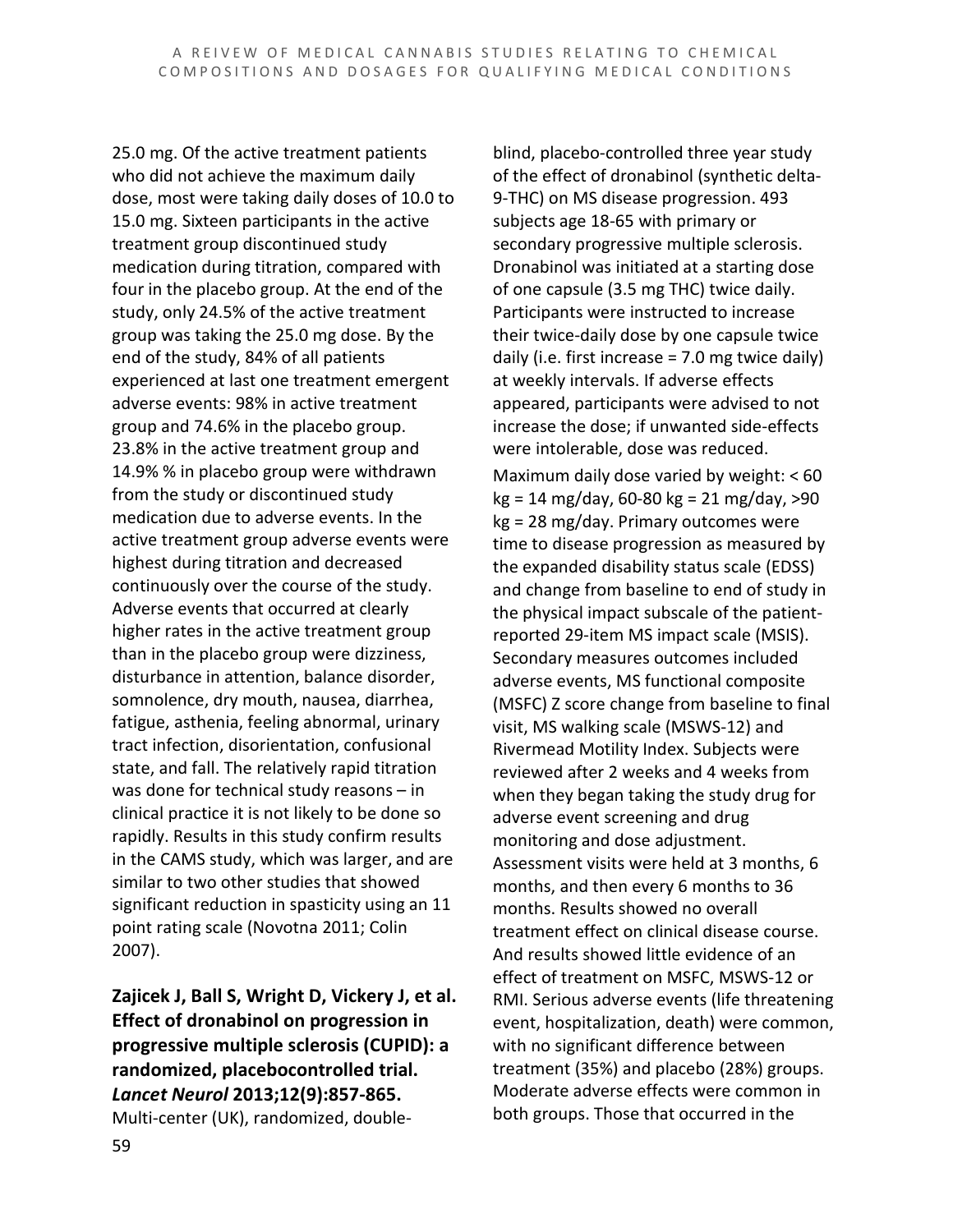treatment group at a significantly higher frequency than in the control group were dizziness and lightheadedness (32%) and dissociative and thinking or perception disorders (30%).

# Inflammatory Bowel Disease

Three small clinical trials of cannabis or cannabinoids for treatment of inflammatory bowel disease have been published. One was a double-blind trial of 99.5% CBD dissolved in olive oil for oromucosal absorption. It enrolled 20 patients for an eight week trial, using a very low dose of CBD. Results showed no beneficial effect (Naftali 2017). A small placebo-controlled two week trial using smoked cannabis had results suggesting better outcomes with the active drug, but the primary outcome did not achieve statistical significance (Naftali 2013). A small placebocontrolled 10-week trial of CBD-rich cannabis extract showed no difference between groups for remission, but secondary endpoints suggested benefit for the CBD extract.

A placebo-controlled trial is being organized at the University of Illinois, Chicago using CBD as adjunct therapy for Crohn's Disease. Participants will take a 25 mg capsule of CBD (or placebo) once per day for 12 weeks. Recruitment of the planned 36 adult participants will start in July, 2018 and estimated completion is July, 2019. https://www.clinicaltrials.gov/ct2/show/NCT 03467620?cond=inflammatory+bowel+diseas e+cannabis&rank=3

**Irving PM, Iqbal T, Nwokolo C, Subramanian S, Bloom S, et al. A randomized, doubleblind, placebo-controlled, parallel-group, pilot study of cannabidiol-rich botanical extract in the symptomatic treatment of ulcerative colitis.** *Inflamm Bowel Dis* **2018 Mar 19;24(4):714-724. doi: 10.1093/ibd/izy002.**

This trial enrolled 60 adults with mild to moderate ulcerative colitis from 9 centers in the UK; 29 were randomized to CBD-rich cannabis extract in capsules and 31 were randomized to placebo. Percentage of CBD was not specified, but the extract contained up to 4.7% THC. The CBD-rich extract (and placebo) were in 50 mg capsules and participants were started on two capsules per day (one before breakfast and one before dinner). During a two-week escalation period participants increased their daily dose to a goal of 10 capsules per day (500 mg, of which up to 23.5 mg was THC). Treatment continued for eight weeks after the dose escalation period. Primary outcome was remission. 15 patients withdrew due to adverse events: 10 in the CBD-rich extract group and 5 in the placebo group. Most common were dizziness, nausea, and somnolence. The proportion of patients experiencing remission was similar in the two groups: 28% CBD-rich and 26% placebo. Secondary endpoints suggested benefit from the CBD-rich extract. These included quality of life measures, measures of disease severity, and fewer patients experiencing worsening of symptoms.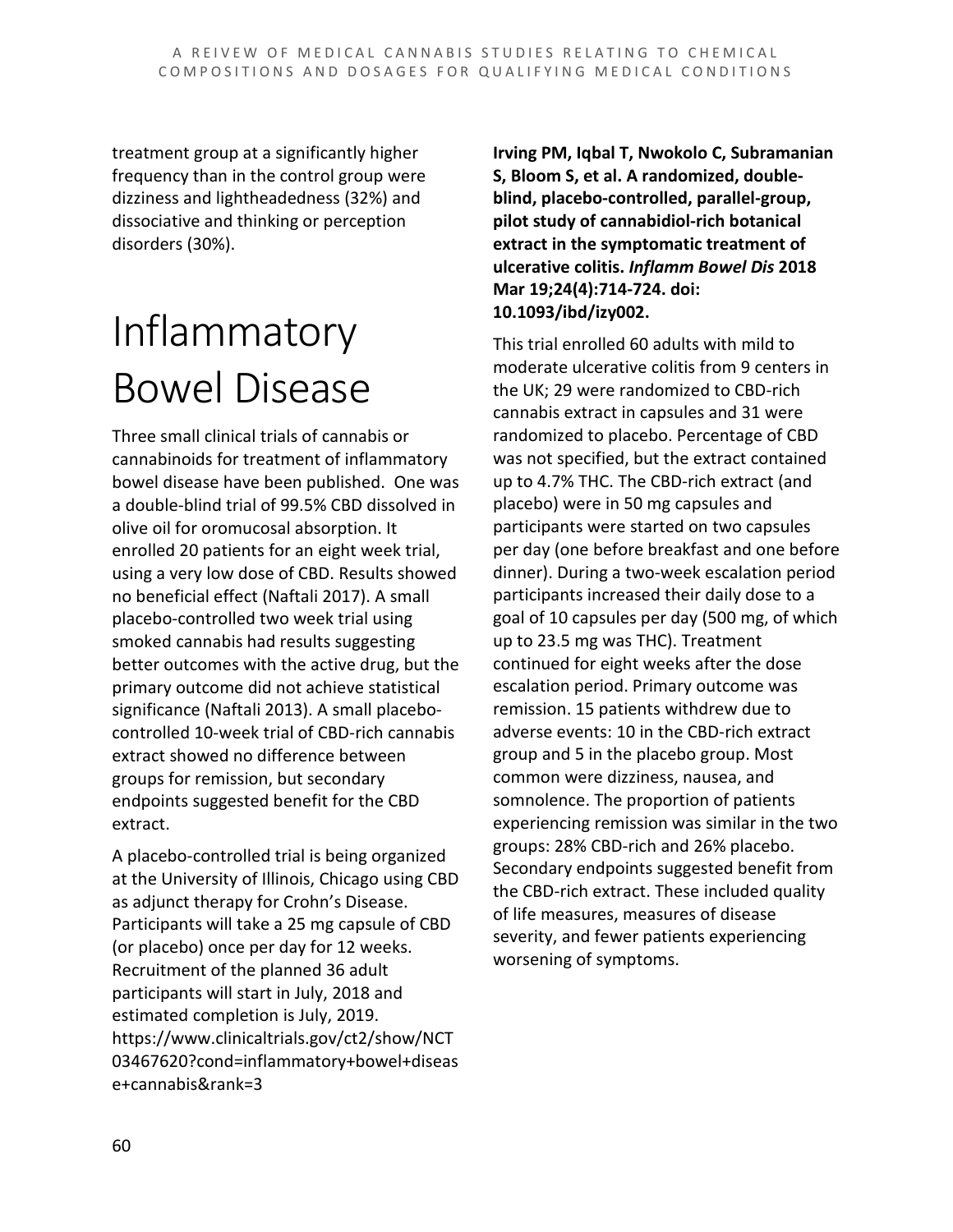#### **Naftali T, Bar-Lev Schleider L, Dolan I, Lansky EP, Skierovsky B, Konikoff F. Cannabis induces a clinical response in patients with Crohn's Disease: a prospective placebo-controlled study. Clin Gastroenterol Hepatol***,* **2013;11(10):1276-1280.**

This randomized, placebo-controlled eightweek trial of smoked marijuana to relieve symptoms of Crohn's disease was carried out in 2010-2011 on patients with established Crohn's disease referred to a tertiary medical center in Israel. All patients had failed at least one form of therapy for the disease, had a Crohn's Disease Activity Index (CDAI) score between 200 and 450 points, and had never before used marijuana. 21 patients were recruited; 11 were randomized to active treatment and 10 to placebo. The patients were on a variety of concomitant antiinflammatory medications. The active treatment cannabis was made from dried flowers of genetically identical plants of Cannabis sativa Variety Indica Erez, grown under controlled conditions, and known to contain 23% TCH and less than 0.5% CBD. Plants were tested to verify an equal content of active ingredients. The placebo was made of cannabis flowers from which THC had been extracted. Post-extraction testing was done to ensure less than 0.4% THC and undetectable amounts of all other cannabinoids including CBD. Each active treatment cigarette contained 0.5 g of dried cannabis flowers, corresponding to 115 mg THC. Detail is not provided on instructions or actual behavior regarding number of study cigarettes smoked per day. Patients were followed for two weeks plus a two-week washout period. Patient evaluations were done at weeks 1, 2, 8, and 10. The primary outcome was induction of remission, as

defined by a score of 150 less on the CDAI after 8 weeks of therapy. Secondary outcomes included a 100 point reduction in CDAI, a reduction of at least 05 mg in Creactive protein (CRP), or improvement in qualify of life of at least 50 points as measured by the Short-Form 36 (SF-36) survey. Results showed five patients in the active treatment group (45%) and one patient in the placebo group (10%) achieved full remission. Though these results favored active treatment, they did not reach statistical significance. Mean reduction in CDAI score was twice as large in the cannabis group as in the placebo group. A significant increase in SF-36 score was seen in the active treatment group, compared to the placebo group, whose score was unchanged. There were no significant differences in change of CRP between the groups. There were no differences between the active treatment and placebo groups in side effects, including sleepiness, nausea, and confusion. However, the active treatment group reported significantly less pain, improved appetite, and a higher satisfaction from the treatment. CDAI scores increased (indicating relapse), between weeks 8 and 10, the period after active treatment was stopped. CDAI scores for the placebo group changed little between weeks 8 and 10.

**Naftali T, Mechulam R, Marii A, Gabay G, A Stein, Bronshtain M, Laish I, Benjaminov F, Konikoff F. Low-dose cannabidiol is safe but not effective in the treatment for Crohn's Disease, a randomized controlled trial.** *Dig Dis Sci* **2017. DOI 10.1007/s10620-017-4540-z**

Double-blind clinical trial of cannabidiol (CBD – 99.5% pure) purified from a cannabis extraction. Twenty adult Crohn's Disease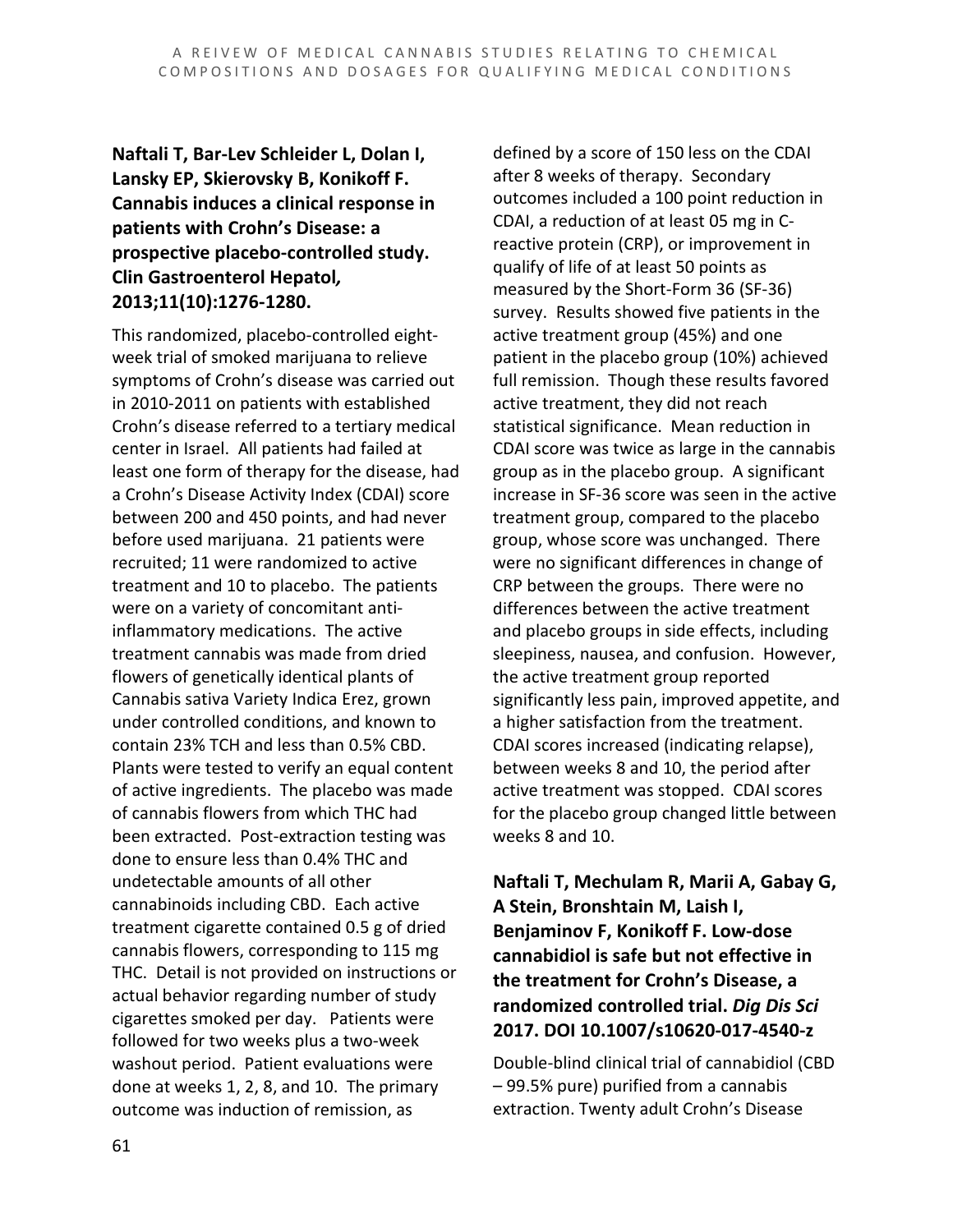patients with a Crohn's disease activity index (CDAI) between 200 and 450 points were recruited for the study from one Israeli medical center between 2011 and 2012. Each had received at least one form of medical treatment for Crohn's Disease with no effect. Patients were randomized in a 1:1 to ratio to receive either 5 mg CBD dissolved in olive oil sublingually twice daily or an equivalent amount of pure olive oil. Treatment duration was eight weeks with patients evaluated at weeks 0, 2, 8, and 10 for disease activity using the CDAI, medical interview, and physical examination. Blood tests were drawn for complete blood count, liver and kidney function and CRP and a quality of life questionnaire was completed on weeks 0 and 8. Patients also answered a questionnaire monitoring possible side effects. Primary outcome was reduction of 70 points in CDAI from week 0 to week 8. The active treatment group showed more reduction in CDAI than the control group, but the difference was not large and was not statistically significant. Blood tests remained unchanged and no side effects were observed. The authors conclude the observed lack of beneficial effect "could be due to lack of effect of CBD on Crohn's disease but could also be due to the small dose of CBD, the small number of patients in the study, or the lack of the necessary synergism with other cannabinoids. Further investigation is warranted." They chose the very low dose of CBD because of concerns about potential drug interactions.

## Terminal illness

With a probable life expectancy of under one year, if the illness or its treatment produces one or more of the following: severe or

chronic pain; nausea or severe vomiting; or cachexia or severe wasting.

Relevant studies can be found in other sections of this report, particularly the cancer sections. No published medical cannabis trials were found that specifically targeted patients with short life expectancy, cutting across medical conditions.

## Intractable Pain

For the Minnesota medical cannabis program intractable pain is defined as pain whose cause cannot be removed and, according to generally accepted medical practice, the full range of pain management modalities appropriate for the patient has been used without adequate result or with intolerable side effects. Trials of cannabis for pain in the literature generally follow this definition in that their inclusion criteria specify patients with pain inadequately controlled with standard pain medications. The trials uniformly had the participants continue taking their routine pain medications, so they assess the value of cannabis treatment as an adjunct to other pain medications.

Most of the 16 trials summarized here are relatively small (seven have >100 participants) and short (only 3 of the controlled trials are longer than 5 weeks) and they are spread across multiple types of pain. These are important limitations to their value in giving understanding of the potential for cannabis products in pain management. The quality of most of the studies summarized in this section is formally assessed in a report by the MN Evidence-based Practice Center called, "Medical Cannabis for Non-Cancer Pain: A Systematic Review"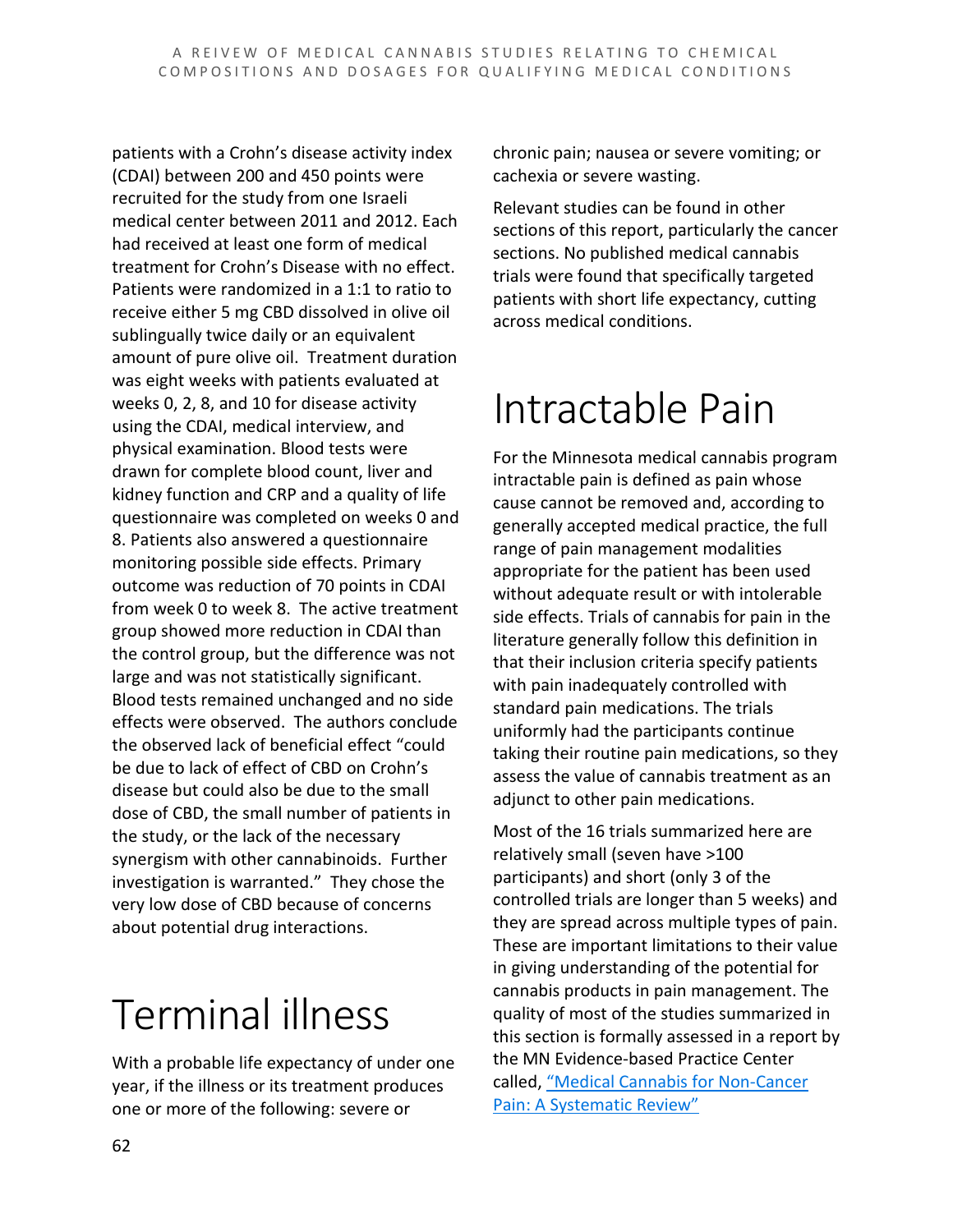(http://www.health.state.mn.us/topics/cann abis/intractable/medicalcannabisreport.pdf). Six of the studies assessed in that report are not summarized here because they used the synthetic cannabinoid nabilone, which is similar to – but distinct from – THC.

Eleven of the 16 trials studied an approximately 1:1 ratio of THC:CBD oromucosal spray (in most cases nabiximols, brand name Sativex) vs. placebo (Blake 2006, Langford 2013, Nurmikko 2007, Rog 2005, Selvarajah 2010, Serpell 2014, Wade 2004) or 1:1 THC:CBD plus additional active treatment arms of mostly THC extraction product (Berman 2004, Notcutt 2004, Wade 2003) and mostly CBD extraction product (Notcutt 2004, Wade 2003) vs. placebo. There are also two open-label long-term studies of Sativex (Hoggart 2015, Rog 2007). Average dose in the clinical trials, after the titration period, of the 1:1 THC:CBD spray, the mostly THC spray, and the mostly CBD spray were all around 6 to 10 sprays per day, representing a daily dose of approximately 15 to 27 mg THC and/or CBD per day. In the trial studying approximately 2:1 THC:CBD capsules (Zajicek 2012) the average daily dose of THC was similar. In the two long-term open-label studies of Sativex, average daily dose was somewhat less, at around 6 to 8 sprays per day (Hoggart 2015) and 6.5 to 7.5 sprays per day (Rog 2007) representing 16-22 mg THC and 15-20 mg CBD per day. These long-term studies showed no evidence of tolerance developing. Side effects were very common but mostly mild or moderate in severity. Though a few studies using nabiximols reported few or no participants withdrawing due to side effects, several

reported withdrawal rates in the nabiiximols treatment group in the range of 5 to 25%.

Three of the trials studied oral dronabinol, synthetic THC, vs. placebo (Narang 2008, Svendson 2004, Schimrigk 2017). Two of them reported an average dose after titration (Svendson 2004): 21 patients @ the study maximum of 10 mg/day, 3 patients @ 7.5 mg/day, and one patient @ 5 mg per day; (Schimrigk 2017): average dose of 12.7 mg/day (maximum allowed was 15 mg/day).

#### **Berman JS, Symonds C, Birch R. Efficacy of two cannabis based medicinal extracts for relief of central neuropathic pain from brachial plexus avulsion: results of a randomized controlled trial.** *Pain* **2004; 112 (3): 299-306.**

This was a randomized, double-blind, placebo-controlled, crossover study involving 48 patients (46 male) with intractable pain scoring >4 on an elevenpoint scale. Patients were a minimum of 18 years of age (average 39 years) with pain due to brachial plexus avulsion occurring at least 18 months prior to the start of trial. Symptoms were assessed at baseline and were documented in a daily diary. Each patient was given a treatment or placebo for 14-20 days before switching arms.

Patients were provided either placebo or whole-plant extracts oral spray with either 1:1 THC:CBD (Sativex) or THC alone during three 2-week treatment phases. Initially, the dosing was monitored in clinic while subsequent doses were self-administered on a titration schedule with the maximum daily doses being 129.6 mg THC or 129.6mg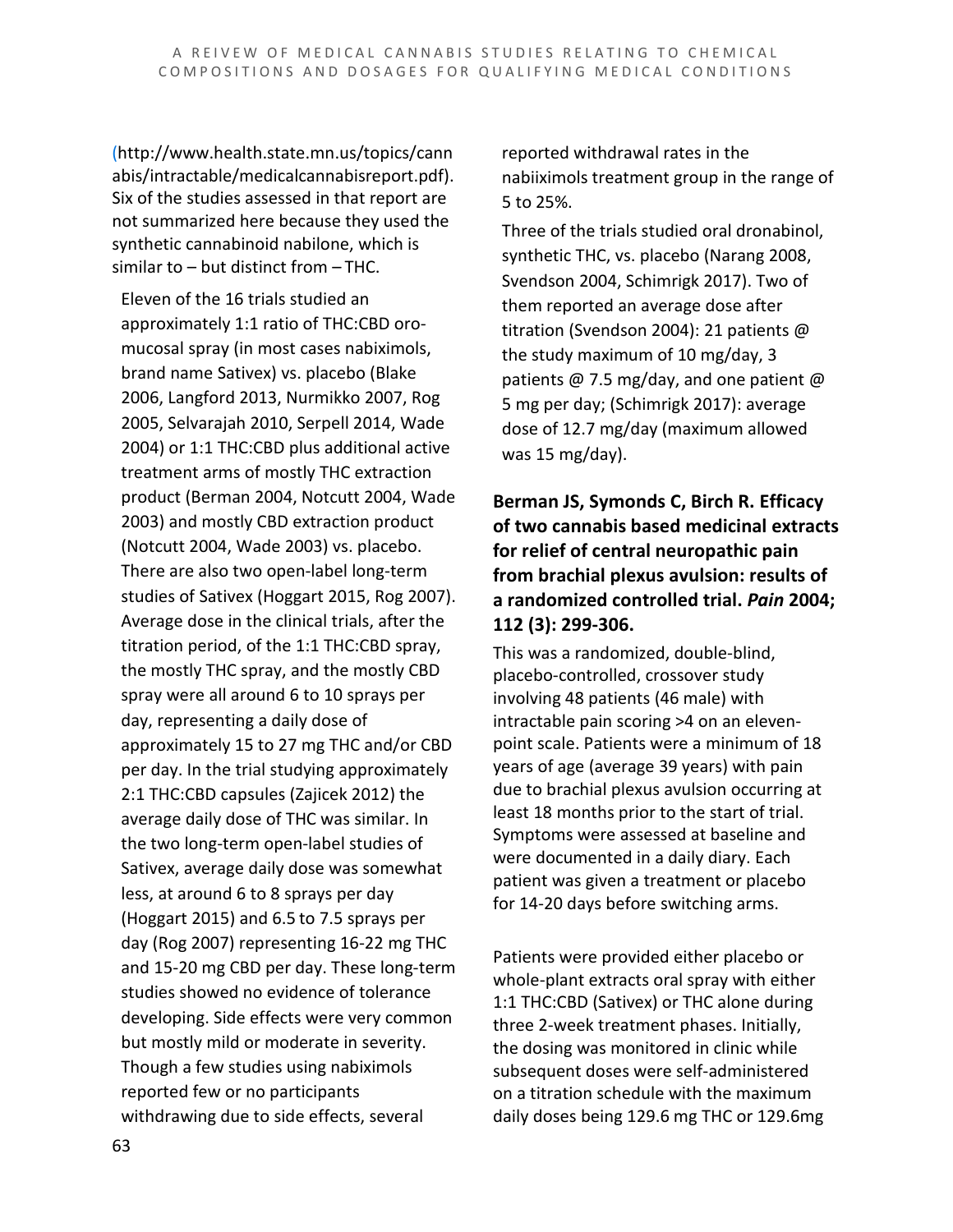THC/120 mg CBD in 24 hours. Starting dose was 8 to 10 sprays per day (22-27 mg THC). Forty of the 48 patients were currently taking pain medication and were instructed to remain on their current regimen.

The primary outcome measure was based on the eleven point Box Scale (BS-11) where "0" represented the 'Best Imaginable' and 10 the worst. The average score during the last 7 days of treatment was compared to the average during the 7 day baseline, prior to treatment initiation. Secondary outcomes included a patient-reported rating of pain over a week-long period as well as sleep quality using the BS-11 and sleep disturbance based on number of nighttime awakenings. Other measures included questionnaires such as the short form McGill questionnaire (SF-MPQ), Pain Disability Index (PDI) and General Health Questionnaire-12 (GHQ-12), administered at baseline and again at subsequent visits. Also at each visit, a visual analogue scale (VAS) of intoxication was recorded and at two visits, a complete physical was performed.

Forty-five of the 48 enrolled patients completed the study with the main reasons for dropout being GI upset, lightheadedness, and anxiety. Pain reduction was greater for each of the two treatment arms than for placebo. The number needed to treat was 9.0 (1:1 THC:CBD) and 7.7 (THC only) based on a 30% decrease in pain. Average dose of active treatment was approximately 8 sprays per day (22 mg THC).The most commonly reported side effects were dizziness, somnolence, mild intoxication, GI upset, and unpleasant taste.

**Blake DR, Robson P, Ho M, Jubb RW, McCabe CS. Preliminary assessment of the efficacy, tolerability and safety of cannabis-based medicine (Sativex) in the treatment of pain caused by rheumatoid arthritis.** *Rheumatology* **2006;45(1):50- 52.**

This was a double-blind, randomized, placebo-controlled study carried out for five weeks in patients diagnosed with rheumatoid arthritis (RA) that were stabilized on traditional therapy but who did not gain adequate pain relief from standard treatments. A total of 58 participants (12 male/46 female; average age 62.8 years) met the inclusion criteria and 31 were randomized to treatment, while 27 received placebo. The patients were instructed to limit use to evening dosing to prevent daytime intoxication from the Sativex oral spray (2.7 mg THC/2.5 mg CBD per 100 μl actuation) that was used throughout the trial. The titration schedule was one actuation before bed and increase by one actuation every two days, based on patient response, up to a maximum of six actuations per night. The primary endpoint tested was based on a 0-10 pain scale assessing pain upon movement each morning and comparing the baseline rating to the average of the last 14 days of the trial. Secondary outcomes were pain at rest, sleep quality, morning stiffness and used the Short Form McGill Pain Questionnaire (SF-MPQ) as well as the 28-Joint Disease Activity score (DAS28). All outcomes except morning stiffness and SF- MPQ intensity showed a statistically significant improvement when compared to placebo, including the SF-MPQ pain at present rating. Side effects were approximately twice as common in the active treatment group than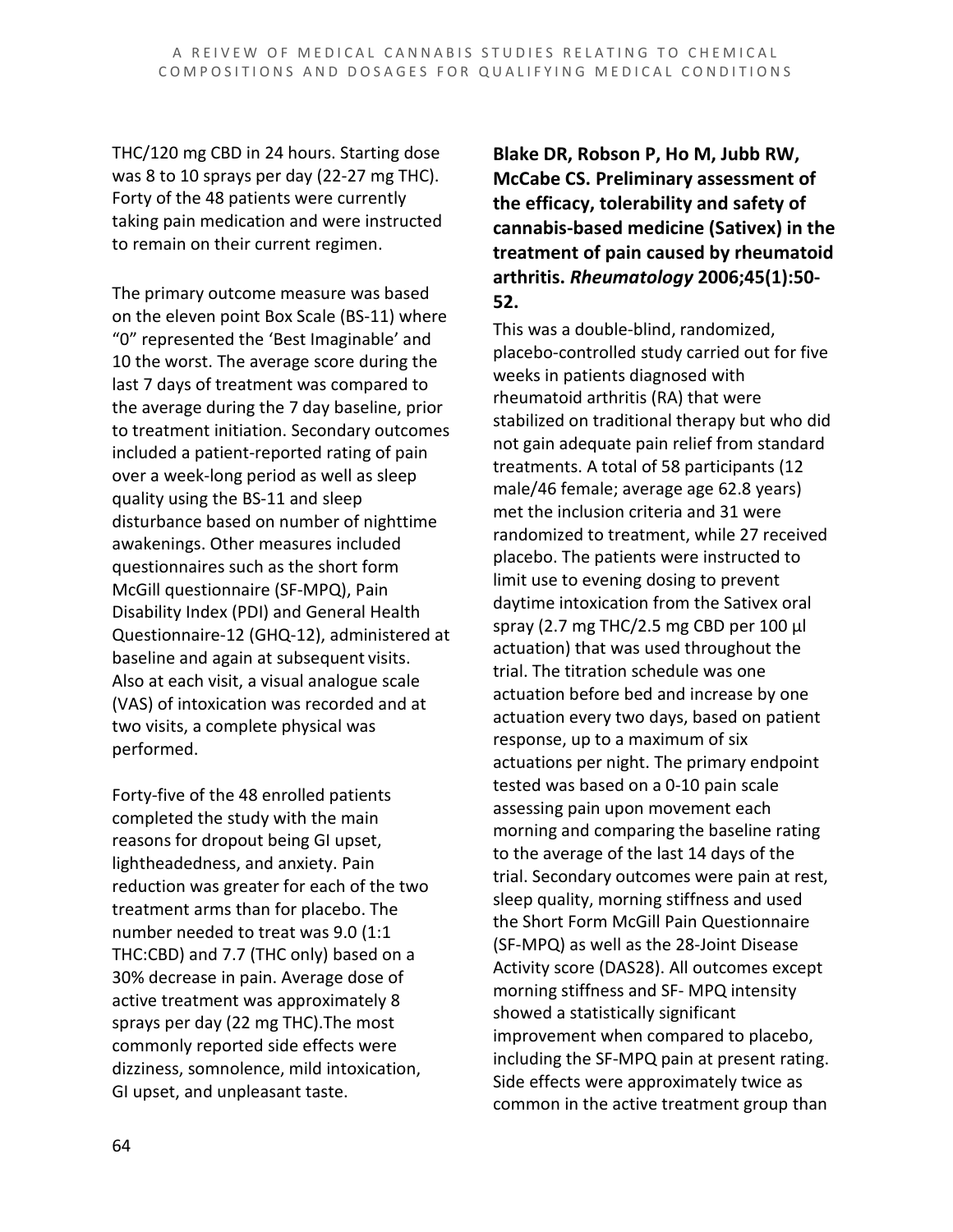in the placebo group. All but two of the side effects in the active treatment group were mild or moderate; two patients rated side effects as severe (constipation, malaise). The side effects more common in the active treatment group than in the placebo group were mild dizziness, dry mouth, lightheadedness and fall. Three patients withdrew from the study because of side effects – all 3 from the placebo group. There were no serious s adverse events in the active treatment group and two in the placebo group.

**Hoggart B, Ratcliffe Sj, Ehler E, Simpson KH, Hovorka J, Lejcko J, Taylor L, Lauder, Serpell M. A multicenter, open-label, follow-on study to assess the long-term maintenance of effect, tolerance and safety of THC/CBD oromucosal spray in the management of neuropathic pain.** *J Neurol* **2015;262:27-40.**

This nine month open-label study was a continuation of two parent studies: the clinical trial reported in Serpell 2014 (neuropathic pain associated with allodynia) and an unpublished clinical trial involving patients with diabetic neuropathy carried out by GW Pharma. 439 participants completed these two studies and were eligible for the continuation study; 57 (13%) chose not to continue for unspecified reasons. Of the 380 who entered the extension study, 234 (62%) completed it. Average nabiximols dose during the two parent studies was 8.9 sprays per day (Serpell 2014) and 9.5 sprays per day (GW Pharma study). Details on the starting dose of nabiximols spray (2.7 mg THC and 2.5 mg CBD per spray) are not provided, but patients self-titrated during a baseline period, increasing dose by 50% from previous day to a maximum of 8 sprays per 3 hour

period and 24 sprays per 24 hours. Mean dose during months 1-9 was reported as 6 to 8 sprays per day. 84% of participants were on concomitant pain medications and 63% were on two or more. Primary outcome was pain numeric rating scale assessing pain over the past week, completed at parent study baseline and completion and at baseline and weeks 2, 14, 26, and 38 of the extension study. At the beginning of the extension study just over half of participants had reduction in pain score of 30% or greater (i.e. during parent study) and during the nine month extension trial this proportion gradually increased to approximately 60%. 78% of participants had at least one adverse event and 59% were judged to have had a treatment-related adverse event. Four serious adverse events were reported, two patients experiencing amnesia, one event of paranoia, and one suicide attempt. Dosages of nabiximols being used when these occurred were not reported. 23% of participants permanently ceased nabiximols because of adverse events. The authors comment in the Discussion section note that no increase in dose over the parent studies was seen, suggesting no evidence of tolerance developing.

**Langford RM, Mares J, Novotna A, Vachova M, Novakova I, Notcuff W, Ratcliffe S. A double-blind, randomized, placebo- controlled, parallel-group study of THC/CBD oromucosal spray in combination with the existing treatment regimen, in the relief of central neuropathic pain in patients with multiple sclerosis.** *J Neurol* **2013; 260(4):984-997.**

This was a two-part study involving patients with a diagnosis of multiple sclerosis (MS)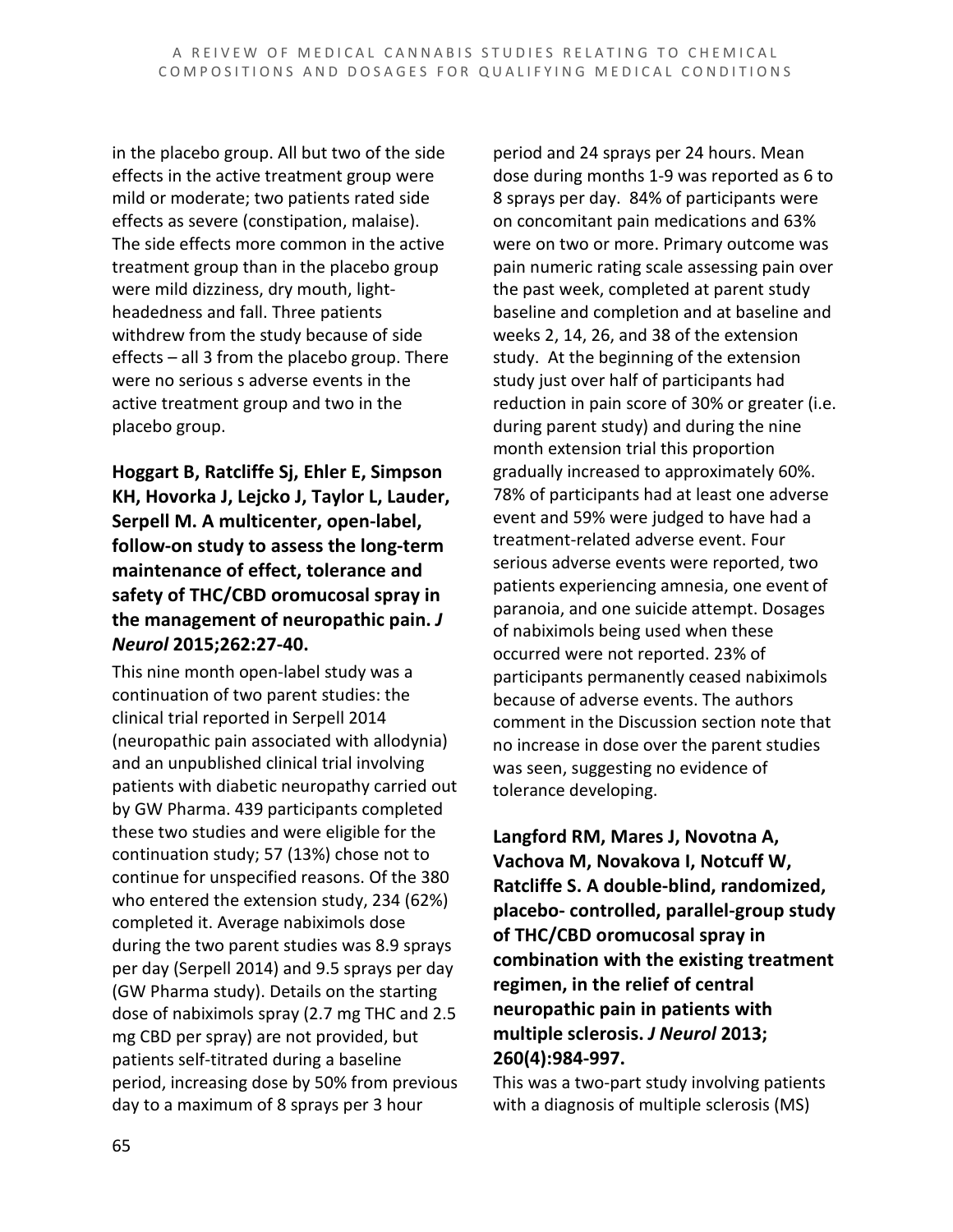made at least three months prior (mean of 11 years with pain an average of 5 years) and stable on prior drug therapies for at least two weeks. The study drug was an oromucosal spray containing 2.7 mg THC/2.5 mg CBD per actuation (spray). Patients were allowed up to 12 sprays/24 hours.

Phase A: double-blind, randomized, placebo-controlled, parallel-group study over 14 weeks with a week of baseline titration and observation. A total of 339 patients (109 male/ 230 female; average age 49 years; treatment arm = 167/placebo = 172) were enrolled and response to THC/CBD, in addition to standard treatments was evaluated using pain levels on a 0-10 scale. The average number of sprays was 11.1 for placebo compared to 8.8 for THC/CBD. The primary endpoint was reduction of pain by 30% using a 0-10 scale, and secondary endpoints were sleep quality, Brief Pain Inventory-Short Form, and Subject Global Impression of Change.

At the end of Phase A the small benefits in pain reduction favoring the treatment group did not meet statistical significance, nor did any of the secondary endpoints. Seventy-five percent of treatment patients and 62% of placebo patients reported at least one adverse event during phase A. Adverse events at least twice as common in the treatment patients than in control patients were: vertigo, vision blurred, nausea, fatigue, feeling abnormal, dizziness, somnolence, disturbance in attention, dysgeusia, and memory impairment. Thirtyfive patients (10%) in phase an experienced a severe treatment-emergent adverse event, 21 (13%) in the THC/CBD spray group and 14 (8%) in the placebo group. Five

patients (3%) in the THC/CBD spray group and three (1%) in the placebo group permanently stopped study medication due to severe adverse events. Dosages at which severe adverse events were experienced were not described.

Phase B: 14-week, open study with two weeks re-titration to maximum of 12 sprays/24 hours. Participants then proceeded to 12 weeks of stable dosing, followed by a 4-week, randomized withdrawal period. To enter this phase, patients were required to use at least three sprays per day for the previous seven days and had proven tolerability and stability with other medications. The average number of sprays used during phase B was 6.7. Primary endpoint was treatment failure during withdrawal and secondary endpoints were sleep quality, Brief Pain Inventory- Short Form, and Subject Global Impression of Change.

Fifty-eight patients (21 male/37 female; average age 48 years) entered phase B and five withdrew (3 due to adverse events). Forty-two patients (17 male/25 female; average age 48 years) entered the withdrawal phase of the trial and only one withdrew from the placebo withdrawal group due to adverse events. Time to treatment failure was significantly increased in the THC/CBD group versus placebo and the probability of treatment failure was statistically increased in the placebo group. The decrease in average pain using 0-10 scale was statistically significant in favor of the treatment when compared to placebo at the end of the phase B treatment period; the same was true for sleep quality. All other secondary endpoints favored THC/CBD, but not significantly. The most common AEs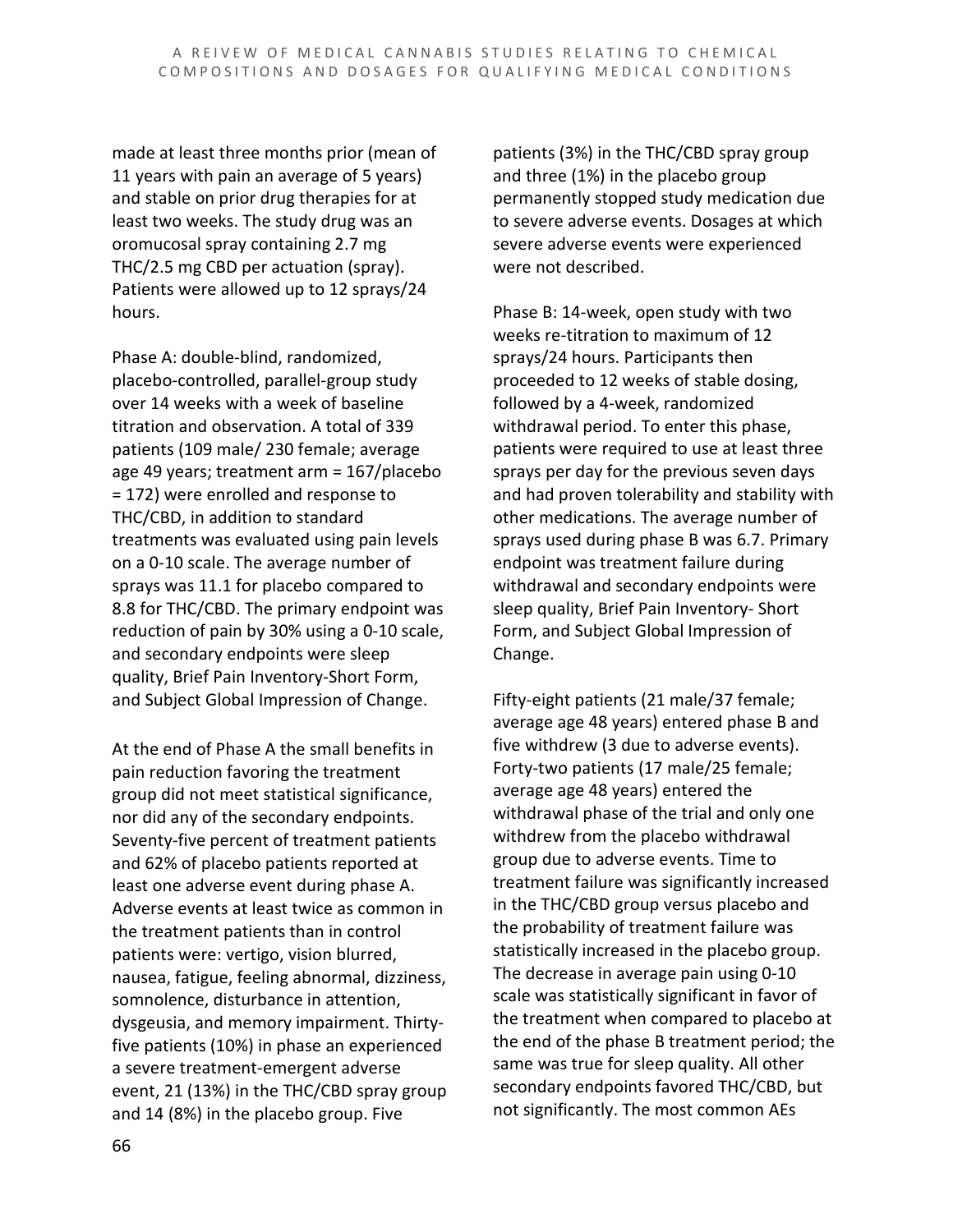noted were dizziness/vertigo, fatigue/somnolence, and GI complaints.

#### **Narang S, Gibson D, Wasan AD, Ross EL, Michna E, Nedeljikovic SS, Jamison RN. Efficacy of dronabinol as an adjuvant treatment for chronic pain patients on opioid therapy.** *The Journal of Pain*  **2008;3:254-264.**

This study was done in two phases: a doubleblinded, randomized, 3-treatment, 3-period, single-dose crossover trial (phase 1) followed by a 4 week open-label, multi- dose extension study (phase 2). Subjects in the study had been taking stable doses of opioids for pain for at least 6 months and had pain of at least 4 on a 10-point scale. Subjects were excluded for unstable psychiatric disorders or significant depression and/or anxiety. In phase 1 subjects each received identically appearing placebo, 10 mg or 20 mg dronabinol capsules in 1 of 6 randomly allocated sequences. The 3 treatment options were separated by a minimum of 3 days between visits. Thirty patients with a variety of types of pain were enrolled in phase 1; one dropped out because of inability to concentrate (10 mg dronabinol). Total pain relief at 8 hours in Phase 1 was found to be significantly greater in subjects receiving both the 20 mg and the 10 mg dronabinol treatments compared with placebo. Side effects were more frequent with 20 mg than with 10 mg dronabinol. For both, most common side effects were drowsiness, sleepiness, dizziness, dry mouth. All were clearly more common with dronabinol than placebo except for sleepiness. All resolved within 2 hours except for sleepiness and drowsiness, which each lasted 2 to 3 hours. The authors considered side effects for two subjects "adverse

events:" one subject reported anxiety, tremors, dizziness, and inability to concentrate that resolved within 3 hours. The second occurred in a subject who reported high anxiety and dizziness that lasted for the duration of the treatment day. Both events occurred in subjects who received 20 mg of dronabinol. No one reported any psychosis or hallucinations during phase 1 or phase 2. The 28 subjects who enrolled in phase 2 started with 5 mg dronabinol twice per day and could titrate up after being on a stable dose for two days, up to a maximum of 20 mg three times per day. They could reduce their dose at any time if they experienced adverse effects. In phase 2 there was a significant decrease in average pain scores from baseline to week 4, with average pain scores dropping each week. A significant decrease was found in pain interfering with sleep. Side effects were of similar type/frequency as in phase one, and they appeared to decrease in frequency from week to week (despite increases in dose for some patients). Achieved dronabinol doses not reported. "These positive results do not address the controversy about the long- term use of cannabinoids for pain, particularly as an adjunct medication for patients with non-cancer pain on opioid therapy. "Although this study was not described to address problems that may arise from the long-term use of THC, addiction and psychosis are known risk factors that must be considered before a cannabinoid can be offered as part of a treatment regimen."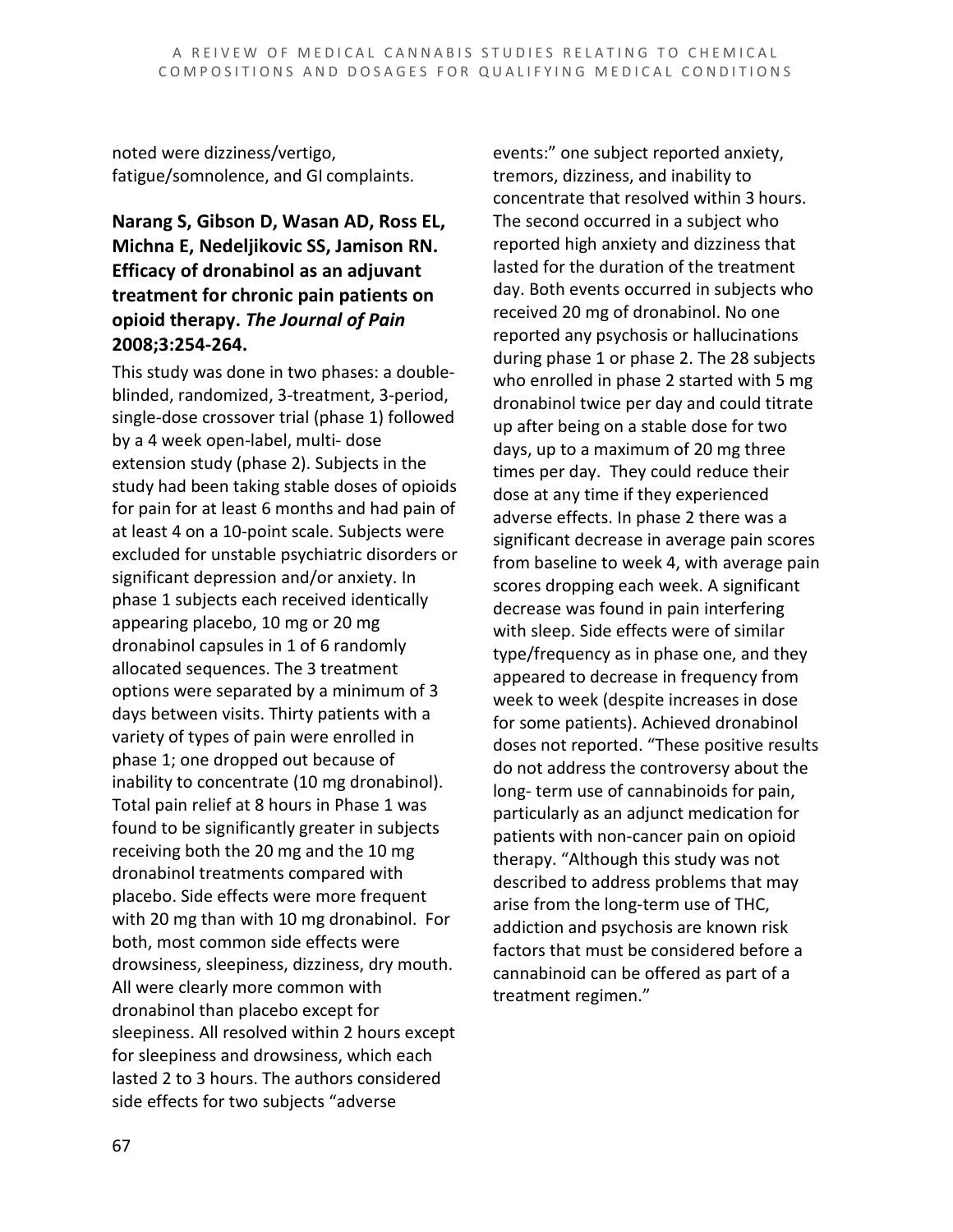#### **Notcutt W, Price M, Miller R, Newport S, Phillips C, Simmons S, Sansom C. Initial experiences with medicinal extracts of cannabis for chronic pain: Results from 34 'N of 1' studies.** *Anaesthesia*  **2004;59(5): 440-452.**

The extracts used in this study were from cloned plants with standardized levels of active ingredients prepared as either an aerosol or pump-action spray where each actuation delivered either 2.5 mg THC or CBD or 2.5 mg 1:1 of both THC:CBD. All 34 patients were 18 years or older and presented with varying conditions, none of which was responsive to traditional treatments. Before beginning the trial, baseline assessments were performed for two weeks and each patient was then subjected to an observed dosing of THC:CBD (2-8 sprays per patient) before allowing the patient to self-dose at home for two weeks. Although this study consisted of patients with several diagnoses, each experienced pain and therefore the level of pain using the Visual Analogue Scale (VAS) 0-10 and sleep patterns were the focus of the trial and each patient was responsible for documenting these values, as well as side effects in a journal daily during the two- week initial phase. To continue to the eight- week period, a patient must have shown some benefit in these areas during this time. Further evaluations used the Beck Depression Inventory (BDI) and General Health Questionnaire 28 (GHQ28). Each patient then identified their worst symptoms and were instructed to document the severity of the two worst symptoms three times each day, as well as the hours and quality (good, fair, poor) of sleep, appetite, bowel, and bladder habits and side effects. All current medications were continued.

During the two week run-in period, all 34 participants were given 1:1 spray and all had a decrease in their two main symptoms – 16 of those were a greater than 50% reduction in either symptom and 10 reported a 50% reduction in both. After the crossover, patients were entered in a randomized, double-blind, placebo- controlled testing of THC, CBD, and 1:1 for one week intervals. Each week, the test compound changed and therefore each patient was given each compound and placebo for two one-week intervals. All were allowed access to 1:1 (THC:CBD) for rescue analgesia and 24 patients completed the trial without use – these patients are included in the comparison. Patients reported using 1-8 sprays as a single dose. Average daily dose of each of the three active medications was approximately 8 sprays per day.

For symptom control, THC and THC:CBD showed a statistically significant improvement when compared to placebo. Of the 24 patients, nine reported a decrease of at least 50% in either symptom with the use of all three cannabis-based compounds – three with CBD. When asked to compare effectiveness of current therapy with initial run-in tests, all patients reported the cannabis compounds to be equally or more effective.

Improvement in sleep quality was greater while taking the cannabis preparations, in comparison with placebo. The average duration of sleep was higher and selfreported depression levels were lower in the drug arms when compared to placebo, although not statistically. Side effects more common during active treatment, compared with placebo, were dry mouth, drowsiness, and euphoria/dysphoria. All lab values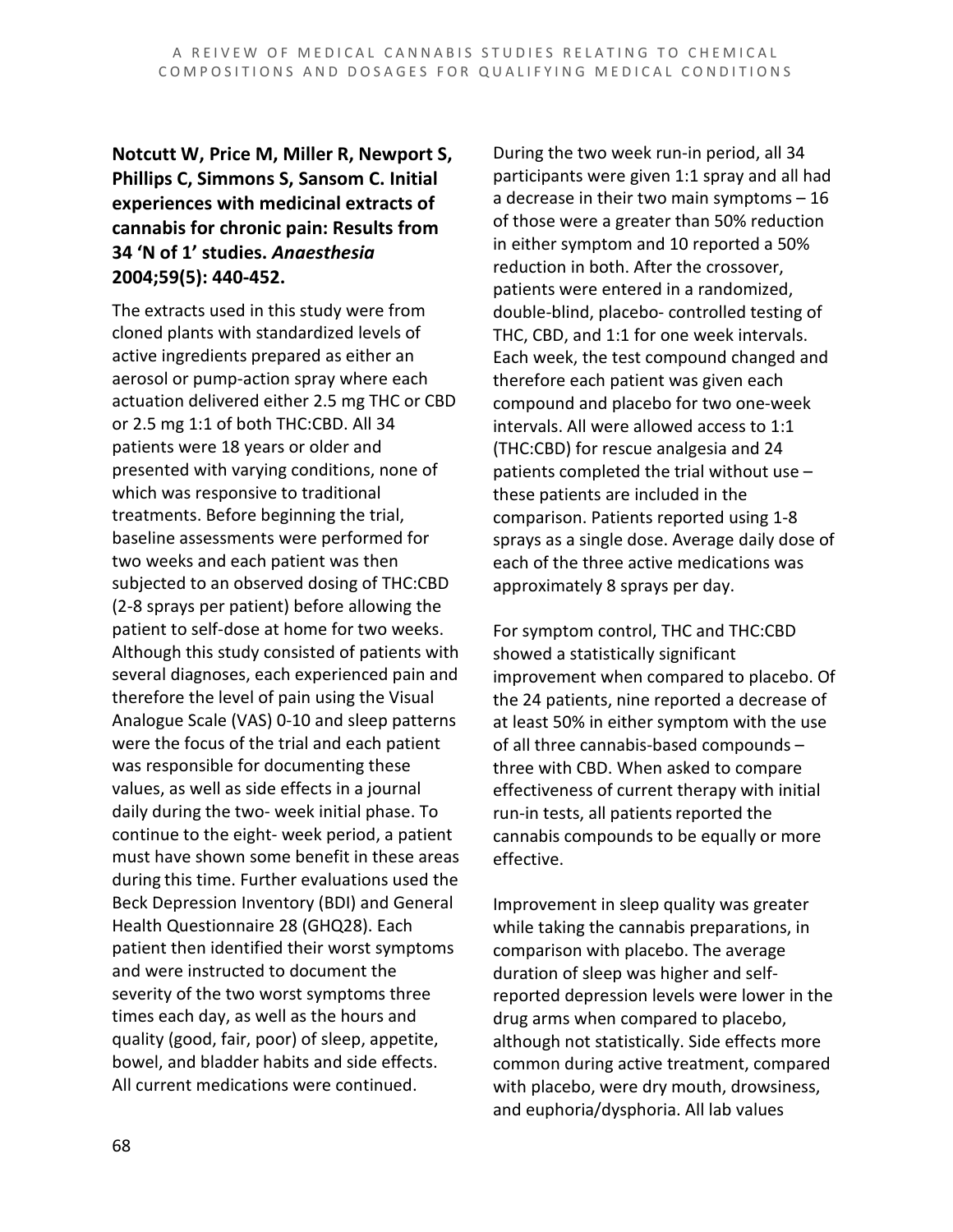remained within normal limits.

#### **Nurmikko T, Serpell MG, Hoggart B, Toomey PJ, Morton BJ, Haines D. Sativex successfully treats neuropathic pain characterized by allodynia: A randomized, double-blind, placebocontrolled clinical trial.** *Pain* **2007; 133(1- 3): 210-220.**

This study took place over five weeks and was randomized, double-blind, and placebo-controlled involving patients with a history of nerve pain for at least six months. A total of 125 patients (74 women/51 men; average age 53 years) were randomized to receive either drug (n=63) or placebo (n=62) and baseline pain and sleep disturbance were recorded daily for 7-10 days prior to start of trial. All current medications, including those for pain, were continued throughout – although any current use of cannabis products were cause for exclusion.

69 Sativex oral spray (2.7 mg THC/2.5 mg CBD per 100 μl actuation) and all initial dosing was performed in the clinic and patients were monitored for intoxication using a 0- 100 Visual Analog Scale (VAS). After administration of eight sprays over two hours, any patient scoring over 25 on the VAS, or presenting with any clinical concerns, was allowed no further doses. Once patients had completed the initial dosing test, they were allowed selftitration, up to 48 sprays/24 hours (129.6 THC/120 CBD). Throughout the trial, patients recorded daily pain and sleep patterns in a journal. The primary endpoint was pain relief based on a 0-10 scale; secondary endpoints included the Neuropathic Pain Scale (NPS), mechanical

allodynia testing, verbal sleep disturbance scale, Pain Disability Index (PDI), Patient Global Impression of Change (PGIC) for pain and allodynia, the General Health Questionnaire (GHQ-12) and possible cognitive decline was assessed using the Brief Repeatable Battery of Neuropsychological tests (BRB-N). Lab values and and ECG was taken prior to the study, and again at completion.

Thirteen patients from the drug arm and seven from placebo withdrew from the study prior to completion – the reasons were side effects, lack of effectiveness, and failure to comply with study requirements. The results of the primary outcome were statistically significant in favor of the drug arm and the NNT was 8.5 (50% reduction) and 8.6 (30% reduction). All areas besides the GHQ-12 showed a significant difference in favor of the Sativex arm. No difference was seen in the BRB-N test for cognitive decline. After the titration period, average dose for patients in the Sativex group was approximately 13 sprays per day. Fifty- seven (91%) of patients in the Sativex group experienced at least one adverse event compared with 48 (77%) in the placebo group. Most were observed at onset of treatment and in the majority described as mild. Adverse events more common in the Sativex group were dizziness, nausea, fatigue, vomiting, dry mouth, feeling drunk, diarrhea, somnolence, disturbance in attention, and memory deficit. Eleven patients from the treatment group and two from placebo withdrew from the trial as a result of adverse events. Adverse events causing withdrawal in the Sativex group: dizziness, nausea, vomiting, feeling drunk, anorexia, and diarrhea.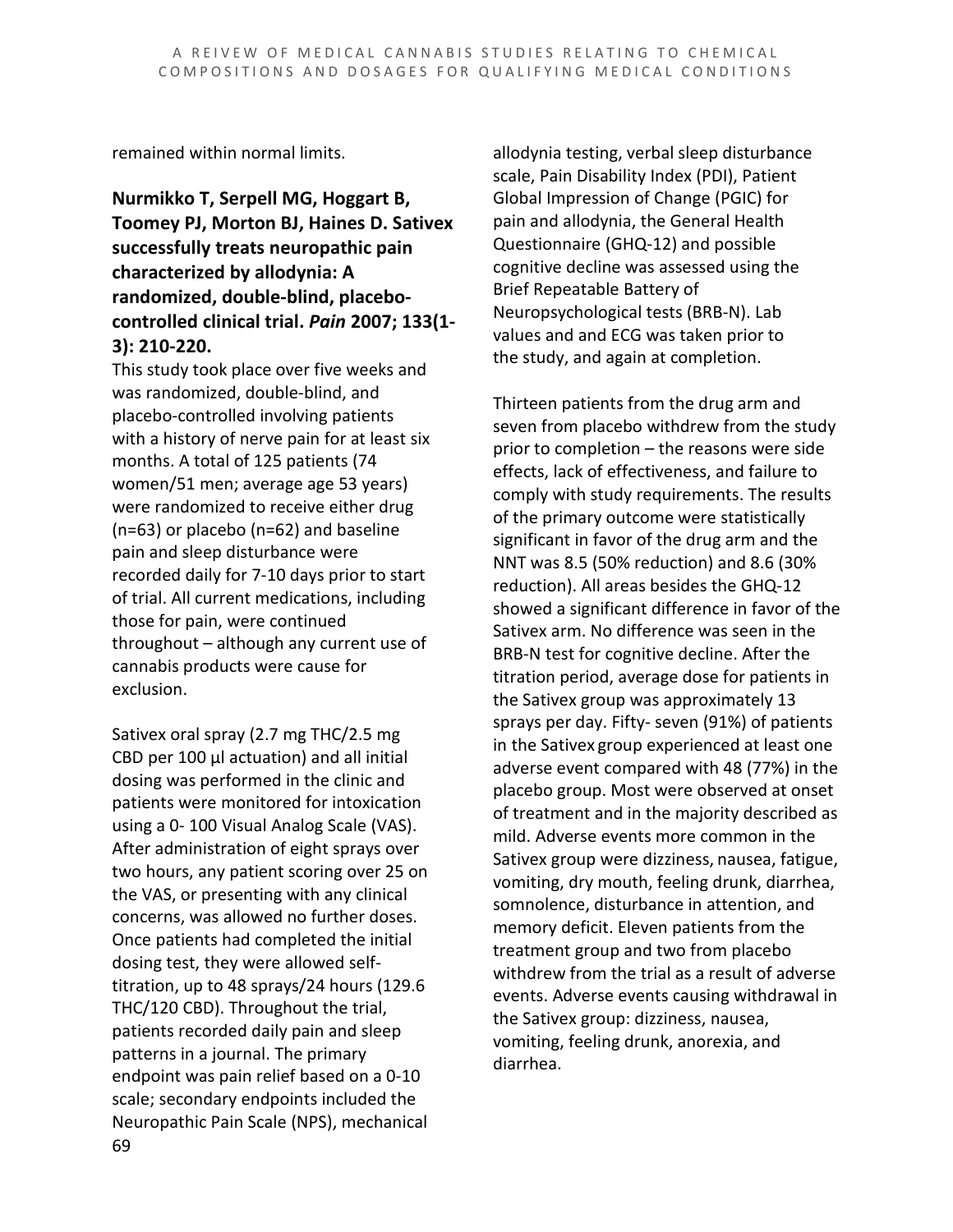#### **Rog D, Nurmikko T, Friede T, Young C. Randomized, controlled trial of cannabisbased medicine in central pain in multiple sclerosis. Neurology 2005; 65(6): 812-819.**

This randomized, double-blind, placebocontrolled, parallel-group trial lasted four weeks and included 66 patients (14 males/52 females; average age 49.2 years) diagnosed with multiple sclerosis (MS) at least six months prior and experiencing pain for at least three months. Thirty-four patients were treated with Sativex (2.7mg TCH/2.5 mg CBD) oromucosal spray and were compared to 32 patients given placebo. Patients maintained current drug therapies but were allowed a maximum of 75 mg/day of any tricyclic antidepressant. Before the trial began, each patient identified their most concerning symptom and noted most bothersome time of day as well as baseline pain levels for 7-10 days.

In addition to pain levels, sleep disturbance on an 11-point scale was completed for three days prior to start. Cognitive function (Brief Repeatable Battery of Neuropsychological Tests), mood Hospital Anxiety and Depression Scale – HADS) and disability attributed to MS (Guy's Neurological Disability Scale) and Patient's Global Impression of Change (PGIC) were also evaluated prior to start and at completion.

Before releasing any drug for home use, each patient completed an in-clinic trial of up-to four sprays of Sativex within two hours. They were observed for intoxication levels using a 100-point visual analogue scale where any patient scoring greater than 25 would have a reduced dosing schedule. The home titration allowed for a maximum

of 48 sprays (129.6 mg THC/120 mg CBD) in 24 hours with no more than eight doses in a three-hour period.

Improvement of pain in the Sativex group was larger than in the placebo group, reaching statistical significance (-2.7 [95% CI  $= -3.4$  to  $-2.0$ ] vs. 1.4 [ $-2.0$  to  $-0.8$ ]). Improvement in sleep disturbance related to pain was also statistically significantly greater in the Sativex group. There was no significant difference between groups for PGIC, neuropsychological outcomes or HADS neurological disability.

At week 4 the mean daily number of Sativex sprays was 9.6 (range 2 to 25). Thirty patients (88%) developed at least one adverse event (AE), compared with 22 patients (69%) on placebo. Dizziness, dry mouth, somnolence, and GI upset were some of the most common side effects noted. No serious AEs were observed. However, two Sativex patients withdrew from the study due to adverse effects: one with hypertension/tachycardia and the second with paranoid ideation.

#### **Rog DJ, Nurmikko TJ, Young CA. Oromucosal Δ9 –**

**tetrahydrocannabinol/cannabidiol for neuropathic pain associated with multiple sclerosis: An uncontrolled, open-label, 2- year extension trial** *Clin Ther.* **2007;29(9):2068-2079.**

This trial was an extension of the trial reported in Rog 2005 involving 63 patients (49 female/14 male; average age 49 years) with multiple sclerosis (MS) and related central neuropathic pain (CNP). Before beginning the extension, all patients received a complete physical, including an EKG, blood and urine labs, and etcetera.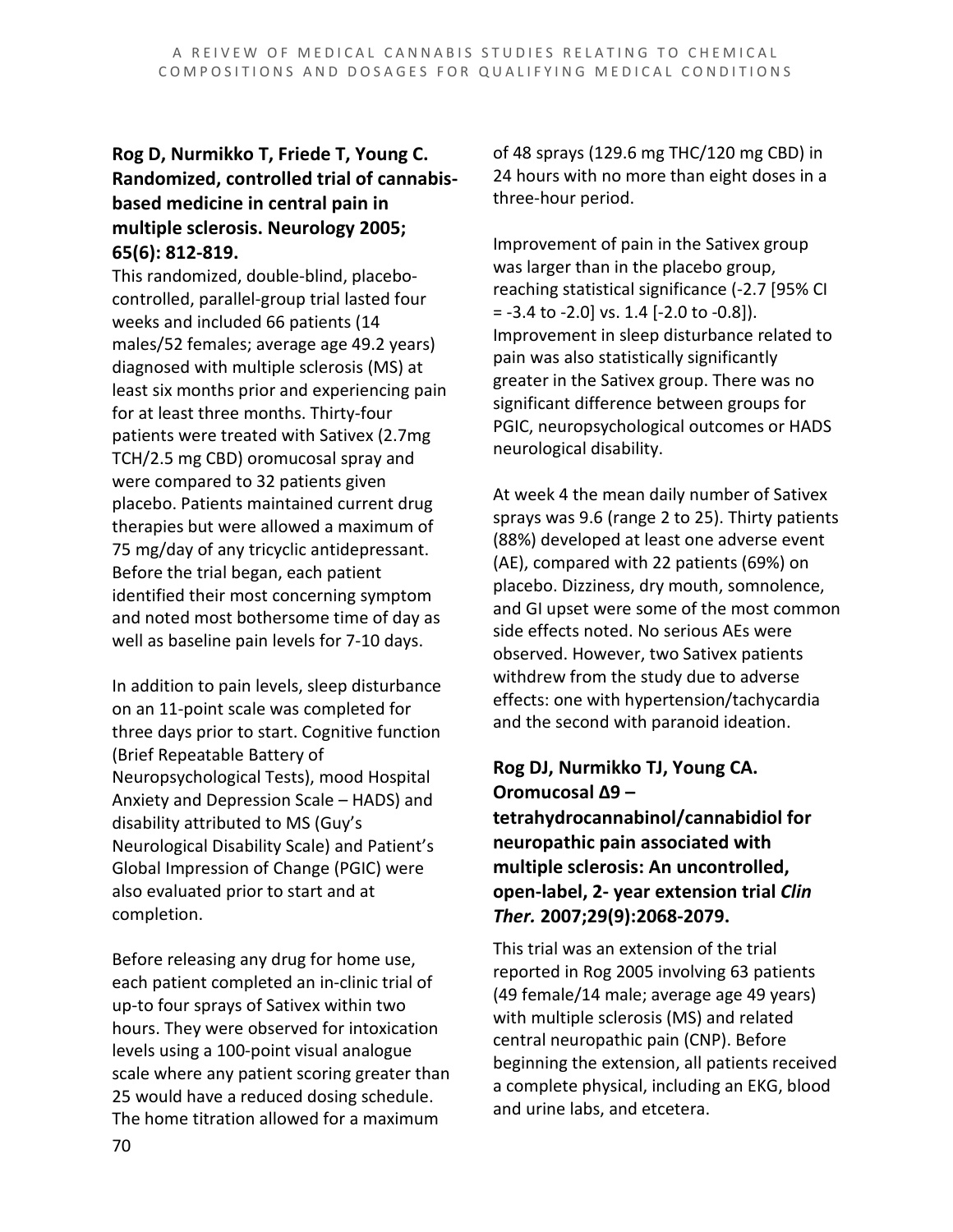Prior to beginning the parent trial, each patient reported their most severe symptom and recorded time of day and rating of pain (0-10) and were again instructed to document their pain rating the week prior to beginning the open-label follow-up and throughout the testing period. Patients receiving placebo in the randomized trial were now given Sativex and instructed to titrate as directed in the parent trial. Nursing staff made phone contact with patients 14-20 days after initiation to ensure tolerability. The patients were then reviewed at 4 weeks and again every 8 weeks to assess changes in pain, perceived benefit, intoxication (0-100 VAS score) as well as number of sprays taken at the time at which it was used. Participants also completed physical re-checks throughout the trial.

The primary endpoint was evaluation of adverse events (AEs) and secondary endpoints included any changes in pain score as well as hematology and lab results, vital signs, trial drug usage, and intoxication. Ninety-five percent of patients experienced at least one AE; 58 patients report treatmentrelated AEs (75% of patients experienced mild AEs, 78% moderate, and 51% severe). Ten patients experienced a relapse of MS; 10 reported aggravation of MS symptoms. Of the AEs, dizziness and feeling intoxicated, GI upset, and oral/application site irritation were among the most common. Seventeen patients withdrew from the study as a result of AEs; nausea, weakness, dizziness, fatigue, and intoxication were among the reasons. Two patients experienced significant increases in white cell count, mean cell volume, and liver function tests and one participant experienced an increase in lymphocytes, neutrophils, alkaline aminotransferase, calcium, and potassium. No other changes were seen.

Thirty-four patients completed a full year of treatment and the average number of sprays per day was 7.5 throughout the year, however, during the last six days, the average was 6.1 sprays. For the 28 participants that completed two years of study, the average number of sprays was 6.5 and 10 of these patients were able to reduce or discontinue concomitant pain medication. No development of tolerance was seen from the randomized trial to the end of the first year of the extension trial. Pain levels decreased by 3.4 points (0-10 scale) when compared to the completion of the randomized trial. Intoxication levels were generally low and in patients that did experience this effect, the average level on a 0-100 VAS scale was 3-6 and stable.

#### **Schimrigk S, Marziniak M, Neubauer C, Kugler EM, Werner G, Abramov-Sommariva D. Dronabinol is a safe long-term treatment option for neuropathic pain patients.** *Eur Neurol* **2017;78:320-329.**

Double-blind, placebo-controlled trial of dronabinol (synthetic THC) for treatment of central neuropathic pain in multiple sclerosis patients. A total of 240 patients were randomized to the dronabinol (n=124) or placebo (n=116) arm for four weeks of dose titration followed by a treatment period of 12 weeks and an optional open-label period of up to 144 weeks. Concomitant analgesic medications were taken by 40% of patients in the dronabinol group and 44% in the placebo group. Starting dose of dronabinol was not specified, but the dose was increased every five days by 2.5 mg to reach maximum tolerated dose of 15.0 mg or less. Primary outcome was difference in 11-point pain numeric rating scale between baseline and the average of weeks 1 through 16. Average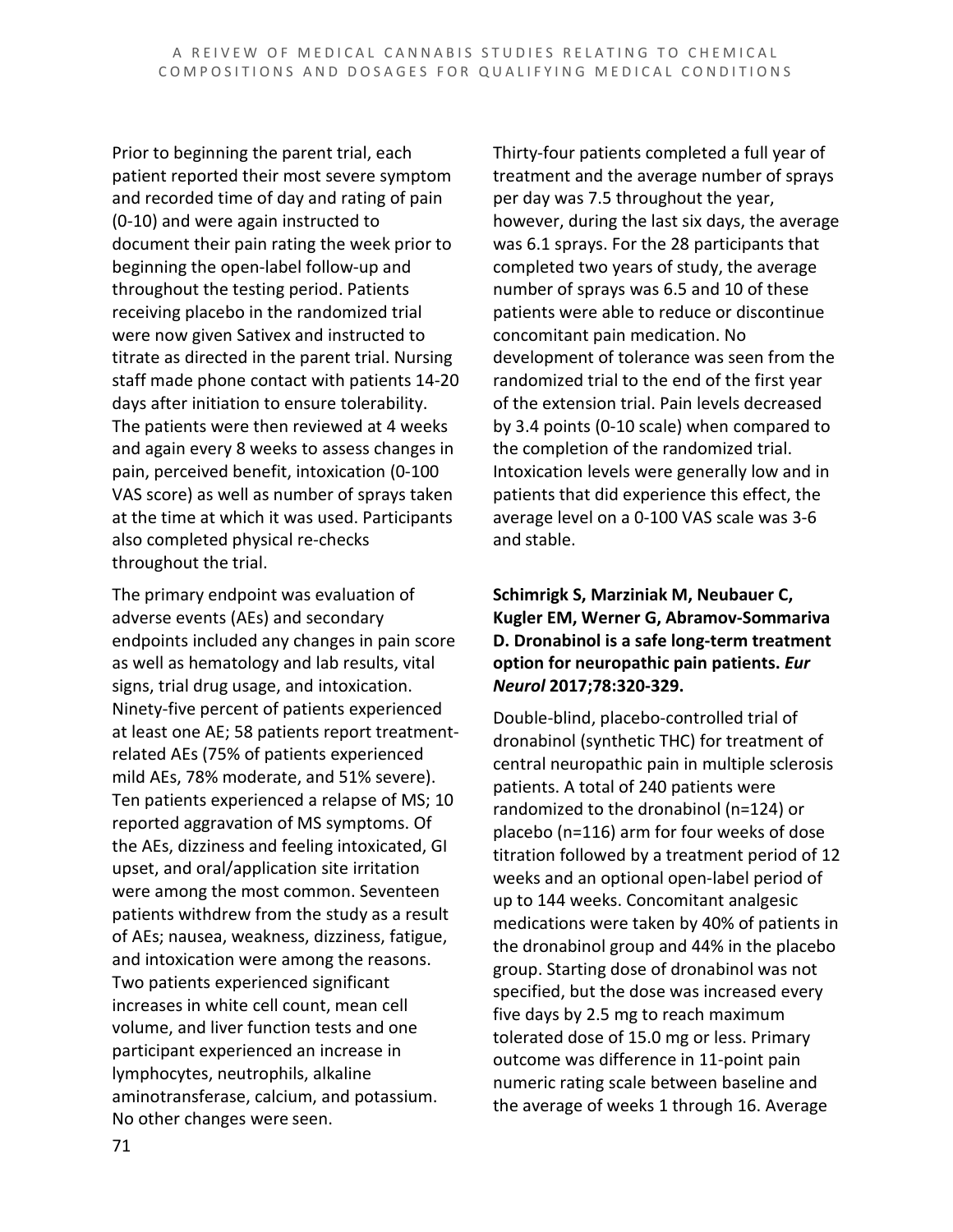dronabinol dose during the treatment period was 12.7 mg. Both the dronabinol group and the placebo group had clinically meaningful decreases in pain scores, with no significant difference in reduction between the two groups. Severe and serious adverse events were rare. Adverse events overall were more common in the dronabinol group (50%) than in the placebo group (26%), with most occurring during the titration period.

#### **Selvarajah D, Gandhi R, Emery C, Tesfaye S. Randomized Placebo-Controlled Double- Blind Clinical Trial of Cannabis-Based Medicinal Product (Sativex) in Painful Diabetic Neuropathy.** *Diabetes Care* **2010; 33(1): 128-130.**

Thirty patients (11 female/19 male; average age 56 years) with painful diabetic peripheral neuropathy (DPN), despite standard treatment with a tricyclic antidepressant, were enlisted in this randomized, double-blind, placebocontrolled study testing the effectiveness of Sativex sublingual spray (27 mg/ml THC: 25 mg/ml CBD). A two week dose titration period was followed by a 10-week maintenance phase. The only information on dosing was a statement that doses were administered sublingually in divided doses up to four times a day. All current medications were continued. Pain levels for superficial, deep, and muscular pain were documented using 100-mm Visual Analogue Scale (VAS), the Neuropathic Pain Scale (NPS), and the total pain score (TPS) at baseline and study end, as were the possible level of depression using the Hospital Anxiety and Depression Scale (HADS-D), as well as the patients' quality of life (QOL) using the McGill Pain and QOL, SE-36 Health Survey, and Euro QOL. Results showed no

significant difference between the Sativex and placebo groups for change in any of the measured parameters. Of the 30 patients randomized, 6 withdrew because of adverse events; no further information was provided on whether these participants were receiving Sativex or placebo and what adverse events occurred.

**Serpell M, Ratcliffe S, Hovorka J, Schofield M, Taylor L, Lauder H, Ehler, E. A double- blind, randomized, placebocontrolled, parallel group study of THC/CBD spray in peripheral neuropathic pain treatment.** *Eur J* **Pain 2014;18:999- 1012.**

303 patients with peripheral neuropathic pain (PNP) associated with allodynia were screened and met inclusion and exclusion criteria at 39 centers in the UK, Czech Republic, Romania, Belgium and Canada. 57 withdrew before randomization, 128 were randomized to THC/CBD spray (nabiximols: 2.7 mg THC and 2.5 mg CBD per 100 µl spray), and 118 to placebo.

Eligible patients were  $\geq$ 18, had PNP  $\geq$  6 months, had allodynia confirmed, were receiving the appropriate treatment for their PNP, had specified causes of their PNP (PNP due to cancer or diabetes excluded), and took no analgesics on a PRN basis. At baseline they were required to have pain not entirely relieved by their analgesic regimen with a pain rating intensity ≥ 4 on a 0-10 scale. After screening, participants had a one week baseline period and a 14 week treatment period with visits at the end of weeks 2, 6, 10; at the end of the study (treatment week 14 or earlier if they withdrew); and 28 days after study completion or withdrawal. Participants remained on their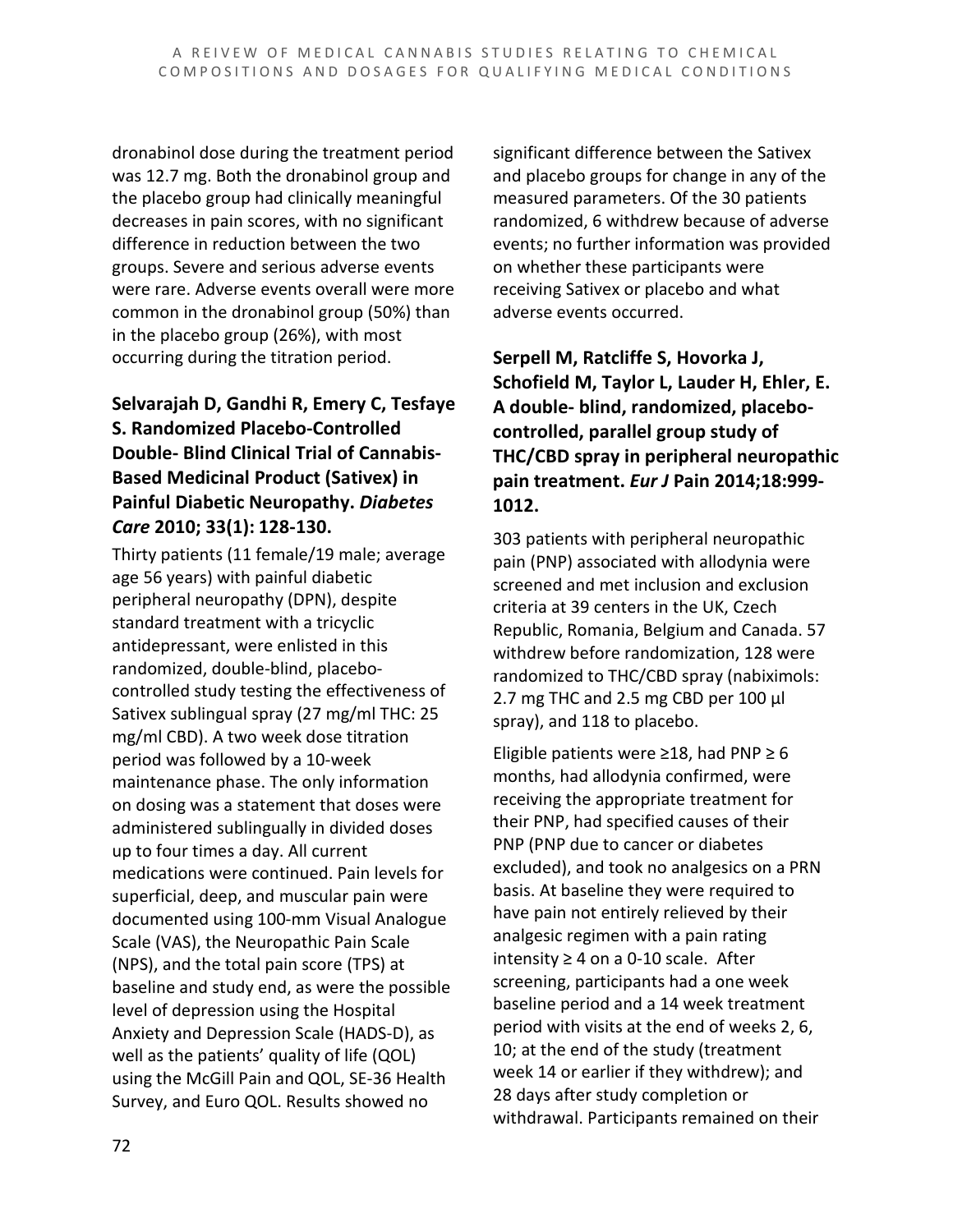concomitant analgesic medications with the exception of acetaminophen, provided that a stable dose was maintained throughout the study. The rescue analgesia provided contained acetaminophen, with maximum single dose of 1000 mg and maximum total daily dose of 4 grams. Participants began nabiximols at a maximum of one spray per four hour period and self-titrated to a maximum of 24 sprays per day (limit of 8 sprays per 3 hours), increasing dosage by no more than 50% from preceding day. Patients were instructed to rate their pain on a  $0 - 10$ numeric rating scale at the end of each day. Co-primary outcome measures were, 1) proportion of patients showing ≥ 30% reduction in pain from baseline to end of study period as measured by NRS and 2) mean change in NRS score from baseline to end of study. The study took place from September, 2005 to October, 2006. A total of 173 of the 246 completed the study, 21 ceased treatment but remained in the study, and 52 withdrew. Six patients were not included in the analysis as they had no on-treatment efficacy data. A total of 34 patients (28%) receiving nabiximols were classified as responders at the 30% level compared with 19 patients (16%) on placebo, achieving a statistically significant odds ratio in favor of nabiximols treatment  $(OR = 1.97, 95\% CI = 1.05-3.70; p=0.034)$  in the full intention to treat (ITT) cohort and in the subset of participants who completed the study with no protocol violations likely to affect outcome measures (per protocol (PP) group: OR = 2.7 CI =  $1.12 - 4.57$ 

p=0.021). The adjusted mean reduction in NRS score showed a treatment difference in favor of nabiximols, but the difference didn't meet statistical significance in either the ITT

or the PP groups. A variety of secondary outcome measures were used, but only two showed statistically significant change, both in favor of nabiximols: sleep quality and Global Impression of Change (general assessment of health). Distribution of number of sprays per day at end of study not provided. Side effects were common in both nabiximols (85%) and placebo (70%) groups (side effect occurrence reported for both ITT and PP groups; percentages from ITT included here). Most common side effects in nabiximols group were dizziness, nausea, and fatigue. Ten nabiximols patients (8%) and six placebo patients (5%) experienced serious adverse events; none were deemed related to treatment. A total of 33 patients stopped receiving study medication due to adverse effects, 25 in the nabiximols group and 8 in the placebo group (additional detail on dosage and nature of AEs in this group not provided).

#### **Svendsen KB, Jensen TS, Bach FW. Does the cannabinoid dronabinol reduce central pain in multiple sclerosis? Randomised double blind placebo controlled crossover trial.**  *BMJ,***doi:10.1136/bmj.38149.566979.AE (published 16 July 2004).**

25 patients age 23-55 with MS who met criteria for central pain ≥3 on a 0-10 numeric rating scale were recruited and one was excluded due to EKG findings. After a oneweek baseline period patients were randomized and then treated with either dronabinol or placebo for approximately 3 weeks with a three week washout period before three weeks treatment with the other medication. Primary outcome was pain intensity over the past week on a 0-10 numeric rating scale. Secondary outcomes included SF-36 quality of life survey, several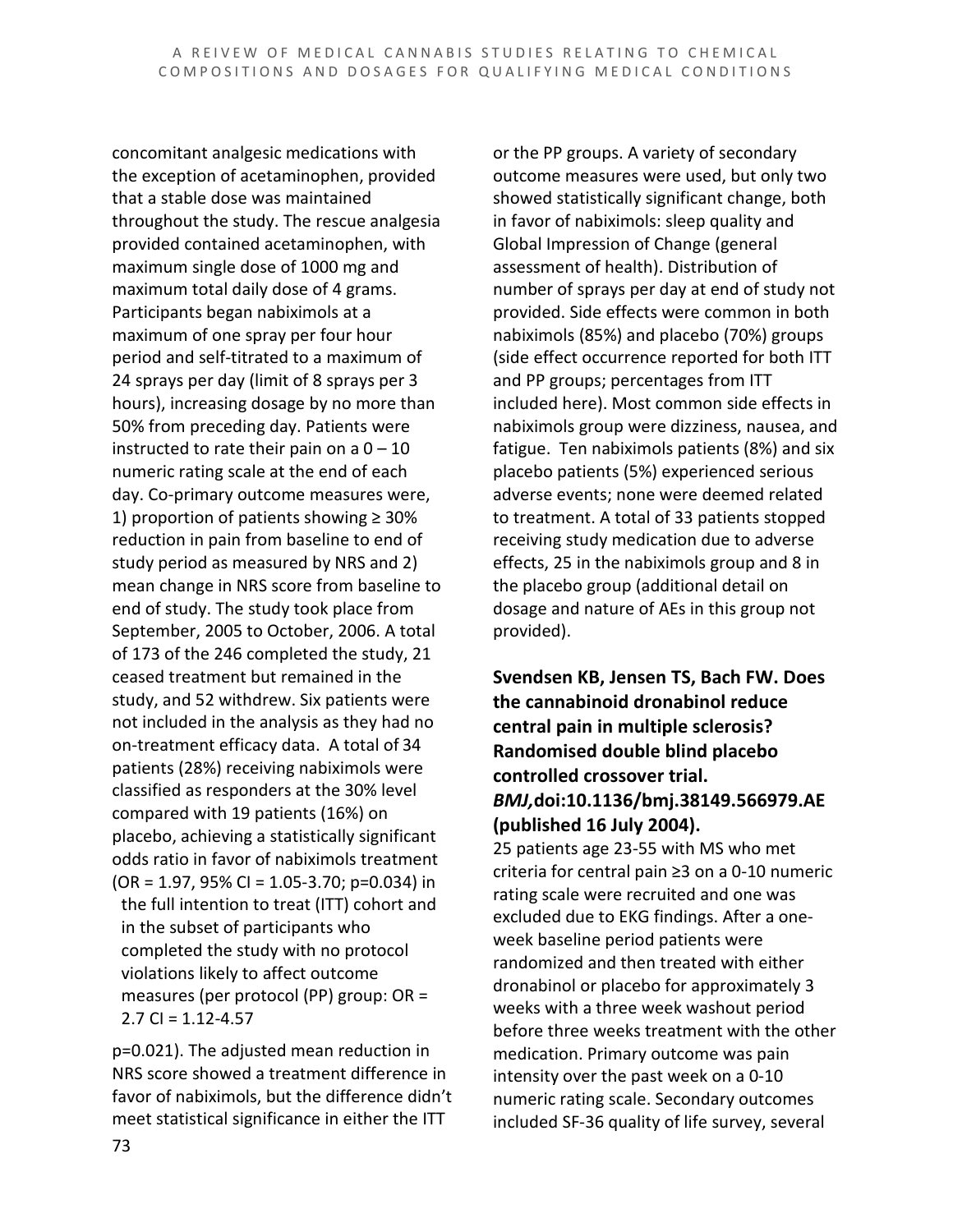sensory neurologic tests, and the expanded disability status scale score. Dronabinol 2.5 mg capsules were used, starting at one capsule per day. Participants self-titrated, increasing by one capsule every other day to a maximum of 2 capsules twice daily (10 mg dronabinol in two 5 mg doses). All participants completed the study protocol. Decrease in pain intensity rating was significantly greater during dronabinol treatment (3.0;  $25^{th}$ -75<sup>th</sup> %tile = 0 to 6.7) vs. placebo (0; 0 to 2.3). The bodily pain and mental health components of the SF-36 showed modest benefits during dronabinol treatment vs. placebo. No differences between dronabinol and placebo treatment were seen for the sensory tests or functional ability. 96% of participants experienced side effects during dronabinol treatment vs. 46% during placebo treatment. Four patients reduced dosage of dronabinol because of intolerable side effects (3 reduced from 10.0 to 7.5 mg and one to 5.0 mg); the remainder continued on 10.0 mg dronabinol. Side effect severity was not described. The side effects occurring more often during dronabinol treatment included dizziness, tiredness, balance problems, headache, euphoria, feeling drunk, muscle pain, and muscle weakness.

### **Wade DT, Robson P, House H, Makela P, Aram J. A preliminary controlled study to determine whether whole-plant cannabis extracts can improve intractable neurogenic symptoms.** *Clin. Rehabil* **2003; 17(1): 21-29.**

Twenty-four patients (average age 48 years) with unresponsive neurologic symptoms, including pain, were included in this study using whole-plant extracts of cannabis. The cannabis was prepared as CBD or THC-rich extract or a 1:1 ratio of THC and CBD and

delivered as a peppermint-flavored sublingual spray with 2.5 mg active ingredient per actuation. Patients were instructed to use no more than 120 mg in 24 hours. Initially, patients were subjected to a two-week, open-label THC:CBD testing under professional supervision to ensure they would tolerate the possible side effects and intoxication. Plasma levels were collected to ensure proper absorption. Those patients that were particularly susceptible to the effects were assigned a reduced dosing regimen.

Following the open-label period, patients began a randomized controlled study lasting eight weeks, receiving each of the three treatment or placebo during one of the four 2-week stages. Patients were assigned to either a THC (mostly, CBD (mostly), 1:1 THC:CBD, or placebo arm, though all were allowed access to the 1:1 spray as a rescue medication and were instructed to use is only when needed. Those patients that reported using the rescue spray were analyzed separately from those that reported little or no use. Throughout the trial, patients were instructed to make daily journal entries regarding their symptoms using a visual analog scale (VAS) with a 0-100 scale were 0 would be the worst possible level of severity. Patients also participated in a series of assessments every two weeks including the Short Orientation-Memory-Concentration (SOMC), Barthel Activities of Daily Living Index, the Revermead Mobility Index and the General Health Questionnaire, as well as the Nine Hole Peg Test of manual dexterity and the Ashworth scale for spasticity when applicable.

Of the 24 initially enrolled, 20 patients (10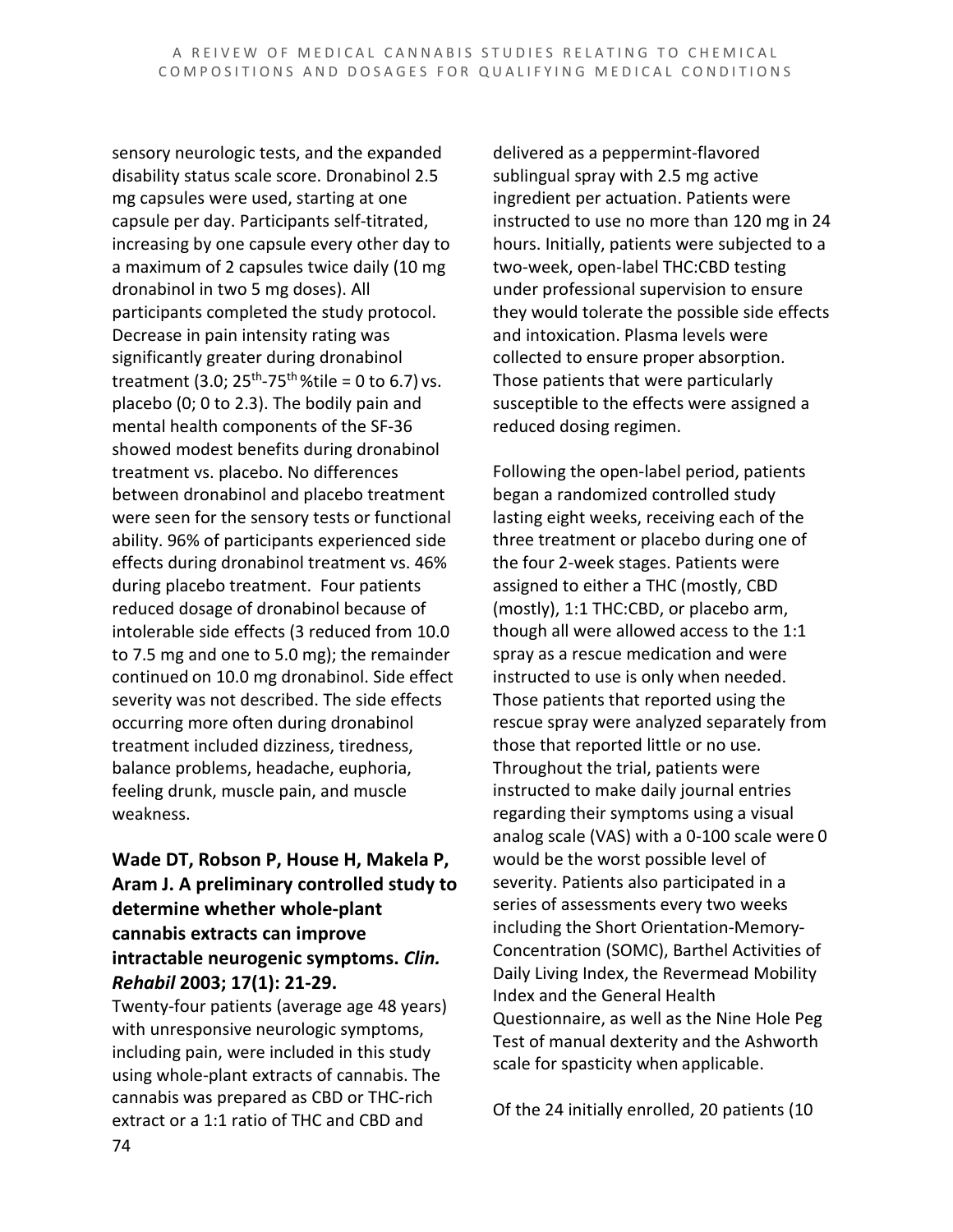male, 10 female) completed the study. The reasons for withdrawal from the study were intoxication, GI upset, or local irritation. Average dose for the three active treatments was between 8 and 10 sprays/day. Using data from all patients, 12 reported pain as a main concern, although 16 reported spasm and 8 spasticity – both of which can be linked to pain symptoms. All three of these symptoms showed a statistically significant reduction in the treatment arms and none in the placebo arm. Pain was most relieved by CBD or THC, while spasm (frequency) strongly responded to THC and 1:1 THC:CBD and spasticity (severity) most responded to THC only. Of the additional quality-of-life tests, only the SOMC showed statistical significance in the THC group. During the open-label phase when 1:1 THC:CBD was administered 67% of patients experienced adverse events. During the 2-week treatment stages the proportion of patients with at least one adverse event were as follows: placebo – 48%, THC (mostly) – 55%, CBD (mostly) – 33%, 1:1 THC:CBD – 30%.

#### **Wade T. et al. Do cannabis-based medicinal extracts have general or specific effects on symptoms in multiple sclerosis? A double-blind, randomized placebo- controlled study on 160 patients.** *Mult Scler* **2004; 10:434-441.**

A randomized, double-blind, placebocontrolled, parallel group trial of nabiximols (Sativex) for patients with multiple sclerosis. 160 patients from 3 UK centers were enrolled and indicated whether their primary symptom was spasticity, spasms, bladder problems, tremor, or pain not obviously musculoskeletal. Intensity of each symptom was self-rated on a 100 mm visual analog scale throughout the study.

Patients were randomized to nabiximols or placebo for the initial six week double-blind trial and told to titrate slowly during home dosing, aiming for optimal balance between symptom relief and side effects, but not to exceed 120 mg THC (44 sprays) per day or 20 mg THC (7 sprays) within a 3 hour period. Average number of sprays per day in the active treatment group increased steadily over three weeks and then plateaued at 14 to 16 sprays per day (38 to 43 mg/day THC; 35-40 mg/day CBD). Subjects receiving nabiximols showed improvement in subjective (VAS), but not objective (Ashworth scale) measures of spasticity, compared to the placebo group. No significant difference in symptom scores between groups was found for spasms, pain, tremor, bladder control, or a composite symptom score. Side effects that occurred more often in the active treatment group included dizziness, disturbance in attention, fatigue, somnolence, disorientation, vertigo, diarrhea, and mouth ulceration.

## **Zajicek JP, Hobart JC, Slade A, Barnes D, Pattison PG, on behalf of the MUSEC Research Group. Multiple Sclerosis and Extract of Cannabis: results of the MUSEC trial.** *J Neurol Neurosurg Psychiatry* **2012;83:1125-1132.**

Double-blind placebo controlled study of 279 patients age 18-64 with MS by McDonald criteria, stable disease for the last 6 months and troublesome and ongoing muscle stiffness for at least 3 months before enrollment (as shown by a current disability score of at least 4 on an 11 point category rating scale (CRS) at 22 UK centers). Treatment =  $144$ , placebo =  $135$ . Physiotherapy regimens or medications likely to affect spasticity were adjusted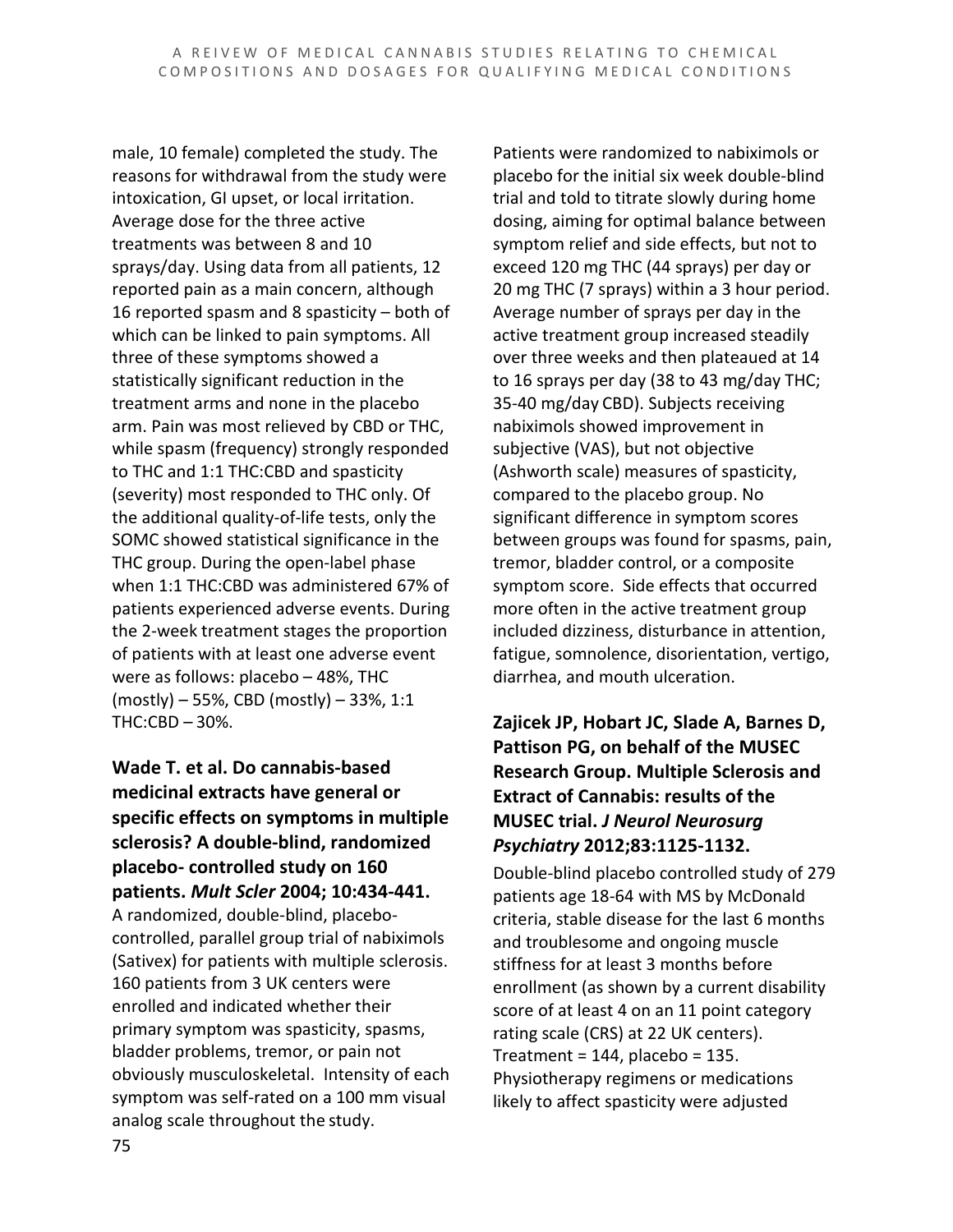where necessary and then not altered in the 30 days before study start. Patients with active sources of infection or taking immunomodulatory drugs that might affect spasticity (e.g. Beta-interferon, but not azathioprine) were excluded. Active treatment was an extract of *Cannabis sativa L* (extraction ethanol 96%) in soft gelatin capsules, standardized on cannabidiol (range 0.8-1.8 mg) and containing 2.5 mg delta-9 THC as the main cannabinoid (CANNADOR). The study consisted of a screening period of 1-2 weeks, 2 week dose titration phase and a 10 week maintenance phase. Total treatment duration was 12 weeks. Participants were assessed at 2, 4, 8, and 12 weeks after start of treatment. Starting dose was 2.5 mg THC (one capsule) twice daily. Subsequent doses were individually titrated upwards by 5 mg THC/day every 3 days for up to 12 days to optimize the balance between therapeutic effect and side effects. Maximum total allowable daily dose was 25 mg THC. In the event of intolerable side effects, the daily dose was reduced by one capsule until the side effect(s) resolved. After resolution, one re-challenge with a further dose escalation was required. If the side effect(s) returned, the dose was reduced again, with no further re-challenge allowed. The primary outcome measure was perceived change in muscle stiffness after 12 weeks of treatment compared with the premedication phase. At the final visit, participants answered the following question on a symptom questionnaire: "Compared with before the study started, my muscle stiffness over the last week has been …" providing a rating on an 11 point numerical scale where 0=very much better, 5= no difference and 10=very much worse. Categories 0-3 of the rating scale were classified as 'relief of muscle stiffness' – that

is, as a clinically relevant response. Secondary measures included relief from body pain, muscle spasms and sleep disturbance using 11 point scales. Also, the validated disease specific multi-item rating scales measuring aspects of spasticity in MS (MS Spasticity Scale (MSSS-88), and other scales including Expanded Disability Status Scale (EDSS). Main result: proportion with self-reported relief from stiffness was higher by a statistically significant amount compared to the placebo group (29.4% vs. 15.7%; OR=2.6 95%, CI = 1.24-4.13). Proportion of patients with relief of body pain (0-3 on 11 point scale) was higher by a statistically significant amount at each time of measurement (44% vs. 18% at week 12). At the end of the titration period approximately 87% of participants in the placebo group were taking the maximum daily dose of 25.0 mg. In contrast, only 47% of participants in the active treatment group had titrated up to a maximum daily dose of 25.0 mg. Of the active treatment patients who did not achieve the maximum daily dose, most were taking daily doses of 10.0 to 15.0 mg. Sixteen participants in the active treatment group discontinued study medication during titration, compared with four in the placebo group. At the end of the study, only 24.5% of the active treatment group was taking the 25.0 mg dose. By the end of the study, 84% of all patients experienced at last one treatment emergent adverse events: 98% in active treatment group and 74.6% in the placebo group. 23.8% in the active treatment group and 14.9% % in placebo group were withdrawn from the study or discontinued study medication due to adverse events. In the active treatment group adverse events were highest during titration and decreased continuously over the course of the study.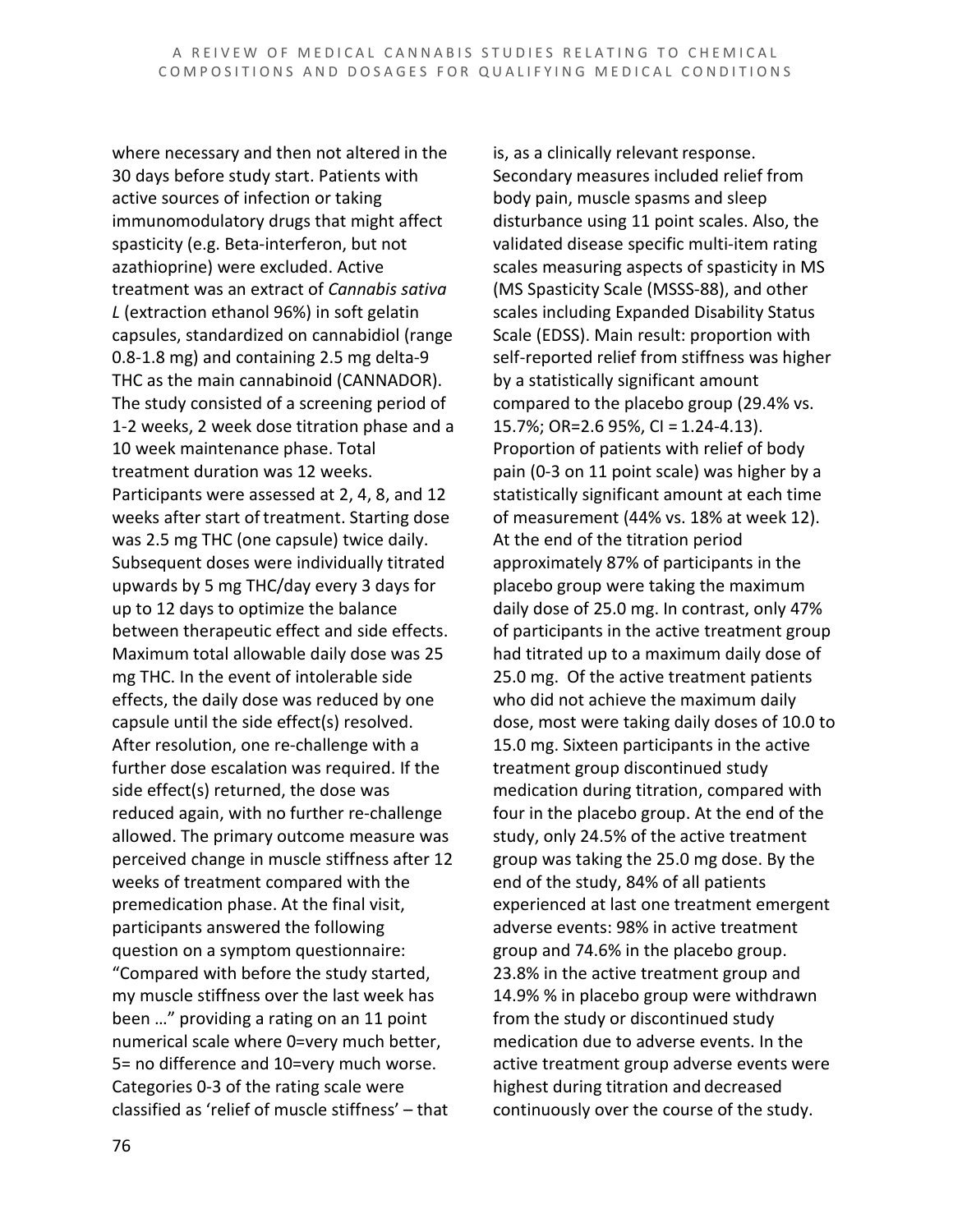Adverse events that occurred at clearly higher rates in the active treatment group than in the placebo group were dizziness, disturbance in attention, balance disorder, somnolence, dry mouth, nausea, diarrhea, fatigue, asthenia, feeling abnormal, urinary tract infection, disorientation, confusional state, and fall. The relatively rapid titration was done for technical study reasons – in clinical practice it is not likely to be done so rapidly. Results in this study confirm results in the CAMS study, which was larger, and are similar to two other studies that showed significant reduction in spasticity using an 11 point rating scale (Novotna 2011; Colin 2007).

# Post-Traumatic Stress Disorder

Post-traumatic stress disorder (PTSD) is a mental disorder that evokes severe distress, chronic suffering and impairment. Its core symptoms comprise re-experiencing traumatic content, persistent avoidance of traumatic content, negative alterations in cognitions, and arousal and reactivity. Certain forms of traumafocused psychotherapy are generally recommended as first-line therapy for PTSD. There is evidence of some degree of effectiveness of some pharmaceutical agents in treating PTSD, but their role appears to be secondary to psychotherapy. Among authors of review articles and meta-analyses of therapies for PTSD patients there is widespread agreement on the need for improvement in existing PTSD treatments as well as the development and testing of novel evidencebased treatment strategies.

No randomized, controlled clinical trials have been completed for cannabis product therapy in PTSD patients. Two such trials have been organized and are now recruiting patients. These trials use smoked cannabis or vaporized cannabis plant material. Because of the lack of clinical trials using cannabis extraction products or cannabinoids, an open-label study using orally ingested THC dissolved in olive oil is included in this section.

The small short-term, open-label (no control group) study assessed the safety and benefit of THC administered under the tongue (Roitman 2014). Ten patients with PTSD received 5 mg THC dissolved in olive oil twice daily for three weeks. Statistically significant improvement between baseline and end of study was seen for the hyperarousal component score of the Clinician-Administered PTSD scale, Clinical Global Impression-Severity scale, Clinical Global Impression – Improvement scale, sleep quality, nightmare frequency, and nightmare effects. Mild side effects were reported by four participants, with none dropping out due to side effects.

The first of the two trials now recruiting participants compares three types of smoked cannabis (more THC than CBD; more CBD than THC; and equal amounts of THC and CBD)with each other and to placebo in alleviating symptoms and in occurrence of adverse events among 76 U.S. veterans with treatmentresistant PTSD. Participants may smoke up to 1.8 grams cannabis per day. Recruitment began January 2017; estimated completion date is January, 2019. This study has funding from the state of Colorado's pool of money to support research, derived from taxes on retail marijuana. Principal Investigator: S. Sisley, MD. "Study of Four Different Potencies of Smoked Marijuana in 76 Veterans With Chronic, Treatment- Resistant PTSD"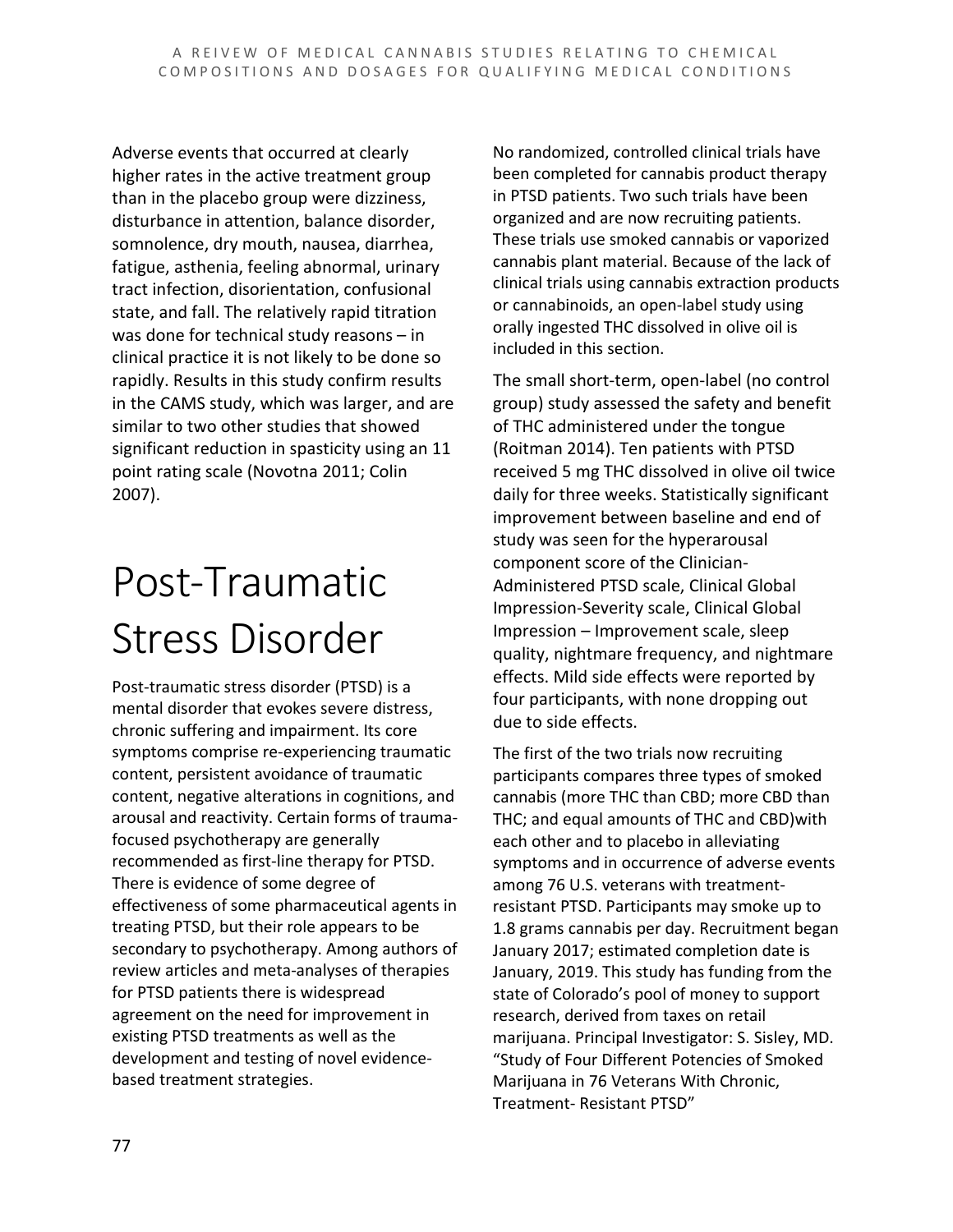https://www.clinicaltrials.gov/ct2/show/NCT02 759185?cond=PTSD+cannabis&rank=3

The second trial, a triple-blinded cross-over study, compares three types of vaporized dried cannabis (high THC/low CBD; high THC/high CBD; low THC/low CBD) with each other and with placebo in alleviating symptoms and in occurrence of adverse events among 42 patients with treatment-resistant PTSD. Participants are allowed to vaporize up to 2 grams of plant material per day as needed. Study start date was September, 2016; estimated completion date is June, 2020. The sponsor for this study is Tilray, a Canadian marijuana producer. "Evaluating Safety and Efficacy of Cannabis in Participants With Chronic Posttraumatic Stress Disorder" https://www.clinicaltrials.gov/ct2/show/NCT02 517424?cond=PTSD+cannabis&rank=4

### **Roitman P, Mechoulam R, Cooper-Kazaz R, Shalev A. Preliminary, open-label, pilot study of add-on oral Δ9 tetrahydrocannabinol in chronic posttraumatic stress disorder.** *Clinical Drug Investigation* **2014, 34:587-591.**

This small, short-term, open-label (no control group) study assessed the safety and benefit of THC administered under the tongue. Ten adults with PTSD diagnosed > 1 year and < 3 years since the traumatic event were recruited at one outpatient clinic in Israel. Seven were men, average age was 52, and the traumatic event was war-related in 5, road accident in 3 and assault/rape in 2. All were receiving stable psychotropic medication for at least 4 weeks, with an average of more than four different medications. They remained on their stable regimen throughout the three week study. Outcome measures included Clinician-Administered PTSD Scale total score and three component scores, the Clinical Global Impression-Severity Scale (7 point scale from 1

"normal" to 7 "amongst the most severely ill patients"), Clinical Global Impression-Improvement Scale (7 point scale from 1 "very much improved") through 7 ("very much worse"), Pittsburgh Sleep Quality Index, Nightmare Frequency Questionnaire, and Nightmare Effects Survey. The THC was mixed with olive oil to achieve 2.5 mg/1 cc. Patients were instructed to take 1 cc under the tongue twice per day. After two days each was contacted by a study clinician to assess side effects. If well tolerated, the dose was increased to 2 cc twice per day (5 mg THC twice per day) and remained at that level. All patients went to the higher dose. Mild side effects were reported by four participants (dry mouth, headache, and dizziness); no participants stopped treatment because of side effects. Statistically significant improvement between baseline and end of study was seen for the hyperarousal component score of the Clinician-Administered PTSD scale, both CGI-S and CGI-I, sleep quality, nightmare frequency, and nightmare effects. As the authors acknowledge, lack of a control group makes it difficult to determine whether the changes observed were due to oral THC or to variability in the course of PTSD or expectancy (placebo) effect. The study's small size and short duration are additional important limitations.

# Autism Spectrum Disorder

Autism spectrum disorder (ASD) is a neurodevelopmental disorder characterized by sustained social impairments in reciprocal social communication and interactions; and repetitive behaviors, interests, or activities. These essential markers of autism spectrum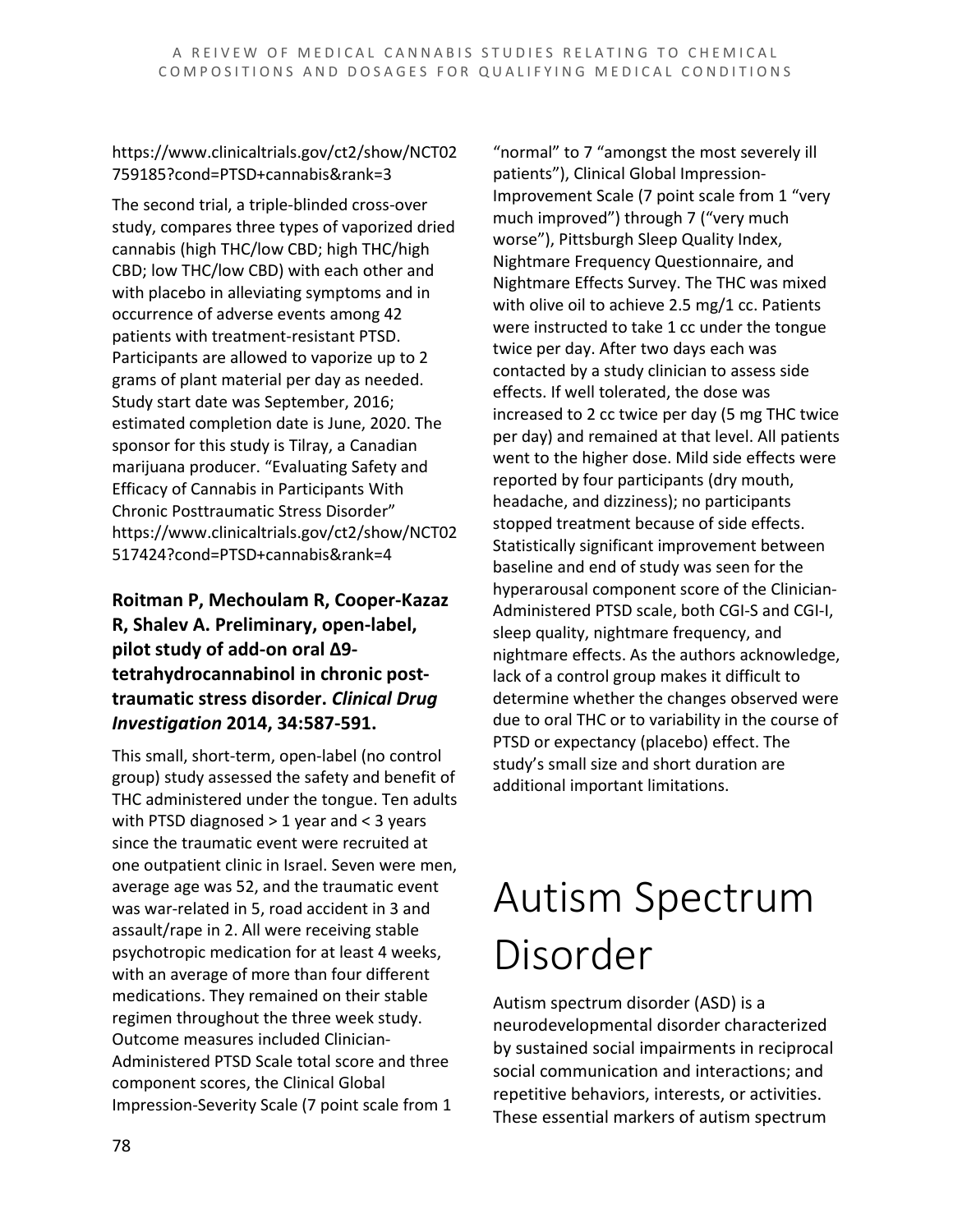disorder present in early childhood and limit everyday functioning. The word "spectrum" is used to define ASD since the disorder manifests itself in diverse ways, depending on varying symptom severity, the individual's developmental level, and chronological age (American Psychiatric Association 2013).

Several behavioral, educational, and pharmaceutical treatments are used to manage ASD. Pharmaceutical treatments mostly target comorbid health problems, which are common in children living with ASD.

No randomized, controlled clinical trials have been completed for cannabis or cannabinoids as therapy for ASD. However, two have been registered on [www.clinicaltrials.gov](http://www.clinicaltrials.gov/) and are now under way. The first is a double-blind, placebo-controlled clinical trial of the cannabinioid, cannabidivarin (CBDV), to treat children (age 5-18 years). It is being carried out in New York City and is now recruiting participants. An estimated 100 patients will be assigned to either 10 mg/kg/day CBDV or placebo capsule for a 12-week treatment period. Primary outcome is change in Aberrant Behavior Checklist-Irritability Subscale between baseline and 12 weeks. There are several other outcome measures. The study started May, 2018; estimated completion is September, 2021.

["Cannabidivarin \(CBDV\) vs. Placebo in](https://www.clinicaltrials.gov/ct2/show/NCT03202303?cond=autism+cannabis&rank=2)  [Children with Autism Spectrum Disorder](https://www.clinicaltrials.gov/ct2/show/NCT03202303?cond=autism+cannabis&rank=2)  [\(ASD\)"](https://www.clinicaltrials.gov/ct2/show/NCT03202303?cond=autism+cannabis&rank=2)

https://www.clinicaltrials.gov/ct2/show/NCT 03202303?cond=autism+cannabis&rank=2

The second trial is a double-blind, randomized, placebo-controlled study of two cannabis formulations to treat disruptive behaviors in children and young adults (age 5-21) with ASD. It is being carried out in Israel and is not yet recruiting participants. An

estimated 150 patients will be assigned to one of three olive oil-based solutions for a three-month treatment period: 1)99% CBD and 99% THC in a ratio of 20:1 CBD:THC; 2) whole plant extract with a CBD:THC ratio of 20:1; or, 3) placebo. Primary outcome is change from baseline Home Situations Questionnaire-Autism Spectrum Disorder score, at 3 months (it is a 24-item parentrated measure of noncompliant behavior in children with ASD). There are several other outcome measures. Study start date was January, 2017; estimated study completion is July, 2019. ["Cannabinoids for Behavioral](https://www.clinicaltrials.gov/ct2/show/NCT02956226?cond=autism+cannabis&rank=1)  [Problems in Children with ASD \(CBA\)"](https://www.clinicaltrials.gov/ct2/show/NCT02956226?cond=autism+cannabis&rank=1) https://www.clinicaltrials.gov/ct2/show/NCT 02956226?cond=autism+cannabis&rank=1

A poster presented at the American Academy of Neurology Annual Meeting in April, 2018 (Aran 2018) presents findings from a retrospective study of 60 children with ASD treated with a high CBD oral product.

**Aran A, Cassuto H, Lubotzky A. Cannabidiol based medical cannabis in children with autism – a retrospective feasibility study (P3.318).** *Neurology* **Apr 2018, 90(15 Supplement)P3.318.**

Abstract presented as a poster at the American Academy of Neurology 70<sup>th</sup> Annual Meeting, Los Angeles. The authors reviewed the records of 60 children with autism spectrum disorder (mean age 11.8, range 5- 18 years) treated with oral CBD and THC at a ratio of 20:1 CBD:THC. The dose was uptitrated to effect with maximal CBD dose 10 mg/kg/day. Following the cannabis treatment, behavior outbreaks were much improved or very much improved (Caregiver Global Impression of Change scale) in 61% of patients. Anxiety and communications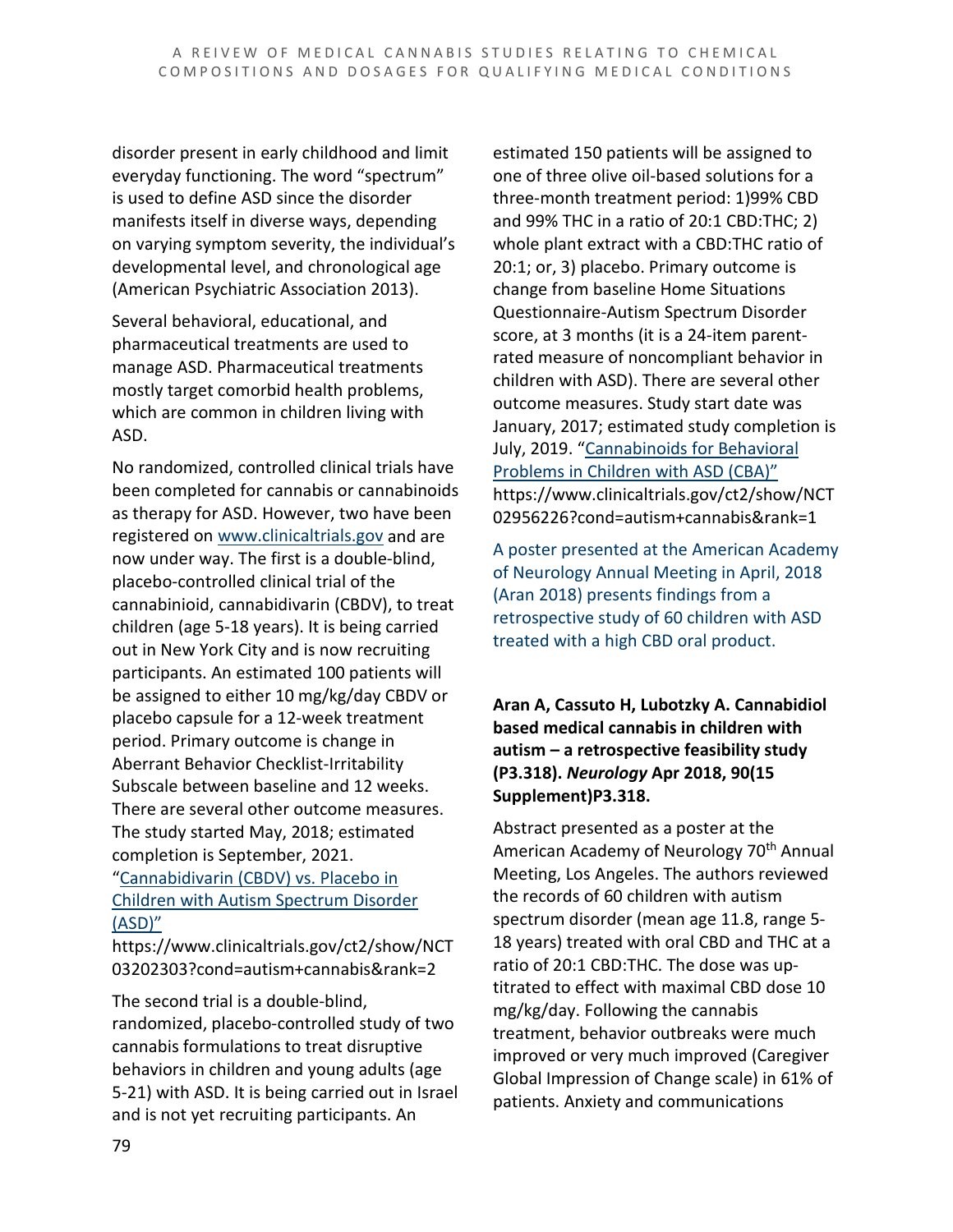problems were much or very much improved in 39% and 47% respectively. Disruptive behaviors were improved by 29% (Home Situations Questionnaire – Autism Spectrum Disorder). Parents reported 33% less stress as reflected in the Autism Parenting Stress Index. Adverse events included sleep disturbance (14%), irritability (9%) and loss of appetite (9%).

# Obstructive Sleep Apnea

Obstructive sleep apnea (OSA) is a sleep disorder characterized by repetitive episodes of complete (apnea) or partial (hypopnea) collapse of the upper airway (mainly the oropharyngeal tract) during sleep, with a consequent cessation/reduction of airflow. The obstructive events cause a progressive asphyxia that increasingly stimulates breathing efforts against the collapsed airway, typically until the person is awakened. These episodes cause acute physiological disruptions including fragmented sleep, intermittent hypoxia, and exaggerated fluctuations in heart rhythm, blood pressure, and intrathoracic pressure. Over time, the acute disruptions lead to chronic conditions such as hypertension and heart disease, reduced cognitive function, depression, and impaired performance at work and while driving, as well as premature death.

One randomized, placebo-controlled clinical trial of cannabis or a cannabinoid product has been published (Carley 2018). This six week trial of dronabinol (synthetic THC) at doses of

2.5 mg and 10 mg daily, taken at bedtime, found a modest treatment benefit from dronabinol with substantial variation among patients in degree of response. The authors' responder analysis suggests only a portion – likely a rather small portion – of OSA patients receive a clinically meaningful reduction in AHI from the therapy used in this trial.

**Carley DW, Prasad B, Reid KJ, Malkani R, Attarian H, et al. Pharmacotherapy of apnea by cannabimimetic enhancement, the PACE clinical trial: Effects of dronabinol in obstructive sleep apnea.** *Sleep* **Jan 1;41(1). doi: 10.1093/sleep/zsx184**

By random assignment 73 adults with moderate or severe obstructive sleep apnea (OSA) received either placebo (n=25) or 2.5 mg dronabinol (n=21) or 10 mg dronabinol (n=27) daily, one hour before bedtime for 6 weeks. Participants randomized to the 10 mg/day dronabinol group received 2.5 mg/day for the first seven days, then 5.0 mg/day for seven days before reaching final dosage of 10 mg/day. Inclusion criteria included apnea/hypopnea index (AHI) ≥15 and ≤50 documented by screening polysomnography (PSG). Extensive exclusion criteria included: non-invasive treatment for OSA within one month (self-report); Epworth Sleepiness Scale (ESS) score <7 (to exclude non-sleepy subjects); body mass index (BMI) >45; motor vehicle accident or "near-miss" due to sleepiness (self-report) within 2 years; arterial oxygen saturation <75% for more than 5% of total sleep time on baseline PSG; severe OSA that in the investigator's judgment precluded delaying (re)institution of positive airway pressure treatment; use of CNS active drugs; recreational drug use or positive urine drug screen. At baseline, average AHI was 25.9±11.3, ESS score was